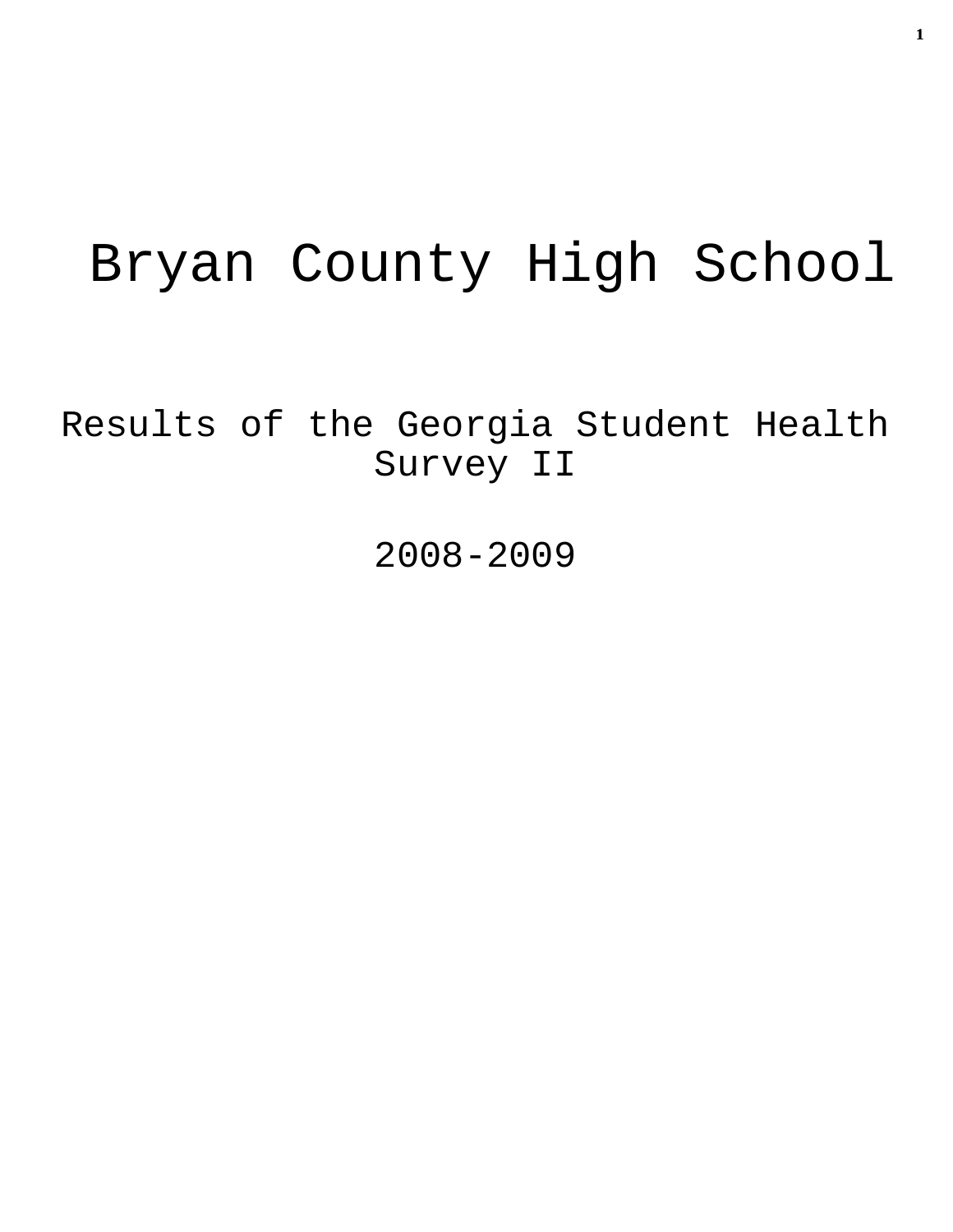# *Demographics* **2**

| Grade                    |     |  |  |
|--------------------------|-----|--|--|
| <b>Grade   Frequency</b> |     |  |  |
| 10                       | 113 |  |  |
| 12                       | 103 |  |  |

| Frequency      | <b>Table of Gender by Grade</b> |              |             |              |
|----------------|---------------------------------|--------------|-------------|--------------|
| <b>Col Pct</b> |                                 | Grade(Grade) |             |              |
|                | Gender(Gender)                  | 10           | 12          | <b>Total</b> |
|                | <b>Female</b>                   | 54<br>47.79  | 52<br>50.49 | 106          |
|                | <b>Male</b>                     | 59<br>52.21  | 51<br>49.51 | 110          |
|                | <b>Total</b>                    | 113          | 103         | 216          |

| Frequency<br>Col Pct |
|----------------------|

| <b>Table of Ethnicity by Grade</b> |              |             |              |  |
|------------------------------------|--------------|-------------|--------------|--|
|                                    | Grade(Grade) |             |              |  |
| <b>Ethnicity</b> (Ethnicity)       | 10           | 12          | <b>Total</b> |  |
| <b>Black</b>                       | 24<br>21.24  | 21<br>20.39 | 45           |  |
| <b>Hispanic</b>                    | 0.88         | 0.97        | 2            |  |
| White                              | 84<br>74.34  | 79<br>76.70 | 163          |  |
| <b>Asian</b>                       | 1<br>0.88    | 0.97        | 2            |  |
| <b>Other</b>                       | 3<br>2.65    | 0.97        | 4            |  |
| <b>Total</b>                       | 113          | 103         | 216          |  |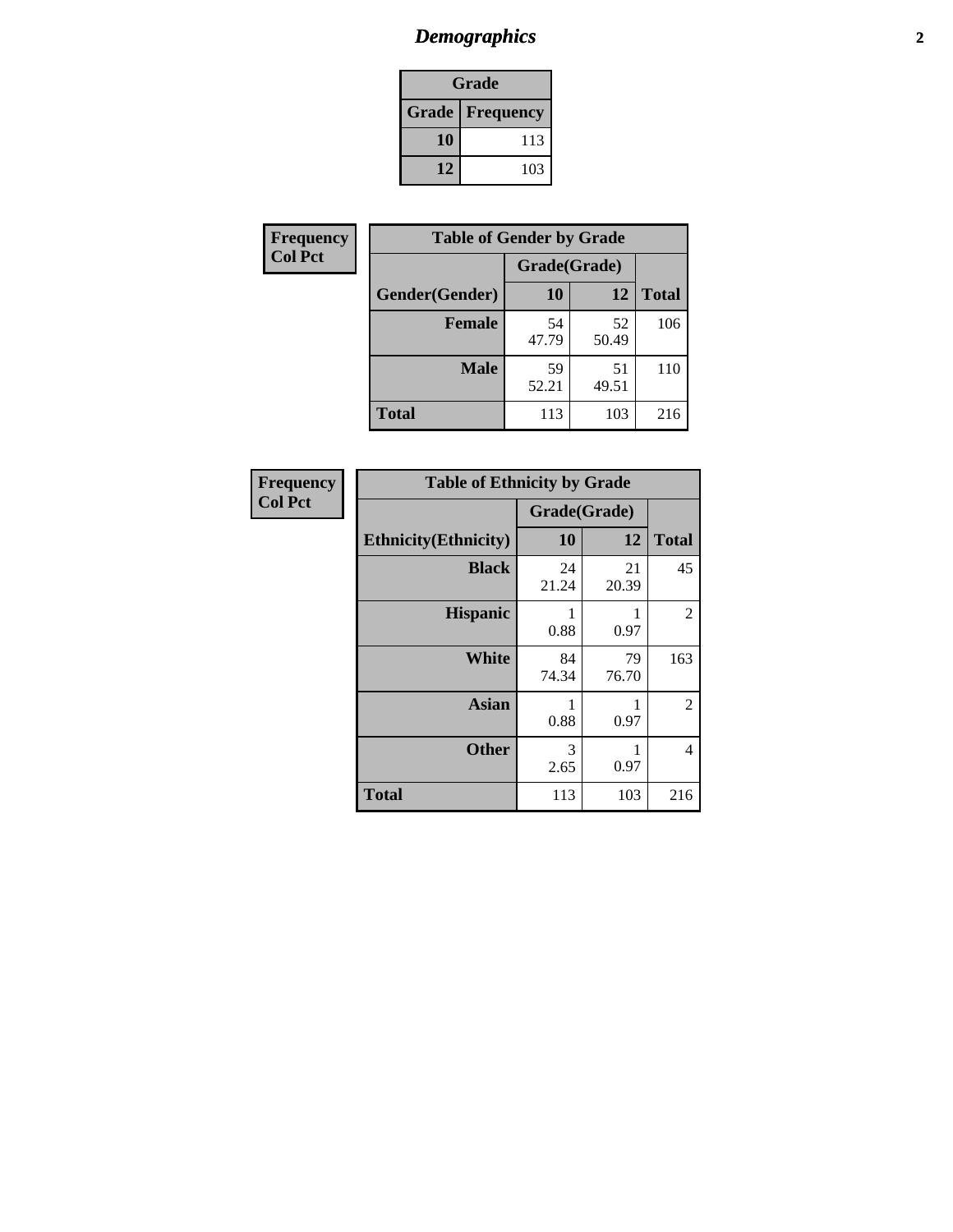### *Title IV, Part A, Schedule A* **3** *Goal 1: Ensure that all schools are drug-free Baseline Data: Year 2008-2009 Prevalence of Drug Use*

| Frequency<br><b>Col Pct</b> | <b>Table of AlcoholAlt by Grade</b> |              |             |              |  |
|-----------------------------|-------------------------------------|--------------|-------------|--------------|--|
|                             | AlcoholAlt(Alcohol                  | Grade(Grade) |             |              |  |
|                             | use, past 30 days)                  | 10           | 12          | <b>Total</b> |  |
|                             | Yes                                 | 24<br>21.24  | 30<br>29.13 | 54           |  |
|                             | N <sub>0</sub>                      | 89<br>78.76  | 73<br>70.87 | 162          |  |
|                             | Total                               | 113          | 103         | 216          |  |

| <b>Frequency</b><br><b>Col Pct</b> | <b>Table of TobaccoAny by Grade</b> |              |             |              |  |
|------------------------------------|-------------------------------------|--------------|-------------|--------------|--|
|                                    | TobaccoAny(Tobacco                  | Grade(Grade) |             |              |  |
|                                    | use, past 30 days)                  | 10           | 12          | <b>Total</b> |  |
|                                    | Yes                                 | 16<br>14.16  | 33<br>32.04 | 49           |  |
|                                    | N <sub>0</sub>                      | 97<br>85.84  | 70<br>67.96 | 167          |  |
|                                    | <b>Total</b>                        | 113          | 103         | 216          |  |

| Frequency      | <b>Table of MarijuanaAlt by Grade</b> |              |             |              |  |
|----------------|---------------------------------------|--------------|-------------|--------------|--|
| <b>Col Pct</b> | MarijuanaAlt(Marijuana                | Grade(Grade) |             |              |  |
|                | use, past 30 days)                    | 10           | 12          | <b>Total</b> |  |
|                | Yes                                   | 13<br>11.50  | 14<br>13.59 | 27           |  |
|                | N <sub>0</sub>                        | 100<br>88.50 | 89<br>86.41 | 189          |  |
|                | <b>Total</b>                          | 113          | 103         | 216          |  |

| Frequency<br><b>Col Pct</b> | <b>Table of OtherDrugAny by Grade</b>  |              |             |              |
|-----------------------------|----------------------------------------|--------------|-------------|--------------|
|                             | <b>OtherDrugAny(Other</b><br>drug use, | Grade(Grade) |             |              |
|                             | past 30 days)                          | 10           | 12          | <b>Total</b> |
|                             | Yes                                    | 13<br>11.50  | 10<br>9.71  | 23           |
|                             | N <sub>0</sub>                         | 100<br>88.50 | 93<br>90.29 | 193          |
|                             | <b>Total</b>                           | 113          | 103         | 216          |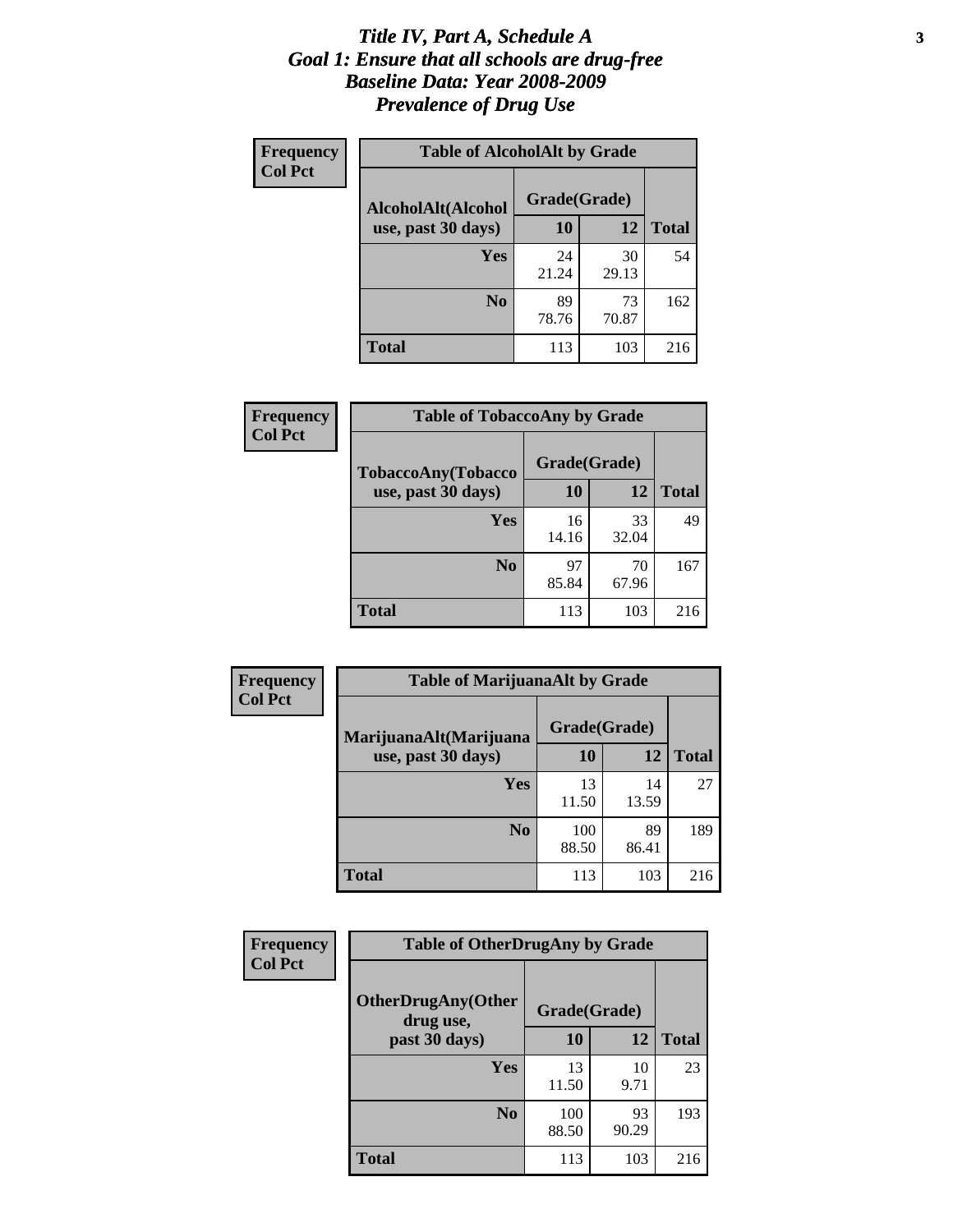### *Average Age of Onset of Use* **4** *Results for "Average Age of Onset of Use" questions exclude students who said they did not use that substance*

| <b>Variable</b>    | Label                                                              | <b>Mean</b> |
|--------------------|--------------------------------------------------------------------|-------------|
| Alcoholinit2       | I started using alcohol when I was                                 | 13.88       |
| Cigarettesinit2    | I started smoking tobacco when I was                               | 13.76       |
| Smokelessinit2     | I started chewing tobacco when I was                               | 14.18       |
| Marijuanainit2     | I started using marijuana when I was                               | 13.83       |
| Cocaineinit2       | I started using cocaine when I was                                 | 14.11       |
| Inhalantsinit2     | I started using inhalants when I was                               | 13.33       |
| Steroidsinit2      | I started using steroids when I was                                | 13.00       |
| Ecstasyinit2       | I started using ecstasy when I was                                 | 15.15       |
| Methinit2          | I started using methamphetamines when I was                        | 12.00       |
| Hallucinogensinit2 | I started using hallucinogens when I was                           | 12.25       |
| Prescriptioninit2  | I started using prescription drugs not prescribed to me when I was | 13.13       |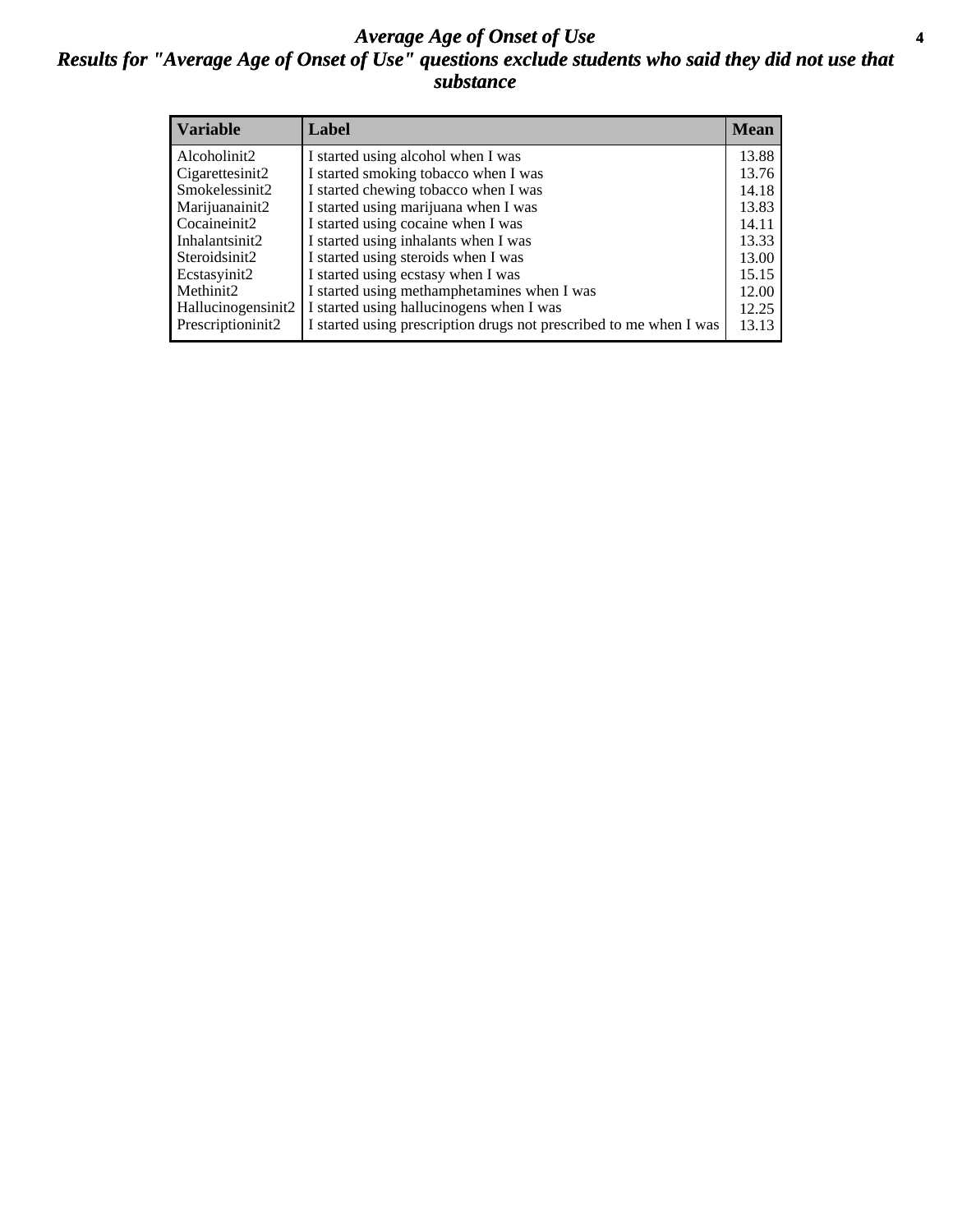# *Perception of Health Risk* **5**

| <b>Frequency</b> | <b>Table of Alcoholharmdich by Grade</b> |              |             |              |
|------------------|------------------------------------------|--------------|-------------|--------------|
| <b>Col Pct</b>   | Alcoholharmdich(I<br>think alcohol is    | Grade(Grade) |             |              |
|                  | harmful)                                 | 10           | 12          | <b>Total</b> |
|                  | Yes                                      | 91           | 80          | 171          |
|                  |                                          | 80.53        | 77.67       |              |
|                  | N <sub>0</sub>                           | 22<br>19.47  | 23<br>22.33 | 45           |
|                  | <b>Total</b>                             | 113          | 103         | 216          |

| Frequency      | <b>Table of Tobaccoharmdich by Grade</b> |              |             |              |
|----------------|------------------------------------------|--------------|-------------|--------------|
| <b>Col Pct</b> | Tobaccoharmdich(I<br>think tobacco is    | Grade(Grade) |             |              |
|                | harmful)                                 | 10           | 12          | <b>Total</b> |
|                | Yes                                      | 104<br>92.04 | 96<br>93.20 | 200          |
|                | N <sub>0</sub>                           | q<br>7.96    | 6.80        | 16           |
|                | <b>Total</b>                             | 113          | 103         | 216          |

| Frequency      | <b>Table of Marijuanaharmdich by Grade</b> |             |              |              |  |
|----------------|--------------------------------------------|-------------|--------------|--------------|--|
| <b>Col Pct</b> | Marijuanaharmdich(I<br>think marijuana is  |             | Grade(Grade) |              |  |
|                | harmful)                                   | 10          | 12           | <b>Total</b> |  |
|                | Yes                                        | 90<br>79.65 | 75<br>72.82  | 165          |  |
|                | N <sub>0</sub>                             | 23<br>20.35 | 28<br>27.18  | 51           |  |
|                | <b>Total</b>                               | 113         | 103          | 216          |  |

| <b>Frequency</b> | <b>Table of Otherdrugharmdich by Grade</b>                   |              |             |              |  |
|------------------|--------------------------------------------------------------|--------------|-------------|--------------|--|
| <b>Col Pct</b>   | Otherdrugharmdich(I<br>Grade(Grade)<br>think other drugs are |              |             |              |  |
|                  | harmful)                                                     | 10           | 12          | <b>Total</b> |  |
|                  | Yes                                                          | 105<br>92.92 | 98<br>95.15 | 203          |  |
|                  | N <sub>0</sub>                                               | 8<br>7.08    | 5<br>4.85   | 13           |  |
|                  | <b>Total</b>                                                 | 113          | 103         | 216          |  |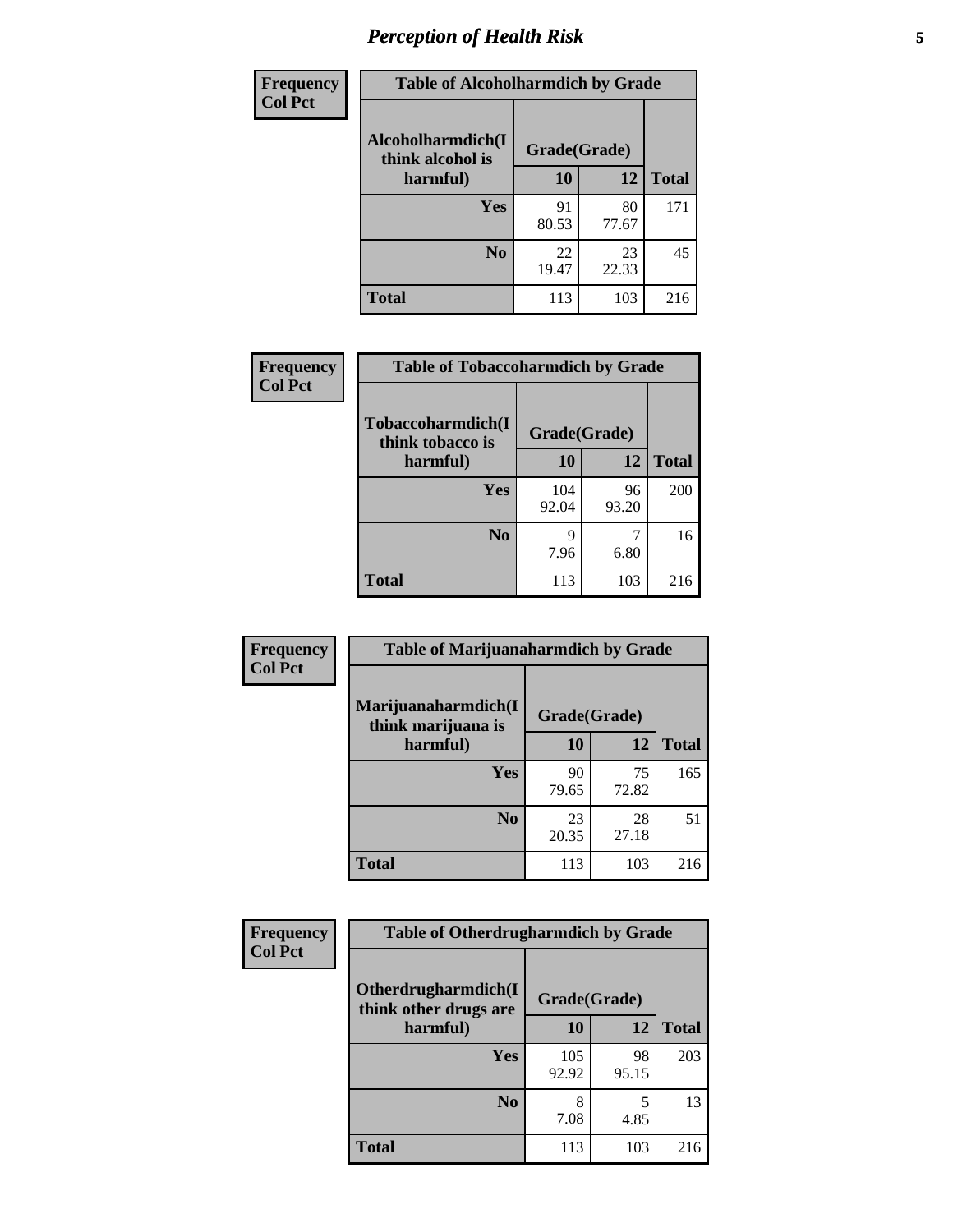# *Social Disapproval* **6**

| Frequency      | <b>Table of Alcoholpeerdich by Grade</b>                    |              |             |              |  |
|----------------|-------------------------------------------------------------|--------------|-------------|--------------|--|
| <b>Col Pct</b> | Alcoholpeerdich(My<br>friends would<br>disapprove if I used | Grade(Grade) |             |              |  |
|                | alcohol)                                                    | 10           | 12          | <b>Total</b> |  |
|                | <b>Yes</b>                                                  | 54<br>47.79  | 38<br>36.89 | 92           |  |
|                | N <sub>0</sub>                                              | 59<br>52.21  | 65<br>63.11 | 124          |  |
|                | <b>Total</b>                                                | 113          | 103         | 216          |  |

| <b>Frequency</b> |
|------------------|
| <b>Col Pct</b>   |

| <b>Table of Tobaccopeerdich by Grade</b>                            |              |             |              |  |  |
|---------------------------------------------------------------------|--------------|-------------|--------------|--|--|
| <b>Tobaccopeerdich</b> (My<br>friends would<br>disapprove if I used | Grade(Grade) |             |              |  |  |
| tobacco)                                                            | 10           | 12          | <b>Total</b> |  |  |
| Yes                                                                 | 63<br>55.75  | 54<br>52.43 | 117          |  |  |
| N <sub>0</sub>                                                      | 50<br>44.25  | 49<br>47.57 | 99           |  |  |
| <b>Total</b>                                                        | 113          | 103         | 216          |  |  |

| Frequency      | <b>Table of Marijuanapeerdich by Grade</b>                    |              |             |              |  |
|----------------|---------------------------------------------------------------|--------------|-------------|--------------|--|
| <b>Col Pct</b> | Marijuanapeerdich(My<br>friends would<br>disapprove if I used | Grade(Grade) |             |              |  |
|                | marijuana)                                                    | 10           | 12          | <b>Total</b> |  |
|                | <b>Yes</b>                                                    | 74<br>65.49  | 58<br>56.31 | 132          |  |
|                | N <sub>0</sub>                                                | 39<br>34.51  | 45<br>43.69 | 84           |  |
|                | <b>Total</b>                                                  | 113          | 103         | 216          |  |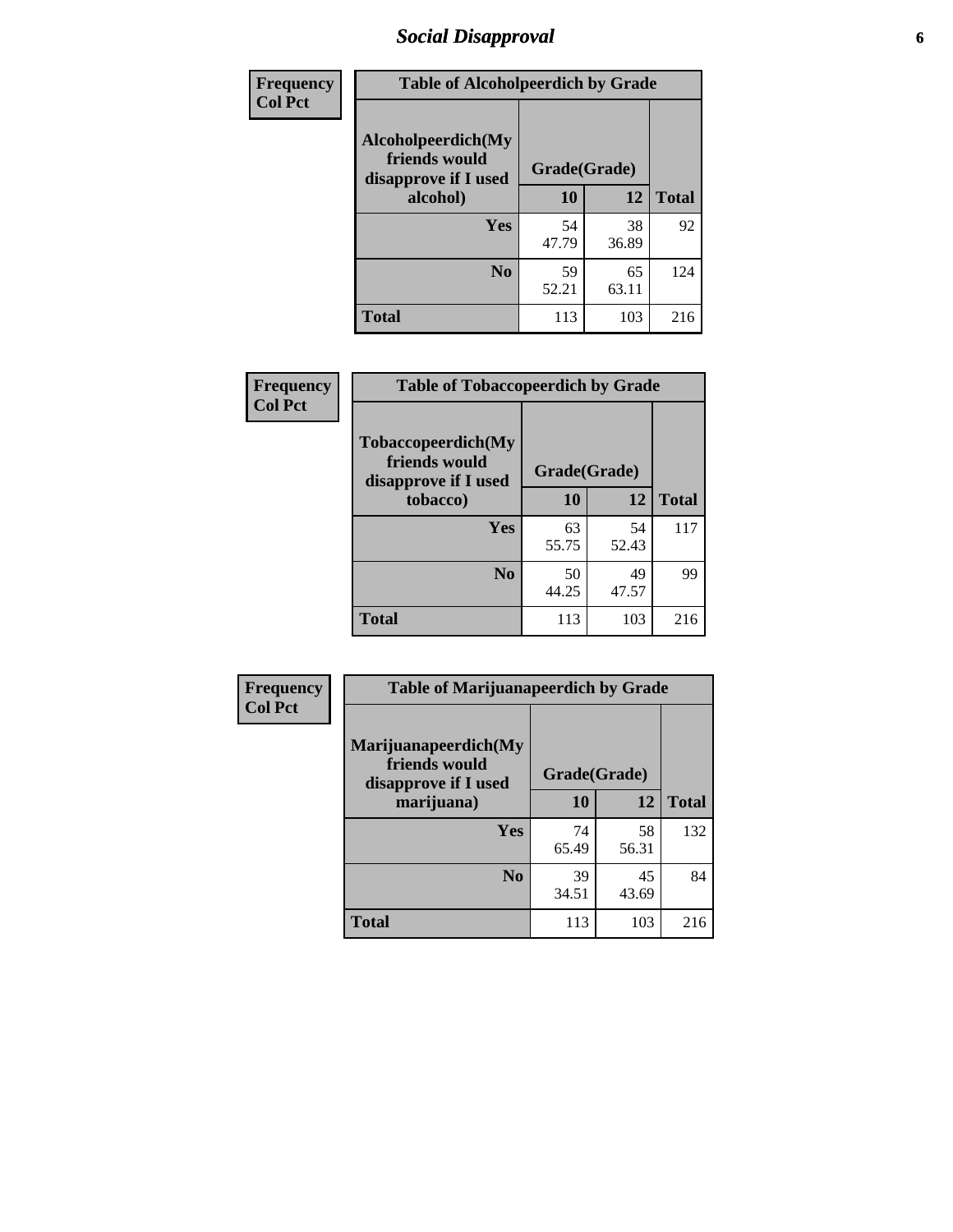# *Social Disapproval* **7**

| Frequency      | <b>Table of Otherdrugpeerdich by Grade</b>                    |              |             |              |  |
|----------------|---------------------------------------------------------------|--------------|-------------|--------------|--|
| <b>Col Pct</b> | Otherdrugpeerdich(My<br>friends would<br>disapprove if I used | Grade(Grade) |             |              |  |
|                | other drugs)                                                  | 10           | 12          | <b>Total</b> |  |
|                | <b>Yes</b>                                                    | 82<br>72.57  | 76<br>73.79 | 158          |  |
|                | N <sub>0</sub>                                                | 31<br>27.43  | 27<br>26.21 | 58           |  |
|                | <b>Total</b>                                                  | 113          | 103         | 216          |  |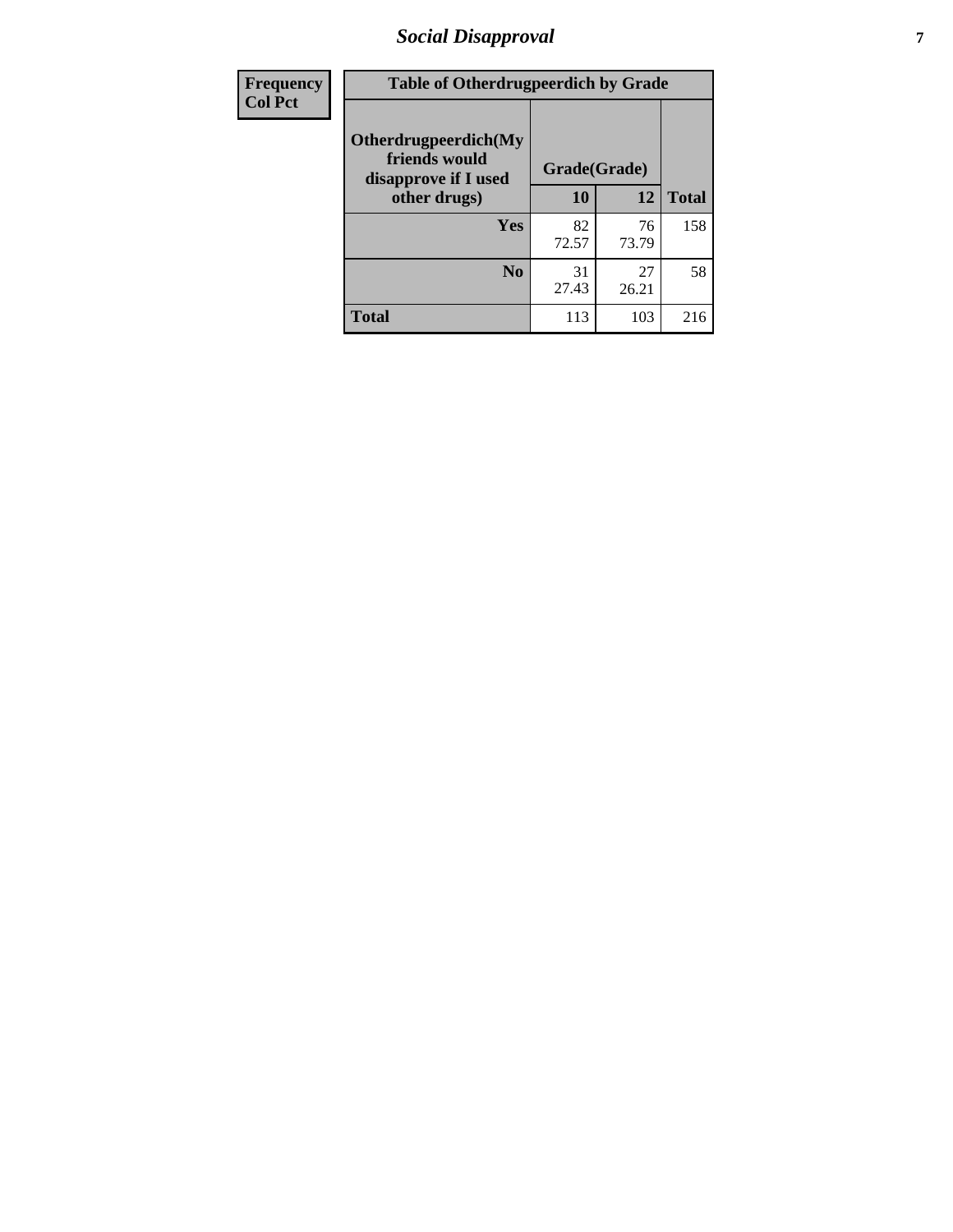### Title IV, Part A, Schedule A **8** *Goal 2: To help ensure that all schools are safe and disciplined Baseline Data: Year 2008-2009 Student Involvement in Gang Activity*

| Frequency      |                                                                                                   | <b>Table of Gangself by Grade</b> |             |              |  |  |
|----------------|---------------------------------------------------------------------------------------------------|-----------------------------------|-------------|--------------|--|--|
| <b>Col Pct</b> | Gangself(I<br>have<br>participated<br>in illegal<br>gang<br>activities in<br>the past 30<br>days) | Grade(Grade)<br>10                | 12          | <b>Total</b> |  |  |
|                | Yes                                                                                               | 5<br>4.42                         | 4<br>3.88   | 9            |  |  |
|                | N <sub>0</sub>                                                                                    | 108<br>95.58                      | 99<br>96.12 | 207          |  |  |
|                | <b>Total</b>                                                                                      | 113                               | 103         | 216          |  |  |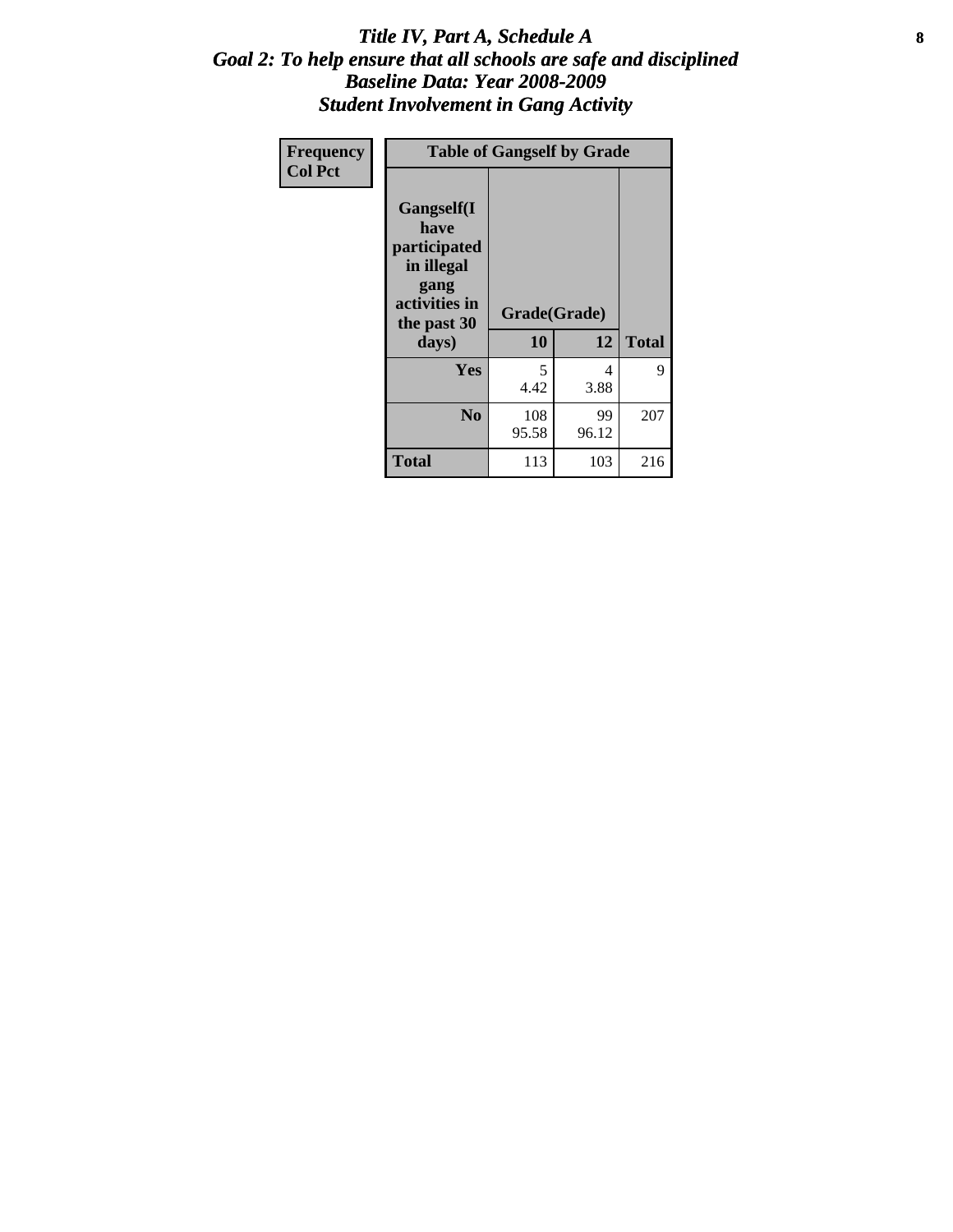# *Student Perception of School Safety* **9**

| <b>Frequency</b><br>Row Pct |
|-----------------------------|
|                             |

| <b>Table of Grade by Safeschool</b> |                                                                                                                          |                                                        |             |             |     |  |  |
|-------------------------------------|--------------------------------------------------------------------------------------------------------------------------|--------------------------------------------------------|-------------|-------------|-----|--|--|
|                                     |                                                                                                                          | Safeschool (School is a place at which I feel<br>safe) |             |             |     |  |  |
| Grade(Grade)                        | Somewhat Somewhat<br><b>Strongly</b><br><b>Strongly</b><br><b>Disagree</b><br>Agree<br>Disagree<br><b>Total</b><br>Agree |                                                        |             |             |     |  |  |
| 10                                  | 23<br>20.35                                                                                                              | 58<br>51.33                                            | 23<br>20.35 | 9<br>7.96   | 113 |  |  |
| 12                                  | 11<br>10.68                                                                                                              | 65<br>63.11                                            | 16<br>15.53 | 11<br>10.68 | 103 |  |  |
| <b>Total</b>                        | 34                                                                                                                       | 123                                                    | 39          | 20          | 216 |  |  |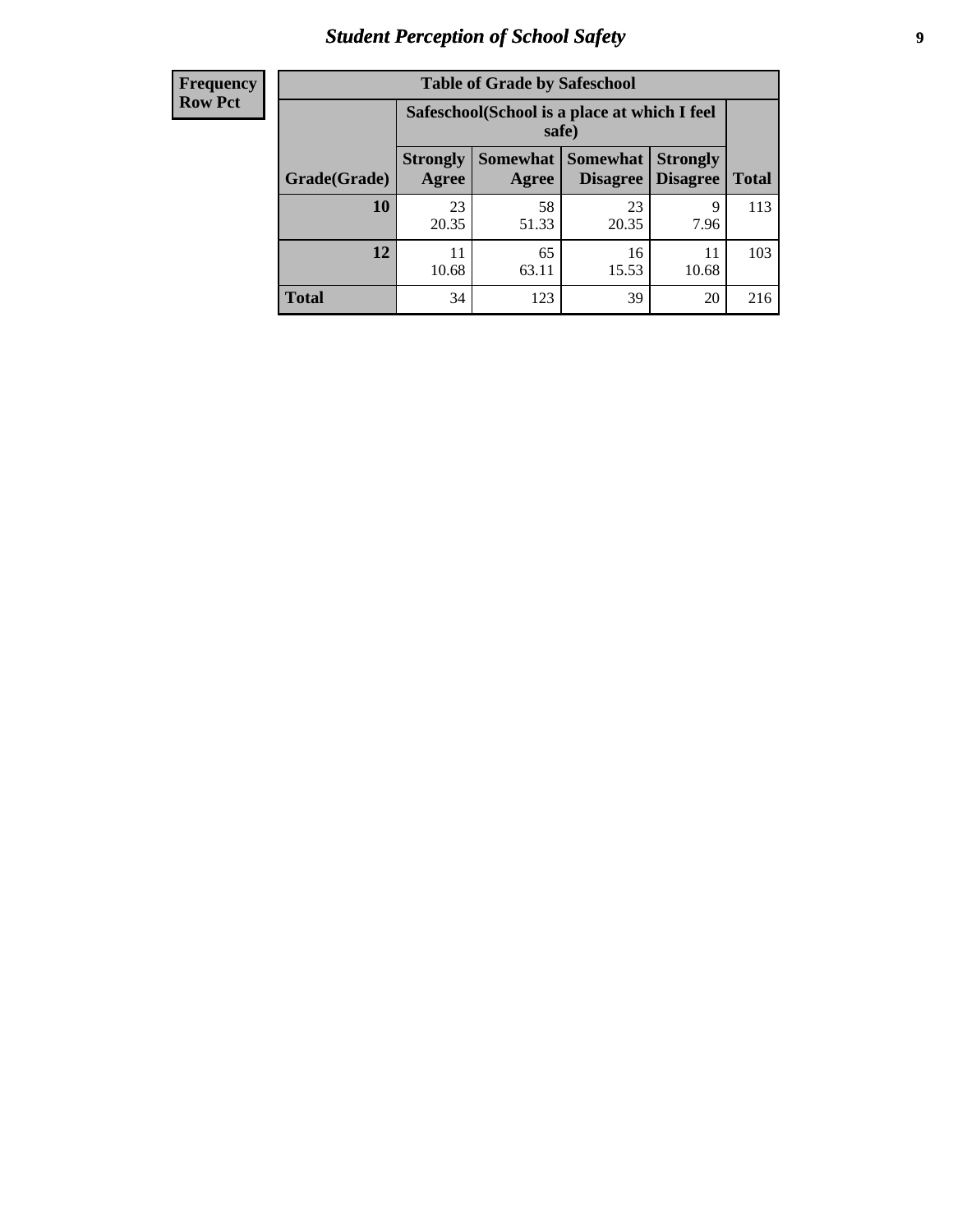### *Students Who Have Been Bullied* **10**

| <b>Frequency</b> | <b>Table of Grade by Bullied</b> |              |           |                       |                                                                               |                       |                        |              |
|------------------|----------------------------------|--------------|-----------|-----------------------|-------------------------------------------------------------------------------|-----------------------|------------------------|--------------|
| <b>Row Pct</b>   |                                  |              |           |                       | <b>Bullied</b> (I have been bullied by other<br>students in the past 30 days) |                       |                        |              |
|                  |                                  | $\mathbf{0}$ | 1 or<br>2 | 3 <sub>to</sub><br>5  | 10<br>to  <br>19                                                              | <b>20</b><br>to<br>29 | All<br>30              |              |
|                  | Grade(Grade)                     | <b>Days</b>  | days      | days                  | days                                                                          | days                  | days                   | <b>Total</b> |
|                  | 10                               | 101<br>89.38 | 6<br>5.31 | $\mathcal{F}$<br>2.65 | $\Omega$<br>0.00                                                              | $\mathcal{R}$<br>2.65 | $\Omega$<br>0.00       | 113          |
|                  | 12                               | 93<br>90.29  | 5<br>4.85 | 0.97                  | 0.97                                                                          | 0.97                  | $\mathfrak{D}$<br>1.94 | 103          |
|                  | <b>Total</b>                     | 194          | 11        | 4                     |                                                                               | 4                     | $\overline{2}$         | 216          |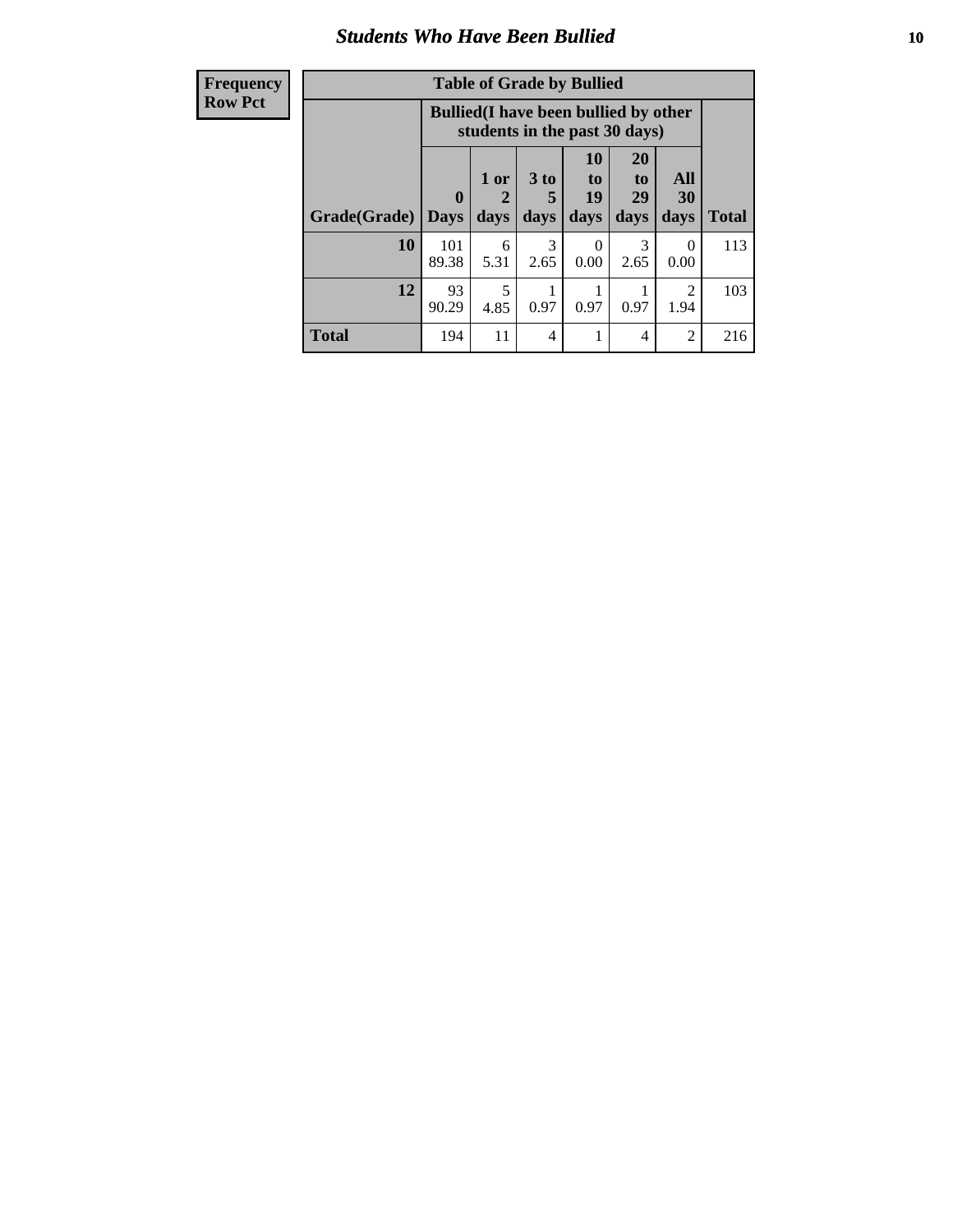### *School Climate* **11**

| Frequency      | <b>Table of SchoolClimate1 by Grade</b> |                    |             |              |  |  |
|----------------|-----------------------------------------|--------------------|-------------|--------------|--|--|
| <b>Col Pct</b> | SchoolClimate1(I<br>like school)        | Grade(Grade)<br>10 | 12          | <b>Total</b> |  |  |
|                | <b>Strongly Agree</b>                   | 26<br>23.01        | 17<br>16.50 | 43           |  |  |
|                | <b>Somewhat Agree</b>                   | 68<br>60.18        | 60<br>58.25 | 128          |  |  |
|                | <b>Somewhat Disagree</b>                | 12<br>10.62        | 16<br>15.53 | 28           |  |  |
|                | <b>Strongly Disagree</b>                | 7<br>6.19          | 10<br>9.71  | 17           |  |  |
|                | <b>Total</b>                            | 113                | 103         | 216          |  |  |

| Frequency      | <b>Table of SchoolClimate2 by Grade</b>           |                    |             |              |  |
|----------------|---------------------------------------------------|--------------------|-------------|--------------|--|
| <b>Col Pct</b> | SchoolClimate2(I<br>feel successful at<br>school) | Grade(Grade)<br>10 | 12          | <b>Total</b> |  |
|                | <b>Strongly Agree</b>                             | 32<br>28.32        | 31<br>30.10 | 63           |  |
|                | <b>Somewhat Agree</b>                             | 71<br>62.83        | 59<br>57.28 | 130          |  |
|                | <b>Somewhat Disagree</b>                          | 6<br>5.31          | 11<br>10.68 | 17           |  |
|                | <b>Strongly Disagree</b>                          | 4<br>3.54          | 2<br>1.94   | 6            |  |
|                | <b>Total</b>                                      | 113                | 103         | 216          |  |

| Frequency<br><b>Col Pct</b> | <b>Table of SchoolClimate3 by Grade</b>               |              |             |              |  |
|-----------------------------|-------------------------------------------------------|--------------|-------------|--------------|--|
|                             | SchoolClimate3(My<br>school has high<br>standards for | Grade(Grade) |             |              |  |
|                             | achievement)                                          | <b>10</b>    | 12          | <b>Total</b> |  |
|                             | <b>Strongly Agree</b>                                 | 15<br>13.27  | 11<br>10.68 | 26           |  |
|                             | <b>Somewhat Agree</b>                                 | 70<br>61.95  | 57<br>55.34 | 127          |  |
|                             | <b>Somewhat Disagree</b>                              | 20<br>17.70  | 24<br>23.30 | 44           |  |
|                             | <b>Strongly Disagree</b>                              | 8<br>7.08    | 11<br>10.68 | 19           |  |
|                             | Total                                                 | 113          | 103         | 216          |  |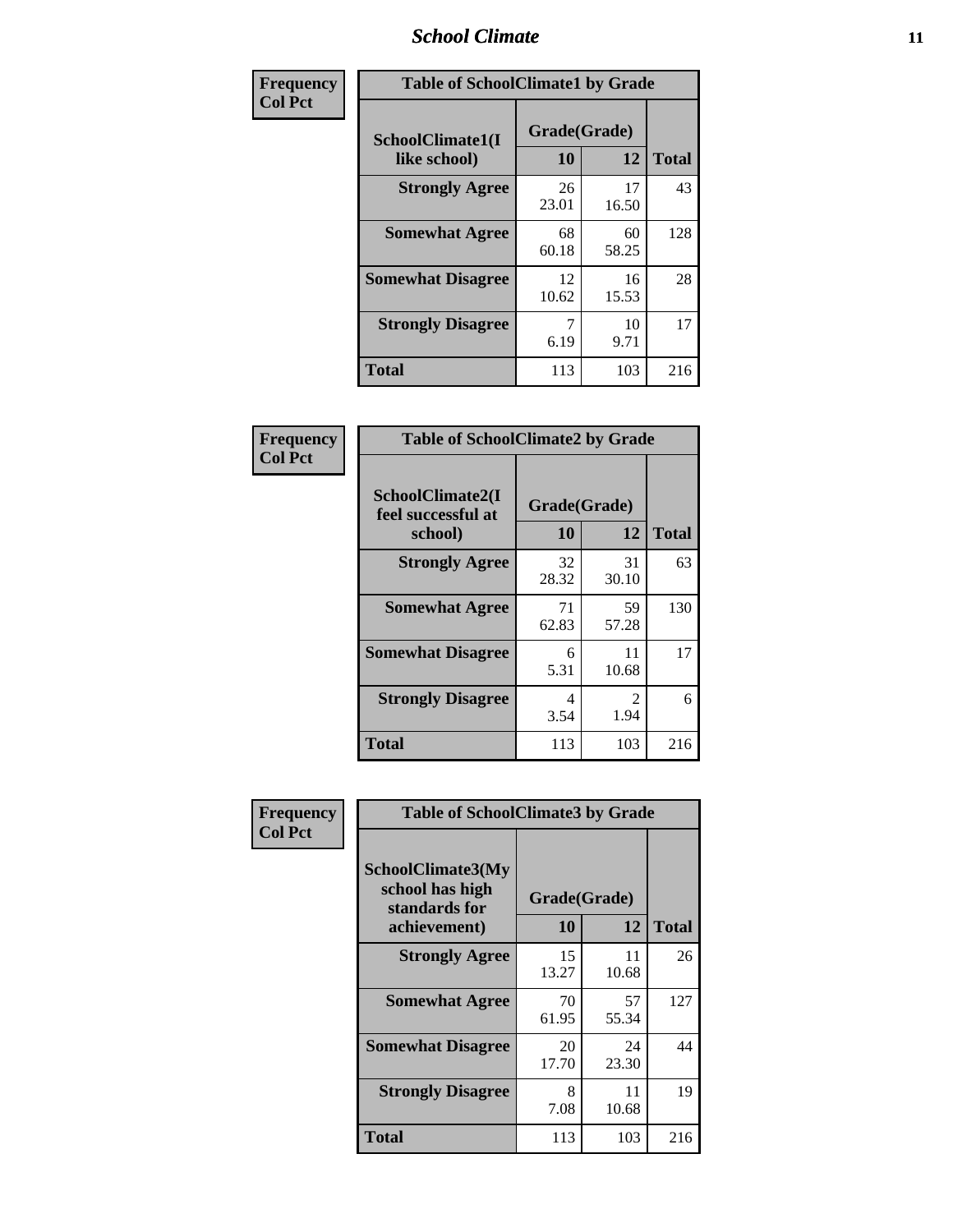### *School Climate* **12**

| Frequency      | <b>Table of SchoolClimate4 by Grade</b>                       |                    |             |              |
|----------------|---------------------------------------------------------------|--------------------|-------------|--------------|
| <b>Col Pct</b> | SchoolClimate4(My<br>school sets clear<br>rules for behavior) | Grade(Grade)<br>10 | 12          | <b>Total</b> |
|                | <b>Strongly Agree</b>                                         | 60<br>53.10        | 60<br>58.25 | 120          |
|                | <b>Somewhat Agree</b>                                         | 44<br>38.94        | 31<br>30.10 | 75           |
|                | <b>Somewhat Disagree</b>                                      | 6<br>5.31          | 9<br>8.74   | 15           |
|                | <b>Strongly Disagree</b>                                      | 3<br>2.65          | 3<br>2.91   | 6            |
|                | <b>Total</b>                                                  | 113                | 103         | 216          |

| <b>Table of SchoolClimate5 by Grade</b>                              |                    |              |     |  |
|----------------------------------------------------------------------|--------------------|--------------|-----|--|
| SchoolClimate5(I<br>know what to do in<br>an emergency at<br>school) | Grade(Grade)<br>10 | <b>Total</b> |     |  |
| <b>Strongly Agree</b>                                                | 67<br>59.29        | 64<br>62.14  | 131 |  |
| <b>Somewhat Agree</b>                                                | 37<br>32.74        | 32<br>31.07  | 69  |  |
| <b>Somewhat Disagree</b>                                             | 6<br>5.31          | 6<br>5.83    | 12  |  |
| <b>Strongly Disagree</b>                                             | 3<br>2.65          | 0.97         | 4   |  |
| <b>Total</b>                                                         | 113                | 103          | 216 |  |

| Frequency      | <b>Table of SchoolClimate6 by Grade</b>                  |                     |             |              |
|----------------|----------------------------------------------------------|---------------------|-------------|--------------|
| <b>Col Pct</b> | <b>SchoolClimate6(Teachers</b><br>treat me with respect) | Grade(Grade)<br>10  | 12          | <b>Total</b> |
|                | <b>Strongly Agree</b>                                    | 31<br>27.43         | 22<br>21.36 | 53           |
|                | <b>Somewhat Agree</b>                                    | 60<br>53.10         | 51<br>49.51 | 111          |
|                | <b>Somewhat Disagree</b>                                 | 13<br>11.50         | 22<br>21.36 | 35           |
|                | <b>Strongly Disagree</b>                                 | $\mathbf Q$<br>7.96 | 8<br>7.77   | 17           |
|                | <b>Total</b>                                             | 113                 | 103         | 216          |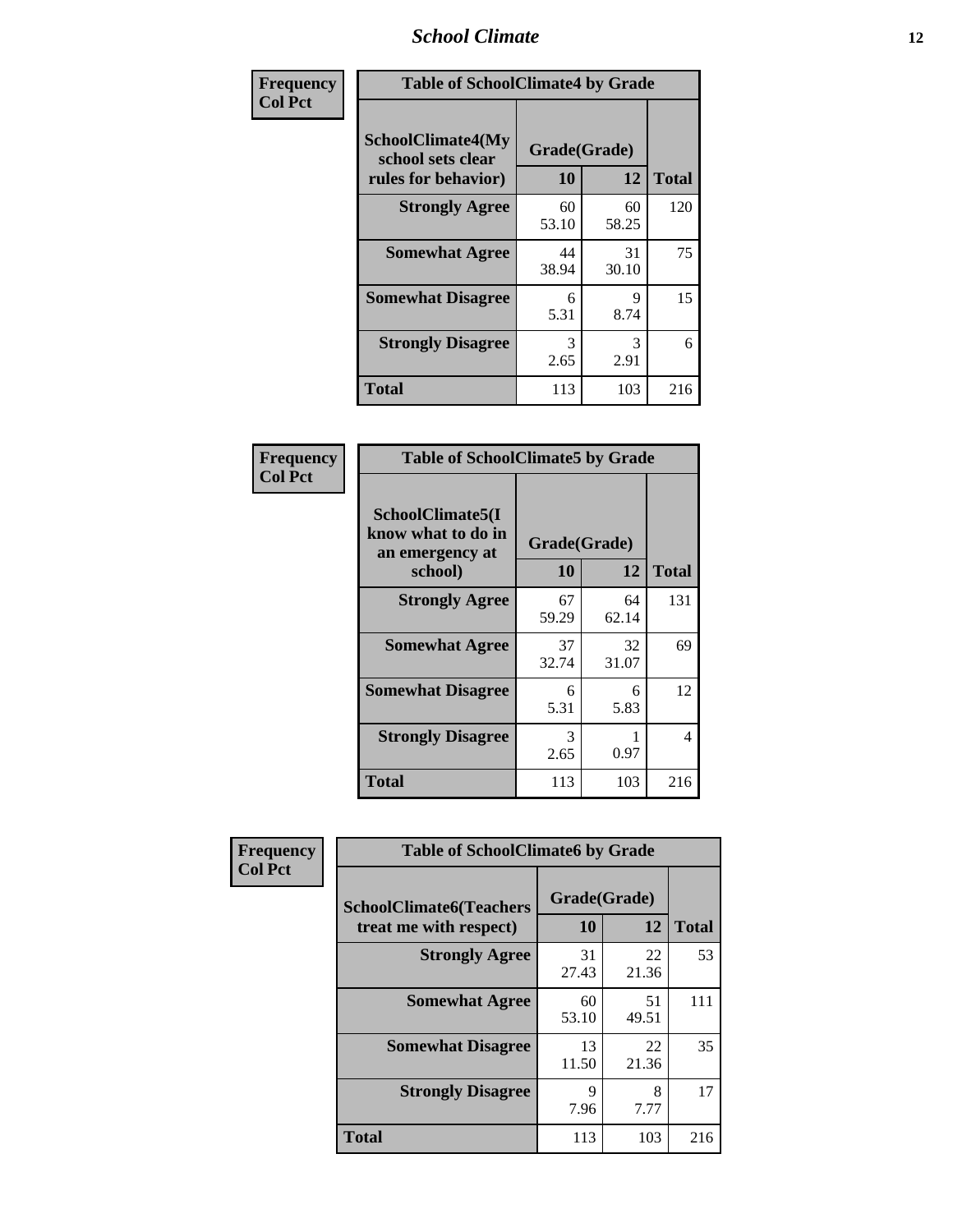### *School Climate* **13**

| Frequency      | <b>Table of SchoolClimate7 by Grade</b>                                       |                           |             |              |
|----------------|-------------------------------------------------------------------------------|---------------------------|-------------|--------------|
| <b>Col Pct</b> | <b>SchoolClimate7(Behaviors</b><br>in my class allow the<br>teacher to teach) | Grade(Grade)<br><b>10</b> | 12          | <b>Total</b> |
|                | <b>Strongly Agree</b>                                                         | 21<br>18.58               | 17<br>16.50 | 38           |
|                | <b>Somewhat Agree</b>                                                         | 63<br>55.75               | 70<br>67.96 | 133          |
|                | <b>Somewhat Disagree</b>                                                      | 20<br>17.70               | 11<br>10.68 | 31           |
|                | <b>Strongly Disagree</b>                                                      | $\mathbf Q$<br>7.96       | 5<br>4.85   | 14           |
|                | <b>Total</b>                                                                  | 113                       | 103         | 216          |

| Frequency      | <b>Table of SchoolClimate8 by Grade</b>                                              |                    |             |              |
|----------------|--------------------------------------------------------------------------------------|--------------------|-------------|--------------|
| <b>Col Pct</b> | <b>SchoolClimate8(Students</b><br>are frequently<br>recognized for good<br>behavior) | Grade(Grade)<br>10 | 12          | <b>Total</b> |
|                | <b>Strongly Agree</b>                                                                | 20<br>17.70        | 9<br>8.74   | 29           |
|                | <b>Somewhat Agree</b>                                                                | 46<br>40.71        | 40<br>38.83 | 86           |
|                | <b>Somewhat Disagree</b>                                                             | 30<br>26.55        | 40<br>38.83 | 70           |
|                | <b>Strongly Disagree</b>                                                             | 17<br>15.04        | 14<br>13.59 | 31           |
|                | <b>Total</b>                                                                         | 113                | 103         | 216          |

| Frequency      | <b>Table of SchoolClimate9 by Grade</b>                                           |                    |             |              |
|----------------|-----------------------------------------------------------------------------------|--------------------|-------------|--------------|
| <b>Col Pct</b> | SchoolClimate9(School<br>counselor would be<br>helpful if I needed<br>assistance) | Grade(Grade)<br>10 | 12          | <b>Total</b> |
|                | <b>Strongly Agree</b>                                                             | 59<br>52.21        | 60<br>58.25 | 119          |
|                | <b>Somewhat Agree</b>                                                             | 40<br>35.40        | 33<br>32.04 | 73           |
|                | <b>Somewhat Disagree</b>                                                          | 8<br>7.08          | 6<br>5.83   | 14           |
|                | <b>Strongly Disagree</b>                                                          | 6<br>5.31          | 4<br>3.88   | 10           |
|                | Total                                                                             | 113                | 103         | 216          |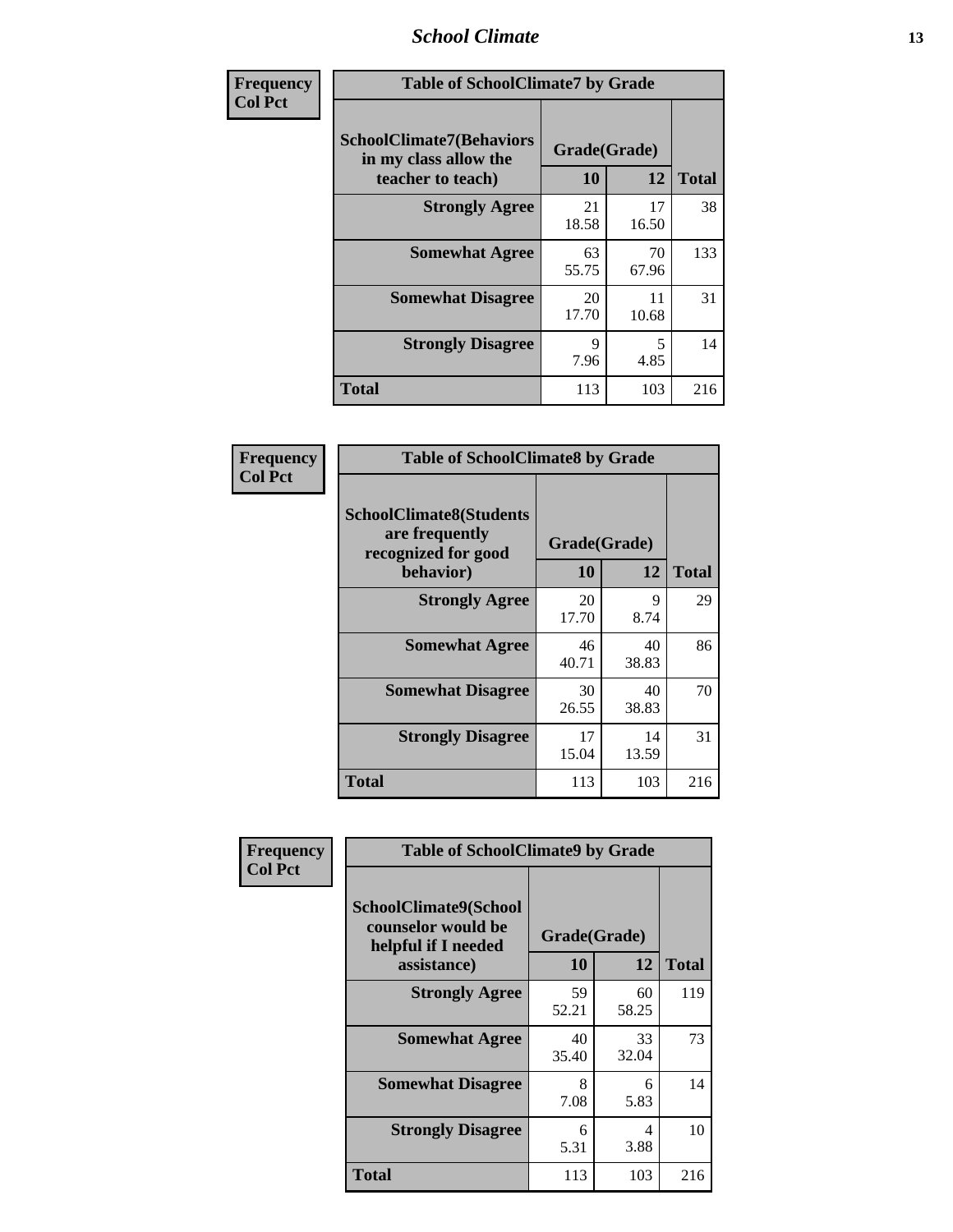### *Reasons for Dropping Out* **14**

| Frequency      | <b>Table of Dropoutreason by Grade</b>                                   |             |                    |              |
|----------------|--------------------------------------------------------------------------|-------------|--------------------|--------------|
| <b>Col Pct</b> | Dropoutreason(If<br>I dropped out the<br>reason would<br>most likely be) | 10          | Grade(Grade)<br>12 | <b>Total</b> |
|                | <b>Won't Drop out</b>                                                    | 61<br>53.98 | 55<br>53.40        | 116          |
|                | <b>Bored</b>                                                             | 21<br>18.58 | 12<br>11.65        | 33           |
|                | <b>Family Reasons</b>                                                    | 7<br>6.19   | 8<br>7.77          | 15           |
|                | <b>Being Bullied</b>                                                     | 3<br>2.65   | 2<br>1.94          | 5            |
|                | <b>Other</b>                                                             | 21<br>18.58 | 26<br>25.24        | 47           |
|                | <b>Total</b>                                                             | 113         | 103                | 216          |

| Frequency<br><b>Col Pct</b> | <b>Table of Dropout by Grade</b>                                       |                    |             |              |  |
|-----------------------------|------------------------------------------------------------------------|--------------------|-------------|--------------|--|
|                             | Dropout(I<br>have<br>thought<br>about<br>dropping<br>out of<br>school) | Grade(Grade)<br>10 | 12          | <b>Total</b> |  |
|                             |                                                                        |                    |             |              |  |
|                             | Yes                                                                    | 32<br>28.32        | 36<br>34.95 | 68           |  |
|                             | N <sub>0</sub>                                                         | 81<br>71.68        | 67<br>65.05 | 148          |  |
|                             |                                                                        |                    |             |              |  |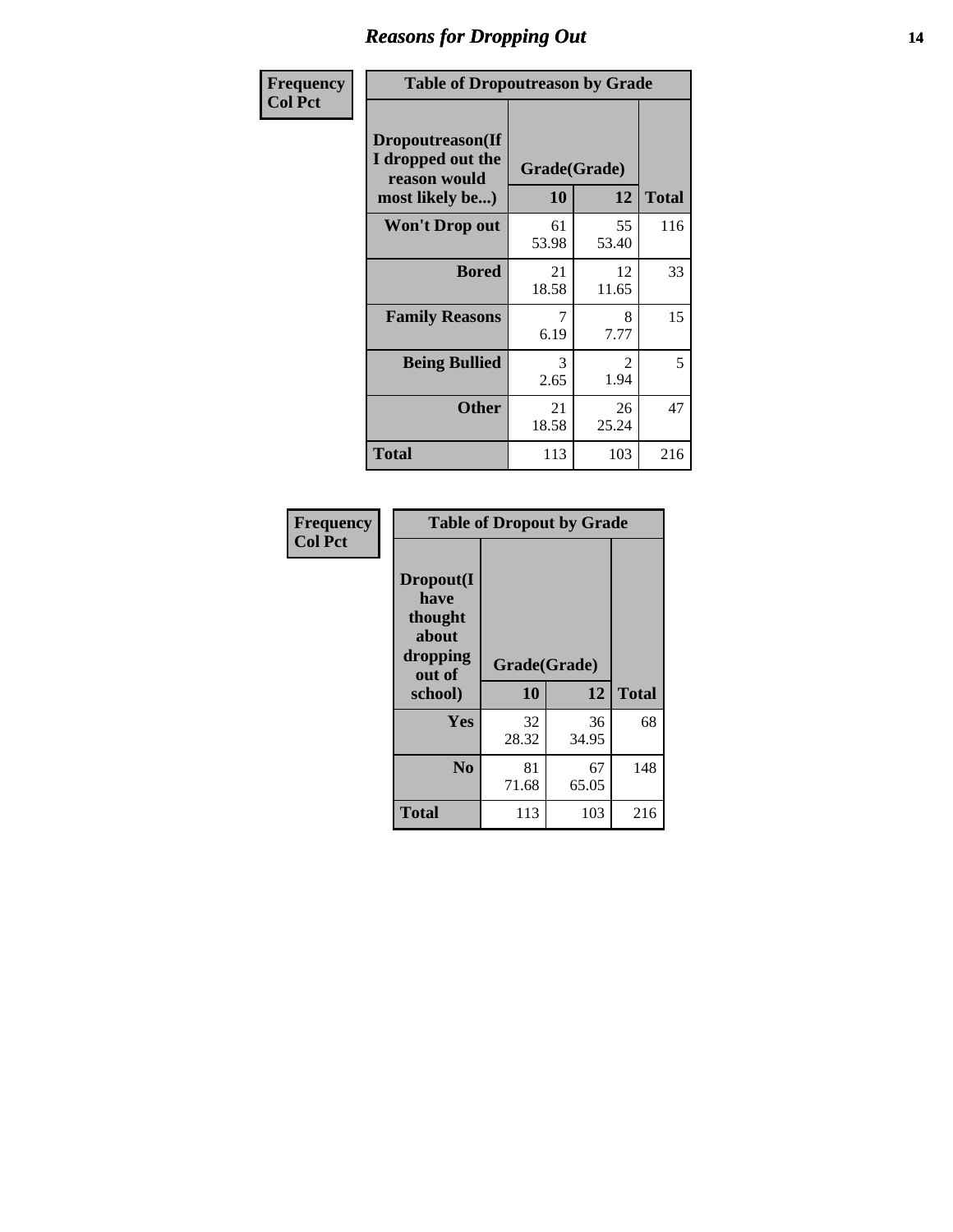*School Safety* **15**

| Frequency<br><b>Col Pct</b> | <b>Table of Gangself by Grade</b>                                                                         |                    |             |              |
|-----------------------------|-----------------------------------------------------------------------------------------------------------|--------------------|-------------|--------------|
|                             | <b>Gangself</b> (I<br>have<br>participated<br>in illegal<br>gang<br>activities in<br>the past 30<br>days) | Grade(Grade)<br>10 | 12          | <b>Total</b> |
|                             | Yes                                                                                                       | 5<br>4.42          | 4<br>3.88   | 9            |
|                             | N <sub>0</sub>                                                                                            | 108<br>95.58       | 99<br>96.12 | 207          |
|                             | Total                                                                                                     | 113                | 103         | 216          |

| Frequency<br><b>Col Pct</b> | <b>Table of Gangpeers by Grade</b>                                                                                             |                    |             |              |
|-----------------------------|--------------------------------------------------------------------------------------------------------------------------------|--------------------|-------------|--------------|
|                             | <b>Gangpeers</b> (I<br>have friends<br>who have<br>participated<br>in illegal<br>gang<br>activities in<br>the past 30<br>days) | Grade(Grade)<br>10 | 12          | <b>Total</b> |
|                             | Yes                                                                                                                            | 19<br>16.81        | 14<br>13.59 | 33           |
|                             | N <sub>0</sub>                                                                                                                 | 94<br>83.19        | 89<br>86.41 | 183          |
|                             | <b>Total</b>                                                                                                                   | 113                | 103         | 216          |

| Frequency      | <b>Table of Pickedon by Grade</b>                                   |              |             |              |
|----------------|---------------------------------------------------------------------|--------------|-------------|--------------|
| <b>Col Pct</b> | <b>Pickedon</b> (I have<br>been picked on or<br>teased at school in | Grade(Grade) |             |              |
|                | the past 30 days)                                                   | 10           | 12          | <b>Total</b> |
|                | <b>Strongly Agree</b>                                               | 10<br>8.85   | 13<br>12.62 | 23           |
|                | <b>Somewhat Agree</b>                                               | 17<br>15.04  | 20<br>19.42 | 37           |
|                | <b>Somewhat Disagree</b>                                            | 23<br>20.35  | 14<br>13.59 | 37           |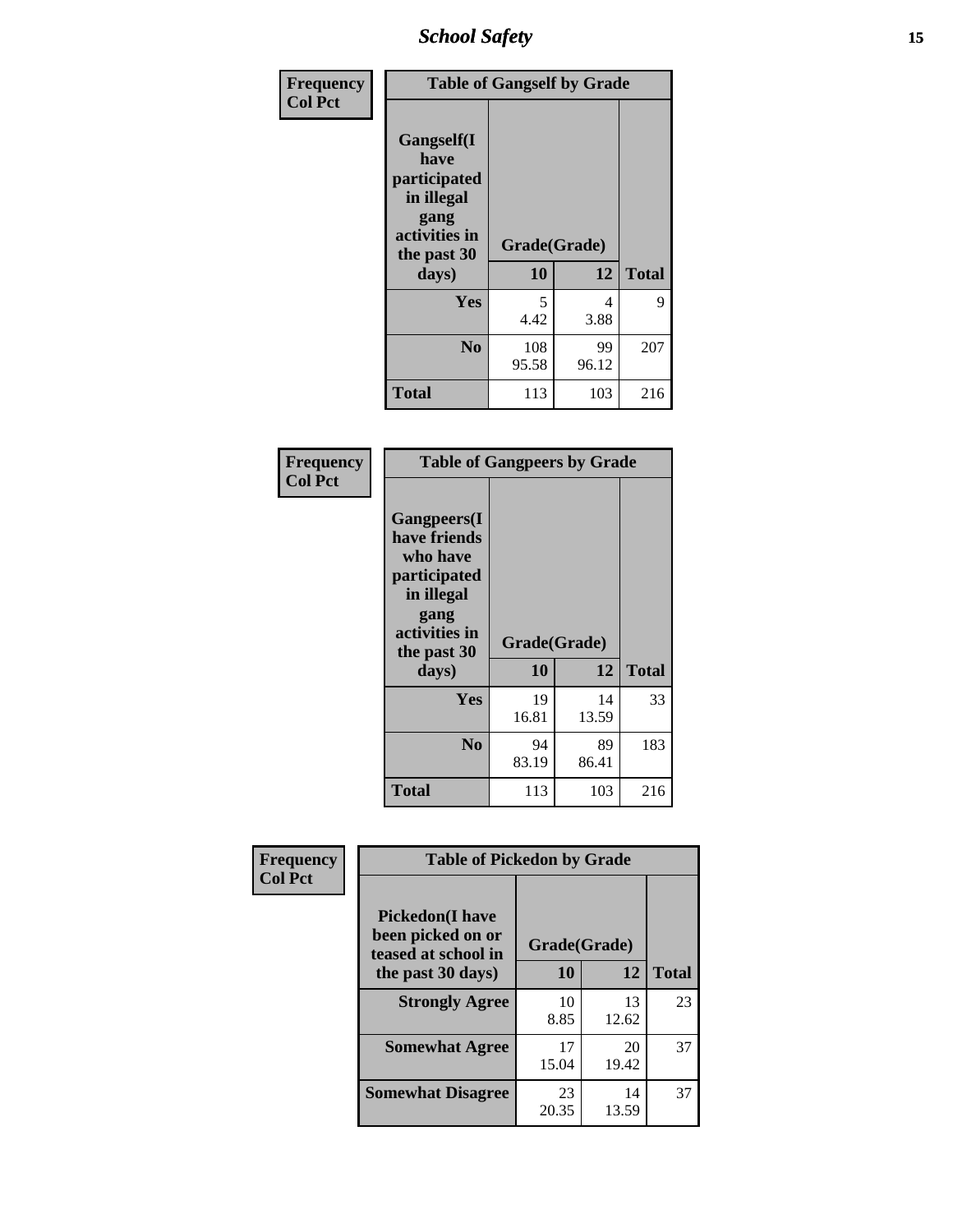# *School Safety* **16**

| <b>Frequency</b> |                                                                                          | <b>Table of Pickedon by Grade</b> |             |              |  |  |  |  |  |  |
|------------------|------------------------------------------------------------------------------------------|-----------------------------------|-------------|--------------|--|--|--|--|--|--|
| <b>Col Pct</b>   | <b>Pickedon</b> (I have<br>been picked on or<br>teased at school in<br>the past 30 days) | Grade(Grade)<br>10                | 12          | <b>Total</b> |  |  |  |  |  |  |
|                  | <b>Strongly Disagree</b>                                                                 | 63<br>55.75                       | 56<br>54.37 | 119          |  |  |  |  |  |  |
|                  | Total                                                                                    | 113                               | 103         | 216          |  |  |  |  |  |  |

| Frequency      |                                                          | <b>Table of Safeschool by Grade</b> |             |              |  |  |  |  |  |  |  |
|----------------|----------------------------------------------------------|-------------------------------------|-------------|--------------|--|--|--|--|--|--|--|
| <b>Col Pct</b> | Safeschool(School<br>is a place at which I<br>feel safe) | Grade(Grade)<br>10                  | 12          | <b>Total</b> |  |  |  |  |  |  |  |
|                | <b>Strongly Agree</b>                                    | 23<br>20.35                         | 11<br>10.68 | 34           |  |  |  |  |  |  |  |
|                | <b>Somewhat Agree</b>                                    | 58<br>51.33                         | 65<br>63.11 | 123          |  |  |  |  |  |  |  |
|                | <b>Somewhat Disagree</b>                                 | 23<br>20.35                         | 16<br>15.53 | 39           |  |  |  |  |  |  |  |
|                | <b>Strongly Disagree</b>                                 | 9<br>7.96                           | 11<br>10.68 | 20           |  |  |  |  |  |  |  |
|                | <b>Total</b>                                             | 113                                 | 103         | 216          |  |  |  |  |  |  |  |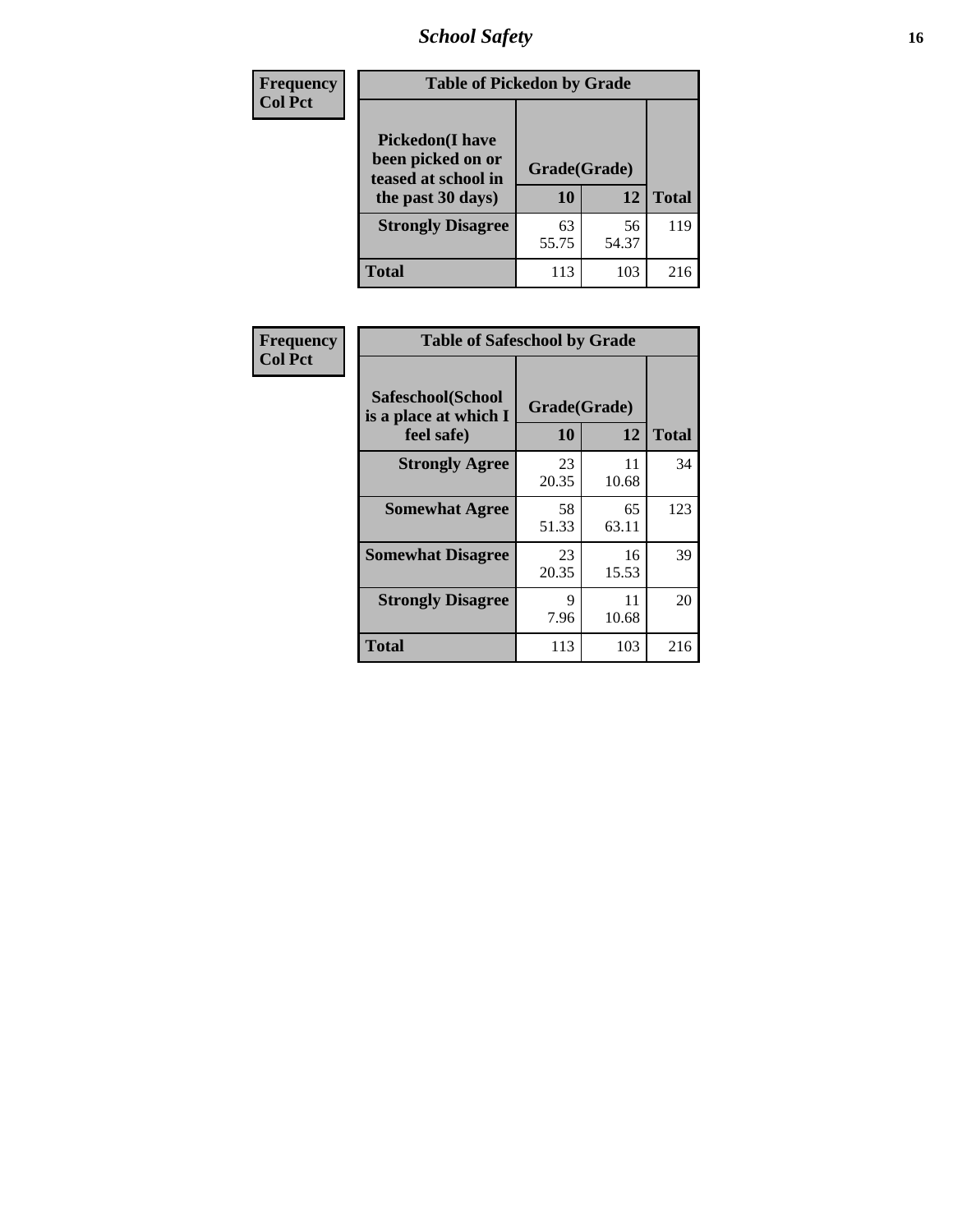*School Safety* **17**

| <b>Frequency</b> |              |                                                                               | <b>Table of Grade by Bullied</b> |                       |                                                             |                       |                  |              |
|------------------|--------------|-------------------------------------------------------------------------------|----------------------------------|-----------------------|-------------------------------------------------------------|-----------------------|------------------|--------------|
| <b>Row Pct</b>   |              | <b>Bullied</b> (I have been bullied by other<br>students in the past 30 days) |                                  |                       |                                                             |                       |                  |              |
|                  |              | $\mathbf 0$                                                                   | 1 or<br>2                        | $3$ to<br>5           | 10<br>$\mathbf{t}$ <sup><math>\mathbf{0}</math></sup><br>19 | <b>20</b><br>to<br>29 | All<br>30        |              |
|                  | Grade(Grade) | <b>Days</b>                                                                   | days                             | days                  | days                                                        | days                  | days             | <b>Total</b> |
|                  | 10           | 101<br>89.38                                                                  | 6<br>5.31                        | $\mathcal{R}$<br>2.65 | $\Omega$<br>0.00                                            | 3<br>2.65             | $\Omega$<br>0.00 | 113          |
|                  | 12           | 93<br>90.29                                                                   | 5<br>4.85                        | 0.97                  | 0.97                                                        | 0.97                  | 2<br>1.94        | 103          |
|                  | <b>Total</b> | 194                                                                           | 11                               | 4                     |                                                             | 4                     | 2                | 216          |

| Frequency      |              |              | <b>Table of Grade by Bulliedothers</b>             |                 |                   |                |                |                |              |
|----------------|--------------|--------------|----------------------------------------------------|-----------------|-------------------|----------------|----------------|----------------|--------------|
| <b>Row Pct</b> |              |              | <b>Bulliedothers</b> (I bullied others in the past |                 | $30 \text{ days}$ |                |                |                |              |
|                |              | $\mathbf{0}$ | 1 or                                               | 3 <sub>to</sub> | 6 to<br>9         | 10<br>to<br>19 | 20<br>to<br>29 | All<br>30      |              |
|                | Grade(Grade) | <b>Days</b>  | days                                               | days            | days              | days           | days           | days           | <b>Total</b> |
|                | 10           | 106<br>93.81 | 3<br>2.65                                          | 2<br>1.77       | $\Omega$<br>0.00  | 0<br>0.00      | 0.88           | 0.88           | 113          |
|                | 12           | 96<br>93.20  | 4<br>3.88                                          | 0<br>0.00       | 0.97              | 0.97           | 0<br>0.00      | 0.97           | 103          |
|                | <b>Total</b> | 202          | 7                                                  | $\overline{2}$  | 1                 |                |                | $\overline{2}$ | 216          |

| Frequency      | <b>Table of Grade by Weaponschool</b> |                                                                                 |                   |                   |              |
|----------------|---------------------------------------|---------------------------------------------------------------------------------|-------------------|-------------------|--------------|
| <b>Row Pct</b> |                                       | <b>Weaponschool</b> (I<br>brought a weapon<br>to school in the past<br>30 days) |                   |                   |              |
|                | Grade(Grade)                          | $\mathbf{0}$<br><b>Days</b>                                                     | 1 or<br>2<br>days | All<br>30<br>days | <b>Total</b> |
|                | 10                                    | 113<br>100.00                                                                   | 0<br>0.00         | 0<br>0.00         | 113          |
|                | 12                                    | 100<br>97.09                                                                    | 2<br>1.94         | 0.97              | 103          |
|                | <b>Total</b>                          | 213                                                                             | $\mathfrak{D}$    | 1                 | 216          |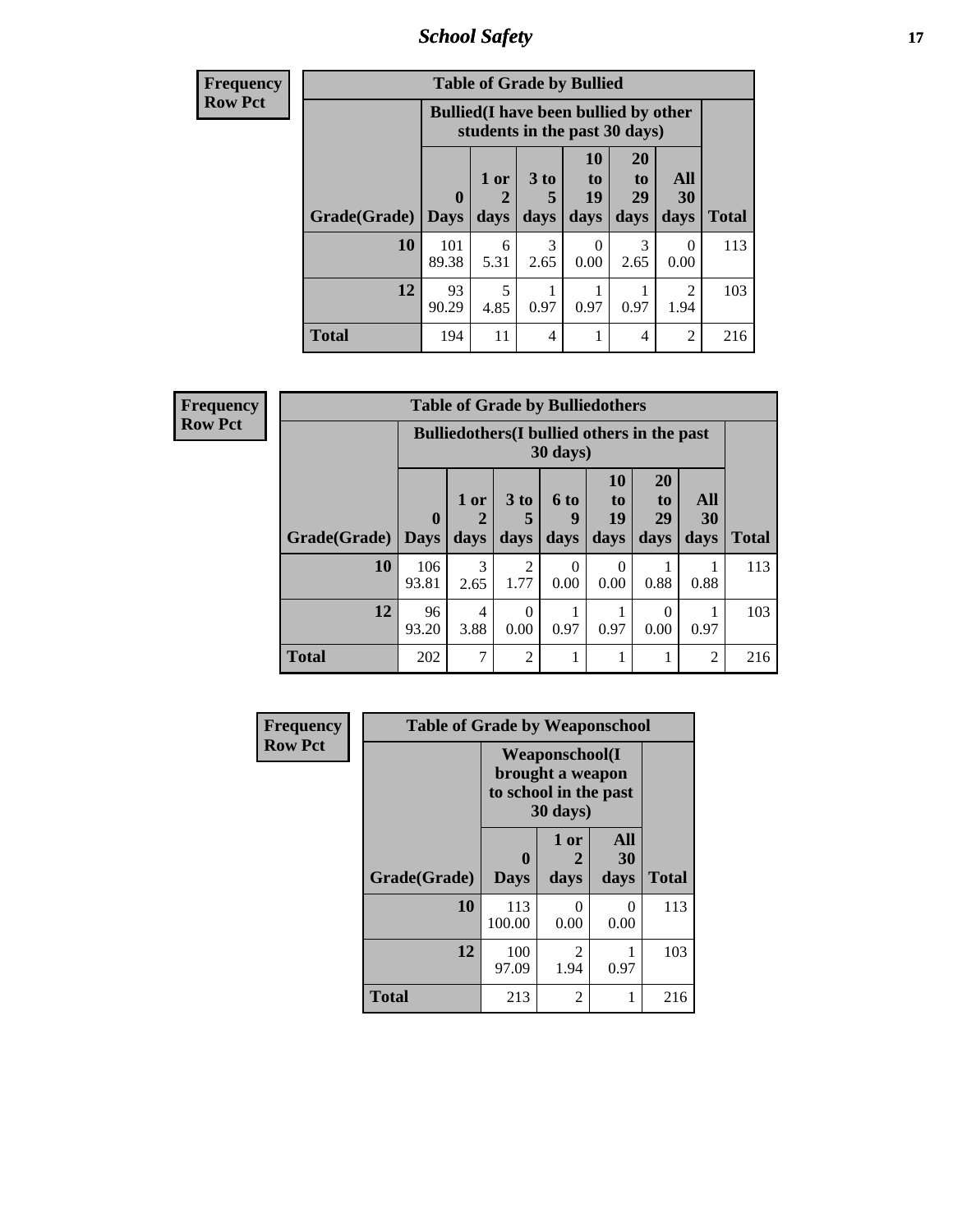*School Safety* **18**

| Frequency      | <b>Table of Grade by Absentunsafe</b> |                                                                      |                       |                   |                        |                   |              |  |
|----------------|---------------------------------------|----------------------------------------------------------------------|-----------------------|-------------------|------------------------|-------------------|--------------|--|
| <b>Row Pct</b> |                                       | <b>Absentunsafe(I have missed</b><br>school because I felt unsafe in |                       |                   |                        |                   |              |  |
|                | Grade(Grade)                          | $\mathbf{0}$<br><b>Days</b>                                          | 1 or<br>2<br>days     | 6 to<br>g<br>days | 20<br>to<br>29<br>days | All<br>30<br>days | <b>Total</b> |  |
|                | 10                                    | 110<br>97.35                                                         | 0.88                  | 0.88              | 0.00                   | 0.88              | 113          |  |
|                | 12                                    | 99<br>96.12                                                          | $\mathcal{R}$<br>2.91 | ∩<br>0.00         | 0.97                   | 0<br>0.00         | 103          |  |
|                | <b>Total</b>                          | 209                                                                  | 4                     |                   | 1                      |                   | 216          |  |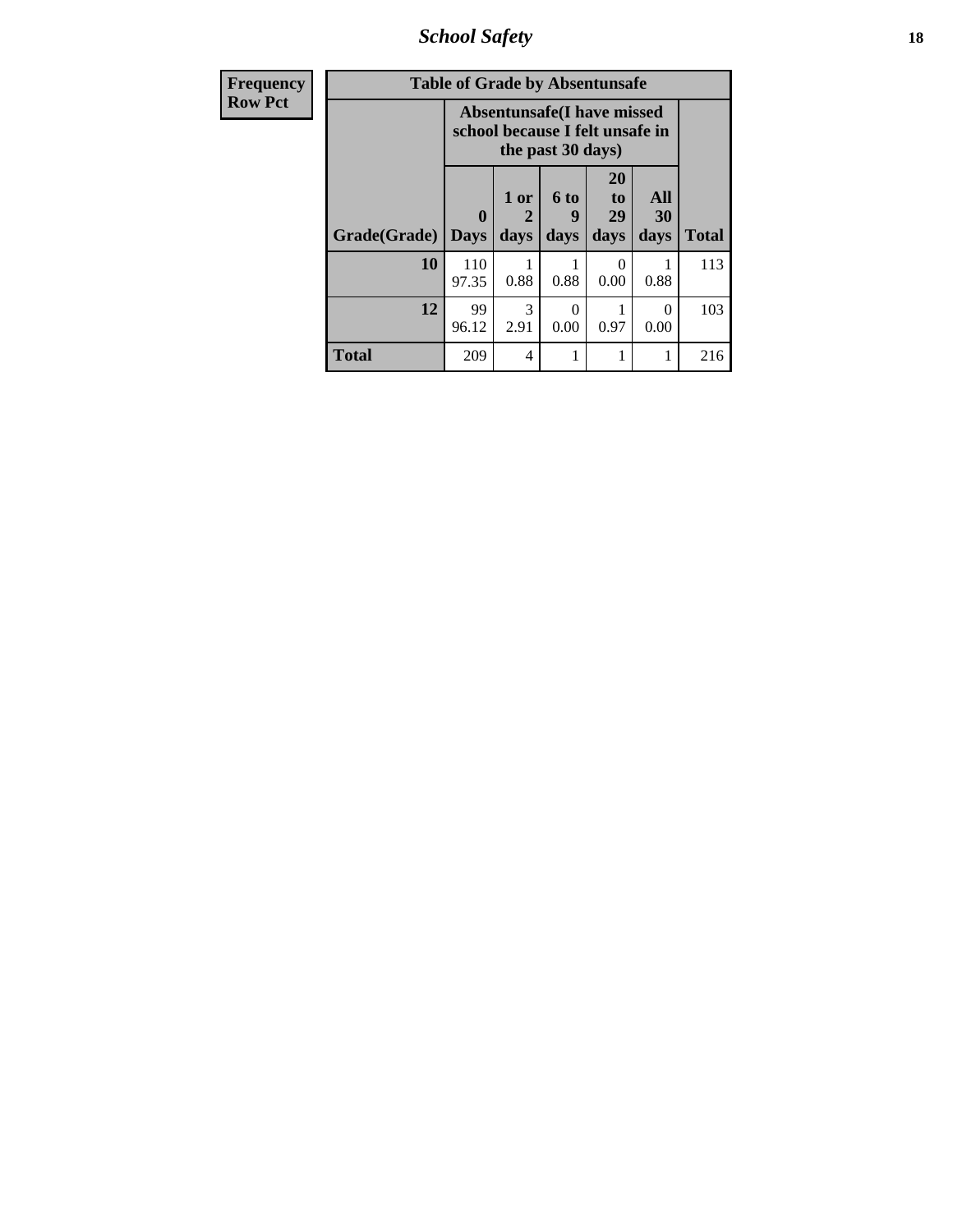### *Drug Use During Last 30 Days* **19**

#### **Frequency Row Pct**

| <b>Table of Grade by Alcohol</b> |                                 |                 |                 |                |                 |                                    |              |              |  |  |  |
|----------------------------------|---------------------------------|-----------------|-----------------|----------------|-----------------|------------------------------------|--------------|--------------|--|--|--|
|                                  |                                 |                 |                 |                |                 | Alcohol(Alcohol use, past 30 days) |              |              |  |  |  |
| Grade(Grade)                     | <b>Did</b><br>not<br><b>use</b> | $1 - 2$<br>days | $3 - 5$<br>days | $6-9$<br>days  | $10-19$<br>days | $20 - 29$<br>days                  | Every<br>day | <b>Total</b> |  |  |  |
| 10                               | 89<br>78.76                     | 8<br>7.08       | 4<br>3.54       | 0.88           | 7<br>6.19       | $\overline{2}$<br>1.77             | 2<br>1.77    | 113          |  |  |  |
| 12                               | 73<br>70.87                     | 10<br>9.71      | 10<br>9.71      | 1<br>0.97      | 3<br>2.91       | 3<br>2.91                          | 3<br>2.91    | 103          |  |  |  |
| <b>Total</b>                     | 162                             | 18              | 14              | $\overline{2}$ | 10              | 5                                  | 5            | 216          |  |  |  |

#### **Frequency Row Pct**

٦.  $\mathbf{r}$ 

| <b>Table of Grade by Cigarettes</b> |                                 |                                                |                        |                |                 |                   |                        |       |  |  |  |
|-------------------------------------|---------------------------------|------------------------------------------------|------------------------|----------------|-----------------|-------------------|------------------------|-------|--|--|--|
|                                     |                                 | Cigarettes (Smoking tobacco use, past 30 days) |                        |                |                 |                   |                        |       |  |  |  |
| Grade(Grade)                        | <b>Did</b><br>not<br><b>use</b> | $1 - 2$<br>days                                | $3 - 5$<br>days        | $6-9$<br>days  | $10-19$<br>days | $20 - 29$<br>days | <b>Every</b><br>day    | Total |  |  |  |
| 10                                  | 100<br>88.50                    | ⇁<br>6.19                                      | 0<br>0.00              | 0.88           | 0.88            | 1.77              | $\mathfrak{D}$<br>1.77 | 113   |  |  |  |
| 12                                  | 75<br>72.82                     | 19<br>18.45                                    | $\overline{c}$<br>1.94 | 0.97           | 0.97            | റ<br>1.94         | 3<br>2.91              | 103   |  |  |  |
| <b>Total</b>                        | 175                             | 26                                             | 2                      | $\overline{2}$ | $\overline{2}$  | 4                 | 5                      | 216   |  |  |  |

| Frequency      |              |                                                        |                 |      | <b>Table of Grade by Smokeless</b> |                                 |                      |  |  |
|----------------|--------------|--------------------------------------------------------|-----------------|------|------------------------------------|---------------------------------|----------------------|--|--|
| <b>Row Pct</b> |              | <b>Smokeless</b> (Chewing tobaccouse,<br>past 30 days) |                 |      |                                    |                                 |                      |  |  |
|                | Grade(Grade) | <b>Did</b><br>not<br><b>use</b>                        | $1 - 2$<br>days | days | days                               | $3-5$   10-19   20-29  <br>days | <b>Every</b><br>day  |  |  |
|                | <b>10</b>    | 106<br>O2 Q1                                           | 3<br>265        | 0.98 | 0.00                               | 0.99                            | $\overline{c}$<br>77 |  |  |

| 10           | 106<br>93.81 | 2.65      | 0.88 | 0.00 | 0.88 | っ<br>∠<br>1.77 | 113 |
|--------------|--------------|-----------|------|------|------|----------------|-----|
| 12           | 90<br>87.38  | O<br>5.83 | 4.85 | 0.97 | 0.00 | 0.97           | 103 |
| <b>Total</b> | 196          | Q         | h    |      |      | 3              | 216 |

**Total day**

| <b>Frequency</b> |
|------------------|
| <b>Row Pct</b>   |

| <b>Table of Grade by Marijuana</b> |                                 |                                         |                 |               |                        |                   |              |              |  |  |
|------------------------------------|---------------------------------|-----------------------------------------|-----------------|---------------|------------------------|-------------------|--------------|--------------|--|--|
|                                    |                                 | Marijuana (Marijuana use, past 30 days) |                 |               |                        |                   |              |              |  |  |
| Grade(Grade)                       | <b>Did</b><br>not<br><b>use</b> | $1 - 2$<br>days                         | $3 - 5$<br>days | $6-9$<br>days | $10-19$<br>days        | $20 - 29$<br>days | Every<br>day | <b>Total</b> |  |  |
| 10                                 | 100<br>88.50                    | 5<br>4.42                               | 0.88            | 0.88          | 3<br>2.65              | 0.88              | 2<br>1.77    | 113          |  |  |
| 12                                 | 89<br>86.41                     | 8<br>7.77                               | 0<br>0.00       | 0<br>0.00     | $\overline{2}$<br>1.94 | റ<br>1.94         | 2<br>1.94    | 103          |  |  |
| <b>Total</b>                       | 189                             | 13                                      |                 |               | 5                      | 3                 | 4            | 216          |  |  |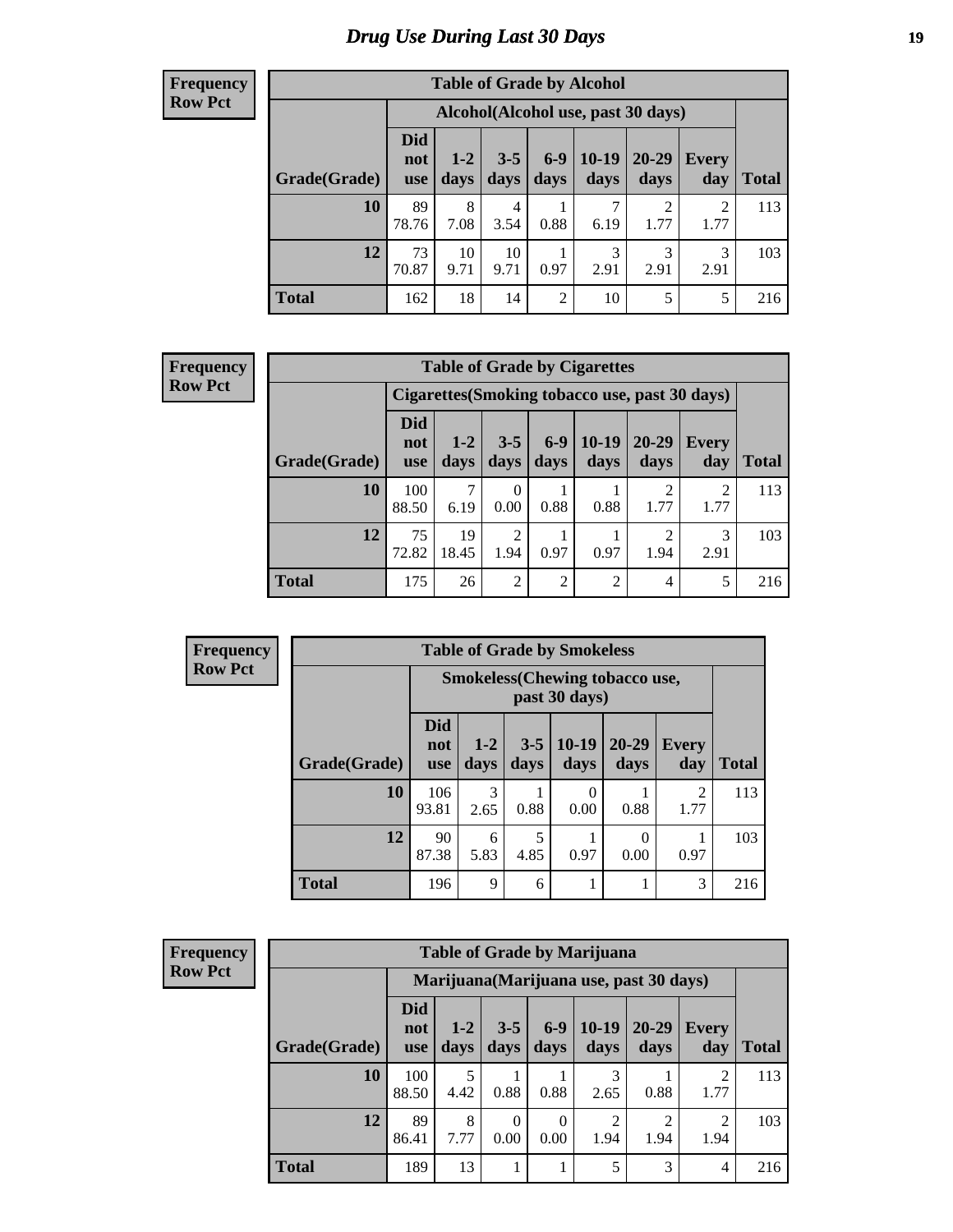# *Drug Use During Last 30 Days* 20

| <b>Frequency</b> | <b>Table of Grade by Cocaine</b> |                                 |                        |                 |                        |              |
|------------------|----------------------------------|---------------------------------|------------------------|-----------------|------------------------|--------------|
| <b>Row Pct</b>   |                                  | <b>Cocaine</b> (Cocaine use,    |                        |                 |                        |              |
|                  | Grade(Grade)                     | <b>Did</b><br>not<br><b>use</b> | $1 - 2$<br>days        | $10-19$<br>days | <b>Every</b><br>day    | <b>Total</b> |
|                  | 10                               | 108<br>95.58                    | $\mathfrak{D}$<br>1.77 | 0.88            | $\overline{2}$<br>1.77 | 113          |
|                  | 12                               | 101<br>98.06                    | 0.97                   | O<br>0.00       | 0.97                   | 103          |
|                  | <b>Total</b>                     | 209                             | 3                      |                 | 3                      | 216          |

| <b>Frequency</b> |              | <b>Table of Grade by Inhalants</b> |                          |                 |                |              |
|------------------|--------------|------------------------------------|--------------------------|-----------------|----------------|--------------|
| <b>Row Pct</b>   |              |                                    | Inhalants (Inhalant use, | past 30 days)   |                |              |
|                  | Grade(Grade) | <b>Did</b><br>not<br><b>use</b>    | $1-2$<br>days            | $3 - 5$<br>days | Every<br>day   | <b>Total</b> |
|                  | 10           | 109<br>96.46                       | 2<br>1.77                | 0.88            | 0.88           | 113          |
|                  | 12           | 98<br>95.15                        | 4<br>3.88                | 0<br>0.00       | 0.97           | 103          |
|                  | <b>Total</b> | 207                                | 6                        |                 | $\mathfrak{D}$ | 216          |

| Frequency      | <b>Table of Grade by Steroids</b> |                          |                 |                                         |                     |              |
|----------------|-----------------------------------|--------------------------|-----------------|-----------------------------------------|---------------------|--------------|
| <b>Row Pct</b> |                                   |                          |                 | Steroids (Steroid use,<br>past 30 days) |                     |              |
|                | Grade(Grade)                      | <b>Did</b><br>not<br>use | $1 - 2$<br>days | 10-19<br>days                           | <b>Every</b><br>day | <b>Total</b> |
|                | 10                                | 109<br>96.46             | 2<br>1.77       | 0.88                                    | 0.88                | 113          |
|                | 12                                | 101<br>98.06             | 0.97            | 0.00                                    | 0.97                | 103          |
|                | <b>Total</b>                      | 210                      | 3               |                                         | $\overline{2}$      | 216          |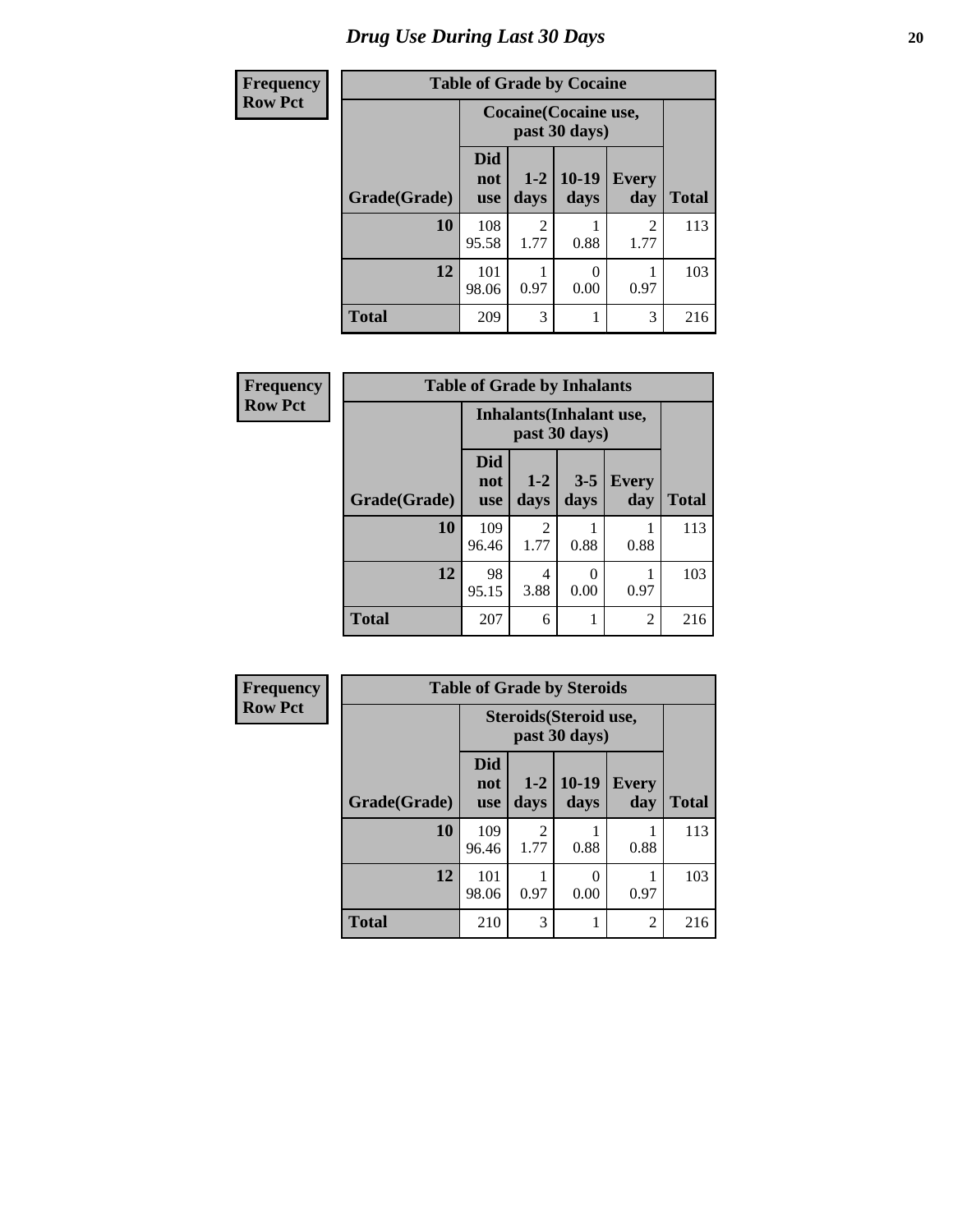**Frequency Row Pct**

| <b>Table of Grade by Ecstasy</b> |                          |                                     |                 |                        |                 |                     |              |  |
|----------------------------------|--------------------------|-------------------------------------|-----------------|------------------------|-----------------|---------------------|--------------|--|
|                                  |                          | Ecstasy (Ecstasy use, past 30 days) |                 |                        |                 |                     |              |  |
| Grade(Grade)                     | Did<br>not<br><b>use</b> | $1 - 2$<br>days                     | $3 - 5$<br>days | $6 - 9$<br>days        | $10-19$<br>days | <b>Every</b><br>day | <b>Total</b> |  |
| 10                               | 105<br>92.92             | 2<br>1.77                           | 0<br>0.00       | $\mathfrak{D}$<br>1.77 | 0.88            | 3<br>2.65           | 113          |  |
| 12                               | 99<br>96.12              | 0.97                                | 0.97            | 0<br>0.00              | 0.97            | 0.97                | 103          |  |
| <b>Total</b>                     | 204                      | 3                                   |                 | $\overline{2}$         | $\overline{2}$  | 4                   | 216          |  |

| <b>Frequency</b> | <b>Table of Grade by Meth</b> |                            |                                     |                 |                   |                |       |
|------------------|-------------------------------|----------------------------|-------------------------------------|-----------------|-------------------|----------------|-------|
| <b>Row Pct</b>   |                               | Meth (Methamphetamine use, |                                     |                 |                   |                |       |
|                  | Grade(Grade)                  | Did<br>not<br><b>use</b>   | $1 - 2$<br>days                     | $3 - 5$<br>days | $20 - 29$<br>days | Every<br>day   | Total |
|                  | 10                            | 109<br>96.46               | $\mathcal{D}_{\mathcal{A}}$<br>1.77 | 0.88            | 0<br>0.00         | 0.88           | 113   |
|                  | 12                            | 100<br>97.09               | 0.97                                | 0<br>0.00       | 0.97              | 0.97           | 103   |
|                  | <b>Total</b>                  | 209                        | 3                                   |                 |                   | $\overline{2}$ | 216   |

| <b>Frequency</b> | <b>Table of Grade by Hallucinogens</b> |                                  |                        |                 |                     |              |  |
|------------------|----------------------------------------|----------------------------------|------------------------|-----------------|---------------------|--------------|--|
| <b>Row Pct</b>   |                                        | Hallucinogens (Hallucinogen use, |                        |                 |                     |              |  |
|                  | Grade(Grade)                           | <b>Did</b><br>not use            | $1 - 2$<br>days        | $10-19$<br>days | <b>Every</b><br>day | <b>Total</b> |  |
|                  | 10                                     | 109<br>96.46                     | $\mathfrak{D}$<br>1.77 | 0.88            | 0.88                | 113          |  |
|                  | 12                                     | 101<br>98.06                     | 0.97                   | 0.00            | 0.97                | 103          |  |
|                  | <b>Total</b>                           | 210                              | 3                      |                 | $\overline{2}$      | 216          |  |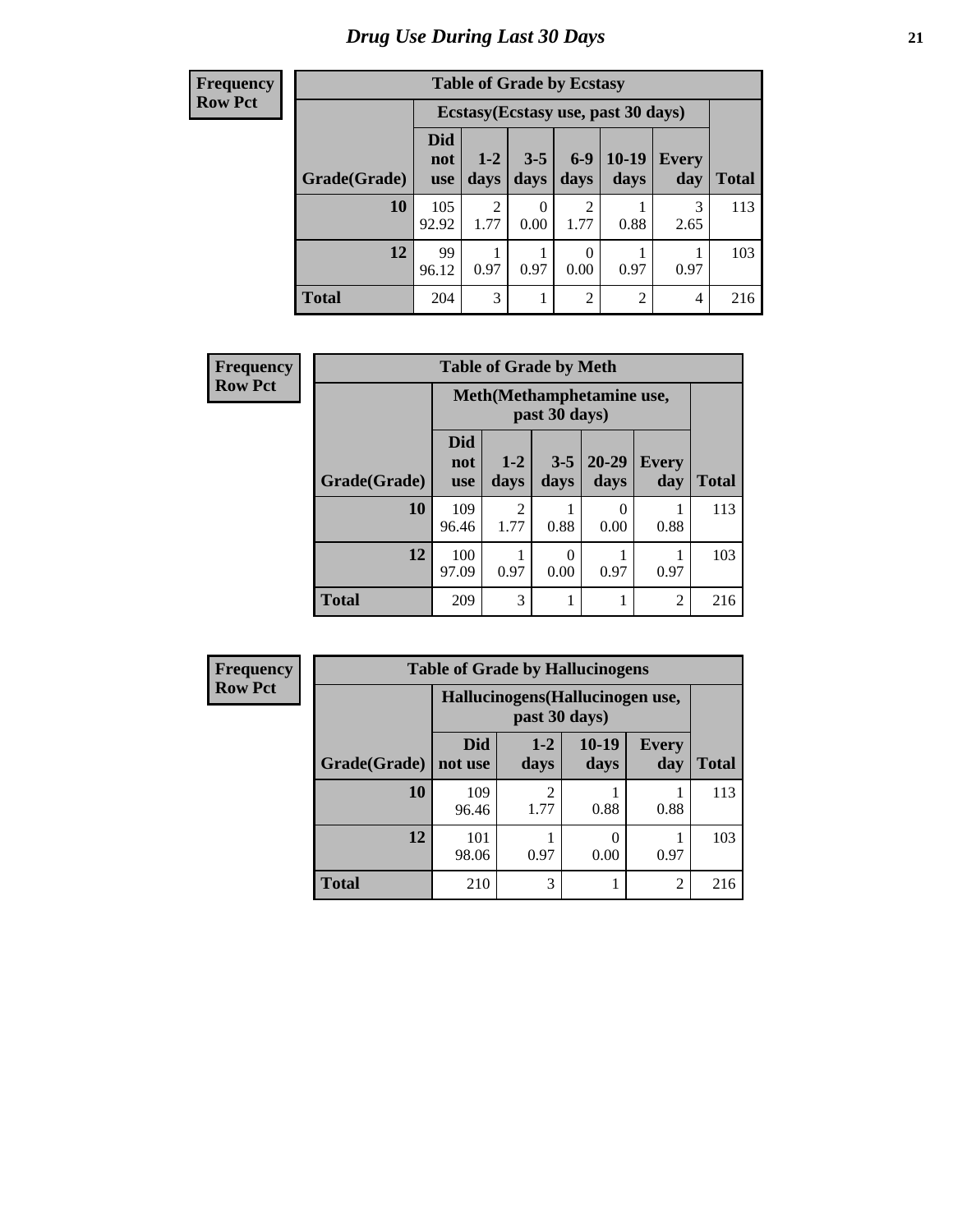#### **Frequency Row Pct**

| <b>Table of Grade by Prescription</b> |                                                                                         |                                                                                                                   |                  |           |                |                        |     |  |
|---------------------------------------|-----------------------------------------------------------------------------------------|-------------------------------------------------------------------------------------------------------------------|------------------|-----------|----------------|------------------------|-----|--|
|                                       |                                                                                         | <b>Prescription</b> (Prescription drugs not<br>prescribed to me, past 30 days)                                    |                  |           |                |                        |     |  |
| Grade(Grade)                          | <b>Did</b><br>not<br><b>use</b>                                                         | $6 - 9$<br>$20 - 29$<br>$3 - 5$<br>$1 - 2$<br><b>Every</b><br>days<br><b>Total</b><br>days<br>days<br>day<br>days |                  |           |                |                        |     |  |
| 10                                    | 103<br>91.15                                                                            | 6<br>5.31                                                                                                         | $\theta$<br>0.00 | 2<br>1.77 | 0<br>0.00      | $\mathfrak{D}$<br>1.77 | 113 |  |
| 12                                    | $\overline{2}$<br>$\overline{2}$<br>96<br>0.97<br>0.97<br>1.94<br>93.20<br>1.94<br>0.97 |                                                                                                                   |                  |           |                |                        |     |  |
| <b>Total</b>                          | 199                                                                                     | 8                                                                                                                 |                  | 3         | $\overline{2}$ | 3                      | 216 |  |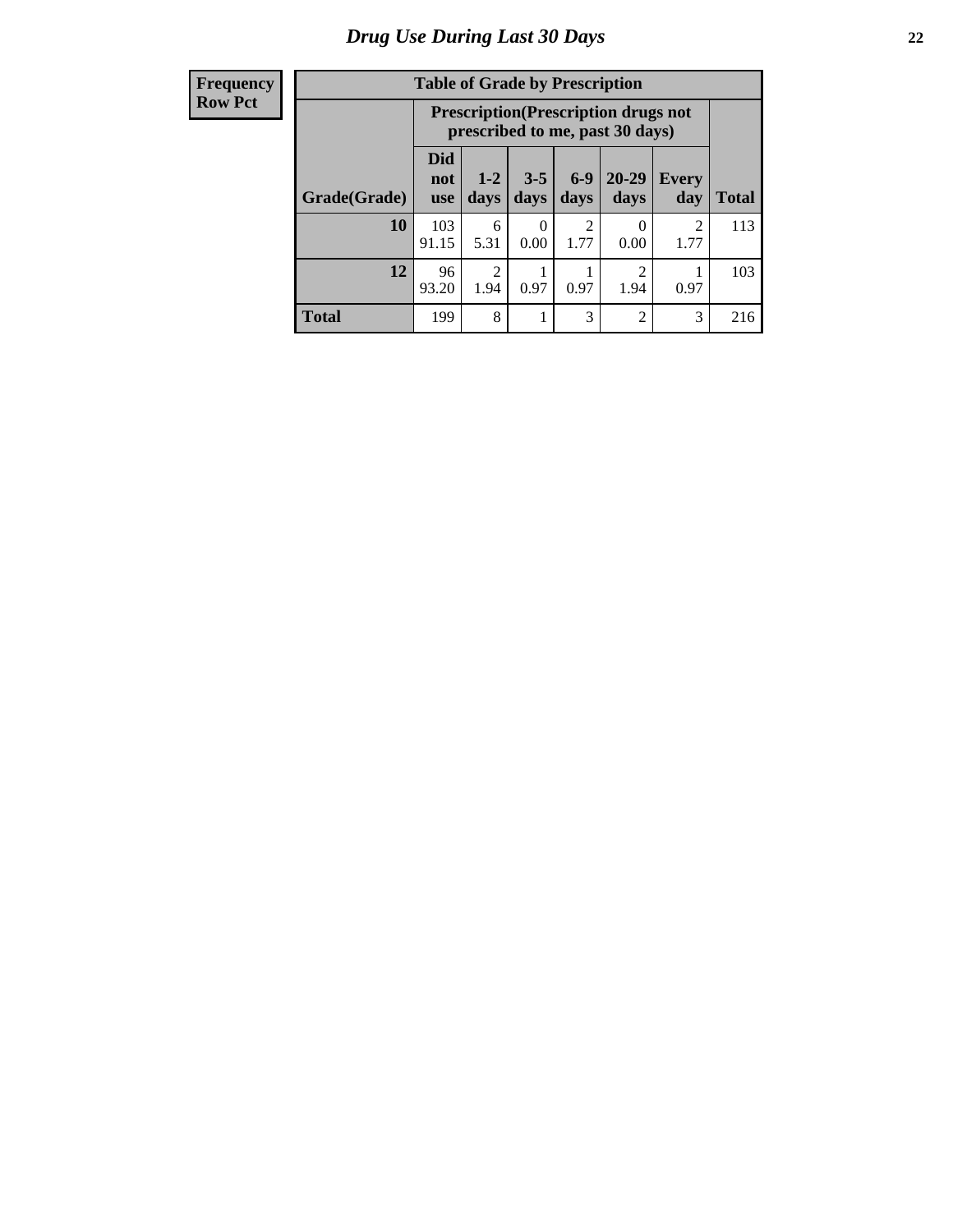| Frequency      | <b>Table of Alcoholease by Grade</b>              |                    |             |              |  |
|----------------|---------------------------------------------------|--------------------|-------------|--------------|--|
| <b>Col Pct</b> | <b>Alcoholease</b> (It is<br>easy to get alcohol) | Grade(Grade)<br>10 | 12          | <b>Total</b> |  |
|                | <b>Strongly Agree</b>                             | 36<br>31.86        | 38<br>36.89 | 74           |  |
|                | <b>Somewhat Agree</b>                             | 33<br>29.20        | 43<br>41.75 | 76           |  |
|                | <b>Somewhat Disagree</b>                          | 11<br>9.73         | 14<br>13.59 | 25           |  |
|                | <b>Strongly Disagree</b>                          | 33<br>29.20        | 8<br>7.77   | 41           |  |
|                | <b>Total</b>                                      | 113                | 103         | 216          |  |

| Frequency      | <b>Table of Cigarettesease by Grade</b>                 |                    |             |              |  |
|----------------|---------------------------------------------------------|--------------------|-------------|--------------|--|
| <b>Col Pct</b> | Cigarettesease(It is<br>easy to get smoking<br>tobacco) | Grade(Grade)<br>10 | 12          | <b>Total</b> |  |
|                | <b>Strongly Agree</b>                                   | 46<br>40.71        | 59<br>57.28 | 105          |  |
|                | <b>Somewhat Agree</b>                                   | 26<br>23.01        | 26<br>25.24 | 52           |  |
|                | <b>Somewhat Disagree</b>                                | 6<br>5.31          | 9<br>8.74   | 15           |  |
|                | <b>Strongly Disagree</b>                                | 35<br>30.97        | 9<br>8.74   | 44           |  |
|                | <b>Total</b>                                            | 113                | 103         | 216          |  |

| Frequency      | <b>Table of Smokelessease by Grade</b>                         |                           |             |              |
|----------------|----------------------------------------------------------------|---------------------------|-------------|--------------|
| <b>Col Pct</b> | <b>Smokelessease</b> (It is<br>easy to get chewing<br>tobacco) | Grade(Grade)<br><b>10</b> | 12          | <b>Total</b> |
|                | <b>Strongly Agree</b>                                          | 38<br>33.63               | 56<br>54.37 | 94           |
|                | <b>Somewhat Agree</b>                                          | 29<br>25.66               | 23<br>22.33 | 52           |
|                | <b>Somewhat Disagree</b>                                       | 6.19                      | 9<br>8.74   | 16           |
|                | <b>Strongly Disagree</b>                                       | 39<br>34.51               | 15<br>14.56 | 54           |
|                | <b>Total</b>                                                   | 113                       | 103         | 216          |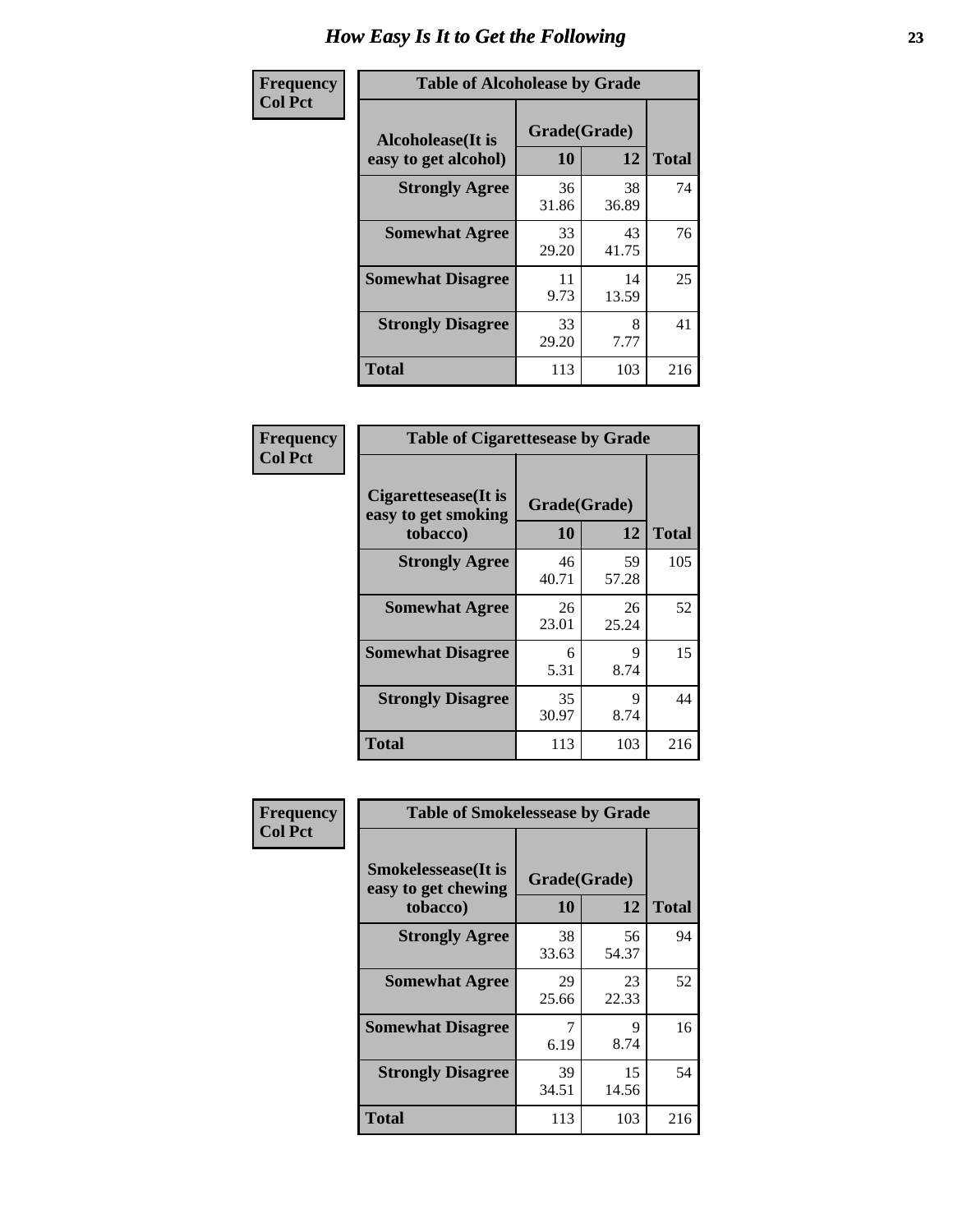| Frequency      | <b>Table of Marijuanaease by Grade</b>           |                    |             |              |  |
|----------------|--------------------------------------------------|--------------------|-------------|--------------|--|
| <b>Col Pct</b> | Marijuanaease(It is<br>easy to get<br>marijuana) | Grade(Grade)<br>10 | 12          | <b>Total</b> |  |
|                | <b>Strongly Agree</b>                            | 42<br>37.17        | 32<br>31.07 | 74           |  |
|                | <b>Somewhat Agree</b>                            | 19<br>16.81        | 35<br>33.98 | 54           |  |
|                | <b>Somewhat Disagree</b>                         | 8<br>7.08          | 15<br>14.56 | 23           |  |
|                | <b>Strongly Disagree</b>                         | 44<br>38.94        | 21<br>20.39 | 65           |  |
|                | <b>Total</b>                                     | 113                | 103         | 216          |  |

| <b>Table of Cocaineease by Grade</b> |             |              |              |  |  |  |
|--------------------------------------|-------------|--------------|--------------|--|--|--|
| Cocaineease(It is                    |             | Grade(Grade) |              |  |  |  |
| easy to get cocaine)                 | 10          | 12           | <b>Total</b> |  |  |  |
| <b>Strongly Agree</b>                | 15<br>13.27 | 14<br>13.59  | 29           |  |  |  |
| <b>Somewhat Agree</b>                | 13<br>11.50 | 21<br>20.39  | 34           |  |  |  |
| <b>Somewhat Disagree</b>             | 21<br>18.58 | 26<br>25.24  | 47           |  |  |  |
| <b>Strongly Disagree</b>             | 64<br>56.64 | 42<br>40.78  | 106          |  |  |  |
| <b>Total</b>                         | 113         | 103          | 216          |  |  |  |

| Frequency      | <b>Table of Inhalantsease by Grade</b>     |              |             |              |  |  |  |
|----------------|--------------------------------------------|--------------|-------------|--------------|--|--|--|
| <b>Col Pct</b> | <b>Inhalantsease</b> (It is<br>easy to get | Grade(Grade) |             |              |  |  |  |
|                | inhalants)                                 | 10           | 12          | <b>Total</b> |  |  |  |
|                | <b>Strongly Agree</b>                      | 37<br>32.74  | 28<br>27.18 | 65           |  |  |  |
|                | <b>Somewhat Agree</b>                      | 16<br>14.16  | 33<br>32.04 | 49           |  |  |  |
|                | <b>Somewhat Disagree</b>                   | 8<br>7.08    | 15<br>14.56 | 23           |  |  |  |
|                | <b>Strongly Disagree</b>                   | 52<br>46.02  | 27<br>26.21 | 79           |  |  |  |
|                | <b>Total</b>                               | 113          | 103         | 216          |  |  |  |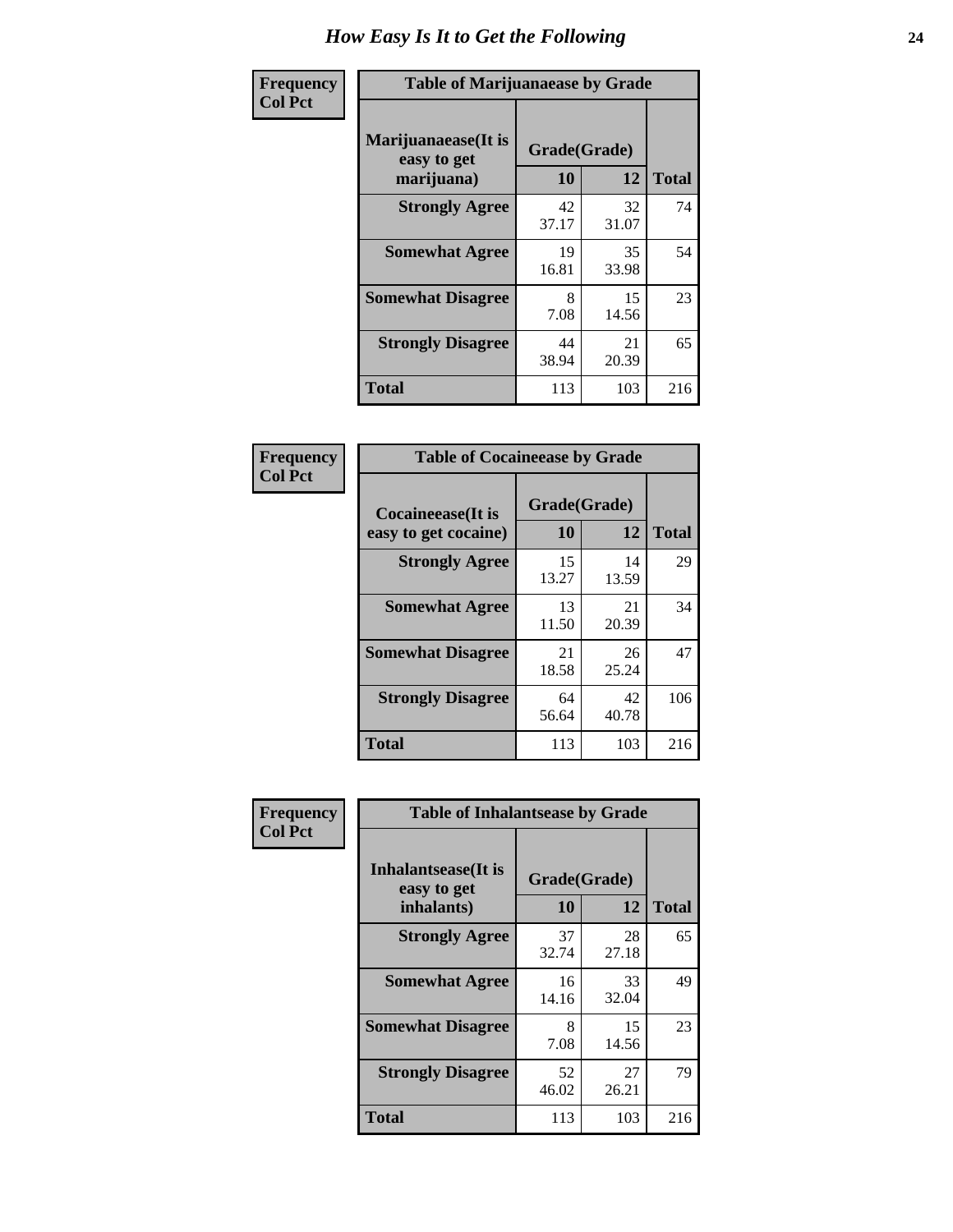| Frequency      |                                                     | <b>Table of Steroidsease by Grade</b> |             |              |  |  |  |  |  |  |  |
|----------------|-----------------------------------------------------|---------------------------------------|-------------|--------------|--|--|--|--|--|--|--|
| <b>Col Pct</b> | <b>Steroidsease</b> (It is<br>easy to get steroids) | Grade(Grade)<br>10                    | 12          | <b>Total</b> |  |  |  |  |  |  |  |
|                | <b>Strongly Agree</b>                               | 10<br>8.85                            | 13<br>12.62 | 23           |  |  |  |  |  |  |  |
|                | <b>Somewhat Agree</b>                               | 19<br>16.81                           | 22<br>21.36 | 41           |  |  |  |  |  |  |  |
|                | <b>Somewhat Disagree</b>                            | 17<br>15.04                           | 21<br>20.39 | 38           |  |  |  |  |  |  |  |
|                | <b>Strongly Disagree</b>                            | 67<br>59.29                           | 47<br>45.63 | 114          |  |  |  |  |  |  |  |
|                | <b>Total</b>                                        | 113                                   | 103         | 216          |  |  |  |  |  |  |  |

| Frequency      | <b>Table of Ecstasyease by Grade</b>              |                    |             |              |
|----------------|---------------------------------------------------|--------------------|-------------|--------------|
| <b>Col Pct</b> | <b>Ecstasyease</b> (It is<br>easy to get ecstasy) | Grade(Grade)<br>10 | 12          | <b>Total</b> |
|                | <b>Strongly Agree</b>                             | 16<br>14.16        | 18<br>17.48 | 34           |
|                | <b>Somewhat Agree</b>                             | 14<br>12.39        | 20<br>19.42 | 34           |
|                | <b>Somewhat Disagree</b>                          | 14<br>12.39        | 21<br>20.39 | 35           |
|                | <b>Strongly Disagree</b>                          | 69<br>61.06        | 44<br>42.72 | 113          |
|                | <b>Total</b>                                      | 113                | 103         | 216          |

| Frequency      | <b>Table of Methease by Grade</b>                          |                    |             |              |
|----------------|------------------------------------------------------------|--------------------|-------------|--------------|
| <b>Col Pct</b> | <b>Methease</b> (It is easy<br>to get<br>methamphetamines) | Grade(Grade)<br>10 | 12          | <b>Total</b> |
|                | <b>Strongly Agree</b>                                      | 13<br>11.50        | 11<br>10.68 | 24           |
|                | <b>Somewhat Agree</b>                                      | 11<br>9.73         | 16<br>15.53 | 27           |
|                | <b>Somewhat Disagree</b>                                   | 16<br>14.16        | 26<br>25.24 | 42           |
|                | <b>Strongly Disagree</b>                                   | 73<br>64.60        | 50<br>48.54 | 123          |
|                | Total                                                      | 113                | 103         | 216          |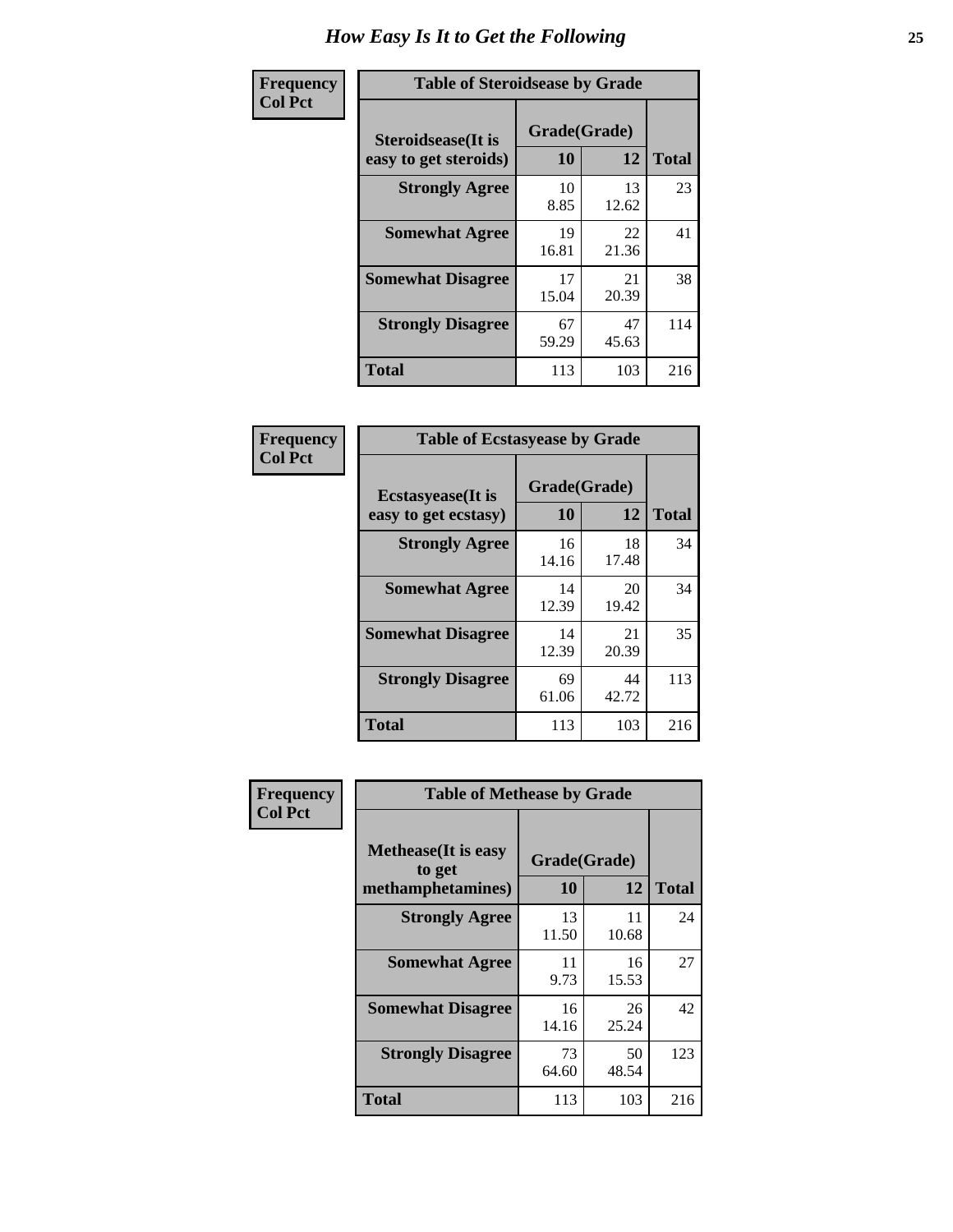| <b>Frequency</b> | <b>Table of Hallucinogensease by Grade</b>               |                    |             |              |
|------------------|----------------------------------------------------------|--------------------|-------------|--------------|
| <b>Col Pct</b>   | Hallucinogensease(It<br>is easy to get<br>hallucinogens) | Grade(Grade)<br>10 | 12          | <b>Total</b> |
|                  | <b>Strongly Agree</b>                                    | 15<br>13.27        | 12<br>11.65 | 27           |
|                  | <b>Somewhat Agree</b>                                    | 15<br>13.27        | 18<br>17.48 | 33           |
|                  | <b>Somewhat Disagree</b>                                 | 12<br>10.62        | 23<br>22.33 | 35           |
|                  | <b>Strongly Disagree</b>                                 | 71<br>62.83        | 50<br>48.54 | 121          |
|                  | <b>Total</b>                                             | 113                | 103         | 216          |

|                                                                                          | <b>Table of Prescriptionease by Grade</b> |             |              |  |  |  |  |  |  |
|------------------------------------------------------------------------------------------|-------------------------------------------|-------------|--------------|--|--|--|--|--|--|
| <b>Prescriptionease</b> (It<br>is easy to get<br>prescription drugs<br>not prescribed to | Grade(Grade)                              |             |              |  |  |  |  |  |  |
| me)                                                                                      | 10                                        | 12          | <b>Total</b> |  |  |  |  |  |  |
| <b>Strongly Agree</b>                                                                    | 48<br>42.48                               | 40<br>38.83 | 88           |  |  |  |  |  |  |
| <b>Somewhat Agree</b>                                                                    | 13<br>11.50                               | 27<br>26.21 | 40           |  |  |  |  |  |  |
| <b>Somewhat Disagree</b>                                                                 | 7<br>6.19                                 | 10<br>9.71  | 17           |  |  |  |  |  |  |
| <b>Strongly Disagree</b>                                                                 | 45<br>39.82                               | 26<br>25.24 | 71           |  |  |  |  |  |  |
| <b>Total</b>                                                                             | 113                                       | 103         | 216          |  |  |  |  |  |  |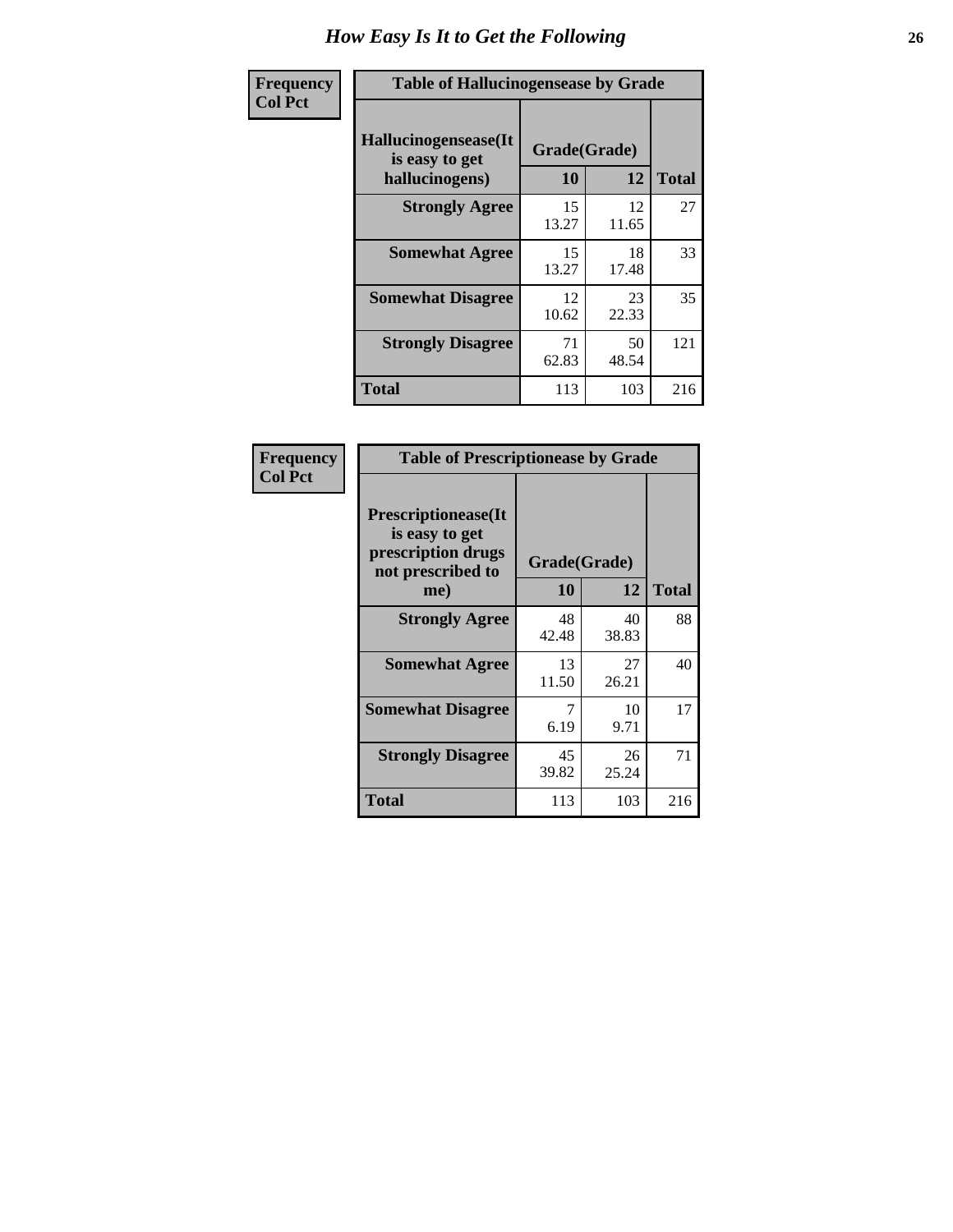*Age at Onset of Use* **27** *Results for "Age at Onset of Use" questions exclude students who said they did not use that substance*

| Frequency      |              |                        |                      |      |           |           |                                | <b>Table of Grade by Alcoholinit</b>             |            |             |            |                       |              |
|----------------|--------------|------------------------|----------------------|------|-----------|-----------|--------------------------------|--------------------------------------------------|------------|-------------|------------|-----------------------|--------------|
| <b>Row Pct</b> |              |                        |                      |      |           |           |                                | Alcoholinit (I started using alcohol when I was) |            |             |            |                       |              |
|                | Grade(Grade) | <b>8</b> or<br>younger | 9                    | 10   | 11        | 12        | 13                             | 14                                               | 15         | 16          | 17         | <b>18 or</b><br>older | <b>Total</b> |
|                | 10           | 3<br>7.32              | 2.44                 | 2.44 | ◠<br>4.88 | 3         | 7<br>$7.32$   17.07            | 10<br>24.39                                      | 8<br>19.51 | 12.20       | 2.44       | $\theta$<br>0.00      | 41           |
|                | 12           | 3<br>6.00              | $\Omega$<br>$0.00\,$ | 2.00 | 4<br>8.00 | 3<br>6.00 | 5<br>10.00                     | 5<br>10.00                                       | 9<br>18.00 | 12<br>24.00 | 6<br>12.00 | 2<br>4.00             | 50           |
|                | <b>Total</b> | 6                      | 1                    | 2    | 6         | 6         | 12                             | 15                                               | 17         | 17          | 7          | 2                     | 91           |
|                |              |                        |                      |      |           |           | <b>Frequency Missing = 125</b> |                                                  |            |             |            |                       |              |

#### **Frequency Row Pct**

|              | <b>Table of Grade by Cigarettesinit</b> |           |      |                  |       |            |                                                      |            |            |            |                       |              |
|--------------|-----------------------------------------|-----------|------|------------------|-------|------------|------------------------------------------------------|------------|------------|------------|-----------------------|--------------|
|              |                                         |           |      |                  |       |            | Cigarettesinit(I started smoking tobacco when I was) |            |            |            |                       |              |
| Grade(Grade) | 8 or<br>younger                         | 9         | 10   | 11               | 12    | 13         | 14                                                   | 15         | 16         | 17         | <b>18 or</b><br>older | <b>Total</b> |
| 10           | 4.17                                    | ◠<br>8.33 | 4.17 | 4.17             | 8.33  | 4.17       | 6<br>25.00                                           | 6<br>25.00 | 4<br>16.67 | 0<br>0.00  | $\theta$<br>0.00      | 24           |
| 12           | 2.86                                    | 2<br>5.71 | 5.71 | $\theta$<br>0.00 | 14.29 | 5<br>14.29 | 4<br>11.43                                           | 4<br>11.43 | ◠<br>5.71  | 9<br>25.71 | 2.86                  | 35           |
| <b>Total</b> | 2                                       | 4         | 3    |                  | 7     | 6          | 10                                                   | 10         | 6          | 9          |                       | 59           |
|              | Frequency Missing $= 157$               |           |      |                  |       |            |                                                      |            |            |            |                       |              |

| Frequency      |                                |      |                        |            |                        |            | <b>Table of Grade by Smokelessinit</b>              |                  |            |                       |              |
|----------------|--------------------------------|------|------------------------|------------|------------------------|------------|-----------------------------------------------------|------------------|------------|-----------------------|--------------|
| <b>Row Pct</b> |                                |      |                        |            |                        |            | Smokelessinit(I started chewing tobacco when I was) |                  |            |                       |              |
|                | Grade(Grade)                   | 10   | 11                     | <b>12</b>  | 13                     | 14         | 15                                                  | 16               | 17         | <b>18 or</b><br>older | <b>Total</b> |
|                | 10                             | 8.33 | $\Omega$<br>0.00       | 2<br>16.67 | 8.33                   | 8.33       | 6<br>50.00                                          | 8.33             | 0<br>0.00  | 0.00                  | 12           |
|                | 12                             | 4.76 | $\overline{2}$<br>9.52 | 3<br>14.29 | $\overline{2}$<br>9.52 | 3<br>14.29 | 4<br>19.05                                          | $\Omega$<br>0.00 | 3<br>14.29 | 3<br>14.29            | 21           |
|                | <b>Total</b>                   | 2    | 2                      | 5          | 3                      | 4          | 10                                                  |                  | 3          | 3                     | 33           |
|                | <b>Frequency Missing = 183</b> |      |                        |            |                        |            |                                                     |                  |            |                       |              |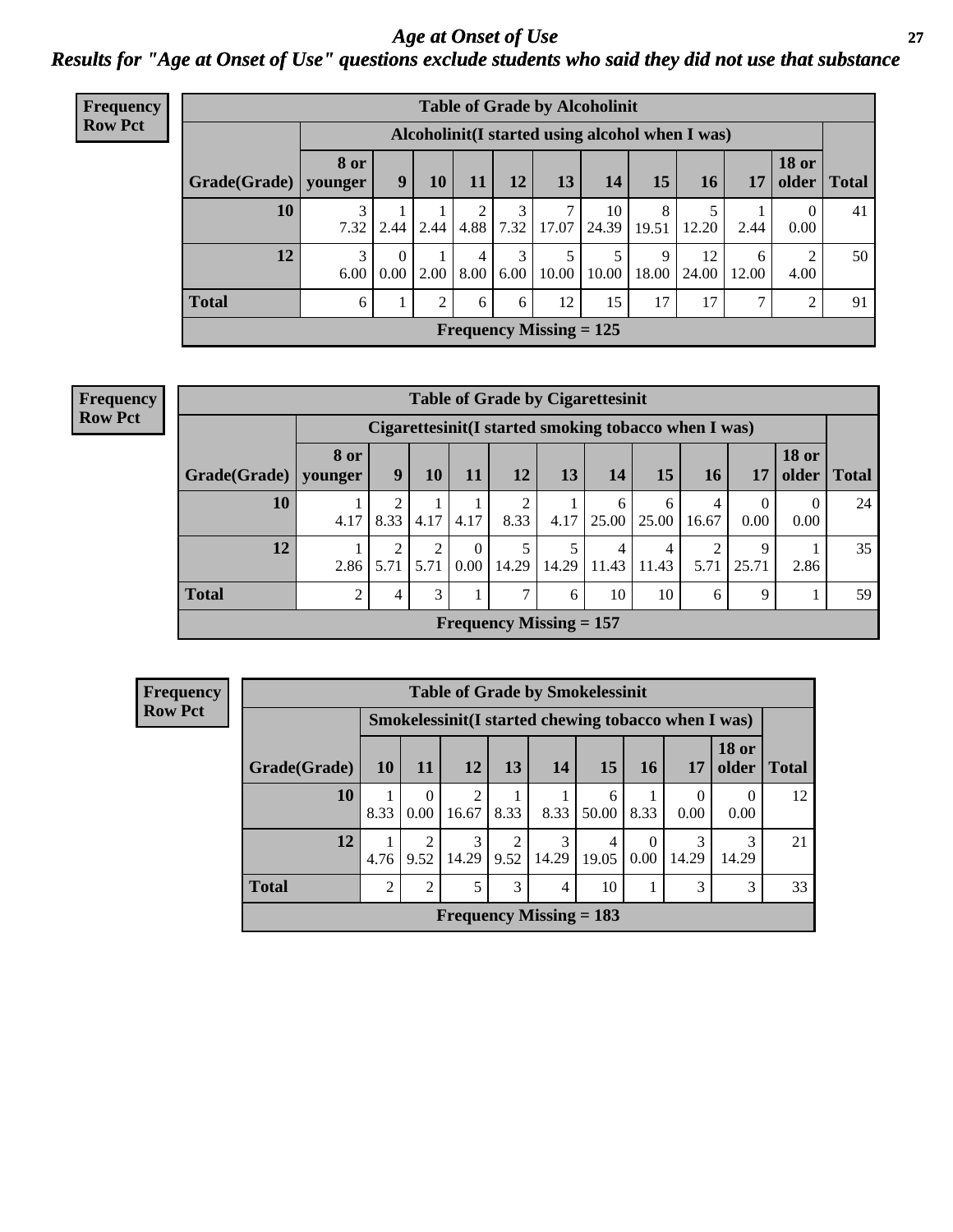#### *Age at Onset of Use* **28**

*Results for "Age at Onset of Use" questions exclude students who said they did not use that substance*

| Frequency      |                           |           |      |                  |                     | <b>Table of Grade by Marijuanainit</b>               |              |            |                  |            |                               |    |
|----------------|---------------------------|-----------|------|------------------|---------------------|------------------------------------------------------|--------------|------------|------------------|------------|-------------------------------|----|
| <b>Row Pct</b> |                           |           |      |                  |                     | Marijuanainit (I started using marijuana when I was) |              |            |                  |            |                               |    |
|                | Grade(Grade)              | 9         | 10   | 11               | 12                  | 13                                                   | 14           | 15         | 16 <sup>1</sup>  | 17         | <b>18 or</b><br>older   Total |    |
|                | 10                        | 5.26      | 5.26 |                  | 3<br>$0.00$   15.79 | 6<br>$31.58$   15.79                                 | 3            | 26.32      | $\theta$<br>0.00 | 0.00       | $\theta$<br>0.00              | 19 |
|                | 12                        | ↑<br>7.41 |      | $3.70 \mid 3.70$ | 3.70                | 18.52                                                | 3<br>  11.11 | 4<br>14.81 | 3<br>11.11       | 6<br>22.22 | 3.70                          | 27 |
|                | <b>Total</b>              | 3         | 2    |                  | 4                   | 11                                                   | 6            | 9          | 3                | 6          |                               | 46 |
|                | Frequency Missing $= 170$ |           |      |                  |                     |                                                      |              |            |                  |            |                               |    |

| Frequency      |                           | <b>Table of Grade by Cocaineinit</b>        |                  |                         |                         |                          |                          |              |
|----------------|---------------------------|---------------------------------------------|------------------|-------------------------|-------------------------|--------------------------|--------------------------|--------------|
| <b>Row Pct</b> |                           | Cocaine in it (I started using cocaine when |                  | I was)                  |                         |                          |                          |              |
|                | Grade(Grade)   younger    | <b>8 or</b>                                 | 13               | 14                      | 15                      | <b>16</b>                | 17                       | <b>Total</b> |
|                | 10                        | 16.67                                       | $\Omega$<br>0.00 | $\mathfrak{D}$<br>33.33 | $\mathfrak{D}$<br>33.33 | 16.67                    | $\left( \right)$<br>0.00 | 6            |
|                | 12                        | 0<br>0.00                                   | 33.33            | 0<br>0.00               | 33.33                   | $\left( \right)$<br>0.00 | 33.33                    | 3            |
|                | <b>Total</b>              |                                             |                  | $\overline{2}$          | 3                       |                          |                          | 9            |
|                | Frequency Missing $= 207$ |                                             |                  |                         |                         |                          |                          |              |

| <b>Frequency</b> |
|------------------|
| <b>Row Pct</b>   |

| <b>Table of Grade by Inhalantsinit</b>                                              |                  |                                                         |                           |       |       |       |   |
|-------------------------------------------------------------------------------------|------------------|---------------------------------------------------------|---------------------------|-------|-------|-------|---|
|                                                                                     |                  | Inhalantsinit (I started using inhalants<br>when I was) |                           |       |       |       |   |
| 8 or<br><b>12</b><br>13<br>15<br>Grade(Grade)   younger<br>14<br><b>Total</b><br>17 |                  |                                                         |                           |       |       |       |   |
| 10                                                                                  | 20.00            | 20.00                                                   | 20.00                     | 20.00 | 20.00 | 0.00  |   |
| 12                                                                                  | $\theta$<br>0.00 | 0<br>0.00                                               | 2<br>50.00                | 0.00  | 25.00 | 25.00 | 4 |
| <b>Total</b><br>3<br>$\overline{c}$                                                 |                  |                                                         |                           |       |       |       |   |
|                                                                                     |                  |                                                         | Frequency Missing $= 207$ |       |       |       |   |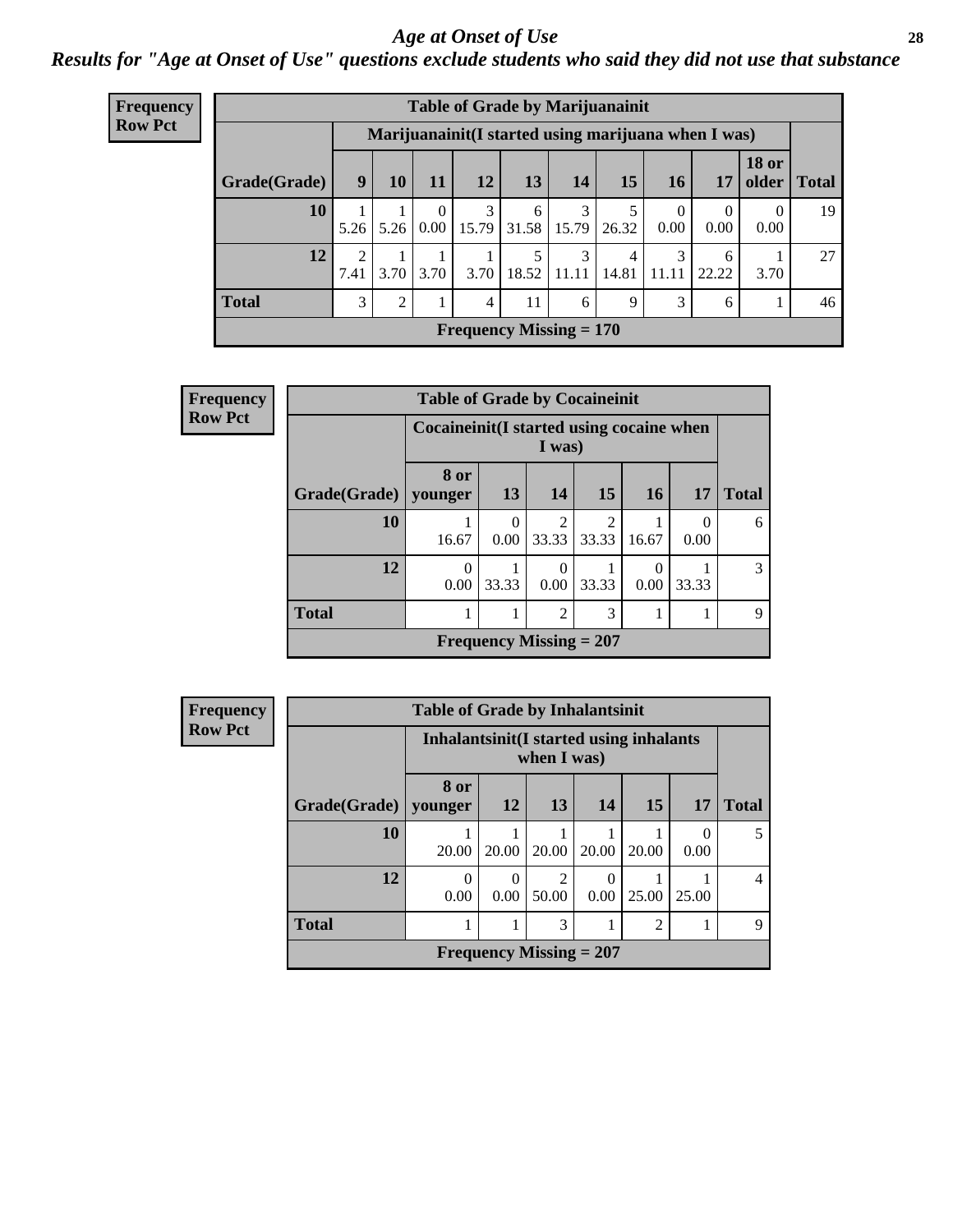#### *Age at Onset of Use* **29**

*Results for "Age at Onset of Use" questions exclude students who said they did not use that substance*

| <b>Frequency</b> | <b>Table of Grade by Steroidsinit</b> |                                                             |       |                       |           |                |
|------------------|---------------------------------------|-------------------------------------------------------------|-------|-----------------------|-----------|----------------|
| <b>Row Pct</b>   |                                       | <b>Steroidsinit(I started using</b><br>steroids when I was) |       |                       |           |                |
|                  | Grade(Grade)                          | 8 or<br>younger                                             | 13    | 15                    | <b>16</b> | <b>Total</b>   |
|                  | 10                                    | 50.00                                                       | 0.00  | 50.00                 | 0<br>0.00 | $\mathfrak{D}$ |
|                  | 12                                    | ∩<br>0.00                                                   | 50.00 | $\mathcal{L}$<br>0.00 | 50.00     | $\mathfrak{D}$ |
|                  | <b>Total</b>                          |                                                             | 4     |                       |           |                |
|                  |                                       | Frequency Missing $= 212$                                   |       |                       |           |                |

| Frequency      | <b>Table of Grade by Ecstasyinit</b> |                                                           |                                            |       |                           |            |            |              |  |
|----------------|--------------------------------------|-----------------------------------------------------------|--------------------------------------------|-------|---------------------------|------------|------------|--------------|--|
| <b>Row Pct</b> |                                      | <b>Ecstasyinit(I started using ecstasy</b><br>when I was) |                                            |       |                           |            |            |              |  |
|                | Grade(Grade)                         | <b>10</b>                                                 | 13                                         | 14    | 15                        | 16         | 17         | <b>Total</b> |  |
|                | 10                                   | 16.67                                                     | $\overline{0}$<br>0.00                     | 16.67 | 16.67                     | റ<br>33.33 | 16.67      | 6            |  |
|                | 12                                   | 0<br>0.00                                                 | 14.29                                      | 14.29 | 14.29                     | 14.29      | 3<br>42.86 |              |  |
|                | <b>Total</b>                         |                                                           | $\overline{2}$<br>$\overline{c}$<br>3<br>4 |       |                           |            |            |              |  |
|                |                                      |                                                           |                                            |       | Frequency Missing $= 203$ |            |            |              |  |

| Frequency      | <b>Table of Grade by Methinit</b> |                                                      |           |           |           |                |
|----------------|-----------------------------------|------------------------------------------------------|-----------|-----------|-----------|----------------|
| <b>Row Pct</b> |                                   | <b>Methinit</b> (I started using<br>methamphetamines |           |           |           |                |
|                | Grade(Grade)                      | 9                                                    | 12        | 13        | 14        | <b>Total</b>   |
|                | 10                                | 50.00                                                | 50.00     | 0<br>0.00 | 0<br>0.00 | $\mathfrak{D}$ |
|                | 12                                | 0<br>0.00                                            | 0<br>0.00 | 50.00     | 50.00     | $\mathfrak{D}$ |
|                | <b>Total</b>                      |                                                      |           |           |           | 4              |
|                |                                   | Frequency Missing $= 212$                            |           |           |           |                |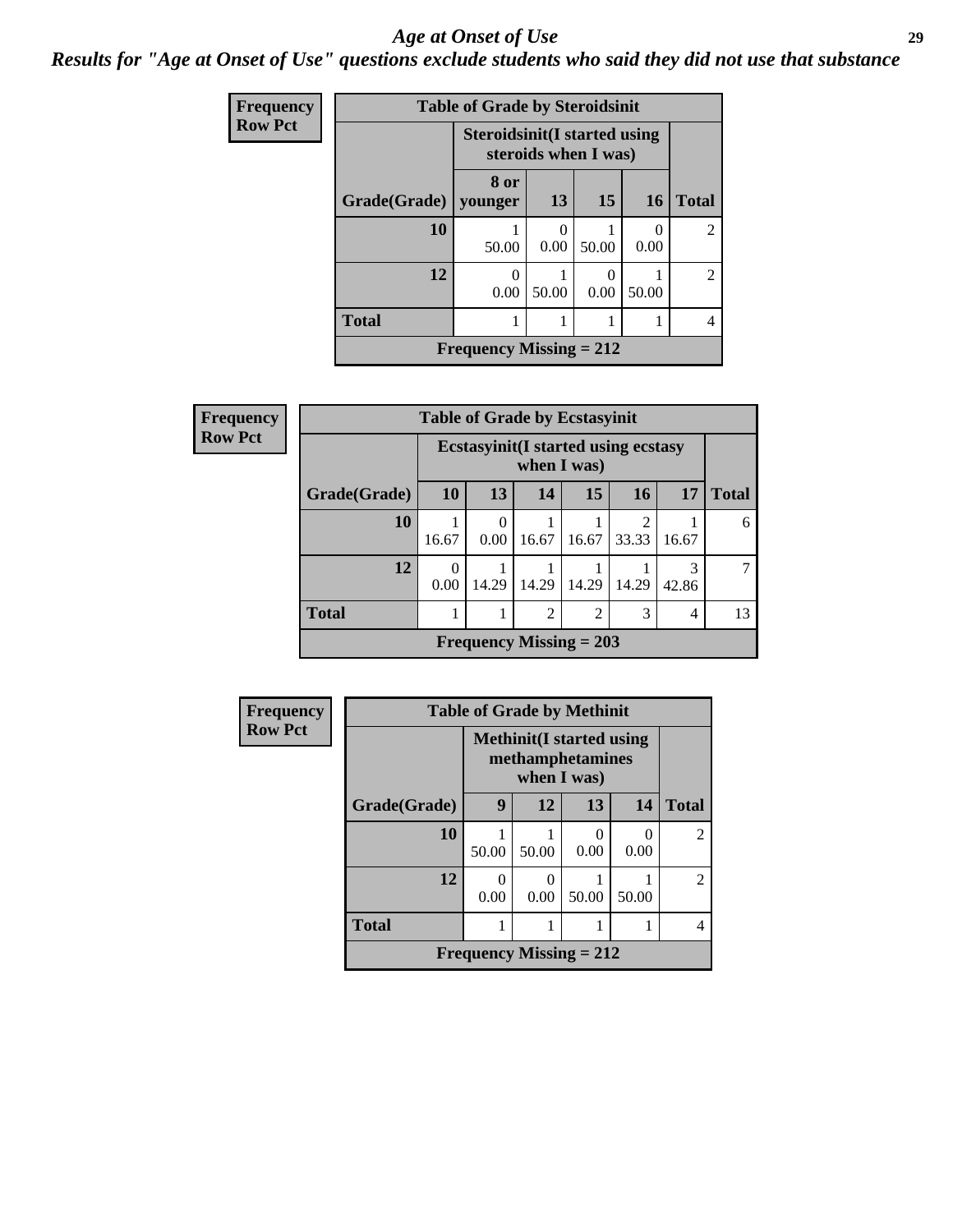#### Age at Onset of Use **30**

*Results for "Age at Onset of Use" questions exclude students who said they did not use that substance*

| <b>Frequency</b> | <b>Table of Grade by Hallucinogensinit</b> |                                                     |                                                                      |      |           |                |  |  |
|------------------|--------------------------------------------|-----------------------------------------------------|----------------------------------------------------------------------|------|-----------|----------------|--|--|
| <b>Row Pct</b>   |                                            |                                                     | Hallucinogensinit(I<br>started using<br>hallucinogens when I<br>was) |      |           |                |  |  |
|                  | Grade(Grade)                               | 17<br>9<br>13<br>10                                 |                                                                      |      |           | <b>Total</b>   |  |  |
|                  | 10                                         | 50.00                                               | 50.00                                                                | 0.00 | 0<br>0.00 | $\mathfrak{D}$ |  |  |
|                  | 12                                         | 0<br>$\mathbf{0}$<br>50.00<br>0.00<br>0.00<br>50.00 |                                                                      |      |           | $\mathfrak{D}$ |  |  |
|                  | <b>Total</b>                               |                                                     | 4                                                                    |      |           |                |  |  |
|                  |                                            | <b>Frequency Missing = 212</b>                      |                                                                      |      |           |                |  |  |

| <b>Frequency</b> | <b>Table of Grade by Prescriptioninit</b> |                                                       |                                      |                  |            |                                  |            |           |                  |              |
|------------------|-------------------------------------------|-------------------------------------------------------|--------------------------------------|------------------|------------|----------------------------------|------------|-----------|------------------|--------------|
| <b>Row Pct</b>   |                                           | Prescription init (I started using prescription drugs |                                      |                  |            | not prescribed to me when I was) |            |           |                  |              |
|                  | Grade(Grade)   younger                    | 8 or                                                  | <b>10</b>                            | <b>11</b>        | 12         | 13                               | 15         | <b>16</b> | 17               | <b>Total</b> |
|                  | 10                                        | 2<br>20.00                                            | $\Omega$<br>0.00                     | $\theta$<br>0.00 | 3<br>30.00 | 10.00                            | 3<br>30.00 | 10.00     | $\Omega$<br>0.00 | 10           |
|                  | 12                                        | 7.14                                                  | $\mathcal{D}_{\mathcal{L}}$<br>14.29 | 7.14             | 7.14       | っ<br>14.29                       | 3<br>21.43 | 7.14      | 3<br>21.43       | 14           |
|                  | <b>Total</b>                              | 3                                                     | 2                                    |                  | 4          | 3                                | 6          | 2         | 3                | 24           |
|                  |                                           |                                                       |                                      |                  |            | Frequency Missing $= 192$        |            |           |                  |              |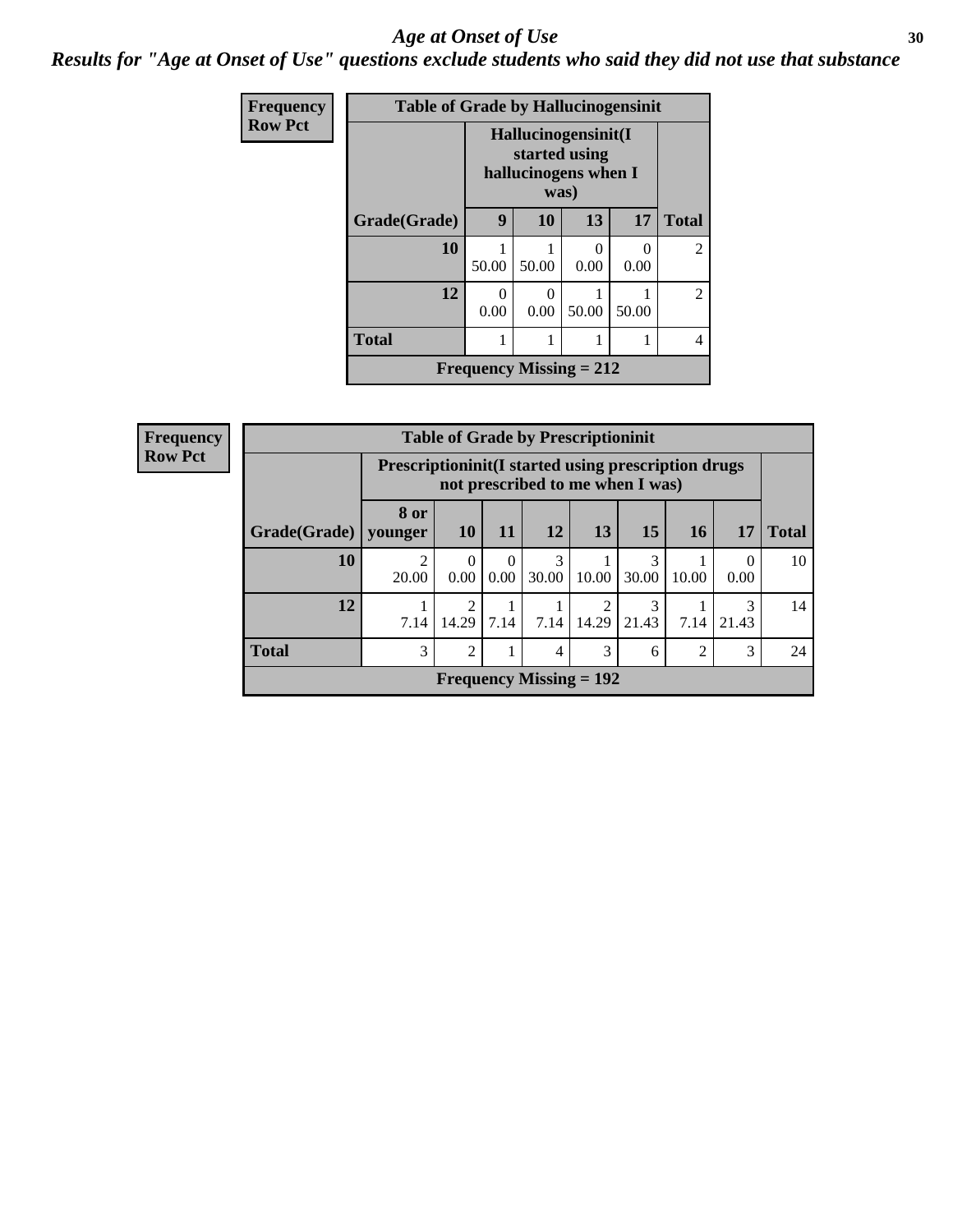| Frequency      | <b>Table of Alcoholharm by Grade</b>          |                           |             |              |  |  |
|----------------|-----------------------------------------------|---------------------------|-------------|--------------|--|--|
| <b>Col Pct</b> | Alcoholharm(I<br>think alcohol is<br>harmful) | Grade(Grade)<br><b>10</b> | 12          | <b>Total</b> |  |  |
|                | <b>Strongly Agree</b>                         | 62<br>54.87               | 49<br>47.57 | 111          |  |  |
|                | <b>Somewhat Agree</b>                         | 29<br>25.66               | 31<br>30.10 | 60           |  |  |
|                | <b>Somewhat Disagree</b>                      | 14<br>12.39               | 12<br>11.65 | 26           |  |  |
|                | <b>Strongly Disagree</b>                      | 8<br>7.08                 | 11<br>10.68 | 19           |  |  |
|                | <b>Total</b>                                  | 113                       | 103         | 216          |  |  |

| <b>Table of Cigarettesharm by Grade</b>                  |                    |                        |              |  |  |  |  |
|----------------------------------------------------------|--------------------|------------------------|--------------|--|--|--|--|
| Cigarettesharm(I<br>think smoking<br>tobacco is harmful) | Grade(Grade)<br>10 | 12                     | <b>Total</b> |  |  |  |  |
| <b>Strongly Agree</b>                                    | 89<br>78.76        | 81<br>78.64            | 170          |  |  |  |  |
| <b>Somewhat Agree</b>                                    | 12<br>10.62        | 15<br>14.56            | 27           |  |  |  |  |
| <b>Somewhat Disagree</b>                                 | 3<br>2.65          | $\mathfrak{D}$<br>1.94 | 5            |  |  |  |  |
| <b>Strongly Disagree</b>                                 | 9<br>7.96          | 5<br>4.85              | 14           |  |  |  |  |
| <b>Total</b>                                             | 113                | 103                    | 216          |  |  |  |  |

| Frequency      | <b>Table of Smokelessharm by Grade</b>                  |                           |             |              |  |  |
|----------------|---------------------------------------------------------|---------------------------|-------------|--------------|--|--|
| <b>Col Pct</b> | Smokelessharm(I<br>think chewing<br>tobacco is harmful) | Grade(Grade)<br><b>10</b> | 12          | <b>Total</b> |  |  |
|                | <b>Strongly Agree</b>                                   | 90<br>79.65               | 79<br>76.70 | 169          |  |  |
|                | <b>Somewhat Agree</b>                                   | 14<br>12.39               | 14<br>13.59 | 28           |  |  |
|                | <b>Somewhat Disagree</b>                                | 0.88                      | 3<br>2.91   | 4            |  |  |
|                | <b>Strongly Disagree</b>                                | 8<br>7.08                 | 7<br>6.80   | 15           |  |  |
|                | Total                                                   | 113                       | 103         | 216          |  |  |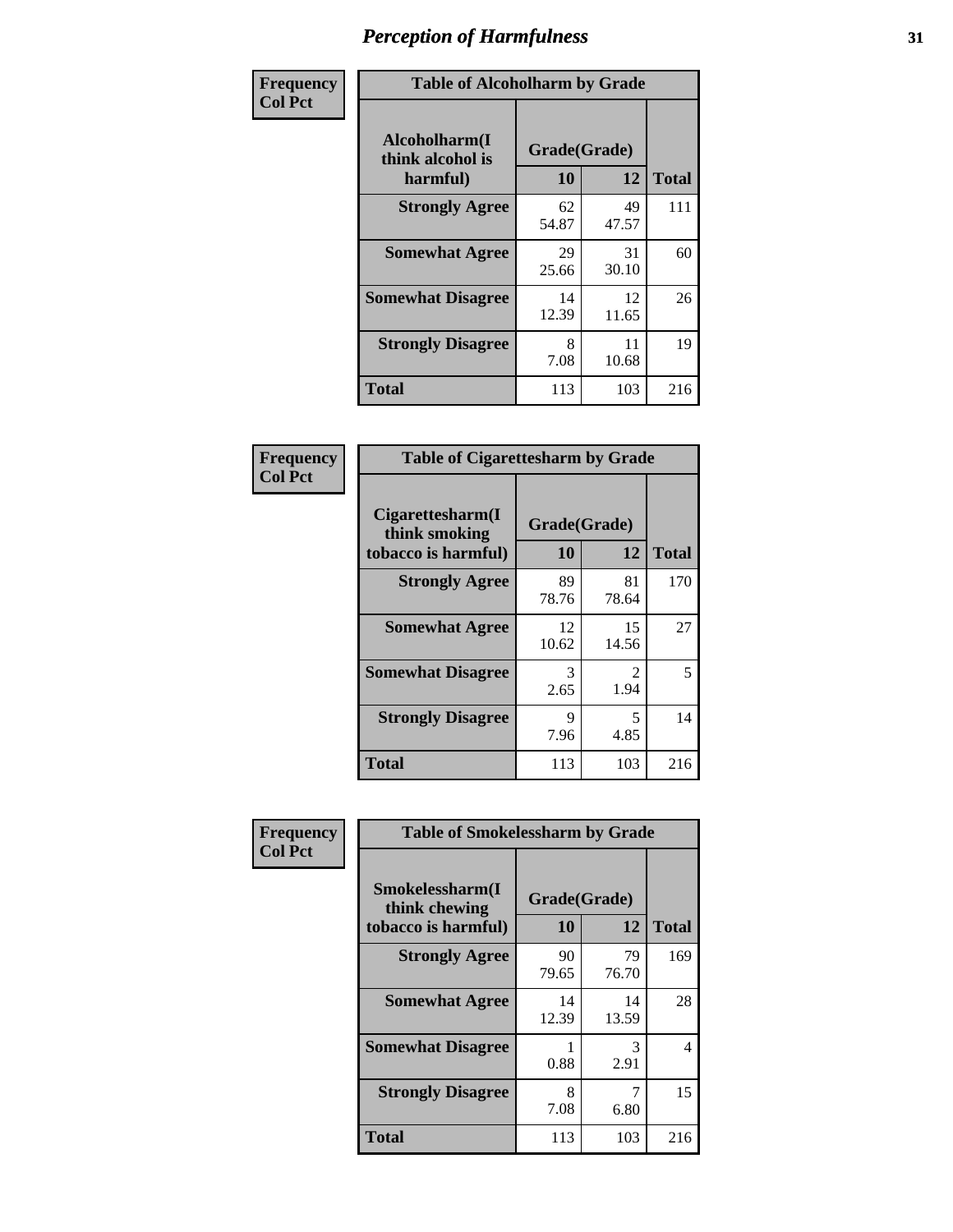| Frequency      | <b>Table of Marijuanaharm by Grade</b>            |                    |             |              |  |  |
|----------------|---------------------------------------------------|--------------------|-------------|--------------|--|--|
| <b>Col Pct</b> | Marijuanaharm(I<br>think marijuana is<br>harmful) | Grade(Grade)<br>10 | 12          | <b>Total</b> |  |  |
|                | <b>Strongly Agree</b>                             | 77<br>68.14        | 63<br>61.17 | 140          |  |  |
|                | <b>Somewhat Agree</b>                             | 13<br>11.50        | 12<br>11.65 | 25           |  |  |
|                | <b>Somewhat Disagree</b>                          | 8<br>7.08          | 8<br>7.77   | 16           |  |  |
|                | <b>Strongly Disagree</b>                          | 15<br>13.27        | 20<br>19.42 | 35           |  |  |
|                | <b>Total</b>                                      | 113                | 103         | 216          |  |  |

| <b>Table of Cocaineharm by Grade</b>          |                    |             |              |  |  |  |  |  |
|-----------------------------------------------|--------------------|-------------|--------------|--|--|--|--|--|
| Cocaineharm(I<br>think cocaine is<br>harmful) | Grade(Grade)<br>10 | 12          | <b>Total</b> |  |  |  |  |  |
| <b>Strongly Agree</b>                         | 100<br>88.50       | 94<br>91.26 | 194          |  |  |  |  |  |
| <b>Somewhat Agree</b>                         | 4<br>3.54          | 3<br>2.91   | 7            |  |  |  |  |  |
| <b>Somewhat Disagree</b>                      | 0<br>0.00          | 0.97        |              |  |  |  |  |  |
| <b>Strongly Disagree</b>                      | 9<br>7.96          | 5<br>4.85   | 14           |  |  |  |  |  |
| <b>Total</b>                                  | 113                | 103         | 216          |  |  |  |  |  |

| Frequency      | <b>Table of Inhalantsharm by Grade</b>              |                    |             |              |  |  |  |  |
|----------------|-----------------------------------------------------|--------------------|-------------|--------------|--|--|--|--|
| <b>Col Pct</b> | Inhalantsharm(I)<br>think inhalants are<br>harmful) | Grade(Grade)<br>10 | 12          | <b>Total</b> |  |  |  |  |
|                | <b>Strongly Agree</b>                               | 97<br>85.84        | 94<br>91.26 | 191          |  |  |  |  |
|                | <b>Somewhat Agree</b>                               | 6.19               | 3<br>2.91   | 10           |  |  |  |  |
|                | <b>Somewhat Disagree</b>                            | $\Omega$<br>0.00   | 0.97        |              |  |  |  |  |
|                | <b>Strongly Disagree</b>                            | 9<br>7.96          | 5<br>4.85   | 14           |  |  |  |  |
|                | <b>Total</b>                                        | 113                | 103         | 216          |  |  |  |  |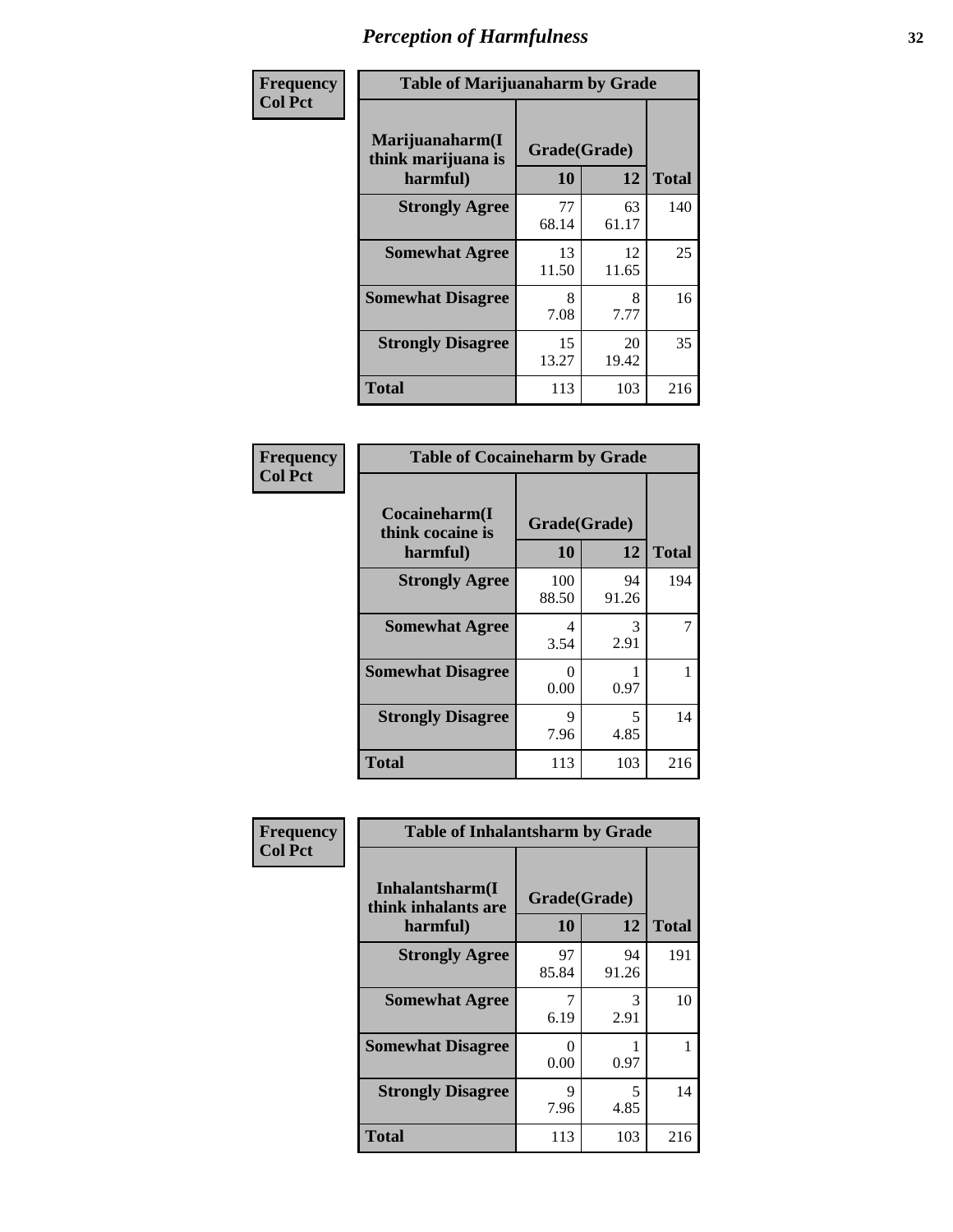| Frequency      | <b>Table of Steroidsharm by Grade</b>            |                        |                                  |                |
|----------------|--------------------------------------------------|------------------------|----------------------------------|----------------|
| <b>Col Pct</b> | Steroidsharm(I<br>think steroids are<br>harmful) | Grade(Grade)<br>10     | 12                               | <b>Total</b>   |
|                | <b>Strongly Agree</b>                            | 95<br>84.07            | 92<br>89.32                      | 187            |
|                | <b>Somewhat Agree</b>                            | 6<br>5.31              | 6<br>5.83                        | 12             |
|                | <b>Somewhat Disagree</b>                         | $\mathfrak{D}$<br>1.77 | 0<br>0.00                        | $\overline{2}$ |
|                | <b>Strongly Disagree</b>                         | 10<br>8.85             | $\overline{\phantom{0}}$<br>4.85 | 15             |
|                | <b>Total</b>                                     | 113                    | 103                              | 216            |

| <b>Table of Ecstasyharm by Grade</b>                |                    |              |     |  |  |
|-----------------------------------------------------|--------------------|--------------|-----|--|--|
| $E$ cstasyharm $(I$<br>think ecstasy is<br>harmful) | Grade(Grade)<br>10 | <b>Total</b> |     |  |  |
| <b>Strongly Agree</b>                               | 94<br>83.19        | 92<br>89.32  | 186 |  |  |
| <b>Somewhat Agree</b>                               | 8<br>7.08          | 5<br>4.85    | 13  |  |  |
| <b>Somewhat Disagree</b>                            | 2<br>1.77          | 0.97         | 3   |  |  |
| <b>Strongly Disagree</b>                            | 9<br>7.96          | 5<br>4.85    | 14  |  |  |
| <b>Total</b>                                        | 113                | 103          | 216 |  |  |

| Frequency      | <b>Table of Methharm by Grade</b>            |              |             |              |  |
|----------------|----------------------------------------------|--------------|-------------|--------------|--|
| <b>Col Pct</b> | <b>Methharm</b> (I think<br>methamphetamines | Grade(Grade) |             |              |  |
|                | are harmful)                                 | 10           | 12          | <b>Total</b> |  |
|                | <b>Strongly Agree</b>                        | 99<br>87.61  | 95<br>92.23 | 194          |  |
|                | <b>Somewhat Agree</b>                        | 5<br>4.42    | 3<br>2.91   | 8            |  |
|                | <b>Strongly Disagree</b>                     | Q<br>7.96    | 5<br>4.85   | 14           |  |
|                | <b>Total</b>                                 | 113          | 103         | 216          |  |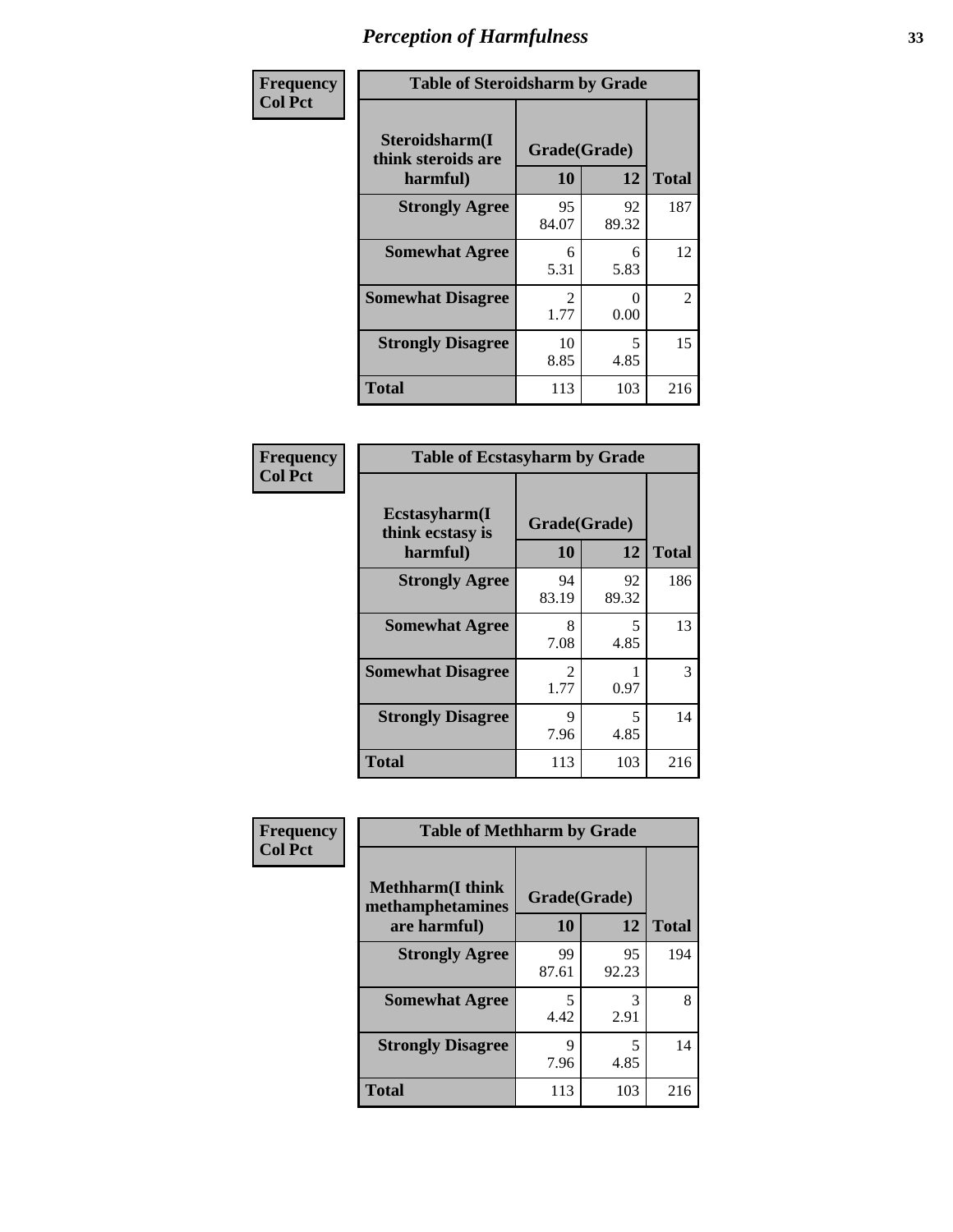| Frequency      | <b>Table of Hallucinogensharm by Grade</b>                 |                        |             |              |
|----------------|------------------------------------------------------------|------------------------|-------------|--------------|
| <b>Col Pct</b> | Hallucinogensharm(I<br>think hallucinogens<br>are harmful) | Grade(Grade)<br>10     | 12          | <b>Total</b> |
|                | <b>Strongly Agree</b>                                      | 97<br>85.84            | 92<br>89.32 | 189          |
|                | <b>Somewhat Agree</b>                                      | 4<br>3.54              | 5<br>4.85   | 9            |
|                | <b>Somewhat Disagree</b>                                   | $\mathfrak{D}$<br>1.77 | 0.97        | 3            |
|                | <b>Strongly Disagree</b>                                   | 10<br>8.85             | 5<br>4.85   | 15           |
|                | <b>Total</b>                                               | 113                    | 103         | 216          |

| <b>Table of Prescriptionharm by Grade</b>                                                 |                    |             |              |  |  |
|-------------------------------------------------------------------------------------------|--------------------|-------------|--------------|--|--|
| Prescriptionharm(I<br>think prescription<br>drugs not<br>prescribed to me<br>are harmful) | Grade(Grade)<br>10 | 12          | <b>Total</b> |  |  |
| <b>Strongly Agree</b>                                                                     | 84<br>74.34        | 77<br>74.76 | 161          |  |  |
| <b>Somewhat Agree</b>                                                                     | 16<br>14.16        | 14<br>13.59 | 30           |  |  |
| <b>Somewhat Disagree</b>                                                                  | 5<br>4.42          | 6<br>5.83   | 11           |  |  |
| <b>Strongly Disagree</b>                                                                  | 8<br>7.08          | 6<br>5.83   | 14           |  |  |
| <b>Total</b>                                                                              | 113                | 103         | 216          |  |  |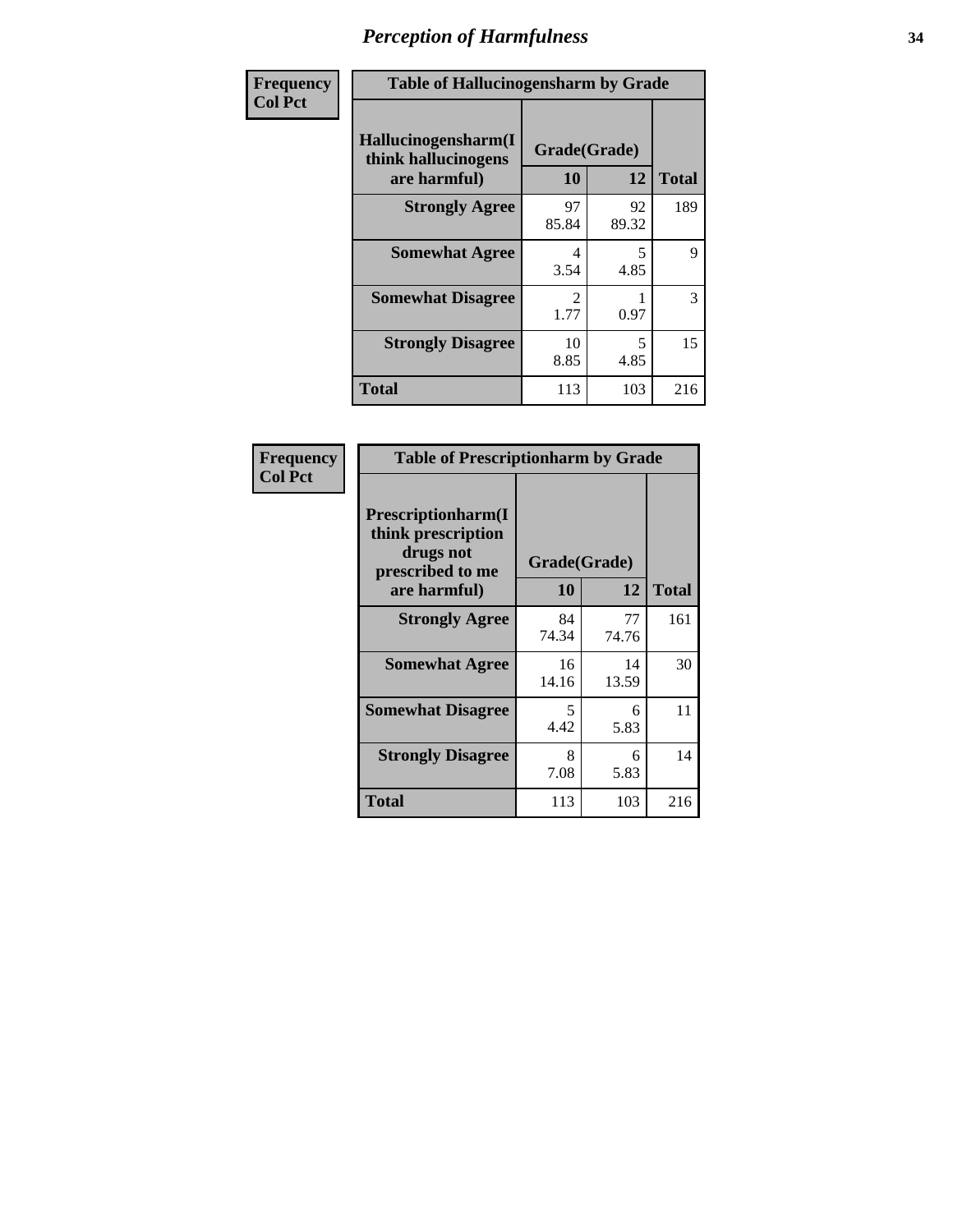# *Disapproval by Adults* **35**

| Frequency      | <b>Table of Alcoholadult by Grade</b>                                 |                    |             |              |
|----------------|-----------------------------------------------------------------------|--------------------|-------------|--------------|
| <b>Col Pct</b> | <b>Alcoholadult</b> (Adults<br>would disapprove if<br>I used alcohol) | Grade(Grade)<br>10 | 12          | <b>Total</b> |
|                | <b>Strongly Agree</b>                                                 | 72<br>63.72        | 54<br>52.43 | 126          |
|                | <b>Somewhat Agree</b>                                                 | 25<br>22.12        | 20<br>19.42 | 45           |
|                | <b>Somewhat Disagree</b>                                              | 10<br>8.85         | 15<br>14.56 | 25           |
|                | <b>Strongly Disagree</b>                                              | 6<br>5.31          | 14<br>13.59 | 20           |
|                | <b>Total</b>                                                          | 113                | 103         | 216          |

| <b>Table of Tobaccoadult by Grade</b>                                 |                                  |             |              |  |  |
|-----------------------------------------------------------------------|----------------------------------|-------------|--------------|--|--|
| <b>Tobaccoadult</b> (Adults<br>would disapprove if<br>I used tobacco) | Grade(Grade)<br>10               | 12          | <b>Total</b> |  |  |
| <b>Strongly Agree</b>                                                 | 78<br>69.03                      | 71<br>68.93 | 149          |  |  |
| <b>Somewhat Agree</b>                                                 | 22<br>19.47                      | 6.80        | 29           |  |  |
| <b>Somewhat Disagree</b>                                              | $\overline{\phantom{0}}$<br>4.42 | 10<br>9.71  | 15           |  |  |
| <b>Strongly Disagree</b>                                              | 8<br>7.08                        | 15<br>14.56 | 23           |  |  |
| <b>Total</b>                                                          | 113                              | 103         | 216          |  |  |

| Frequency      | <b>Table of Marijuanaadult by Grade</b>                           |                    |             |              |
|----------------|-------------------------------------------------------------------|--------------------|-------------|--------------|
| <b>Col Pct</b> | Marijuanaadult(Adults<br>would disapprove if I<br>used marijuana) | Grade(Grade)<br>10 | 12          | <b>Total</b> |
|                | <b>Strongly Agree</b>                                             | 92<br>81.42        | 81<br>78.64 | 173          |
|                | <b>Somewhat Agree</b>                                             | 6.19               | 6<br>5.83   | 13           |
|                | <b>Somewhat Disagree</b>                                          | 3<br>2.65          | 6<br>5.83   | 9            |
|                | <b>Strongly Disagree</b>                                          | 11<br>9.73         | 10<br>9.71  | 21           |
|                | <b>Total</b>                                                      | 113                | 103         | 216          |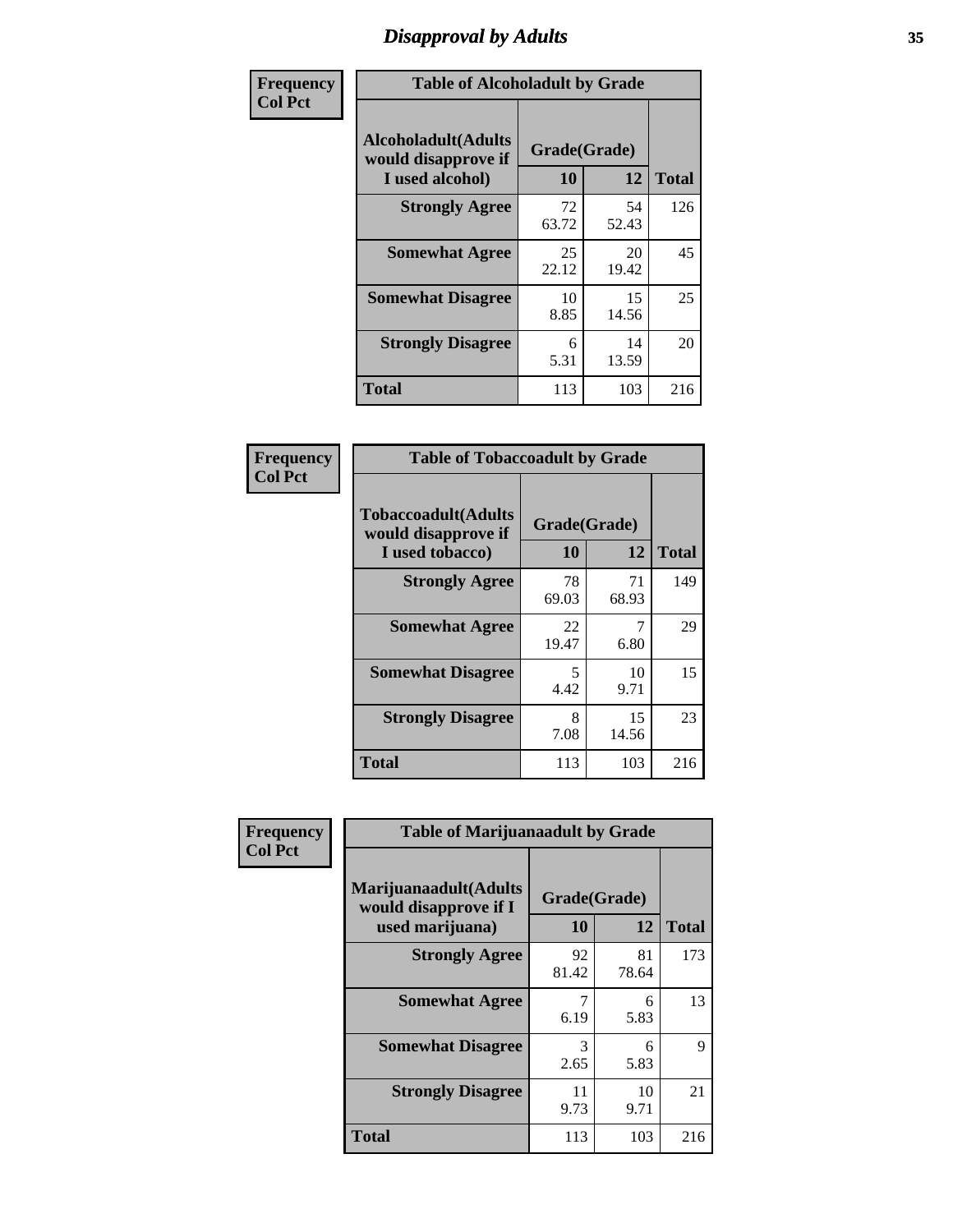### *Disapproval by Adults* **36**

| Frequency      | <b>Table of Otherdrugadult by Grade</b>                                     |                    |                        |              |
|----------------|-----------------------------------------------------------------------------|--------------------|------------------------|--------------|
| <b>Col Pct</b> | <b>Otherdrugadult</b> (Adults<br>would disapprove if I<br>used other drugs) | Grade(Grade)<br>10 | 12                     | <b>Total</b> |
|                | <b>Strongly Agree</b>                                                       | 97<br>85.84        | 87<br>84.47            | 184          |
|                | <b>Somewhat Agree</b>                                                       | 4<br>3.54          | 5<br>4.85              | 9            |
|                | <b>Somewhat Disagree</b>                                                    | 0.88               | $\mathfrak{D}$<br>1.94 | 3            |
|                | <b>Strongly Disagree</b>                                                    | 11<br>9.73         | 9<br>8.74              | 20           |
|                | <b>Total</b>                                                                | 113                | 103                    | 216          |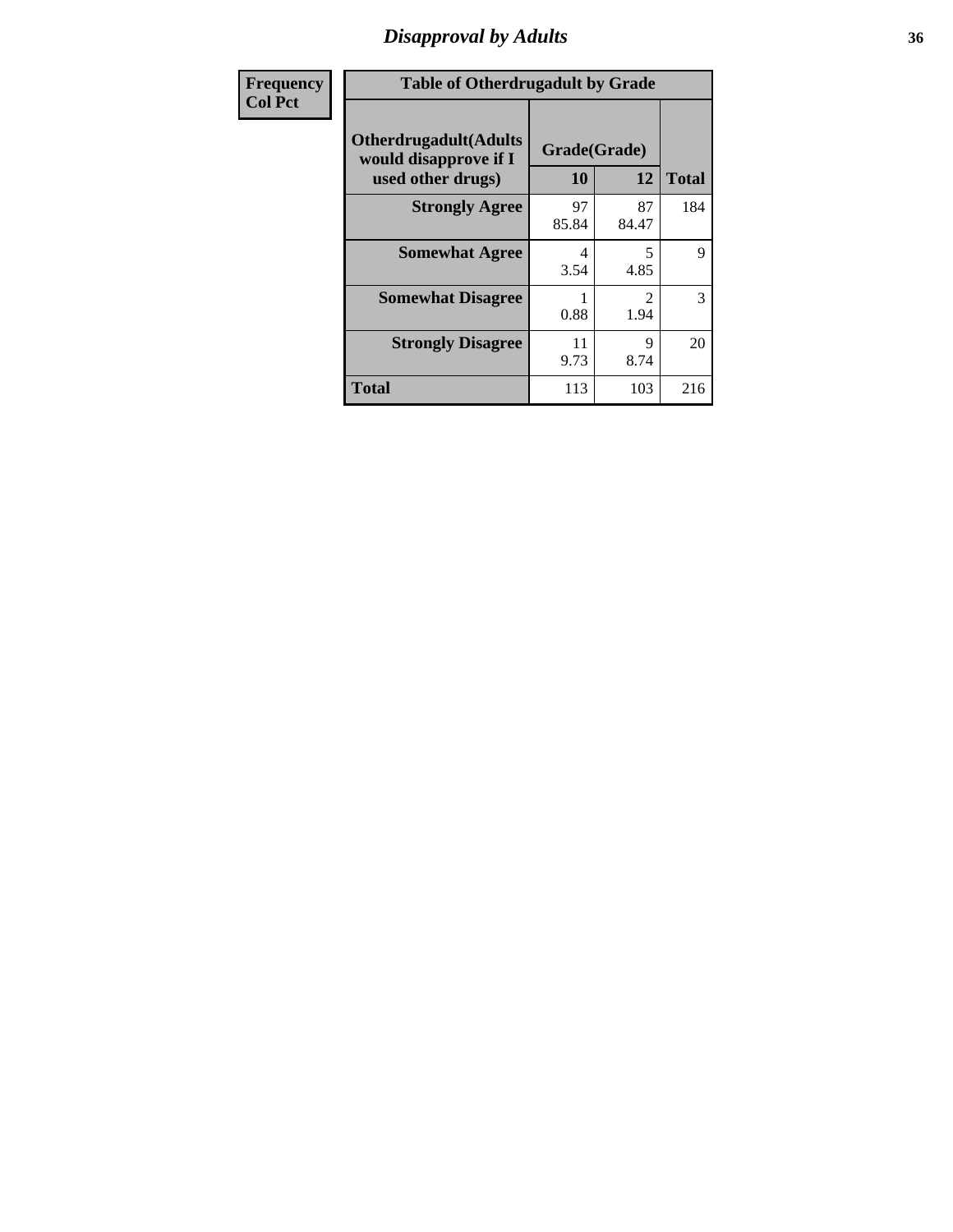# *Disapproval by Peers* **37**

| Frequency      | <b>Table of Alcoholpeer by Grade</b>                    |              |             |              |  |
|----------------|---------------------------------------------------------|--------------|-------------|--------------|--|
| <b>Col Pct</b> | Alcoholpeer(My<br>friends would<br>disapprove if I used | Grade(Grade) |             |              |  |
|                | alcohol)                                                | 10           | 12          | <b>Total</b> |  |
|                | <b>Strongly Agree</b>                                   | 24<br>21.24  | 14<br>13.59 | 38           |  |
|                | <b>Somewhat Agree</b>                                   | 30<br>26.55  | 24<br>23.30 | 54           |  |
|                | <b>Somewhat Disagree</b>                                | 32<br>28.32  | 26<br>25.24 | 58           |  |
|                | <b>Strongly Disagree</b>                                | 27<br>23.89  | 39<br>37.86 | 66           |  |
|                | Total                                                   | 113          | 103         | 216          |  |

| Frequency      | <b>Table of Tobaccopeer by Grade</b>                                |                    |             |              |
|----------------|---------------------------------------------------------------------|--------------------|-------------|--------------|
| <b>Col Pct</b> | Tobaccopeer(My<br>friends would<br>disapprove if I used<br>tobacco) | Grade(Grade)<br>10 | 12          | <b>Total</b> |
|                | <b>Strongly Agree</b>                                               | 42<br>37.17        | 27<br>26.21 | 69           |
|                | <b>Somewhat Agree</b>                                               | 21<br>18.58        | 27<br>26.21 | 48           |
|                | <b>Somewhat Disagree</b>                                            | 24<br>21.24        | 20<br>19.42 | 44           |
|                | <b>Strongly Disagree</b>                                            | 26<br>23.01        | 29<br>28.16 | 55           |
|                | Total                                                               | 113                | 103         | 216          |

| Frequency      | <b>Table of Marijuanapeer by Grade</b>                    |              |             |              |
|----------------|-----------------------------------------------------------|--------------|-------------|--------------|
| <b>Col Pct</b> | Marijuanapeer(My<br>friends would<br>disapprove if I used | Grade(Grade) |             |              |
|                | marijuana)                                                | 10           | 12          | <b>Total</b> |
|                | <b>Strongly Agree</b>                                     | 49<br>43.36  | 40<br>38.83 | 89           |
|                | <b>Somewhat Agree</b>                                     | 25<br>22.12  | 18<br>17.48 | 43           |
|                | <b>Somewhat Disagree</b>                                  | 11<br>9.73   | 18<br>17.48 | 29           |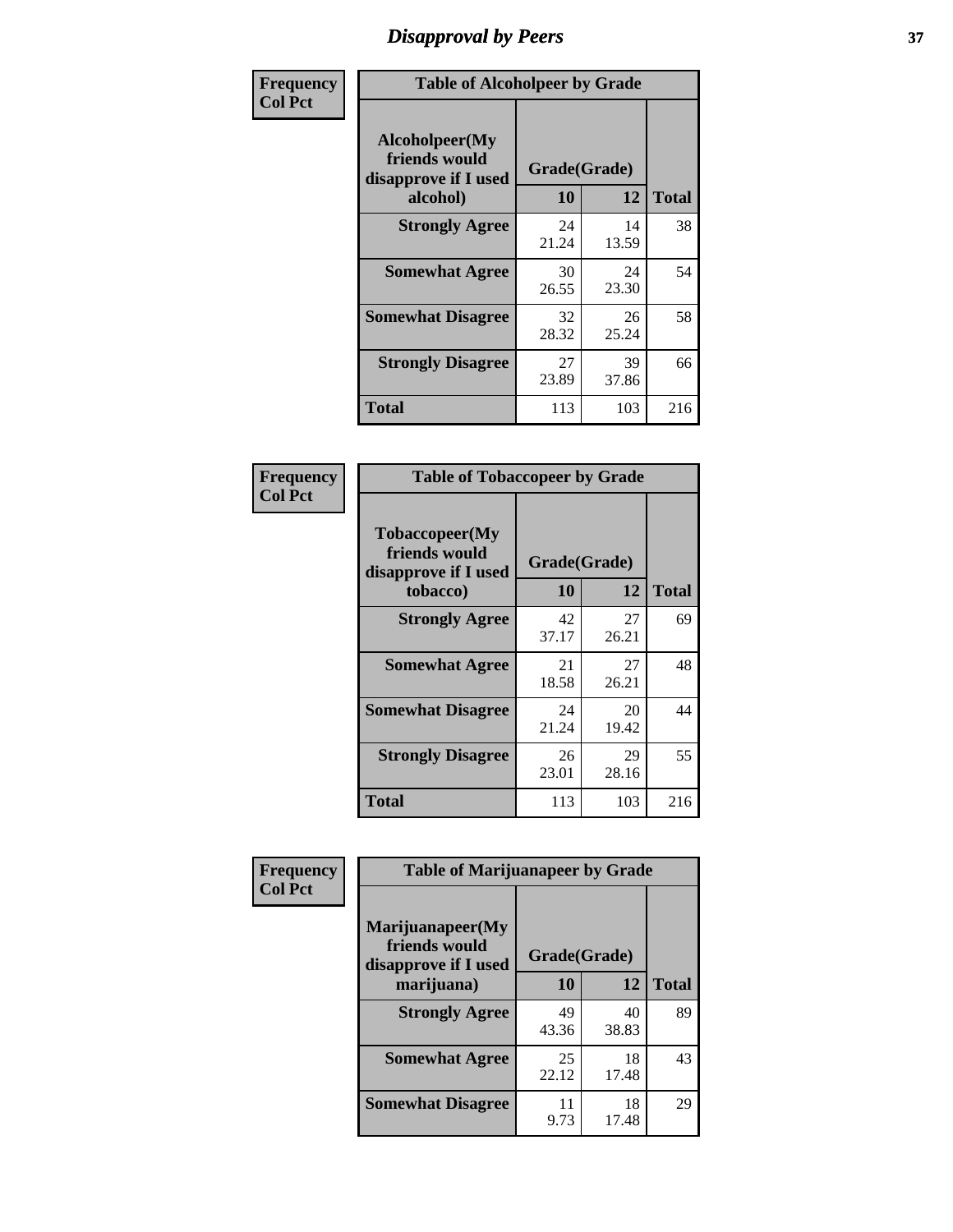# *Disapproval by Peers* **38**

| <b>Frequency</b> | <b>Table of Marijuanapeer by Grade</b>                                  |                    |             |              |  |
|------------------|-------------------------------------------------------------------------|--------------------|-------------|--------------|--|
| <b>Col Pct</b>   | Marijuanapeer(My<br>friends would<br>disapprove if I used<br>marijuana) | Grade(Grade)<br>10 | 12          | <b>Total</b> |  |
|                  | <b>Strongly Disagree</b>                                                | 28<br>24.78        | 27<br>26.21 | 55           |  |
|                  | <b>Total</b>                                                            | 113                | 103         | 216          |  |

| <b>Frequency</b> | <b>Table of Otherdrugpeer by Grade</b>                                    |                           |             |              |
|------------------|---------------------------------------------------------------------------|---------------------------|-------------|--------------|
| <b>Col Pct</b>   | Otherdrugpeer(My<br>friends would<br>disapprove if I used<br>other drugs) | Grade(Grade)<br><b>10</b> | 12          | <b>Total</b> |
|                  | <b>Strongly Agree</b>                                                     | 56                        | 61          | 117          |
|                  |                                                                           | 49.56                     | 59.22       |              |
|                  | <b>Somewhat Agree</b>                                                     | 26<br>23.01               | 15<br>14.56 | 41           |
|                  | <b>Somewhat Disagree</b>                                                  | 14<br>12.39               | 11<br>10.68 | 25           |
|                  | <b>Strongly Disagree</b>                                                  | 17<br>15.04               | 16<br>15.53 | 33           |
|                  | <b>Total</b>                                                              | 113                       | 103         | 216          |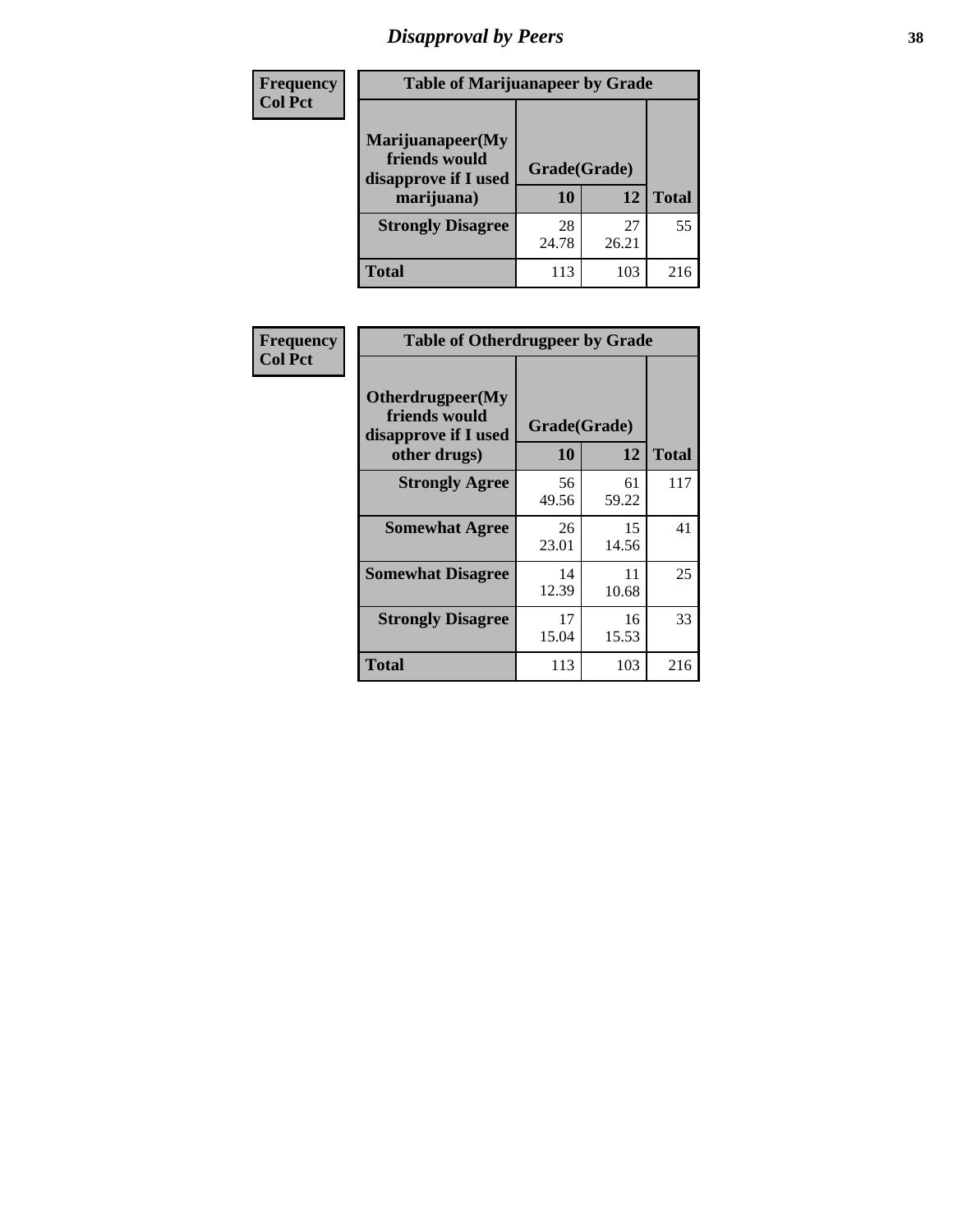| Frequency      | <b>Table of Alcohollocation1 by Grade</b> |              |             |              |
|----------------|-------------------------------------------|--------------|-------------|--------------|
| <b>Col Pct</b> | <b>Alcohollocation1(Places</b>            | Grade(Grade) |             |              |
|                | <b>Friends Use Alcohol)</b>               | 10           | 12          | <b>Total</b> |
|                |                                           | 72<br>63.72  | 76<br>73.79 | 148          |
|                | Do Not Use                                | 41<br>36.28  | 27<br>26.21 | 68           |
|                | <b>Total</b>                              | 113          | 103         | 216          |

| Frequency      | <b>Table of Alcohollocation2 by Grade</b>                     |                           |             |              |
|----------------|---------------------------------------------------------------|---------------------------|-------------|--------------|
| <b>Col Pct</b> | <b>Alcohollocation2(Places</b><br><b>Friends Use Alcohol)</b> | Grade(Grade)<br><b>10</b> | 12          | <b>Total</b> |
|                |                                                               | 61<br>53.98               | 50<br>48.54 | 111          |
|                | Home                                                          | 52<br>46.02               | 53<br>51.46 | 105          |
|                | <b>Total</b>                                                  | 113                       | 103         | 216          |

| Frequency<br><b>Col Pct</b> | <b>Table of Alcohollocation 3 by Grade</b>                    |                    |              |              |
|-----------------------------|---------------------------------------------------------------|--------------------|--------------|--------------|
|                             | <b>Alcohollocation3(Places</b><br><b>Friends Use Alcohol)</b> | Grade(Grade)<br>10 | 12           | <b>Total</b> |
|                             |                                                               | 108<br>95.58       | 101<br>98.06 | 209          |
|                             | <b>School</b>                                                 | 5<br>4.42          | 2<br>1.94    |              |
|                             | <b>Total</b>                                                  | 113                | 103          | 216          |

| <b>Frequency</b> | <b>Table of Alcohollocation4 by Grade</b> |              |             |              |
|------------------|-------------------------------------------|--------------|-------------|--------------|
| <b>Col Pct</b>   | <b>Alcohollocation4(Places</b>            | Grade(Grade) |             |              |
|                  | <b>Friends Use Alcohol)</b>               | 10           | 12          | <b>Total</b> |
|                  |                                           | 100<br>88.50 | 94<br>91.26 | 194          |
|                  | Car                                       | 13<br>11.50  | 9<br>8.74   | 22           |
|                  | <b>Total</b>                              | 113          | 103         | 216          |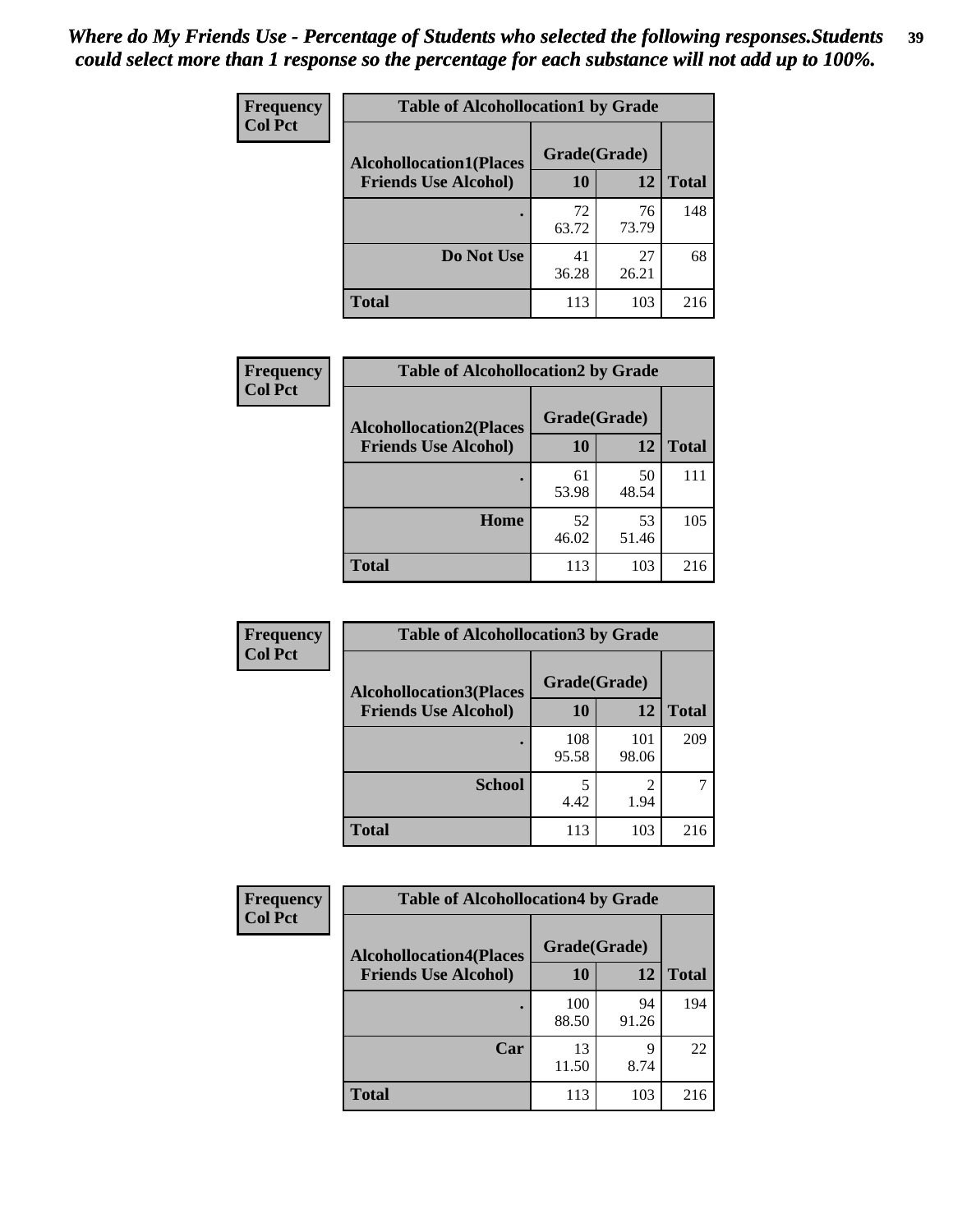| Frequency<br><b>Col Pct</b> | <b>Table of Alcohollocation5 by Grade</b> |              |             |              |
|-----------------------------|-------------------------------------------|--------------|-------------|--------------|
|                             | <b>Alcohollocation5(Places</b>            | Grade(Grade) |             |              |
|                             | <b>Friends Use Alcohol)</b>               | 10           | 12          | <b>Total</b> |
|                             |                                           | 60<br>53.10  | 45<br>43.69 | 105          |
|                             | <b>Friend's House</b>                     | 53<br>46.90  | 58<br>56.31 | 111          |
|                             | <b>Total</b>                              | 113          | 103         | 216          |

| Frequency      | <b>Table of Alcohollocation6 by Grade</b> |              |             |              |
|----------------|-------------------------------------------|--------------|-------------|--------------|
| <b>Col Pct</b> | <b>Alcohollocation6(Places</b>            | Grade(Grade) |             |              |
|                | <b>Friends Use Alcohol)</b>               | 10           | 12          | <b>Total</b> |
|                |                                           | 80<br>70.80  | 75<br>72.82 | 155          |
|                | <b>Other</b>                              | 33<br>29.20  | 28<br>27.18 | 61           |
|                | <b>Total</b>                              | 113          | 103         | 216          |

| Frequency<br><b>Col Pct</b> | <b>Table of Tobaccolocation1 by Grade</b> |              |             |              |
|-----------------------------|-------------------------------------------|--------------|-------------|--------------|
|                             | <b>Tobaccolocation1(Places</b>            | Grade(Grade) |             |              |
|                             | <b>Friends Use Tobacco)</b>               | 10           | <b>12</b>   | <b>Total</b> |
|                             | ٠                                         | 59<br>52.21  | 67<br>65.05 | 126          |
|                             | Do Not Use                                | 54<br>47.79  | 36<br>34.95 | 90           |
|                             | <b>Total</b>                              | 113          | 103         | 216          |

| <b>Frequency</b> | <b>Table of Tobaccolocation2 by Grade</b> |              |             |              |  |  |
|------------------|-------------------------------------------|--------------|-------------|--------------|--|--|
| <b>Col Pct</b>   | <b>Tobaccolocation2(Places</b>            | Grade(Grade) |             |              |  |  |
|                  | <b>Friends Use Tobacco)</b>               | 10           | 12          | <b>Total</b> |  |  |
|                  |                                           | 68<br>60.18  | 53<br>51.46 | 121          |  |  |
|                  | Home                                      | 45<br>39.82  | 50<br>48.54 | 95           |  |  |
|                  | <b>Total</b>                              | 113          | 103         | 216          |  |  |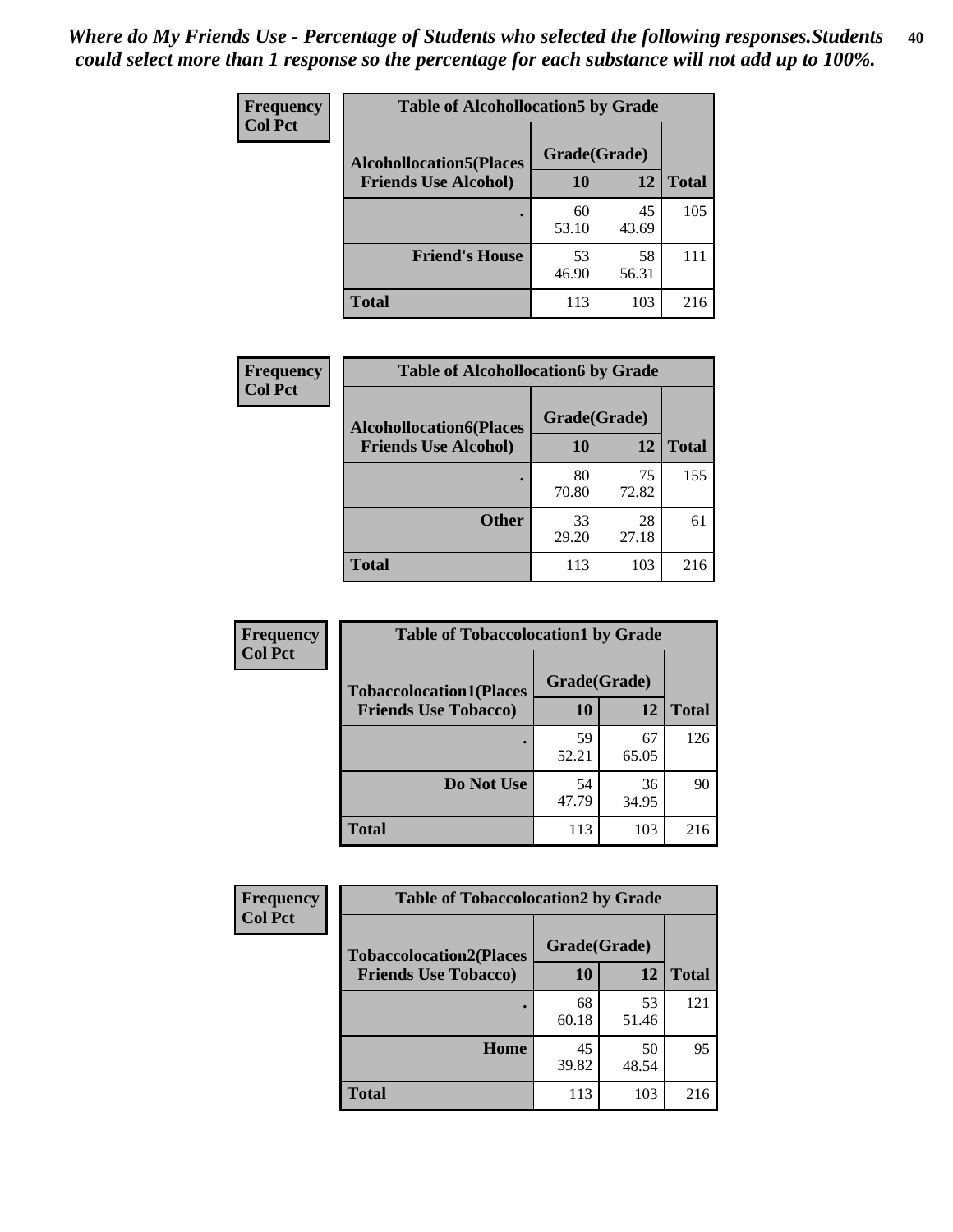| Frequency      | <b>Table of Tobaccolocation 3 by Grade</b> |              |             |              |
|----------------|--------------------------------------------|--------------|-------------|--------------|
| <b>Col Pct</b> | <b>Tobaccolocation3(Places</b>             | Grade(Grade) |             |              |
|                | <b>Friends Use Tobacco)</b>                | 10           | 12          | <b>Total</b> |
|                |                                            | 97<br>85.84  | 83<br>80.58 | 180          |
|                | <b>School</b>                              | 16<br>14.16  | 20<br>19.42 | 36           |
|                | <b>Total</b>                               | 113          | 103         | 216          |

| Frequency<br><b>Col Pct</b> | <b>Table of Tobaccolocation4 by Grade</b> |              |             |              |
|-----------------------------|-------------------------------------------|--------------|-------------|--------------|
|                             | <b>Tobaccolocation4(Places</b>            | Grade(Grade) |             |              |
|                             | <b>Friends Use Tobacco)</b>               | 10           | 12          | <b>Total</b> |
|                             |                                           | 79<br>69.91  | 57<br>55.34 | 136          |
|                             | Car                                       | 34<br>30.09  | 46<br>44.66 | 80           |
|                             | <b>Total</b>                              | 113          | 103         | 216          |

| Frequency      | <b>Table of Tobaccolocation5 by Grade</b> |              |             |              |
|----------------|-------------------------------------------|--------------|-------------|--------------|
| <b>Col Pct</b> | <b>Tobaccolocation5(Places</b>            | Grade(Grade) |             |              |
|                | <b>Friends Use Tobacco)</b>               | 10           | <b>12</b>   | <b>Total</b> |
|                |                                           | 72<br>63.72  | 51<br>49.51 | 123          |
|                | <b>Friend's House</b>                     | 41<br>36.28  | 52<br>50.49 | 93           |
|                | <b>Total</b>                              | 113          | 103         | 216          |

| <b>Frequency</b> | <b>Table of Tobaccolocation6 by Grade</b> |              |             |              |  |  |
|------------------|-------------------------------------------|--------------|-------------|--------------|--|--|
| <b>Col Pct</b>   | <b>Tobaccolocation6(Places</b>            | Grade(Grade) |             |              |  |  |
|                  | <b>Friends Use Tobacco)</b>               | 10           | 12          | <b>Total</b> |  |  |
|                  |                                           | 83<br>73.45  | 66<br>64.08 | 149          |  |  |
|                  | <b>Other</b>                              | 30<br>26.55  | 37<br>35.92 | 67           |  |  |
|                  | <b>Total</b>                              | 113          | 103         | 216          |  |  |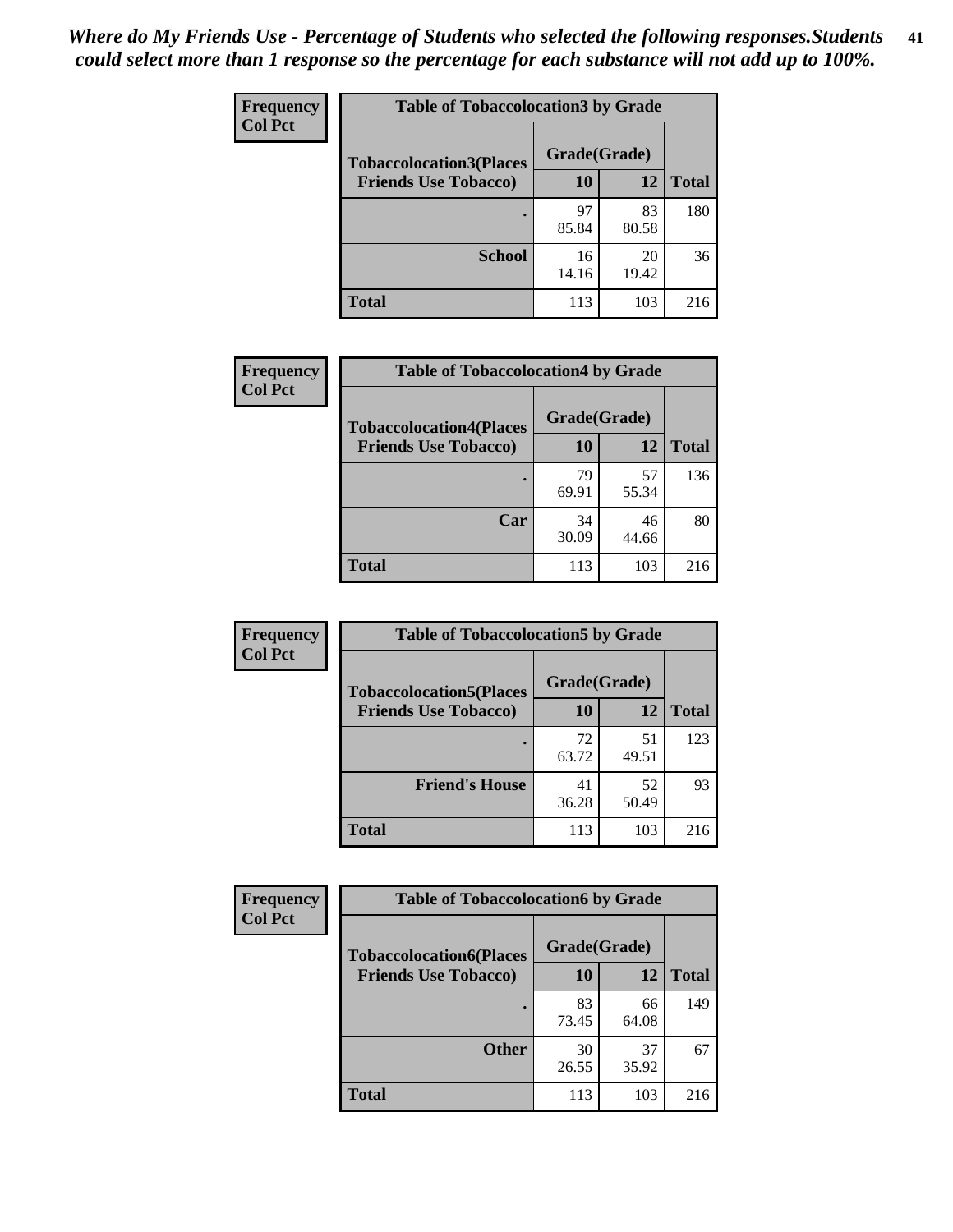| <b>Frequency</b> | <b>Table of Marijuanalocation1 by Grade</b> |              |             |              |
|------------------|---------------------------------------------|--------------|-------------|--------------|
| <b>Col Pct</b>   | <b>Marijuanalocation1(Places</b>            | Grade(Grade) |             |              |
|                  | <b>Friends Use Marijuana</b> )              | 10           | 12          | <b>Total</b> |
|                  |                                             | 49<br>43.36  | 49<br>47.57 | 98           |
|                  | Do Not Use                                  | 64<br>56.64  | 54<br>52.43 | 118          |
|                  | <b>Total</b>                                | 113          | 103         | 216          |

| <b>Frequency</b> | <b>Table of Marijuanalocation2 by Grade</b>                        |                    |             |              |
|------------------|--------------------------------------------------------------------|--------------------|-------------|--------------|
| <b>Col Pct</b>   | <b>Marijuanalocation2(Places</b><br><b>Friends Use Marijuana</b> ) | Grade(Grade)<br>10 | 12          | <b>Total</b> |
|                  |                                                                    | 76<br>67.26        | 69<br>66.99 | 145          |
|                  | Home                                                               | 37<br>32.74        | 34<br>33.01 | 71           |
|                  | <b>Total</b>                                                       | 113                | 103         | 216          |

| Frequency<br><b>Col Pct</b> | <b>Table of Marijuanalocation3 by Grade</b> |              |             |              |
|-----------------------------|---------------------------------------------|--------------|-------------|--------------|
|                             | <b>Marijuanalocation3</b> (Places           | Grade(Grade) |             |              |
|                             | <b>Friends Use Marijuana</b> )              | 10           | 12          | <b>Total</b> |
|                             |                                             | 104<br>92.04 | 98<br>95.15 | 202          |
|                             |                                             |              |             |              |
|                             | <b>School</b>                               | 9            |             | 14           |
|                             |                                             | 7.96         | 4.85        |              |
|                             | <b>Total</b>                                | 113          | 103         | 216          |

| Frequency      | <b>Table of Marijuanalocation4 by Grade</b> |              |             |              |  |
|----------------|---------------------------------------------|--------------|-------------|--------------|--|
| <b>Col Pct</b> | <b>Marijuanalocation4(Places</b>            | Grade(Grade) |             |              |  |
|                | <b>Friends Use Marijuana</b> )              | <b>10</b>    | 12          | <b>Total</b> |  |
|                |                                             | 85<br>75.22  | 74<br>71.84 | 159          |  |
|                | Car                                         | 28<br>24.78  | 29<br>28.16 | 57           |  |
|                | <b>Total</b>                                | 113          | 103         | 216          |  |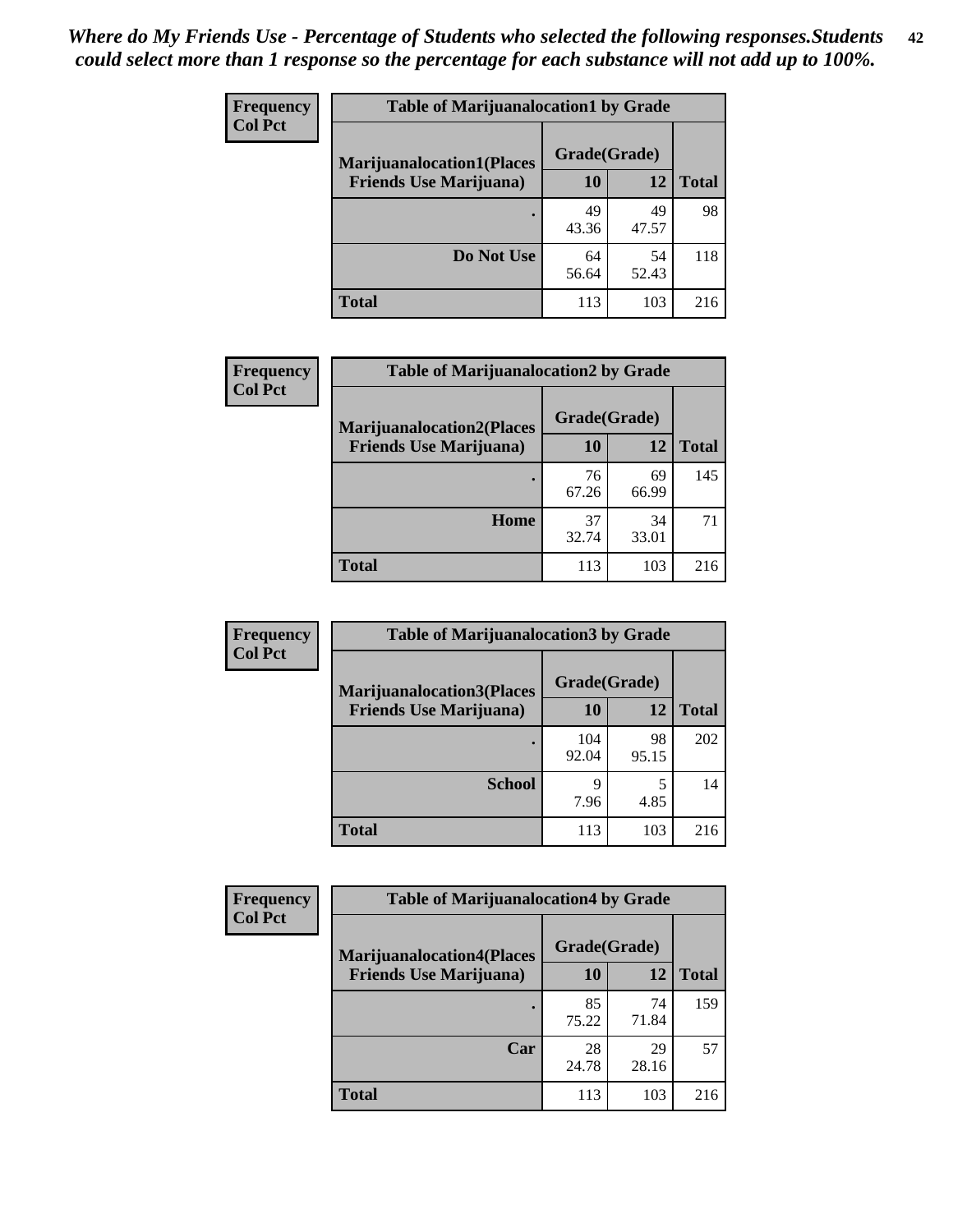| <b>Frequency</b> | <b>Table of Marijuanalocation5 by Grade</b> |              |             |              |
|------------------|---------------------------------------------|--------------|-------------|--------------|
| <b>Col Pct</b>   | <b>Marijuanalocation5</b> (Places           | Grade(Grade) |             |              |
|                  | <b>Friends Use Marijuana</b> )              | 10           | 12          | <b>Total</b> |
|                  |                                             | 69<br>61.06  | 64<br>62.14 | 133          |
|                  | <b>Friend's House</b>                       | 44<br>38.94  | 39<br>37.86 | 83           |
|                  | <b>Total</b>                                | 113          | 103         | 216          |

| <b>Frequency</b> | <b>Table of Marijuanalocation6 by Grade</b>                        |                           |             |       |
|------------------|--------------------------------------------------------------------|---------------------------|-------------|-------|
| <b>Col Pct</b>   | <b>Marijuanalocation6(Places</b><br><b>Friends Use Marijuana</b> ) | Grade(Grade)<br><b>10</b> | 12          | Total |
|                  |                                                                    | 81<br>71.68               | 81<br>78.64 | 162   |
|                  | <b>Other</b>                                                       | 32<br>28.32               | 22<br>21.36 | 54    |
|                  | <b>Total</b>                                                       | 113                       | 103         | 216   |

| <b>Frequency</b> | <b>Table of Otherdruglocation1 by Grade</b>                          |              |             |              |
|------------------|----------------------------------------------------------------------|--------------|-------------|--------------|
| <b>Col Pct</b>   | <b>Otherdruglocation1(Places</b><br><b>Friends Use Other Illegal</b> | Grade(Grade) |             |              |
|                  | Drugs)                                                               | 10           | 12          | <b>Total</b> |
|                  |                                                                      | 29<br>25.66  | 28<br>27.18 | 57           |
|                  | Do Not Use                                                           | 84<br>74.34  | 75<br>72.82 | 159          |
|                  | <b>Total</b>                                                         | 113          | 103         | 216          |

| Frequency      | <b>Table of Otherdruglocation2 by Grade</b>                          |              |             |              |
|----------------|----------------------------------------------------------------------|--------------|-------------|--------------|
| <b>Col Pct</b> | <b>Otherdruglocation2(Places</b><br><b>Friends Use Other Illegal</b> | Grade(Grade) |             |              |
|                | Drugs)                                                               | 10           | 12          | <b>Total</b> |
|                |                                                                      | 91<br>80.53  | 86<br>83.50 | 177          |
|                | Home                                                                 | 22<br>19.47  | 17<br>16.50 | 39           |
|                | <b>Total</b>                                                         | 113          | 103         | 216          |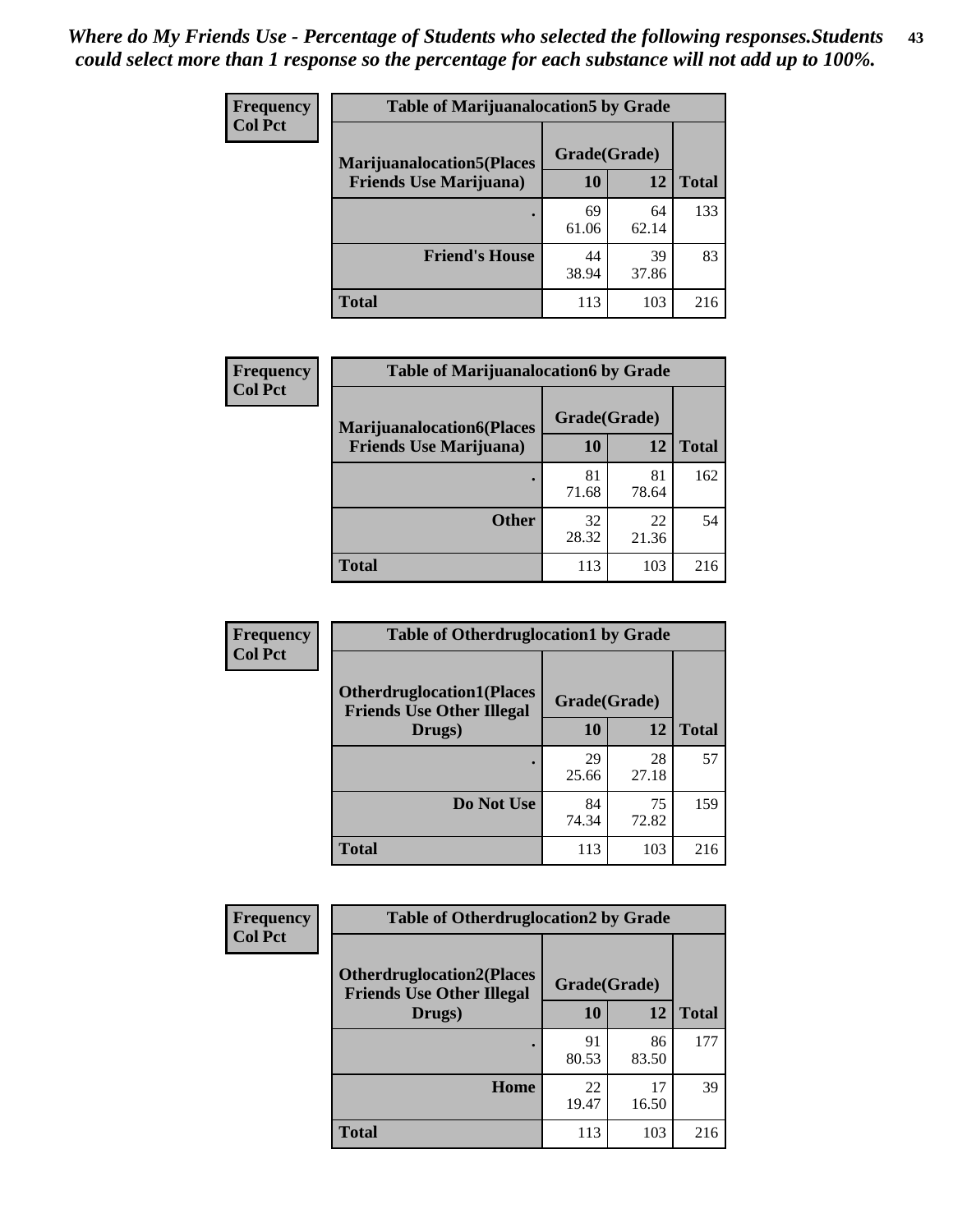| <b>Frequency</b> | <b>Table of Otherdruglocation 3 by Grade</b>                         |              |              |              |
|------------------|----------------------------------------------------------------------|--------------|--------------|--------------|
| <b>Col Pct</b>   | <b>Otherdruglocation3(Places</b><br><b>Friends Use Other Illegal</b> | Grade(Grade) |              |              |
|                  | Drugs)                                                               | 10           | 12           | <b>Total</b> |
|                  |                                                                      | 106<br>93.81 | 100<br>97.09 | 206          |
|                  | <b>School</b>                                                        | 6.19         | 3<br>2.91    | 10           |
|                  | <b>Total</b>                                                         | 113          | 103          | 216          |

| <b>Frequency</b> | <b>Table of Otherdruglocation4 by Grade</b>                          |              |             |              |
|------------------|----------------------------------------------------------------------|--------------|-------------|--------------|
| <b>Col Pct</b>   | <b>Otherdruglocation4(Places</b><br><b>Friends Use Other Illegal</b> | Grade(Grade) |             |              |
|                  | Drugs)                                                               | 10           | 12          | <b>Total</b> |
|                  |                                                                      | 98<br>86.73  | 92<br>89.32 | 190          |
|                  | Car                                                                  | 15<br>13.27  | 11<br>10.68 | 26           |
|                  | <b>Total</b>                                                         | 113          | 103         | 216          |

| <b>Frequency</b> | <b>Table of Otherdruglocation5 by Grade</b>                          |              |             |              |
|------------------|----------------------------------------------------------------------|--------------|-------------|--------------|
| <b>Col Pct</b>   | <b>Otherdruglocation5(Places</b><br><b>Friends Use Other Illegal</b> | Grade(Grade) |             |              |
|                  | Drugs)                                                               | 10           | 12          | <b>Total</b> |
|                  |                                                                      | 92<br>81.42  | 82<br>79.61 | 174          |
|                  | <b>Friend's House</b>                                                | 21<br>18.58  | 21<br>20.39 | 42           |
|                  | <b>Total</b>                                                         | 113          | 103         | 216          |

| <b>Frequency</b> | <b>Table of Otherdruglocation6 by Grade</b>                          |              |             |              |
|------------------|----------------------------------------------------------------------|--------------|-------------|--------------|
| <b>Col Pct</b>   | <b>Otherdruglocation6(Places</b><br><b>Friends Use Other Illegal</b> | Grade(Grade) |             |              |
|                  | Drugs)                                                               | 10           | 12          | <b>Total</b> |
|                  |                                                                      | 90<br>79.65  | 88<br>85.44 | 178          |
|                  | <b>Other</b>                                                         | 23<br>20.35  | 15<br>14.56 | 38           |
|                  | <b>Total</b>                                                         | 113          | 103         | 216          |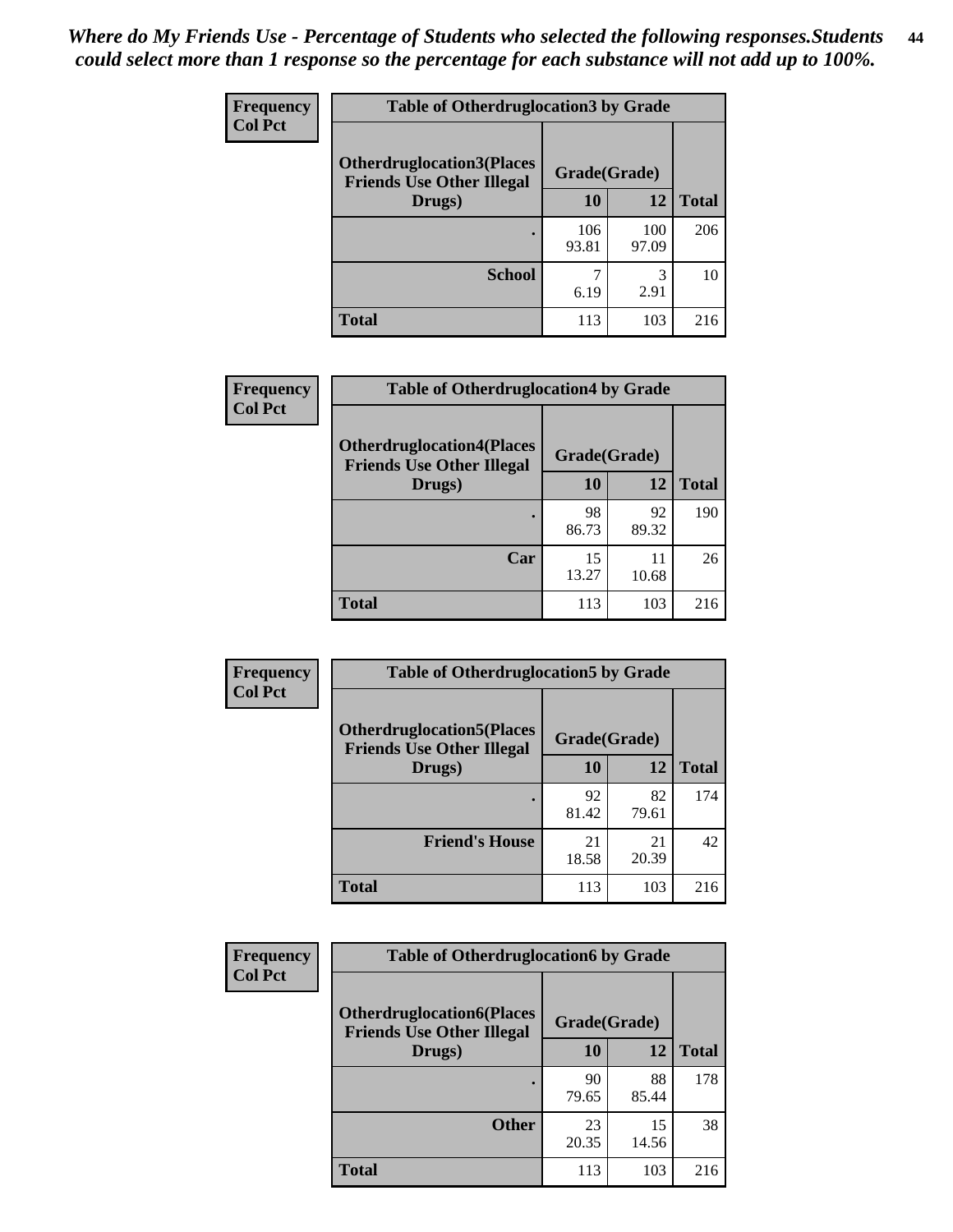| Frequency      | <b>Table of Alcoholtime1 by Grade</b>           |              |             |              |
|----------------|-------------------------------------------------|--------------|-------------|--------------|
| <b>Col Pct</b> | <b>Alcoholtime1(Times</b><br><b>Friends Use</b> | Grade(Grade) |             |              |
|                | Alcohol)                                        | 10           | 12          | <b>Total</b> |
|                | ٠                                               | 71<br>62.83  | 80<br>77.67 | 151          |
|                | Do Not Use                                      | 42<br>37.17  | 23<br>22.33 | 65           |
|                | <b>Total</b>                                    | 113          | 103         | 216          |

| Frequency      | <b>Table of Alcoholtime2 by Grade</b>           |              |              |              |
|----------------|-------------------------------------------------|--------------|--------------|--------------|
| <b>Col Pct</b> | <b>Alcoholtime2(Times</b><br><b>Friends Use</b> | Grade(Grade) |              |              |
|                | Alcohol)                                        | 10           | 12           | <b>Total</b> |
|                |                                                 | 109<br>96.46 | 101<br>98.06 | 210          |
|                | <b>On Way to School</b>                         | 4<br>3.54    | 2<br>1.94    | 6            |
|                | <b>Total</b>                                    | 113          | 103          | 216          |

| Frequency<br><b>Col Pct</b> | <b>Table of Alcoholtime3 by Grade</b>                           |              |              |              |
|-----------------------------|-----------------------------------------------------------------|--------------|--------------|--------------|
|                             | <b>Alcoholtime3(Times</b><br>Grade(Grade)<br><b>Friends Use</b> |              |              |              |
|                             | <b>Alcohol</b> )                                                | 10           | 12           | <b>Total</b> |
|                             |                                                                 | 110<br>97.35 | 102<br>99.03 | 212          |
|                             | <b>During School</b>                                            | 3<br>2.65    | 0.97         | 4            |
|                             | <b>Total</b>                                                    | 113          | 103          | 216          |

| <b>Frequency</b><br><b>Col Pct</b> | <b>Table of Alcoholtime4 by Grade</b> |              |              |              |
|------------------------------------|---------------------------------------|--------------|--------------|--------------|
|                                    | <b>Alcoholtime4(Times</b>             | Grade(Grade) |              |              |
|                                    | <b>Friends Use Alcohol)</b>           | 10           | 12           | <b>Total</b> |
|                                    |                                       | 106<br>93.81 | 100<br>97.09 | 206          |
|                                    | <b>On Way Home From School</b>        | 6.19         | 3<br>2.91    | 10           |
|                                    | <b>Total</b>                          | 113          | 103          | 216          |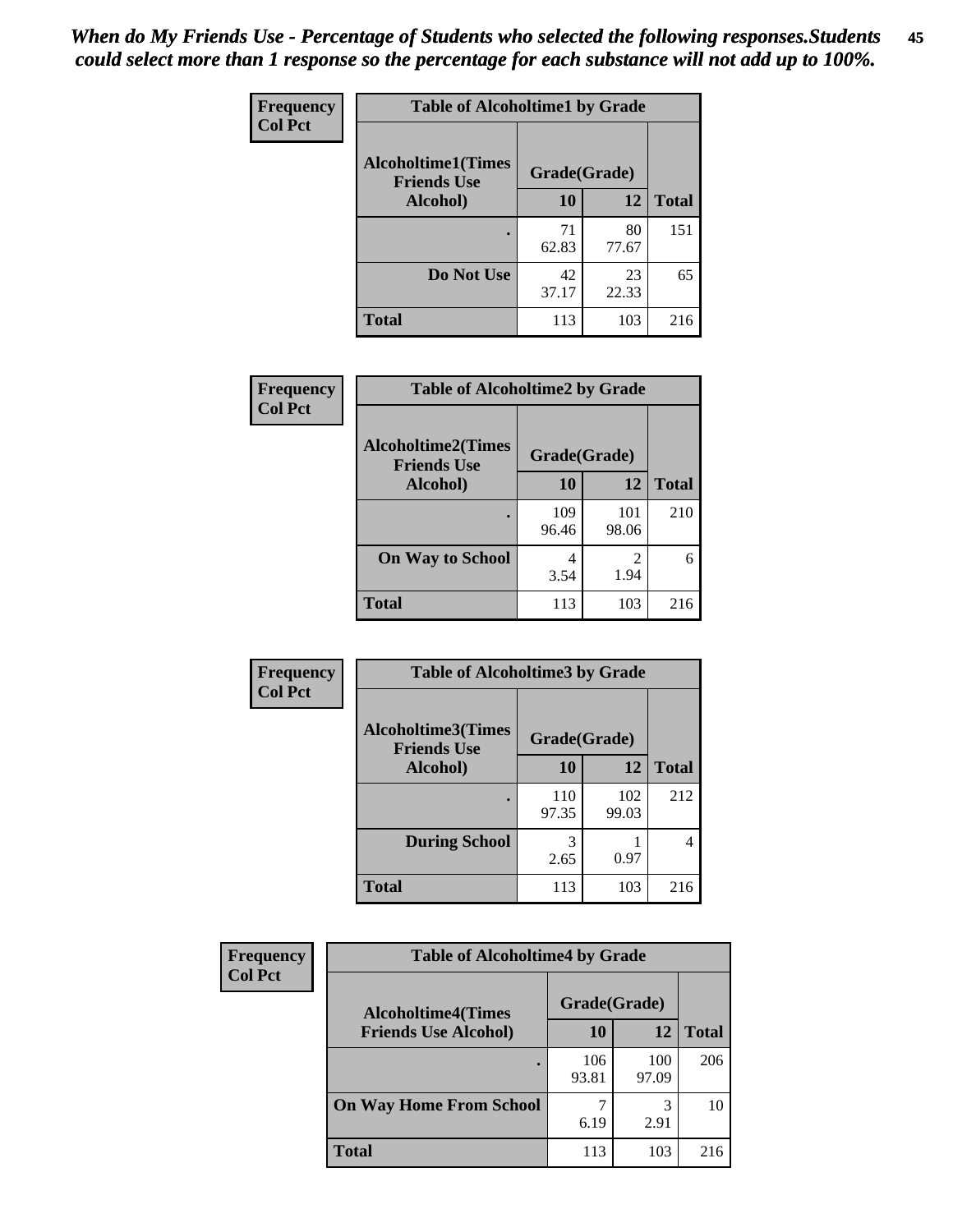*When do My Friends Use - Percentage of Students who selected the following responses.Students could select more than 1 response so the percentage for each substance will not add up to 100%.* **46**

| Frequency      | <b>Table of Alcoholtime5 by Grade</b>           |              |             |              |
|----------------|-------------------------------------------------|--------------|-------------|--------------|
| <b>Col Pct</b> | <b>Alcoholtime5(Times</b><br><b>Friends Use</b> | Grade(Grade) |             |              |
|                | Alcohol)                                        | 10           | 12          | <b>Total</b> |
|                |                                                 | 90<br>79.65  | 79<br>76.70 | 169          |
|                | Weeknights                                      | 23<br>20.35  | 24<br>23.30 | 47           |
|                | <b>Total</b>                                    | 113          | 103         | 216          |

| <b>Frequency</b> | <b>Table of Alcoholtime6 by Grade</b>           |              |             |              |
|------------------|-------------------------------------------------|--------------|-------------|--------------|
| <b>Col Pct</b>   | <b>Alcoholtime6(Times</b><br><b>Friends Use</b> | Grade(Grade) |             |              |
|                  | Alcohol)                                        | 10           | 12          | <b>Total</b> |
|                  |                                                 | 41<br>36.28  | 26<br>25.24 | 67           |
|                  | Weekends                                        | 72<br>63.72  | 77<br>74.76 | 149          |
|                  | <b>Total</b>                                    | 113          | 103         | 216          |

| Frequency      | <b>Table of Tobaccotime1 by Grade</b>           |              |             |              |
|----------------|-------------------------------------------------|--------------|-------------|--------------|
| <b>Col Pct</b> | <b>Tobaccotime1(Times</b><br><b>Friends Use</b> | Grade(Grade) |             |              |
|                | <b>Tobacco</b> )                                | 10           | 12          | <b>Total</b> |
|                | ٠                                               | 53<br>46.90  | 67<br>65.05 | 120          |
|                | Do Not Use                                      | 60<br>53.10  | 36<br>34.95 | 96           |
|                | <b>Total</b>                                    | 113          | 103         | 216          |

| <b>Frequency</b> | <b>Table of Tobaccotime2 by Grade</b>           |              |             |              |
|------------------|-------------------------------------------------|--------------|-------------|--------------|
| <b>Col Pct</b>   | <b>Tobaccotime2(Times</b><br><b>Friends Use</b> | Grade(Grade) |             |              |
|                  | <b>Tobacco</b> )                                | 10           | 12          | <b>Total</b> |
|                  |                                                 | 92<br>81.42  | 60<br>58.25 | 152          |
|                  | <b>On Way to School</b>                         | 21<br>18.58  | 43<br>41.75 | 64           |
|                  | <b>Total</b>                                    | 113          | 103         | 216          |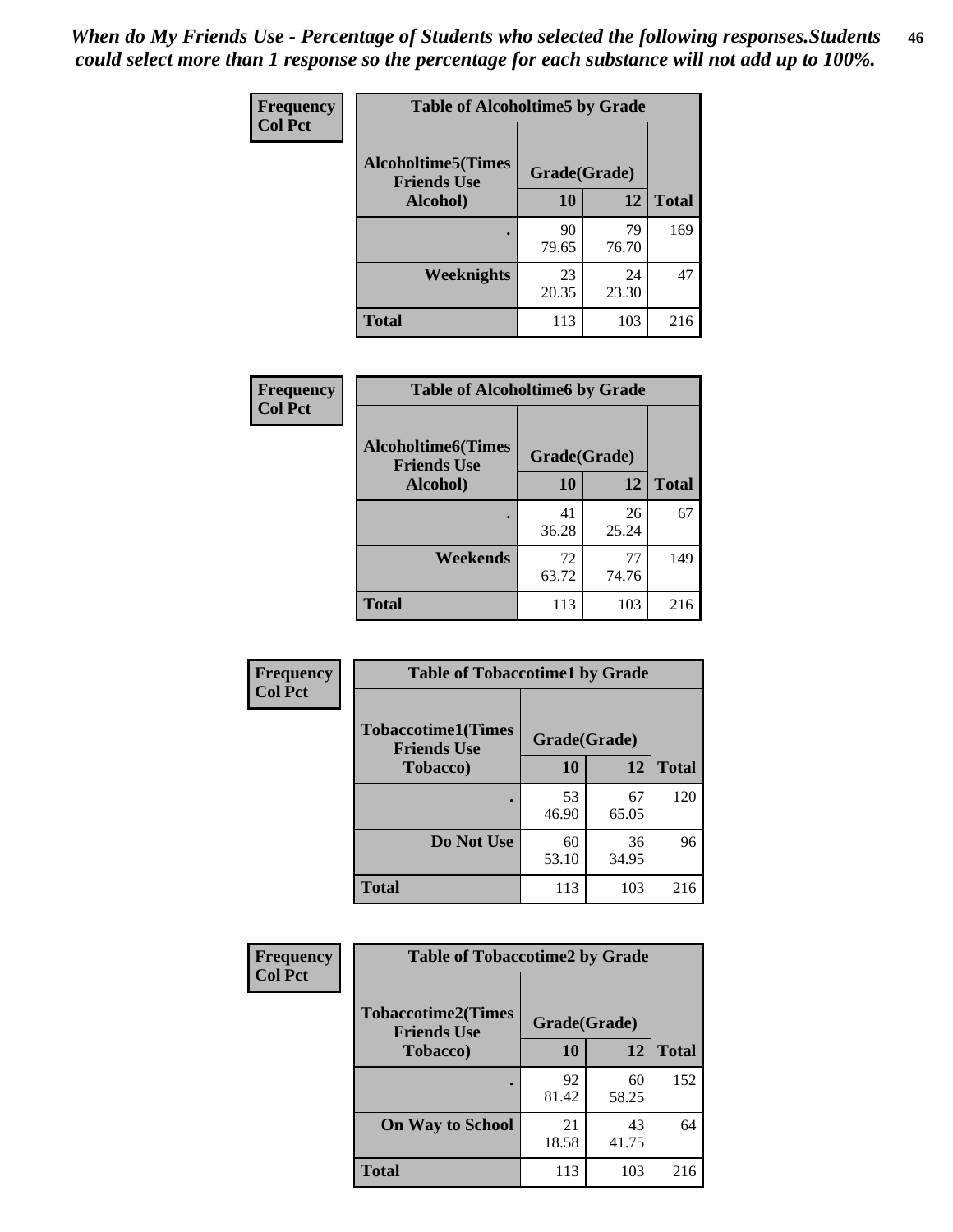*When do My Friends Use - Percentage of Students who selected the following responses.Students could select more than 1 response so the percentage for each substance will not add up to 100%.* **47**

| <b>Frequency</b> | <b>Table of Tobaccotime3 by Grade</b>           |              |             |              |  |
|------------------|-------------------------------------------------|--------------|-------------|--------------|--|
| <b>Col Pct</b>   | <b>Tobaccotime3(Times</b><br><b>Friends Use</b> | Grade(Grade) |             |              |  |
|                  | <b>Tobacco</b> )                                | 10           | 12          | <b>Total</b> |  |
|                  |                                                 | 103<br>91.15 | 87<br>84.47 | 190          |  |
|                  | <b>During School</b>                            | 10<br>8.85   | 16<br>15.53 | 26           |  |
|                  | <b>Total</b>                                    | 113          | 103         | 216          |  |

| <b>Frequency</b> | <b>Table of Tobaccotime4 by Grade</b> |              |              |              |
|------------------|---------------------------------------|--------------|--------------|--------------|
| <b>Col Pct</b>   | <b>Tobaccotime4(Times</b>             | Grade(Grade) |              |              |
|                  | <b>Friends Use Tobacco)</b>           | 10           | 12           | <b>Total</b> |
|                  |                                       | 106<br>93.81 | 100<br>97.09 | 206          |
|                  | <b>On Way Home From School</b>        | 6.19         | 3<br>2.91    | 10           |
|                  | <b>Total</b>                          | 113          | 103          | 216          |

| Frequency      | <b>Table of Tobaccotime5 by Grade</b>            |              |             |              |
|----------------|--------------------------------------------------|--------------|-------------|--------------|
| <b>Col Pct</b> | <b>Tobaccotime5</b> (Times<br><b>Friends Use</b> | Grade(Grade) |             |              |
|                | Tobacco)                                         | 10           | 12          | <b>Total</b> |
|                |                                                  | 73<br>64.60  | 51<br>49.51 | 124          |
|                | Weeknights                                       | 40<br>35.40  | 52<br>50.49 | 92           |
|                | <b>Total</b>                                     | 113          | 103         | 216          |

| Frequency<br><b>Col Pct</b> | <b>Table of Tobaccotime6 by Grade</b>           |              |             |              |  |
|-----------------------------|-------------------------------------------------|--------------|-------------|--------------|--|
|                             | <b>Tobaccotime6(Times</b><br><b>Friends Use</b> | Grade(Grade) |             |              |  |
|                             | <b>Tobacco</b> )                                | 10           | 12          | <b>Total</b> |  |
|                             |                                                 | 68<br>60.18  | 45<br>43.69 | 113          |  |
|                             | Weekends                                        | 45<br>39.82  | 58<br>56.31 | 103          |  |
|                             | <b>Total</b>                                    | 113          | 103         | 216          |  |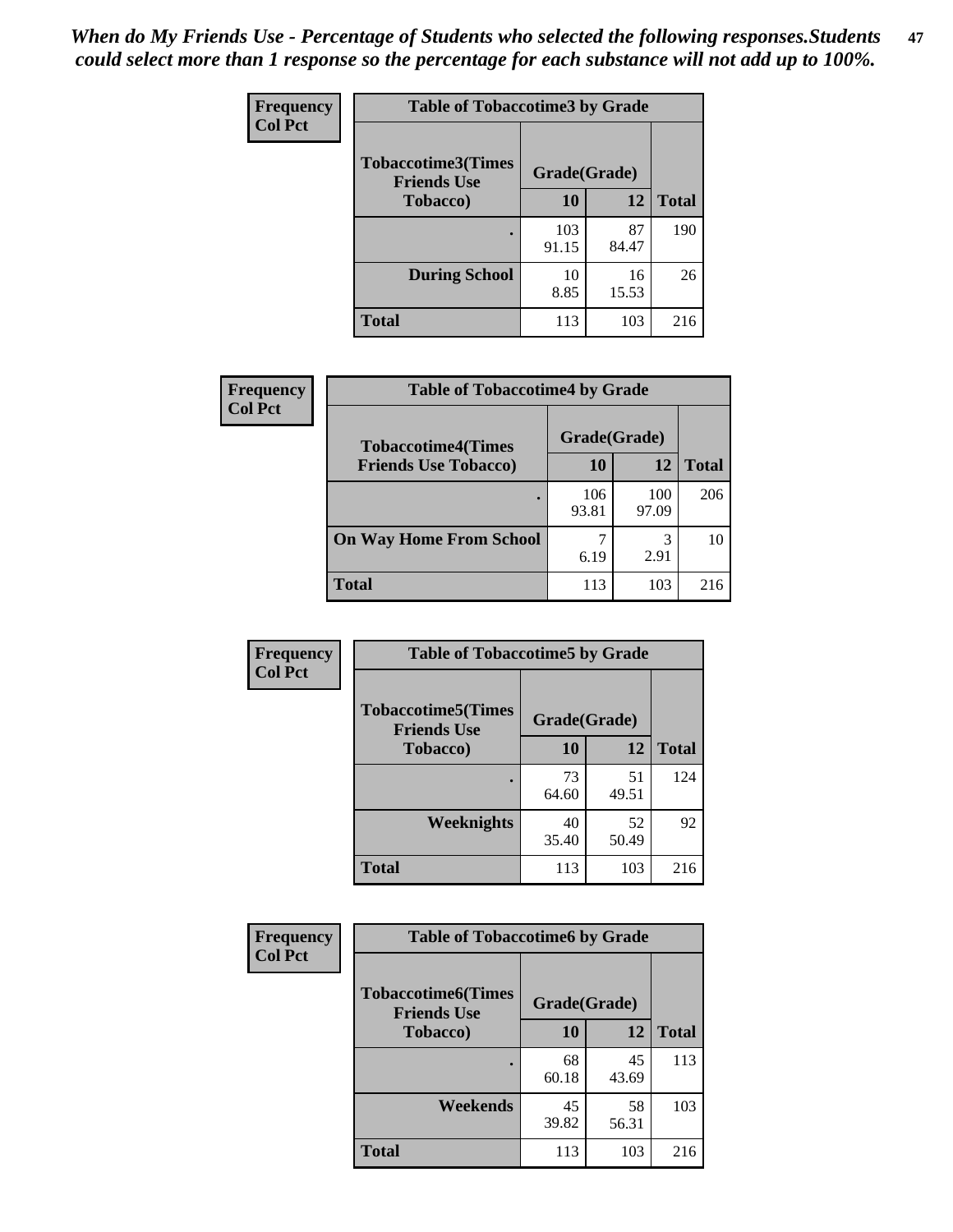| Frequency      | <b>Table of Marijuanatime1 by Grade</b>           |              |             |              |
|----------------|---------------------------------------------------|--------------|-------------|--------------|
| <b>Col Pct</b> | <b>Marijuanatime1(Times</b><br><b>Friends Use</b> | Grade(Grade) |             |              |
|                | Marijuana)                                        | 10           | 12          | <b>Total</b> |
|                |                                                   | 44<br>38.94  | 46<br>44.66 | 90           |
|                | Do Not Use                                        | 69<br>61.06  | 57<br>55.34 | 126          |
|                | <b>Total</b>                                      | 113          | 103         | 216          |

| Frequency      | <b>Table of Marijuanatime2 by Grade</b>           |              |             |              |
|----------------|---------------------------------------------------|--------------|-------------|--------------|
| <b>Col Pct</b> | <b>Marijuanatime2(Times</b><br><b>Friends Use</b> | Grade(Grade) |             |              |
|                | Marijuana)                                        | 10           | 12          | <b>Total</b> |
|                | $\bullet$                                         | 95<br>84.07  | 87<br>84.47 | 182          |
|                | <b>On Way to School</b>                           | 18<br>15.93  | 16<br>15.53 | 34           |
|                | <b>Total</b>                                      | 113          | 103         | 216          |

| Frequency      | <b>Table of Marijuanatime3 by Grade</b>    |              |             |              |
|----------------|--------------------------------------------|--------------|-------------|--------------|
| <b>Col Pct</b> | Marijuanatime3(Times<br><b>Friends Use</b> | Grade(Grade) |             |              |
|                | Marijuana)                                 | 10           | 12          | <b>Total</b> |
|                |                                            | 106<br>93.81 | 98<br>95.15 | 204          |
|                | <b>During School</b>                       | 6.19         | 5<br>4.85   | 12           |
|                | <b>Total</b>                               | 113          | 103         | 216          |

| Frequency      | <b>Table of Marijuanatime4 by Grade</b> |              |             |              |
|----------------|-----------------------------------------|--------------|-------------|--------------|
| <b>Col Pct</b> | <b>Marijuanatime4(Times</b>             | Grade(Grade) |             |              |
|                | <b>Friends Use Marijuana</b> )          | 10           | 12          | <b>Total</b> |
|                |                                         | 93<br>82.30  | 88<br>85.44 | 181          |
|                | <b>On Way Home From School</b>          | 20<br>17.70  | 15<br>14.56 | 35           |
|                | <b>Total</b>                            | 113          | 103         | 216          |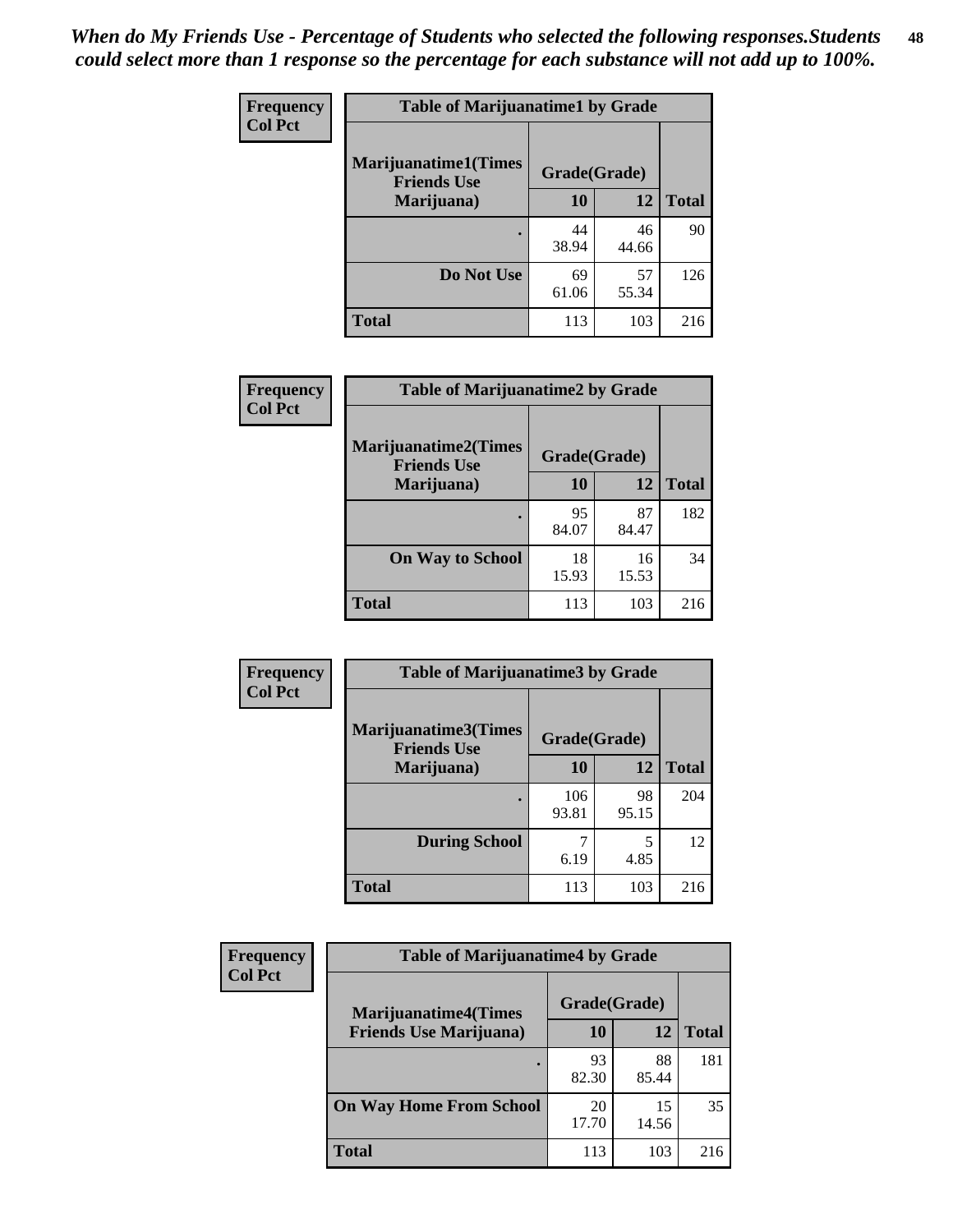| Frequency      | <b>Table of Marijuanatime5 by Grade</b>            |              |             |              |
|----------------|----------------------------------------------------|--------------|-------------|--------------|
| <b>Col Pct</b> | <b>Marijuanatime5</b> (Times<br><b>Friends Use</b> | Grade(Grade) |             |              |
|                | Marijuana)                                         | 10           | 12          | <b>Total</b> |
|                |                                                    | 81<br>71.68  | 70<br>67.96 | 151          |
|                | Weeknights                                         | 32<br>28.32  | 33<br>32.04 | 65           |
|                | <b>Total</b>                                       | 113          | 103         | 216          |

| Frequency      | <b>Table of Marijuanatime6 by Grade</b>    |              |             |              |  |
|----------------|--------------------------------------------|--------------|-------------|--------------|--|
| <b>Col Pct</b> | Marijuanatime6(Times<br><b>Friends Use</b> | Grade(Grade) |             |              |  |
|                | Marijuana)                                 | 10           | 12          | <b>Total</b> |  |
|                |                                            | 67<br>59.29  | 59<br>57.28 | 126          |  |
|                | Weekends                                   | 46<br>40.71  | 44<br>42.72 | 90           |  |
|                | <b>Total</b>                               | 113          | 103         | 216          |  |

| <b>Frequency</b> | <b>Table of Otherdrugtime1 by Grade</b>                 |              |             |              |  |
|------------------|---------------------------------------------------------|--------------|-------------|--------------|--|
| <b>Col Pct</b>   | <b>Otherdrugtime1(Times</b><br><b>Friends Use Other</b> | Grade(Grade) |             |              |  |
|                  | <b>Illegal Drugs</b> )                                  | 10           | 12          | <b>Total</b> |  |
|                  |                                                         | 28<br>24.78  | 24<br>23.30 | 52           |  |
|                  | Do Not Use                                              | 85<br>75.22  | 79<br>76.70 | 164          |  |
|                  | Total                                                   | 113          | 103         | 216          |  |

| <b>Frequency</b> | <b>Table of Otherdrugtime2 by Grade</b>                 |              |             |              |  |  |
|------------------|---------------------------------------------------------|--------------|-------------|--------------|--|--|
| <b>Col Pct</b>   | <b>Otherdrugtime2(Times</b><br><b>Friends Use Other</b> | Grade(Grade) |             |              |  |  |
|                  | <b>Illegal Drugs</b> )                                  | 10           | 12          | <b>Total</b> |  |  |
|                  |                                                         | 102<br>90.27 | 96<br>93.20 | 198          |  |  |
|                  | <b>On Way to School</b>                                 | 11<br>9.73   | 6.80        | 18           |  |  |
|                  | Total                                                   | 113          | 103         | 216          |  |  |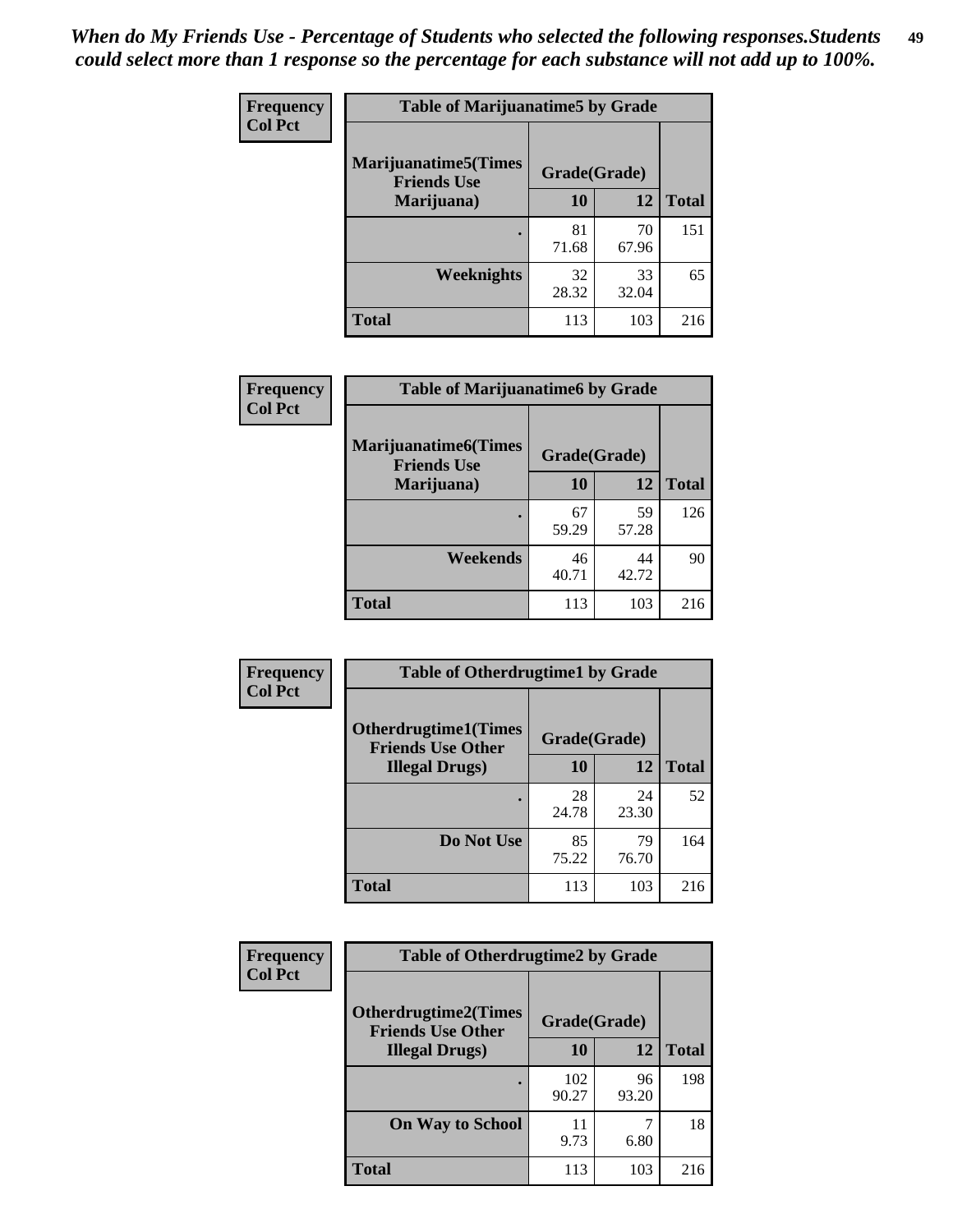| <b>Frequency</b> | <b>Table of Otherdrugtime3 by Grade</b>          |              |             |              |  |  |
|------------------|--------------------------------------------------|--------------|-------------|--------------|--|--|
| <b>Col Pct</b>   | Otherdrugtime3(Times<br><b>Friends Use Other</b> | Grade(Grade) |             |              |  |  |
|                  | <b>Illegal Drugs</b> )                           |              | 12          | <b>Total</b> |  |  |
|                  |                                                  | 101<br>89.38 | 96<br>93.20 | 197          |  |  |
|                  | <b>During School</b>                             | 12<br>10.62  | 6.80        | 19           |  |  |
|                  | Total                                            | 113          | 103         | 216          |  |  |

| Frequency      | <b>Table of Otherdrugtime4 by Grade</b>                         |              |             |              |  |  |
|----------------|-----------------------------------------------------------------|--------------|-------------|--------------|--|--|
| <b>Col Pct</b> | <b>Otherdrugtime4(Times</b><br><b>Friends Use Other Illegal</b> | Grade(Grade) |             |              |  |  |
|                | Drugs)                                                          | 10           | 12          | <b>Total</b> |  |  |
|                | ٠                                                               | 100<br>88.50 | 96<br>93.20 | 196          |  |  |
|                | <b>On Way Home From School</b>                                  | 13<br>11.50  | 6.80        | 20           |  |  |
|                | Total                                                           | 113          | 103         | 216          |  |  |

| <b>Frequency</b> | <b>Table of Otherdrugtime5 by Grade</b>                  |              |             |              |  |  |
|------------------|----------------------------------------------------------|--------------|-------------|--------------|--|--|
| <b>Col Pct</b>   | <b>Otherdrugtime5</b> (Times<br><b>Friends Use Other</b> | Grade(Grade) |             |              |  |  |
|                  | <b>Illegal Drugs</b> )                                   | 10           | 12          | <b>Total</b> |  |  |
|                  |                                                          | 94<br>83.19  | 89<br>86.41 | 183          |  |  |
|                  | Weeknights                                               | 19<br>16.81  | 14<br>13.59 | 33           |  |  |
|                  | <b>Total</b>                                             | 113          | 103         | 216          |  |  |

| <b>Frequency</b> | <b>Table of Otherdrugtime6 by Grade</b>                 |              |             |              |  |  |
|------------------|---------------------------------------------------------|--------------|-------------|--------------|--|--|
| <b>Col Pct</b>   | <b>Otherdrugtime6(Times</b><br><b>Friends Use Other</b> | Grade(Grade) |             |              |  |  |
|                  | <b>Illegal Drugs</b> )                                  | 10           | 12          | <b>Total</b> |  |  |
|                  |                                                         | 84<br>74.34  | 81<br>78.64 | 165          |  |  |
|                  | Weekends                                                | 29<br>25.66  | 22<br>21.36 | 51           |  |  |
|                  | Total                                                   | 113          | 103         | 216          |  |  |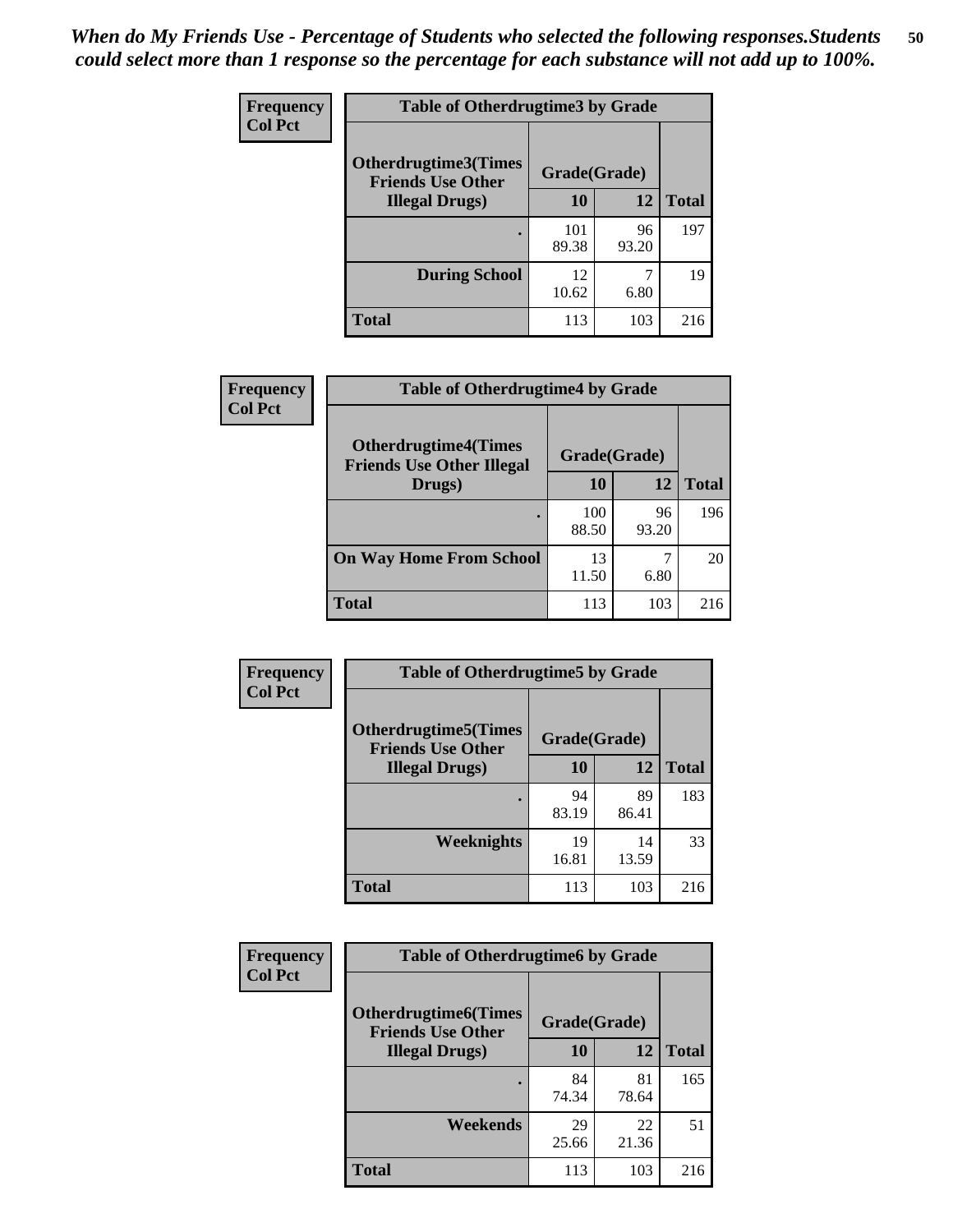| Frequency      | <b>Table of Educationalcohol by Grade</b>                                                                  |              |             |              |  |
|----------------|------------------------------------------------------------------------------------------------------------|--------------|-------------|--------------|--|
| <b>Col Pct</b> | Educationalcohol(I<br>have been taught<br>about alcohol,<br>tobacco,<br>and other drugs<br>within the last | Grade(Grade) |             |              |  |
|                | year at school)                                                                                            | 10           | 12          | <b>Total</b> |  |
|                | Yes                                                                                                        | 95<br>84.07  | 52<br>50.49 | 147          |  |
|                | N <sub>0</sub>                                                                                             | 18<br>15.93  | 51<br>49.51 | 69           |  |
|                | <b>Total</b>                                                                                               | 113          | 103         | 216          |  |

| Frequency      | <b>Table of Eversmoked by Grade</b>         |             |             |              |  |  |
|----------------|---------------------------------------------|-------------|-------------|--------------|--|--|
| <b>Col Pct</b> | Eversmoked(I<br>Grade(Grade)<br>have smoked |             |             |              |  |  |
|                | a cigarette)                                | 10          | 12          | <b>Total</b> |  |  |
|                | <b>Yes</b>                                  | 46<br>40.71 | 49<br>47.57 | 95           |  |  |
|                | N <sub>0</sub>                              | 67<br>59.29 | 54<br>52.43 | 121          |  |  |
|                | <b>Total</b>                                | 113         | 103         | 216          |  |  |

| Frequency      | <b>Table of Drovedrinking by Grade</b>                                                                              |                    |              |     |  |  |
|----------------|---------------------------------------------------------------------------------------------------------------------|--------------------|--------------|-----|--|--|
| <b>Col Pct</b> | Drovedrinking(In<br>the past 30 days I<br>have driven a car<br>or other vehicle<br>while I was<br>drinking alcohol) | Grade(Grade)<br>10 | <b>Total</b> |     |  |  |
|                | <b>Yes</b>                                                                                                          | 6<br>5.31          | 6.80         | 13  |  |  |
|                | N <sub>0</sub>                                                                                                      | 107<br>94.69       | 96<br>93.20  | 203 |  |  |
|                | <b>Total</b>                                                                                                        | 113                | 103          | 216 |  |  |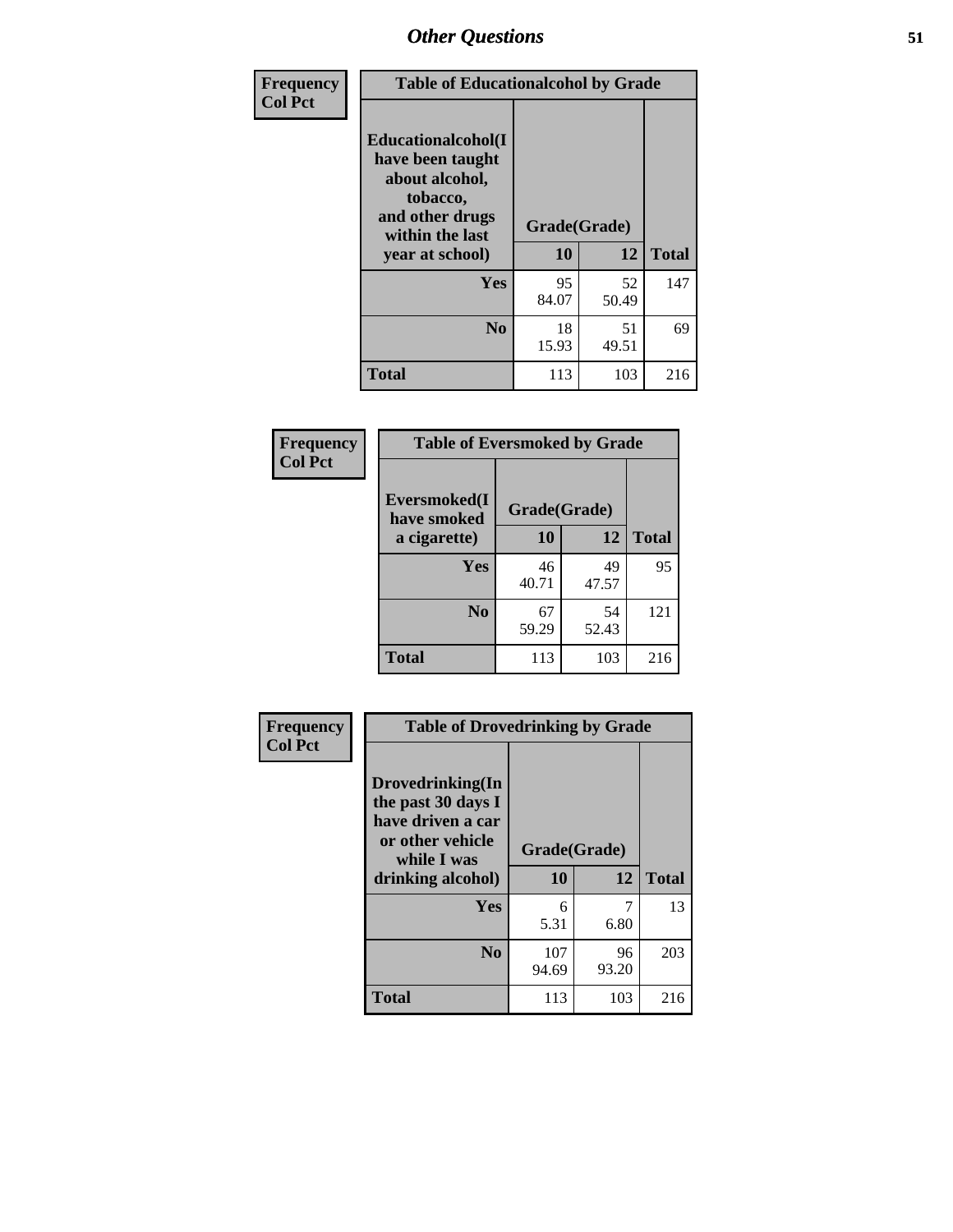| Frequency<br><b>Col Pct</b> | <b>Table of Rodedrinking by Grade</b>                                                                      |                          |             |              |  |
|-----------------------------|------------------------------------------------------------------------------------------------------------|--------------------------|-------------|--------------|--|
|                             | Rodedrinking(In<br>the past 30 days<br>I have ridden in<br>a car with a<br>driver who had<br>been drinking | Grade(Grade)<br>10<br>12 |             | <b>Total</b> |  |
|                             | alcohol)                                                                                                   |                          |             |              |  |
|                             | Yes                                                                                                        | 11<br>9.73               | 16<br>15.53 | 27           |  |
|                             | N <sub>0</sub>                                                                                             | 102<br>90.27             | 87<br>84.47 | 189          |  |
|                             | <b>Total</b>                                                                                               | 113                      | 103         | 216          |  |

#### **Frequency Col Pct**

| <b>Table of Drugsschool by Grade</b>                                                                                      |              |             |              |  |  |  |
|---------------------------------------------------------------------------------------------------------------------------|--------------|-------------|--------------|--|--|--|
| <b>Drugsschool</b> (During<br>the past 12 months,<br>I have been offered,<br>sold,<br>or given illegal<br>drugs on school | Grade(Grade) |             |              |  |  |  |
| property)                                                                                                                 | 10           | 12          | <b>Total</b> |  |  |  |
| Yes                                                                                                                       | 19<br>16.81  | 18<br>17.48 | 37           |  |  |  |
| N <sub>0</sub>                                                                                                            | 94<br>83.19  | 85<br>82.52 | 179          |  |  |  |
| Total                                                                                                                     | 113          | 103         | 216          |  |  |  |

| Frequency      | <b>Table of Helpbullied by Grade</b>                 |                          |             |              |  |  |  |
|----------------|------------------------------------------------------|--------------------------|-------------|--------------|--|--|--|
| <b>Col Pct</b> | $Helpb$ ullied $(I$<br>would help<br>someone who was | Grade(Grade)<br>10<br>12 |             |              |  |  |  |
|                | being bullied)                                       |                          |             | <b>Total</b> |  |  |  |
|                | <b>Strongly Agree</b>                                | 49<br>43.36              | 53<br>51.46 | 102          |  |  |  |
|                | <b>Somewhat Agree</b>                                | 52<br>46.02              | 40<br>38.83 | 92           |  |  |  |
|                | <b>Somewhat Disagree</b>                             | 7<br>6.19                | 4<br>3.88   | 11           |  |  |  |
|                | <b>Strongly Disagree</b>                             | 5<br>4.42                | 6<br>5.83   | 11           |  |  |  |
|                | <b>Total</b>                                         | 113                      | 103         | 216          |  |  |  |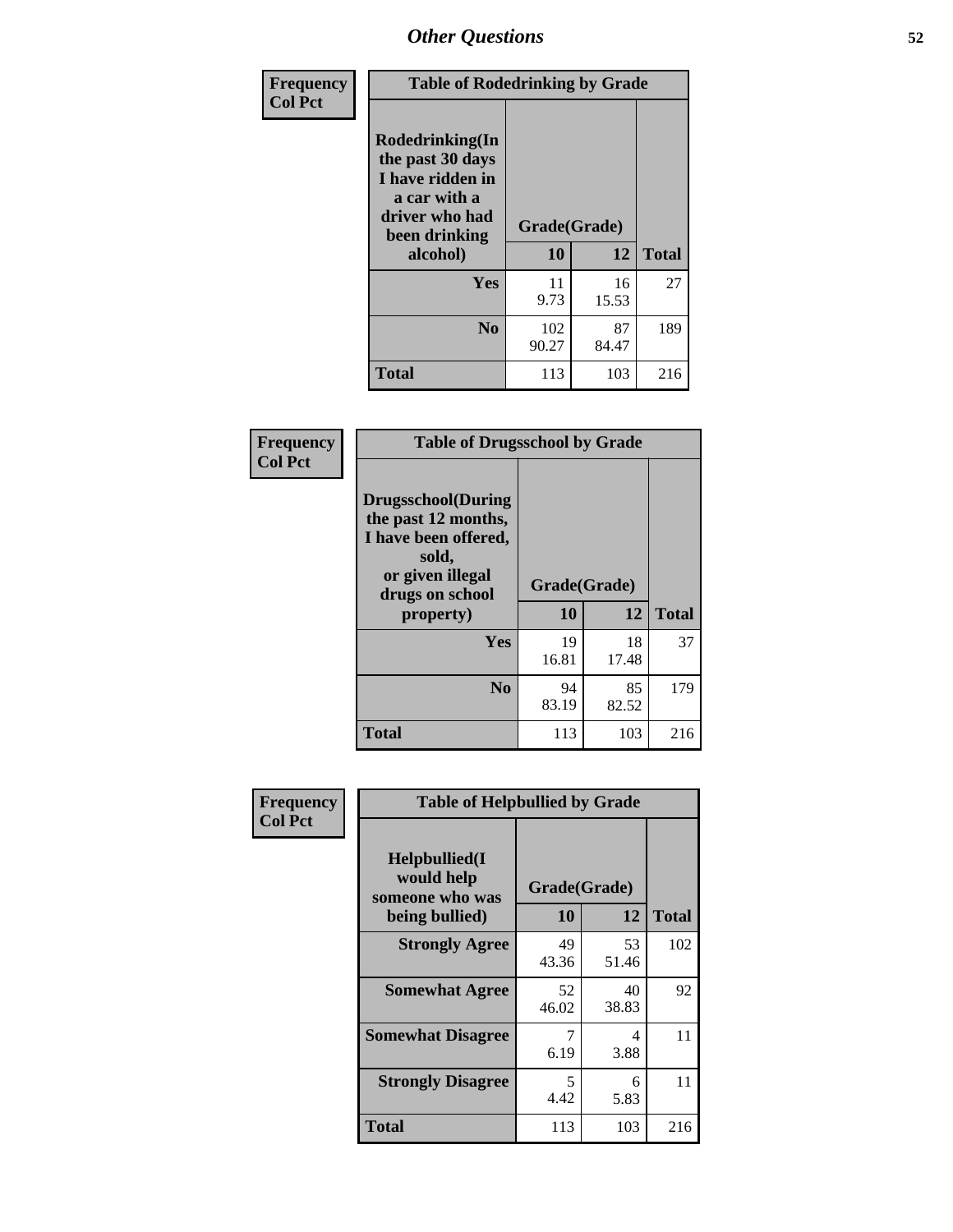*Other Questions* **53**

| <b>Frequency</b> | <b>Table of Grade by Bingedrinking</b> |                         |              |                                                                                                         |                          |                               |                        |              |
|------------------|----------------------------------------|-------------------------|--------------|---------------------------------------------------------------------------------------------------------|--------------------------|-------------------------------|------------------------|--------------|
| <b>Row Pct</b>   |                                        |                         |              | Bingedrinking(I have drunk five or<br>more drinks of alcohol at one sitting<br>during the last 30 days) |                          |                               |                        |              |
|                  | Grade(Grade)                           | $\bf{0}$<br><b>Days</b> | 1 or<br>days | $3$ to $ $<br>5<br>days                                                                                 | 10<br>to l<br>19<br>days | <b>20</b><br>to<br>29<br>days | All<br>30<br>days      | <b>Total</b> |
|                  | 10                                     | 99<br>87.61             | 3<br>2.65    | 2<br>1.77                                                                                               | 6<br>5.31                | 0.88                          | $\overline{2}$<br>1.77 | 113          |
|                  | 12                                     | 81<br>78.64             | 8<br>7.77    | 5<br>4.85                                                                                               | 5<br>4.85                | $\mathcal{F}$<br>2.91         | 0.97                   | 103          |
|                  | <b>Total</b>                           | 180                     | 11           | 7                                                                                                       | 11                       | $\overline{4}$                | 3                      | 216          |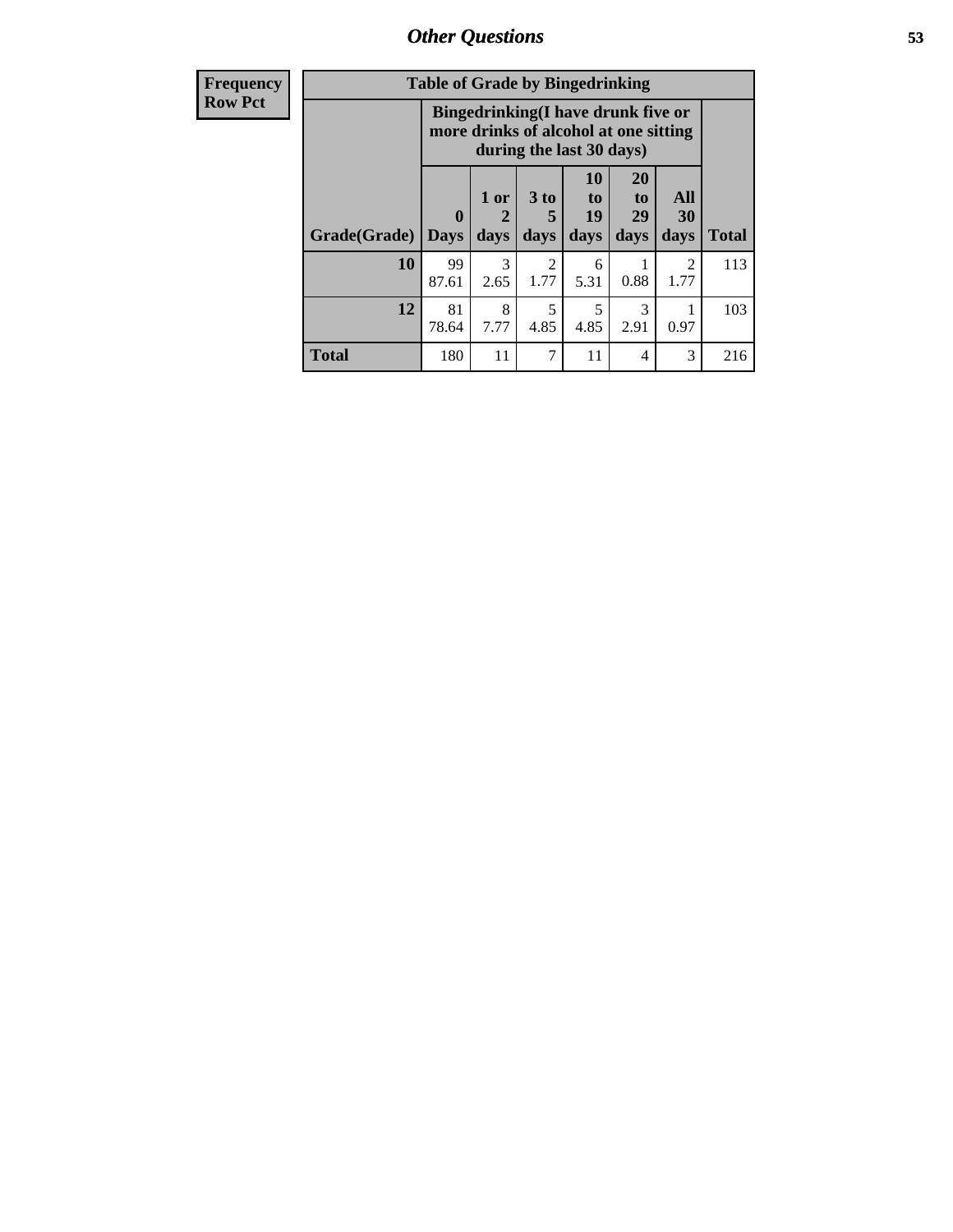### *Nutrition* **54**

| <b>Frequency</b><br>Row Pct |
|-----------------------------|
|                             |

| <b>Table of Grade by Dairy</b> |                          |                                                                 |                             |                                    |              |  |  |
|--------------------------------|--------------------------|-----------------------------------------------------------------|-----------------------------|------------------------------------|--------------|--|--|
|                                |                          | Dairy (I eat at least 3 servings of dairy<br>products each day) |                             |                                    |              |  |  |
| Grade(Grade)                   | <b>Strongly</b><br>Agree | Somewhat  <br>Agree                                             | <b>Somewhat</b><br>Disagree | <b>Strongly</b><br><b>Disagree</b> | <b>Total</b> |  |  |
| 10                             | 26<br>23.01              | 49<br>43.36                                                     | 23<br>20.35                 | 15<br>13.27                        | 113          |  |  |
| 12                             | 27<br>26.21              | 32<br>31.07                                                     | 29<br>28.16                 | 15<br>14.56                        | 103          |  |  |
| <b>Total</b>                   | 53                       | 81                                                              | 52                          | 30                                 | 216          |  |  |

| <b>Frequency</b> |  |
|------------------|--|
| <b>Row Pct</b>   |  |

| y | <b>Table of Grade by Fruitveg</b> |                                                                          |                     |                             |                                    |              |
|---|-----------------------------------|--------------------------------------------------------------------------|---------------------|-----------------------------|------------------------------------|--------------|
|   |                                   | Fruitveg(I eat at least 5 servings of fruits<br>and vegetables each day) |                     |                             |                                    |              |
|   | Grade(Grade)                      | <b>Strongly</b><br>Agree                                                 | Somewhat  <br>Agree | <b>Somewhat</b><br>Disagree | <b>Strongly</b><br><b>Disagree</b> | <b>Total</b> |
|   | <b>10</b>                         | 10<br>8.85                                                               | 36<br>31.86         | 42<br>37.17                 | 25<br>22.12                        | 113          |
|   | 12                                | 9<br>8.74                                                                | 35<br>33.98         | 28<br>27.18                 | 31<br>30.10                        | 103          |
|   | <b>Total</b>                      | 19                                                                       | 71                  | 70                          | 56                                 | 216          |

| Frequency |  |
|-----------|--|
| Row Pct   |  |

| <b>Table of Grade by Cafeteriahealthy</b> |                          |                                                                       |             |                                        |              |  |  |
|-------------------------------------------|--------------------------|-----------------------------------------------------------------------|-------------|----------------------------------------|--------------|--|--|
|                                           |                          | Cafeteriahealthy (School meals in my<br>school cafeteria are healthy) |             |                                        |              |  |  |
| Grade(Grade)                              | <b>Strongly</b><br>Agree | Somewhat  <br>Agree                                                   | Somewhat    | <b>Strongly</b><br>Disagree   Disagree | <b>Total</b> |  |  |
| <b>10</b>                                 | 6.19                     | 33<br>29.20                                                           | 27<br>23.89 | 46<br>40.71                            | 113          |  |  |
| 12                                        | 5<br>4.85                | 23<br>22.33                                                           | 31<br>30.10 | 44<br>42.72                            | 103          |  |  |
| <b>Total</b>                              | 12                       | 56                                                                    | 58          | 90                                     | 216          |  |  |

| <b>Frequency</b> |
|------------------|
| <b>Row Pct</b>   |

| <b>Table of Grade by Cafeterianutrition</b> |                                                                                           |                   |                      |                                    |              |  |
|---------------------------------------------|-------------------------------------------------------------------------------------------|-------------------|----------------------|------------------------------------|--------------|--|
|                                             | <b>Cafeterianutrition</b> (Facts about nutrition<br>are available in my school cafeteria) |                   |                      |                                    |              |  |
| Grade(Grade)                                | <b>Strongly</b><br>Agree                                                                  | Somewhat<br>Agree | Somewhat<br>Disagree | <b>Strongly</b><br><b>Disagree</b> | <b>Total</b> |  |
| 10                                          | 16<br>14.16                                                                               | 45<br>39.82       | 23<br>20.35          | 29<br>25.66                        | 113          |  |
| 12                                          | 12<br>11.65                                                                               | 25<br>24.27       | 29<br>28.16          | 37<br>35.92                        | 103          |  |
| <b>Total</b>                                | 28                                                                                        | 70                | 52                   | 66                                 | 216          |  |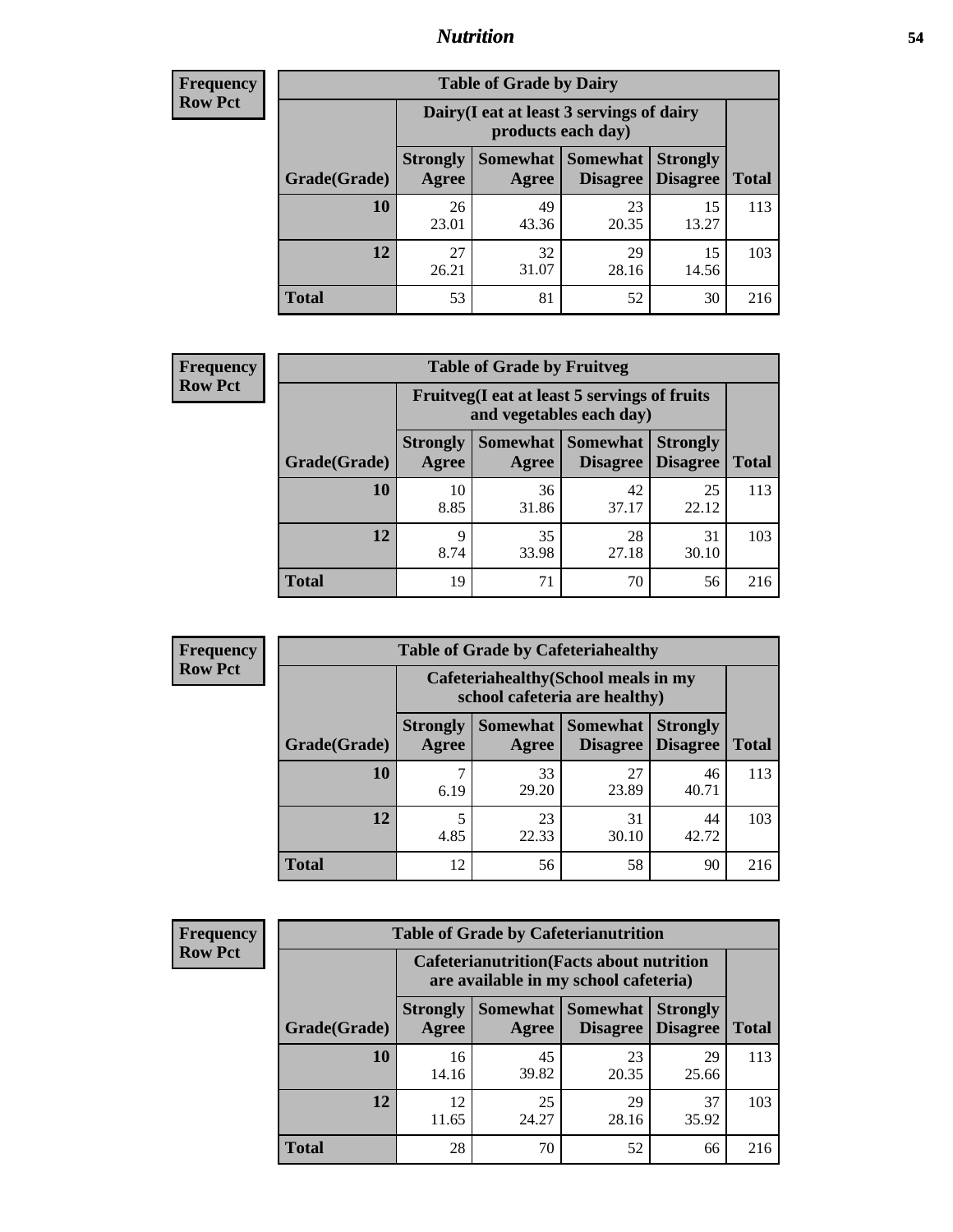### *Nutrition* **55**

| <b>Frequency</b> |
|------------------|
| Row Pct          |

| <b>Table of Grade by Schoollunch</b> |                          |                                                                 |                             |                                    |              |  |  |
|--------------------------------------|--------------------------|-----------------------------------------------------------------|-----------------------------|------------------------------------|--------------|--|--|
|                                      |                          | Schoollunch(I eat school lunch three or<br>more times per week) |                             |                                    |              |  |  |
| Grade(Grade)                         | <b>Strongly</b><br>Agree | Somewhat  <br>Agree                                             | <b>Somewhat</b><br>Disagree | <b>Strongly</b><br><b>Disagree</b> | <b>Total</b> |  |  |
| 10                                   | 49<br>43.36              | 26<br>23.01                                                     | 24<br>21.24                 | 14<br>12.39                        | 113          |  |  |
| 12                                   | 47<br>45.63              | 25<br>24.27                                                     | 8<br>7.77                   | 23<br>22.33                        | 103          |  |  |
| <b>Total</b>                         | 96                       | 51                                                              | 32                          | 37                                 | 216          |  |  |

| <b>Frequency</b> |  |
|------------------|--|
| <b>Row Pct</b>   |  |

| <b>Table of Grade by Foodchoices</b> |                                                                     |             |                               |                                    |              |  |
|--------------------------------------|---------------------------------------------------------------------|-------------|-------------------------------|------------------------------------|--------------|--|
|                                      | Foodchoices (I make healthy food choices in<br>my school cafeteria) |             |                               |                                    |              |  |
| Grade(Grade)                         | <b>Strongly</b><br>Agree                                            | Agree       | Somewhat Somewhat<br>Disagree | <b>Strongly</b><br><b>Disagree</b> | <b>Total</b> |  |
| 10                                   | 16<br>14.16                                                         | 46<br>40.71 | 29<br>25.66                   | 22<br>19.47                        | 113          |  |
| 12                                   | 6.80                                                                | 40<br>38.83 | 22<br>21.36                   | 34<br>33.01                        | 103          |  |
| <b>Total</b>                         | 23                                                                  | 86          | 51                            | 56                                 | 216          |  |

| <b>Frequency</b> | <b>Table of Grade by Wholewheat</b> |                                                                                                             |             |                                          |                                    |              |  |
|------------------|-------------------------------------|-------------------------------------------------------------------------------------------------------------|-------------|------------------------------------------|------------------------------------|--------------|--|
| <b>Row Pct</b>   |                                     | Wholewheat (There are whole wheat and<br>multigrain breads and cereals available in<br>my school cafeteria) |             |                                          |                                    |              |  |
|                  | Grade(Grade)                        | <b>Strongly</b><br>Agree                                                                                    | Agree       | Somewhat   Somewhat  <br><b>Disagree</b> | <b>Strongly</b><br><b>Disagree</b> | <b>Total</b> |  |
|                  | <b>10</b>                           | 22<br>19.47                                                                                                 | 47<br>41.59 | 23<br>20.35                              | 21<br>18.58                        | 113          |  |
|                  | 12                                  | 14<br>13.59                                                                                                 | 40<br>38.83 | 26<br>25.24                              | 23<br>22.33                        | 103          |  |
|                  | <b>Total</b>                        | 36                                                                                                          | 87          | 49                                       | 44                                 | 216          |  |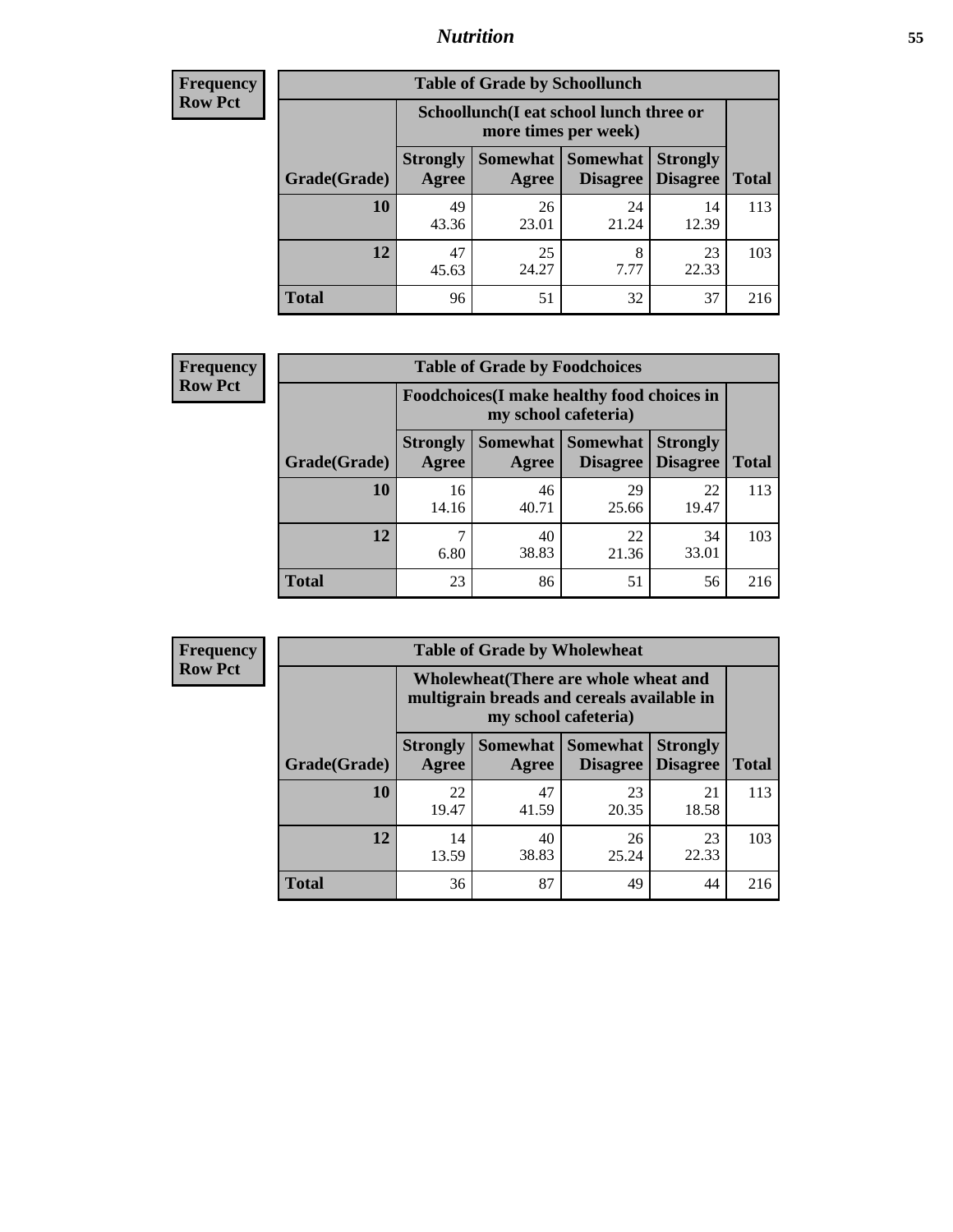### *Nutrition* **56**

**Frequency Row Pct**

| <b>Table of Grade by Healthyvending</b> |                                                                                                                                               |                          |                                    |                                    |              |  |
|-----------------------------------------|-----------------------------------------------------------------------------------------------------------------------------------------------|--------------------------|------------------------------------|------------------------------------|--------------|--|
|                                         | Healthyvending (If only healthy snacks and<br>beverages were available in the vending<br>machines during the school day,<br>I would buy them) |                          |                                    |                                    |              |  |
| Grade(Grade)                            | <b>Strongly</b><br>Agree                                                                                                                      | <b>Somewhat</b><br>Agree | <b>Somewhat</b><br><b>Disagree</b> | <b>Strongly</b><br><b>Disagree</b> | <b>Total</b> |  |
| 10                                      | 29<br>25.66                                                                                                                                   | 36<br>31.86              | 17<br>15.04                        | 31<br>27.43                        | 113          |  |
| 12                                      | 22<br>21.36                                                                                                                                   | 32<br>31.07              | 16<br>15.53                        | 33<br>32.04                        | 103          |  |
| <b>Total</b>                            | 51                                                                                                                                            | 68                       | 33                                 | 64                                 | 216          |  |

**Frequency Row Pct**

| <b>Table of Grade by Schoolbreakfast</b> |                                                                                                                                         |             |                                          |                 |              |  |  |
|------------------------------------------|-----------------------------------------------------------------------------------------------------------------------------------------|-------------|------------------------------------------|-----------------|--------------|--|--|
|                                          | Schoolbreakfast (If breakfast were<br>available at school,<br>but outside the cafeteria,<br>I would eat breakfast at school more often) |             |                                          |                 |              |  |  |
| Grade(Grade)                             | <b>Strongly</b><br><b>Agree</b>                                                                                                         | Agree       | Somewhat Somewhat<br>Disagree   Disagree | <b>Strongly</b> | <b>Total</b> |  |  |
| 10                                       | 41<br>36.28                                                                                                                             | 39<br>34.51 | 13<br>11.50                              | 20<br>17.70     | 113          |  |  |
| 12                                       | 27<br>26.21                                                                                                                             | 39<br>37.86 | 18<br>17.48                              | 19<br>18.45     | 103          |  |  |
| <b>Total</b>                             | 68                                                                                                                                      | 78          | 31                                       | 39              | 216          |  |  |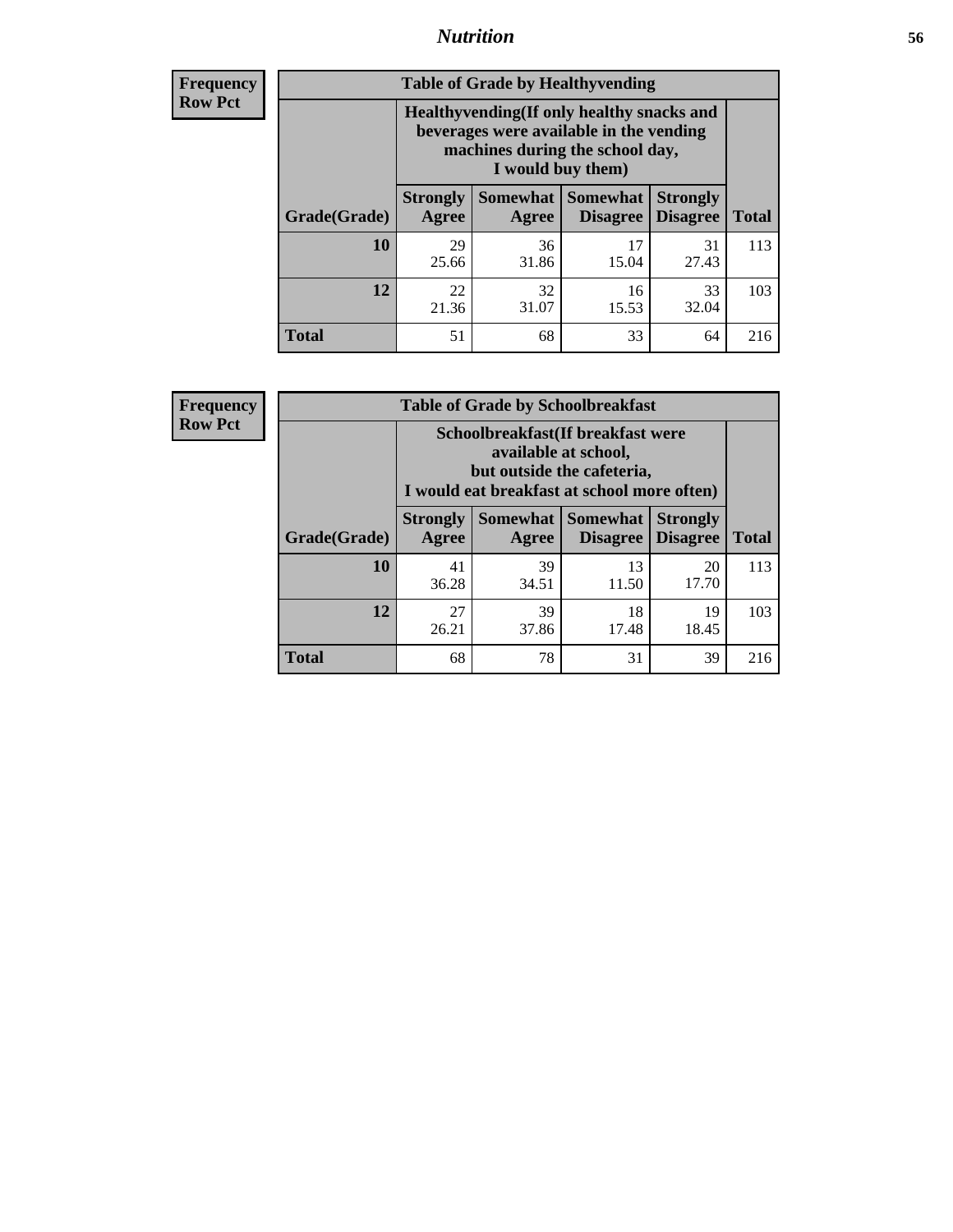| Frequency<br><b>Col Pct</b> | <b>Table of Educationaids by Grade</b>                                                                    |                    |             |              |
|-----------------------------|-----------------------------------------------------------------------------------------------------------|--------------------|-------------|--------------|
|                             | <b>Educationaids</b> (I<br>have been<br>taught about<br><b>HIV/AIDS</b> at<br>school in the<br>past year) | Grade(Grade)<br>10 | 12          | <b>Total</b> |
|                             |                                                                                                           |                    |             |              |
|                             | Yes                                                                                                       | 86<br>76.11        | 38<br>36.89 | 124          |
|                             | N <sub>0</sub>                                                                                            | 27<br>23.89        | 65<br>63.11 | 92           |
|                             | <b>Total</b>                                                                                              | 113                | 103         | 216          |

| Frequency      | <b>Table of Educationcharacter by Grade</b>                                          |              |             |              |
|----------------|--------------------------------------------------------------------------------------|--------------|-------------|--------------|
| <b>Col Pct</b> | Educationcharacter(I<br>have been taught<br>about character<br>education in the past | Grade(Grade) |             |              |
|                | year at school)                                                                      | 10           | 12          | <b>Total</b> |
|                | Yes                                                                                  | 74<br>65.49  | 57<br>55.34 | 131          |
|                | N <sub>0</sub>                                                                       | 39<br>34.51  | 46<br>44.66 | 85           |
|                | <b>Total</b>                                                                         | 113          | 103         | 216          |

| <b>Frequency</b><br><b>Col Pct</b> | <b>Table of Gradcoach1 by Grade</b>              |              |             |              |  |
|------------------------------------|--------------------------------------------------|--------------|-------------|--------------|--|
|                                    | Gradcoach1(I<br>know who my<br><b>Graduation</b> | Grade(Grade) |             |              |  |
|                                    | Coach is)                                        | 10           | 12          | <b>Total</b> |  |
|                                    | Yes                                              | 14<br>12.39  | 38<br>36.89 | 52           |  |
|                                    | N <sub>0</sub>                                   | 99<br>87.61  | 65<br>63.11 | 164          |  |
|                                    | <b>Total</b>                                     | 113          | 103         | 216          |  |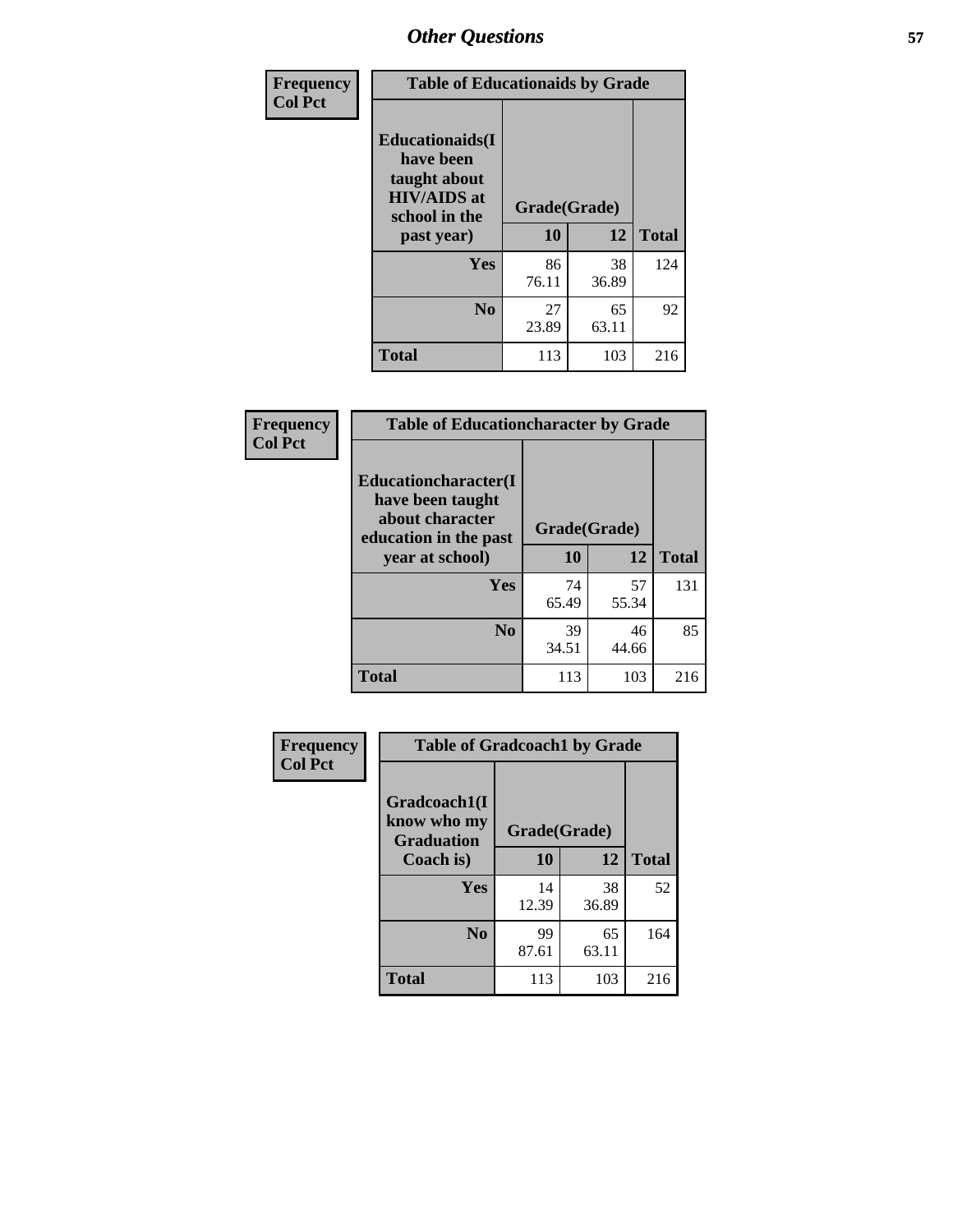| Frequency      | <b>Table of Gradcoach2 by Grade</b> |              |             |              |
|----------------|-------------------------------------|--------------|-------------|--------------|
| <b>Col Pct</b> | Gradcoach2(I<br>have                |              |             |              |
|                | contacted my<br><b>Graduation</b>   | Grade(Grade) |             |              |
|                | Coach)                              | 10           | 12          | <b>Total</b> |
|                | Yes                                 | 2<br>1.77    | 28<br>27.18 | 30           |
|                | N <sub>0</sub>                      | 111<br>98.23 | 75<br>72.82 | 186          |
|                | <b>Total</b>                        | 113          | 103         | 216          |

| Frequency<br><b>Col Pct</b> | <b>Table of Gradcoach3 by Grade</b>                                         |              |             |              |
|-----------------------------|-----------------------------------------------------------------------------|--------------|-------------|--------------|
|                             | Gradcoach3(I<br>have received<br>assistance<br>from my<br><b>Graduation</b> | Grade(Grade) |             |              |
|                             | Coach)                                                                      | 10           | 12          | <b>Total</b> |
|                             | Yes                                                                         | 3<br>2.65    | 20<br>19.42 | 23           |
|                             | N <sub>0</sub>                                                              | 45<br>39.82  | 29<br>28.16 | 74           |
|                             | Don't know                                                                  | 65<br>57.52  | 54<br>52.43 | 119          |
|                             | <b>Total</b>                                                                | 113          | 103         | 216          |

| Frequency      | <b>Table of Selfharm by Grade</b>                                                                                                                                                      |              |                    |              |
|----------------|----------------------------------------------------------------------------------------------------------------------------------------------------------------------------------------|--------------|--------------------|--------------|
| <b>Col Pct</b> | <b>Selfharm</b> (During<br>the past 12<br>months,<br>I harmed myself<br>on purpose<br><b>Suicideconsider</b><br>During the past<br>12 months,<br>I seriously<br>considered<br>suicide) | 10           | Grade(Grade)<br>12 | <b>Total</b> |
|                | Yes                                                                                                                                                                                    | 7<br>6.19    | 15<br>14.56        | 22           |
|                | N <sub>0</sub>                                                                                                                                                                         | 106<br>93.81 | 88<br>85.44        | 194          |
|                | Total                                                                                                                                                                                  | 113          | 103                | 216          |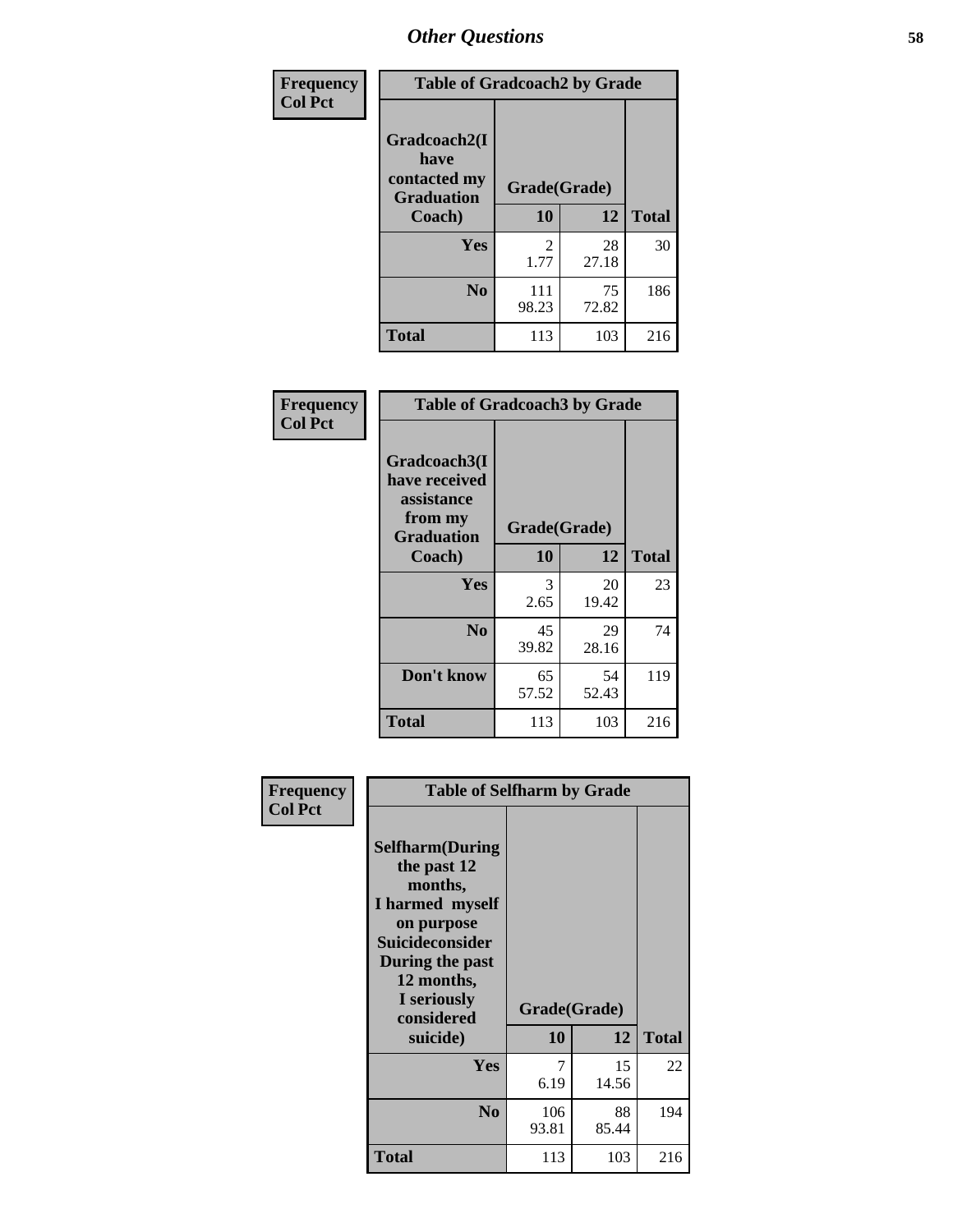| <b>Frequency</b> | <b>Table of Suicideconsider by Grade</b> |              |             |              |
|------------------|------------------------------------------|--------------|-------------|--------------|
| <b>Col Pct</b>   |                                          | Grade(Grade) |             |              |
|                  | Suicideconsider                          | <b>10</b>    | 12          | <b>Total</b> |
|                  | <b>Yes</b>                               | 5<br>4.42    | 13<br>12.62 | 18           |
|                  | N <sub>0</sub>                           | 108<br>95.58 | 90<br>87.38 | 198          |
|                  | <b>Total</b>                             | 113          | 103         | 216          |

| Frequency      | <b>Table of Suicideattempt by Grade</b>              |                        |             |              |
|----------------|------------------------------------------------------|------------------------|-------------|--------------|
| <b>Col Pct</b> | Suicideattempt(I<br>have attempted<br>suicide in the | Grade(Grade)           |             |              |
|                | last year)                                           | 10                     | 12          | <b>Total</b> |
|                | Yes                                                  | $\mathfrak{D}$<br>1.77 | 5<br>4.85   |              |
|                | N <sub>0</sub>                                       | 111<br>98.23           | 98<br>95.15 | 209          |
|                | <b>Total</b>                                         | 113                    | 103         | 216          |

| Frequency      | <b>Table of Instantmessaged by Grade</b>               |              |             |              |
|----------------|--------------------------------------------------------|--------------|-------------|--------------|
| <b>Col Pct</b> | Instantmessaged(I<br>have instant<br>messaged people I | Grade(Grade) |             |              |
|                | do not even know)                                      | 10           | 12          | <b>Total</b> |
|                | <b>Yes</b>                                             | 30<br>26.55  | 38<br>36.89 | 68           |
|                | N <sub>0</sub>                                         | 83<br>73.45  | 65<br>63.11 | 148          |
|                | <b>Total</b>                                           | 113          | 103         | 216          |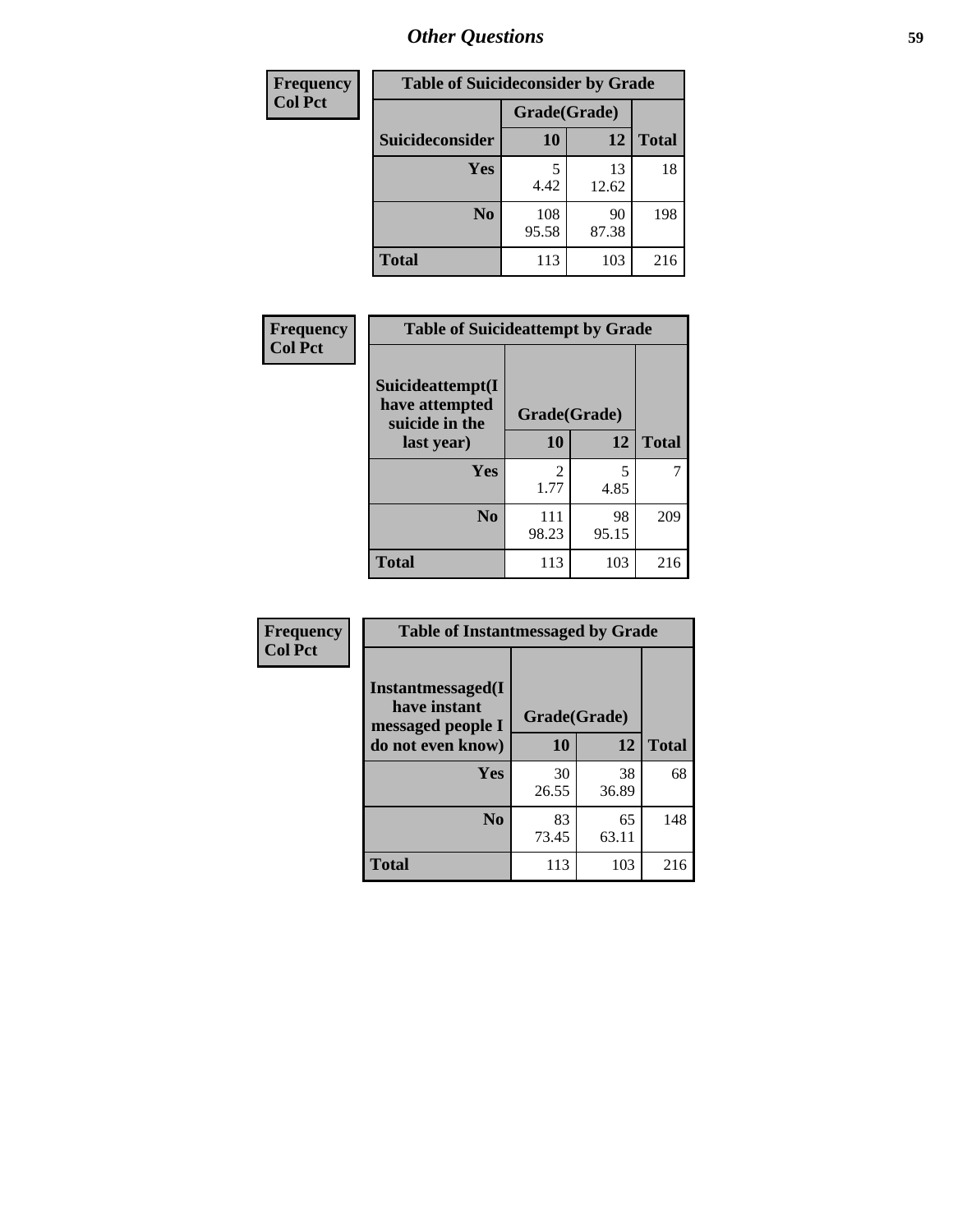| Frequency      | <b>Table of Getsalong by Grade</b>                          |                        |             |              |  |  |  |
|----------------|-------------------------------------------------------------|------------------------|-------------|--------------|--|--|--|
| <b>Col Pct</b> | <b>Getsalong</b> (I get<br>along with other<br>students and | Grade(Grade)           |             |              |  |  |  |
|                | adults)                                                     | 10                     | 12          | <b>Total</b> |  |  |  |
|                | <b>Strongly Agree</b>                                       | 51<br>45.13            | 37<br>35.92 | 88           |  |  |  |
|                | <b>Somewhat Agree</b>                                       | 59<br>52.21            | 55<br>53.40 | 114          |  |  |  |
|                | <b>Somewhat Disagree</b>                                    | 0.88                   | 6<br>5.83   | 7            |  |  |  |
|                | <b>Strongly Disagree</b>                                    | $\mathfrak{D}$<br>1.77 | 5<br>4.85   | 7            |  |  |  |
|                | <b>Total</b>                                                | 113                    | 103         | 216          |  |  |  |

| Frequency      | <b>Table of Safehome by Grade</b> |                    |             |              |  |  |  |
|----------------|-----------------------------------|--------------------|-------------|--------------|--|--|--|
| <b>Col Pct</b> | Safehome(I feel<br>safe at home)  | Grade(Grade)<br>10 | 12          | <b>Total</b> |  |  |  |
|                | <b>Strongly Agree</b>             | 77<br>68.14        | 71<br>68.93 | 148          |  |  |  |
|                | <b>Somewhat Agree</b>             | 29<br>25.66        | 19<br>18.45 | 48           |  |  |  |
|                | <b>Somewhat Disagree</b>          | 3<br>2.65          | 6.80        | 10           |  |  |  |
|                | <b>Strongly Disagree</b>          | 4<br>3.54          | 6<br>5.83   | 10           |  |  |  |
|                | <b>Total</b>                      | 113                | 103         | 216          |  |  |  |

| Frequency      |                                                                                      | <b>Table of Adulttalk by Grade</b> |             |              |
|----------------|--------------------------------------------------------------------------------------|------------------------------------|-------------|--------------|
| <b>Col Pct</b> | <b>Adulttalk</b> (I<br>know an<br>adult at<br>school that<br>I can talk<br>with if I | Grade(Grade)                       |             |              |
|                | need help)                                                                           | 10                                 | 12          | <b>Total</b> |
|                | <b>Yes</b>                                                                           | 81<br>71.68                        | 80<br>77.67 | 161          |
|                | N <sub>0</sub>                                                                       | 32<br>28.32                        | 23<br>22.33 | 55           |
|                | <b>Total</b>                                                                         | 113                                | 103         | 216          |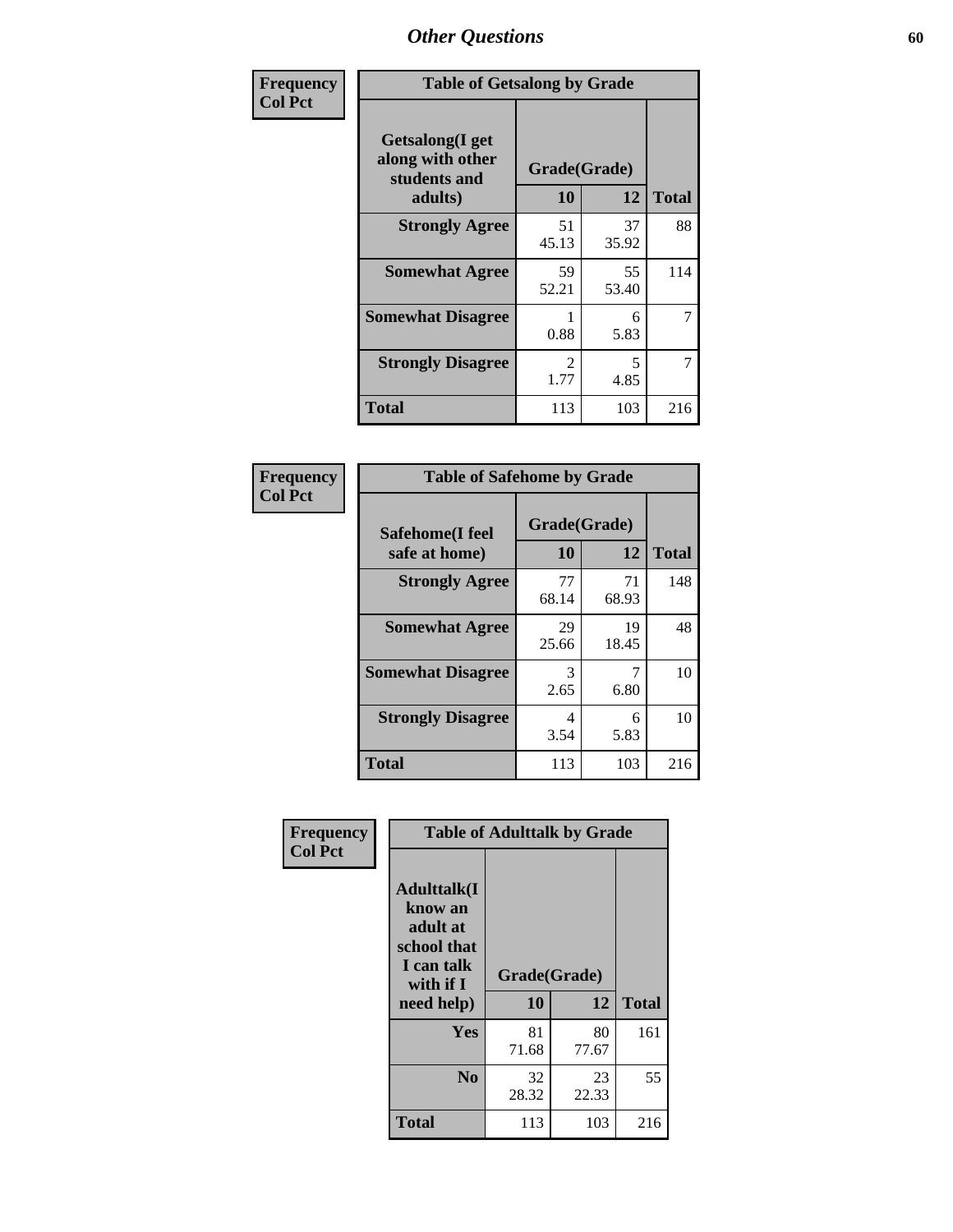**Frequency Row Pct**

| <b>Table of Grade by Tytime</b> |             |                                                                                         |             |             |             |             |              |  |  |  |
|---------------------------------|-------------|-----------------------------------------------------------------------------------------|-------------|-------------|-------------|-------------|--------------|--|--|--|
|                                 |             | Tytime (On an average school day,<br>how much unsupervised time do I spend watching TV) |             |             |             |             |              |  |  |  |
|                                 |             | <b>Less that</b>                                                                        |             | $2 - 3$     | $4 - 5$     | $6+$        |              |  |  |  |
| Grade(Grade)   None             |             | hour/day                                                                                | hour/day    | hours/day   | hours/day   | hours/day   | <b>Total</b> |  |  |  |
| 10                              | 19<br>16.81 | 21<br>18.58                                                                             | 14<br>12.39 | 38<br>33.63 | 12<br>10.62 | Q<br>7.96   | 113          |  |  |  |
| 12                              | 16<br>15.53 | 19<br>18.45                                                                             | 15<br>14.56 | 22<br>21.36 | 13<br>12.62 | 18<br>17.48 | 103          |  |  |  |
| <b>Total</b>                    | 35          | 40                                                                                      | 29          | 60          | 25          | 27          | 216          |  |  |  |

**Frequency Row Pct**

| <b>Table of Grade by Computertime</b> |             |                                                                                                                               |             |             |      |           |     |  |  |  |
|---------------------------------------|-------------|-------------------------------------------------------------------------------------------------------------------------------|-------------|-------------|------|-----------|-----|--|--|--|
|                                       |             | Computertime (On an average school day,<br>how much unsupervised time do I spend on the computer)                             |             |             |      |           |     |  |  |  |
| Grade(Grade)                          | None        | <b>Less that</b><br>$4 - 5$<br>$2 - 3$<br>$6+$<br>hour/day<br>hours/day<br>hours/day<br>hour/day<br>hours/day<br><b>Total</b> |             |             |      |           |     |  |  |  |
| 10                                    | 27<br>23.89 | 28<br>24.78                                                                                                                   | 26<br>23.01 | 19<br>16.81 | 4.42 | 8<br>7.08 | 113 |  |  |  |
| 12                                    | 19<br>18.45 | 32<br>19<br>17<br>10<br>6<br>31.07<br>9.71<br>18.45<br>16.50<br>5.83                                                          |             |             |      |           |     |  |  |  |
| <b>Total</b>                          | 46          | 60                                                                                                                            | 45          | 36          | 11   | 18        | 216 |  |  |  |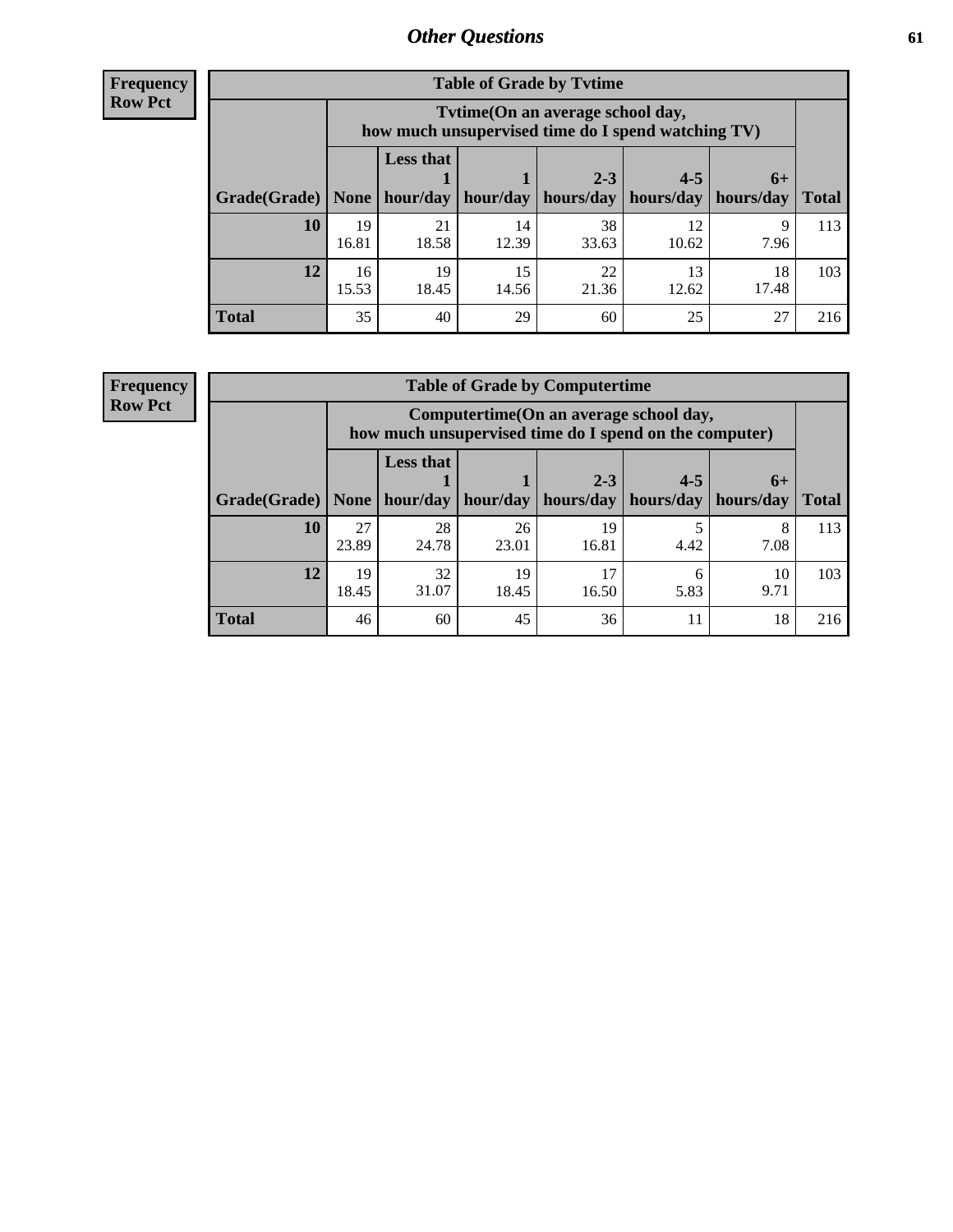#### *Questions about Driving Laws* **62** *Driving Questions were asked only of high school students.*

| <b>Frequency</b> |
|------------------|
| <b>Row Pct</b>   |

| <b>Table of Grade by License1</b> |                                                                    |                                                                                                                                           |                |               |                      |              |  |  |  |
|-----------------------------------|--------------------------------------------------------------------|-------------------------------------------------------------------------------------------------------------------------------------------|----------------|---------------|----------------------|--------------|--|--|--|
|                                   |                                                                    | License1(During the first 6 months of driving<br>with a provisional license,<br>the only passengers who can ride with the<br>driver are:) |                |               |                      |              |  |  |  |
| Grade(Grade)                      | <b>Parent or</b>                                                   | Family<br><b>Guardian   Members  </b>                                                                                                     | <b>Friends</b> | <b>Anyone</b> | Don't<br><b>Know</b> | <b>Total</b> |  |  |  |
| 10                                | 36<br>31.86                                                        | 60<br>53.10                                                                                                                               | 0.88           | 4<br>3.54     | 12<br>10.62          | 113          |  |  |  |
| 12                                | 65<br>3<br>19<br>10<br>6<br>2.91<br>9.71<br>18.45<br>5.83<br>63.11 |                                                                                                                                           |                |               |                      |              |  |  |  |
| Total                             | 55                                                                 | 125                                                                                                                                       | 4              | 10            | 22                   | 216          |  |  |  |

| <b>Frequency</b> | <b>Table of Grade by License2</b> |                                                                                                          |                  |                         |                                                      |                      |              |  |  |
|------------------|-----------------------------------|----------------------------------------------------------------------------------------------------------|------------------|-------------------------|------------------------------------------------------|----------------------|--------------|--|--|
| <b>Row Pct</b>   |                                   | License2(17 yr old drivers with a<br>provisional driver's license cannot<br>drive between the hours of:) |                  |                         |                                                      |                      |              |  |  |
|                  | Grade(Grade)                      | <b>Midnight</b><br>to 6am                                                                                | 1am<br>to<br>5am | 1am<br>to<br><b>6am</b> | N <sub>0</sub><br>curfew<br>for $17$<br>year<br>olds | Don't<br><b>Know</b> | <b>Total</b> |  |  |
|                  | 10                                | 60<br>53.10                                                                                              | 10<br>8.85       | 8<br>7.08               | 11<br>9.73                                           | 24<br>21.24          | 113          |  |  |
|                  | 12                                | 60<br>58.25                                                                                              | 8<br>7.77        | 16<br>15.53             | 6<br>5.83                                            | 13<br>12.62          | 103          |  |  |
|                  | <b>Total</b>                      | 120                                                                                                      | 18               | 24                      | 17                                                   | 37                   | 216          |  |  |

| Frequency      |              | <b>Table of Grade by License3</b>     |             |                 |           |                                     |               |              |  |  |
|----------------|--------------|---------------------------------------|-------------|-----------------|-----------|-------------------------------------|---------------|--------------|--|--|
| <b>Row Pct</b> |              | License3(For drivers under the age of |             | 21,<br>$DUI$ ?) |           | what level of alcohol is considered |               |              |  |  |
|                | Grade(Grade) | Any<br><b>Amount</b>                  | 0.02        | $\vert$ 0.04    | 0.06      | 0.08                                | Don't<br>know | <b>Total</b> |  |  |
|                | <b>10</b>    | 42<br>37.17                           | 16<br>14.16 | 9<br>7.96       | 9<br>7.96 | 10<br>8.85                          | 27<br>23.89   | 113          |  |  |
|                | 12           | 30<br>29.13                           | 20<br>19.42 | 9<br>8.74       | 6.80      | 12<br>11.65                         | 25<br>24.27   | 103          |  |  |
|                | <b>Total</b> | 72                                    | 36          | 18              | 16        | 22                                  | 52            | 216          |  |  |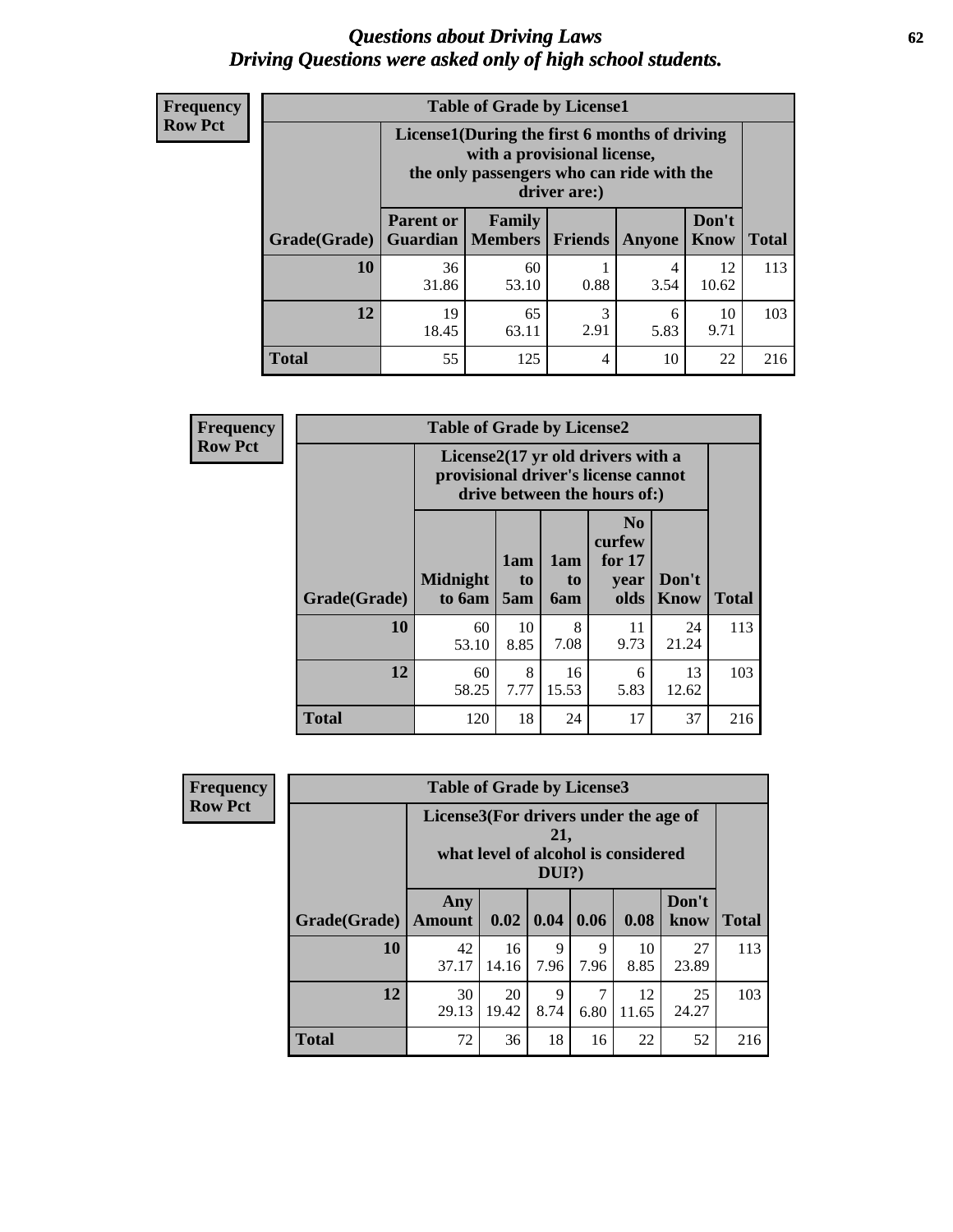#### *Questions about Driving Laws* **63** *Driving Questions were asked only of high school students.*

**Frequency Row Pct**

| <b>Table of Grade by License4</b> |              |                                                                                                                                                      |             |            |             |             |     |  |  |  |
|-----------------------------------|--------------|------------------------------------------------------------------------------------------------------------------------------------------------------|-------------|------------|-------------|-------------|-----|--|--|--|
|                                   |              | License4(A driver under 21 automatically<br>loses his/her license if caught exceeding the<br>posted speet limit by:)                                 |             |            |             |             |     |  |  |  |
| Grade(Grade)                      | $15+$<br>mph | Can't<br>lose<br><b>Depends</b><br>license<br>$25+$<br>$35+$<br>Don't<br>for<br><b>on</b><br>speeding<br><b>Total</b><br>mph<br>know<br>mph<br>judge |             |            |             |             |     |  |  |  |
| 10                                | 22<br>19.47  | 11<br>9.73                                                                                                                                           | 20<br>17.70 | 11<br>9.73 | 13<br>11.50 | 36<br>31.86 | 113 |  |  |  |
| 12                                | 22<br>21.36  | 30<br>8<br>16<br>5<br>22<br>4.85<br>29.13<br>21.36<br>15.53<br>7.77                                                                                  |             |            |             |             |     |  |  |  |
| <b>Total</b>                      | 44           | 41                                                                                                                                                   | 36          | 19         | 18          | 58          | 216 |  |  |  |

| Frequency      | <b>Table of Grade by License5</b> |             |                                                                                                                                      |                     |              |
|----------------|-----------------------------------|-------------|--------------------------------------------------------------------------------------------------------------------------------------|---------------------|--------------|
| <b>Row Pct</b> |                                   |             | License5(A)<br>Georgia teenager<br>with family<br>connections or a<br>good lawyer can<br>break a teen<br>driving law and<br>license) | keep their driver's |              |
|                | Grade(Grade)                      | <b>Yes</b>  | N <sub>0</sub>                                                                                                                       | Don't<br>know       | <b>Total</b> |
|                | 10                                | 22<br>19.47 | 45<br>39.82                                                                                                                          | 46<br>40.71         | 113          |
|                | 12                                | 34<br>33.01 | 40<br>38.83                                                                                                                          | 29<br>28.16         | 103          |
|                | Total                             | 56          | 85                                                                                                                                   | 75                  | 216          |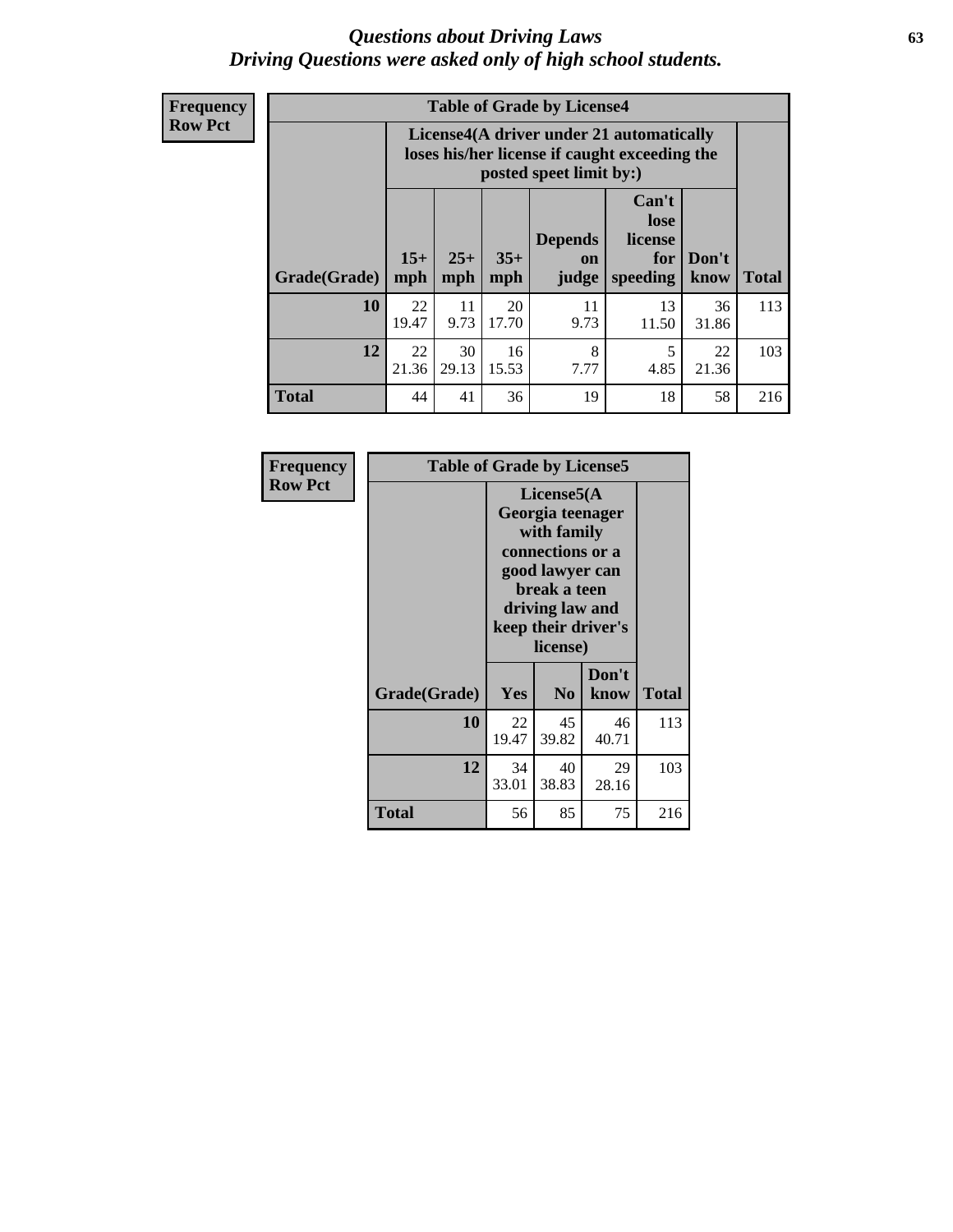#### *Questions about Driving Laws* **64** *Driving Questions were asked only of high school students.*

| <b>Frequency</b> | <b>Table of Grade by License6</b> |                                                                                                                                                 |                |               |       |
|------------------|-----------------------------------|-------------------------------------------------------------------------------------------------------------------------------------------------|----------------|---------------|-------|
| <b>Row Pct</b>   |                                   | License <sub>6</sub> (I know a<br>friend or<br>classmate that<br>broke a teen<br>driving law,<br>but was allowed to<br>keep his/her<br>license) |                |               |       |
|                  | Grade(Grade)                      | Yes                                                                                                                                             | N <sub>0</sub> | Don't<br>know | Total |
|                  | 10                                | 32<br>28.32                                                                                                                                     | 44<br>38.94    | 37<br>32.74   | 113   |
|                  | 12                                | 50<br>48.54                                                                                                                                     | 103            |               |       |
|                  | <b>Total</b>                      | 82                                                                                                                                              | 71             | 63            | 216   |

| <b>Frequency</b> | <b>Table of Grade by License7</b> |                                                                                               |                                   |                                            |                        |              |
|------------------|-----------------------------------|-----------------------------------------------------------------------------------------------|-----------------------------------|--------------------------------------------|------------------------|--------------|
| <b>Row Pct</b>   |                                   | License7(A student under the age of 18 cam loser<br>his/her driving privileges if he or she:) |                                   |                                            |                        |              |
|                  | Grade(Grade)                      | <b>Have</b><br>more than<br>10<br>unexcused<br>absences<br>per school<br>yr                   | Drop out<br>without<br>graduating | Bring<br>alcohol/drugs/weapon<br>to school | All of<br>the<br>above | <b>Total</b> |
|                  | 10                                | 7<br>6.19                                                                                     | 27<br>23.89                       | 4<br>3.54                                  | 75<br>66.37            | 113          |
|                  | 12                                | 11<br>10.68                                                                                   | 25<br>24.27                       | 6<br>5.83                                  | 61<br>59.22            | 103          |
|                  | <b>Total</b>                      | 18                                                                                            | 52                                | 10                                         | 136                    | 216          |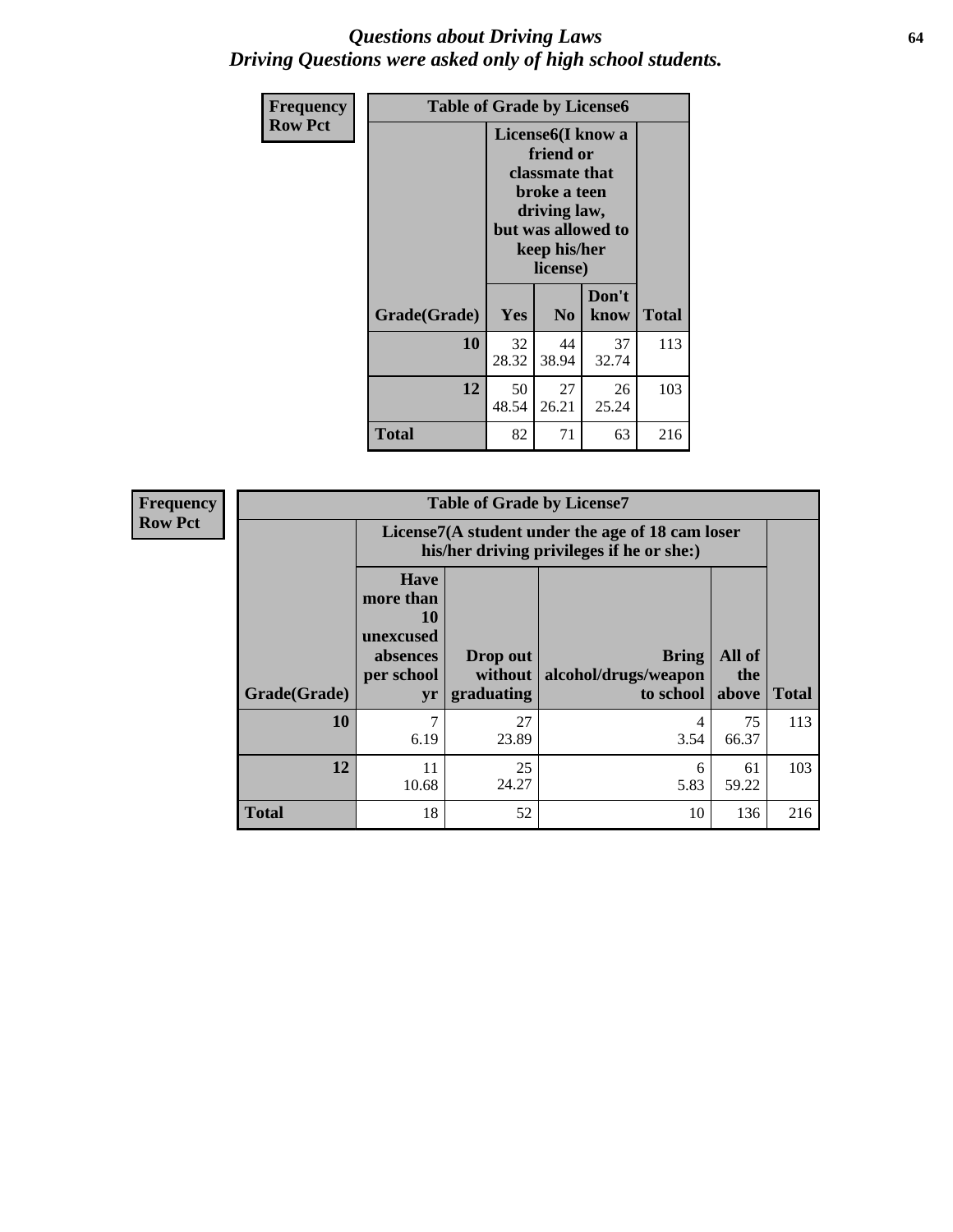# *Select Results by Gender* **65**

| Frequency      | <b>Table of SchoolClimate2 by Gender</b> |                     |                   |                    |
|----------------|------------------------------------------|---------------------|-------------------|--------------------|
| <b>Col Pct</b> | SchoolClimate2(I<br>feel successful at   | Gender(Gender)      |                   |                    |
|                | school)<br><b>Strongly Agree</b>         | <b>Female</b><br>37 | <b>Male</b><br>26 | <b>Total</b><br>63 |
|                |                                          | 34.91               | 23.64             |                    |
|                | <b>Somewhat Agree</b>                    | 62<br>58.49         | 68<br>61.82       | 130                |
|                | <b>Somewhat Disagree</b>                 | 6<br>5.66           | 11<br>10.00       | 17                 |
|                | <b>Strongly Disagree</b>                 | 0.94                | 5<br>4.55         | 6                  |
|                | <b>Total</b>                             | 106                 | 110               | 216                |

| <b>Frequency</b> | <b>Table of SchoolClimate6 by Gender</b>                 |                                 |             |              |  |
|------------------|----------------------------------------------------------|---------------------------------|-------------|--------------|--|
| <b>Col Pct</b>   | <b>SchoolClimate6(Teachers</b><br>treat me with respect) | Gender(Gender)<br><b>Female</b> | <b>Male</b> | <b>Total</b> |  |
|                  | <b>Strongly Agree</b>                                    | 25<br>23.58                     | 28<br>25.45 | 53           |  |
|                  | <b>Somewhat Agree</b>                                    | 59<br>55.66                     | 52<br>47.27 | 111          |  |
|                  | <b>Somewhat Disagree</b>                                 | 18<br>16.98                     | 17<br>15.45 | 35           |  |
|                  | <b>Strongly Disagree</b>                                 | 4<br>3.77                       | 13<br>11.82 | 17           |  |
|                  | <b>Total</b>                                             | 106                             | 110         | 216          |  |

| <b>Frequency</b> | <b>Table of SchoolClimate8 by Gender</b>                                             |                                 |                            |     |
|------------------|--------------------------------------------------------------------------------------|---------------------------------|----------------------------|-----|
| <b>Col Pct</b>   | <b>SchoolClimate8(Students</b><br>are frequently<br>recognized for good<br>behavior) | Gender(Gender)<br><b>Female</b> | <b>Total</b>               |     |
|                  | <b>Strongly Agree</b>                                                                | 16<br>15.09                     | <b>Male</b><br>13<br>11.82 | 29  |
|                  | <b>Somewhat Agree</b>                                                                | 40<br>37.74                     | 46<br>41.82                | 86  |
|                  | <b>Somewhat Disagree</b>                                                             | 36<br>33.96                     | 34<br>30.91                | 70  |
|                  | <b>Strongly Disagree</b>                                                             | 14<br>13.21                     | 17<br>15.45                | 31  |
|                  | Total                                                                                | 106                             | 110                        | 216 |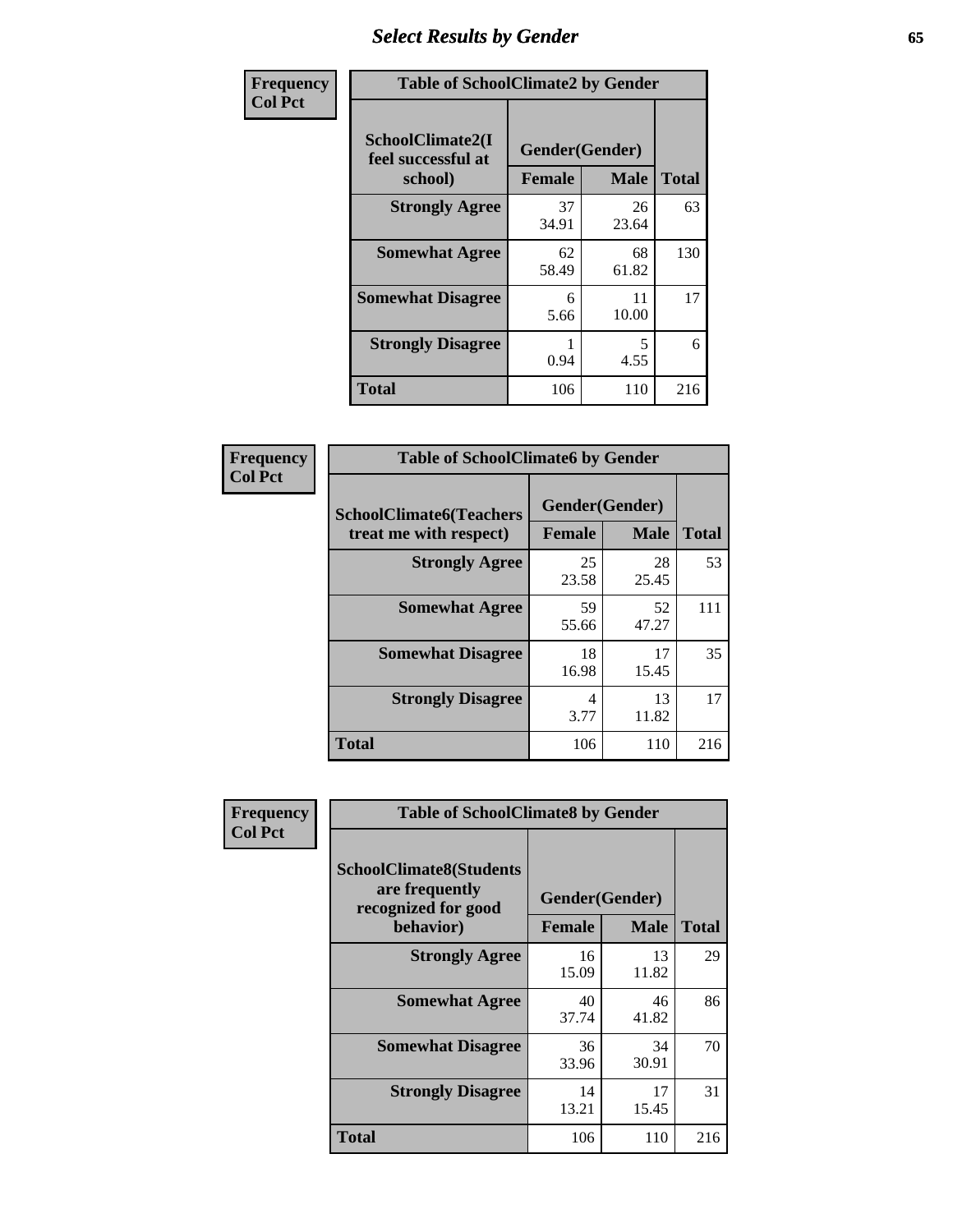# *Select Results by Gender* **66**

| Frequency      | <b>Table of Gender by Dropout</b> |                                                                        |                |              |
|----------------|-----------------------------------|------------------------------------------------------------------------|----------------|--------------|
| <b>Row Pct</b> |                                   | Dropout(I<br>have<br>thought<br>about<br>dropping<br>out of<br>school) |                |              |
|                | Gender(Gender)                    | Yes                                                                    | N <sub>0</sub> | <b>Total</b> |
|                | <b>Female</b>                     | 34<br>32.08                                                            | 72<br>67.92    | 106          |
|                | <b>Male</b>                       | 34<br>30.91                                                            | 76<br>69.09    | 110          |
|                | <b>Total</b>                      | 68                                                                     | 148            | 216          |

| <b>Frequency</b> | <b>Table of Gender by Dropoutreason</b> |                                                                     |              |                                 |                                |              |              |
|------------------|-----------------------------------------|---------------------------------------------------------------------|--------------|---------------------------------|--------------------------------|--------------|--------------|
| <b>Row Pct</b>   |                                         | Dropoutreason (If I dropped out the<br>reason would most likely be) |              |                                 |                                |              |              |
|                  | <b>Gender</b> (Gender)                  | Won't<br><b>Drop</b><br>out                                         | <b>Bored</b> | <b>Family</b><br><b>Reasons</b> | <b>Being</b><br><b>Bullied</b> | <b>Other</b> | <b>Total</b> |
|                  | <b>Female</b>                           | 59<br>55.66                                                         | 12<br>11.32  | 10<br>9.43                      | 4<br>3.77                      | 21<br>19.81  | 106          |
|                  | <b>Male</b>                             | 57<br>51.82                                                         | 21<br>19.09  | 5<br>4.55                       | 0.91                           | 26<br>23.64  | 110          |
|                  | <b>Total</b>                            | 116                                                                 | 33           | 15                              | 5                              | 47           | 216          |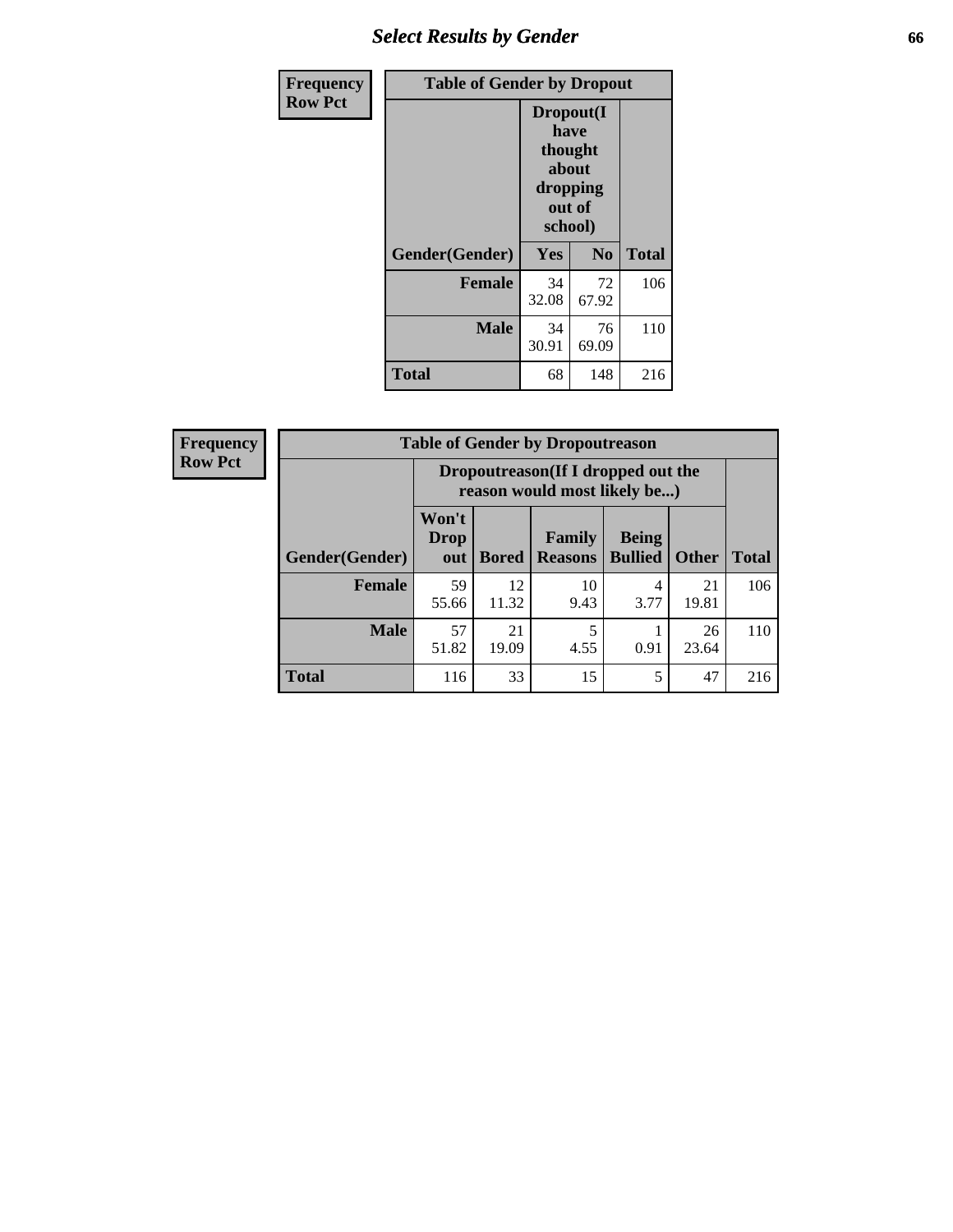*School Safety* **67**

| Frequency      | <b>Table of Gender by Bullied2</b> |                 |                |              |
|----------------|------------------------------------|-----------------|----------------|--------------|
| <b>Row Pct</b> |                                    | <b>Bullied2</b> |                |              |
|                | Gender(Gender)                     | Yes             | N <sub>0</sub> | <b>Total</b> |
|                | <b>Female</b>                      | 13<br>12.26     | 93<br>87.74    | 106          |
|                | <b>Male</b>                        | 9<br>8.18       | 101<br>91.82   | 110          |
|                | <b>Total</b>                       | 22              | 194            | 216          |

| <b>Frequency</b> | <b>Table of Gender by Bulliedothers2</b> |                       |                |              |
|------------------|------------------------------------------|-----------------------|----------------|--------------|
| <b>Row Pct</b>   |                                          | <b>Bulliedothers2</b> |                |              |
|                  | Gender(Gender)                           | <b>Yes</b>            | N <sub>0</sub> | <b>Total</b> |
|                  | <b>Female</b>                            | 5<br>4.72             | 101<br>95.28   | 106          |
|                  | <b>Male</b>                              | Q<br>8.18             | 101<br>91.82   | 110          |
|                  | <b>Total</b>                             | 14                    | 202            | 216          |

| <b>Frequency</b> | <b>Table of Gender by Weaponschool2</b> |               |                |              |  |
|------------------|-----------------------------------------|---------------|----------------|--------------|--|
| <b>Row Pct</b>   |                                         | Weaponschool2 |                |              |  |
|                  | Gender(Gender)                          | <b>Yes</b>    | N <sub>0</sub> | <b>Total</b> |  |
|                  | <b>Female</b>                           | 0.00          | 106<br>100.00  | 106          |  |
|                  | <b>Male</b>                             | 3<br>2.73     | 107<br>97.27   | 110          |  |
|                  | <b>Total</b>                            | 3             | 213            | 216          |  |

| Frequency      | <b>Table of Gender by Absentunsafe2</b> |               |                |              |
|----------------|-----------------------------------------|---------------|----------------|--------------|
| <b>Row Pct</b> |                                         | Absentunsafe2 |                |              |
|                | Gender(Gender)                          | Yes           | N <sub>0</sub> | <b>Total</b> |
|                | <b>Female</b>                           | 2.83          | 103<br>97.17   | 106          |
|                | <b>Male</b>                             | 3.64          | 106<br>96.36   | 110          |
|                | <b>Total</b>                            |               | 209            | 216          |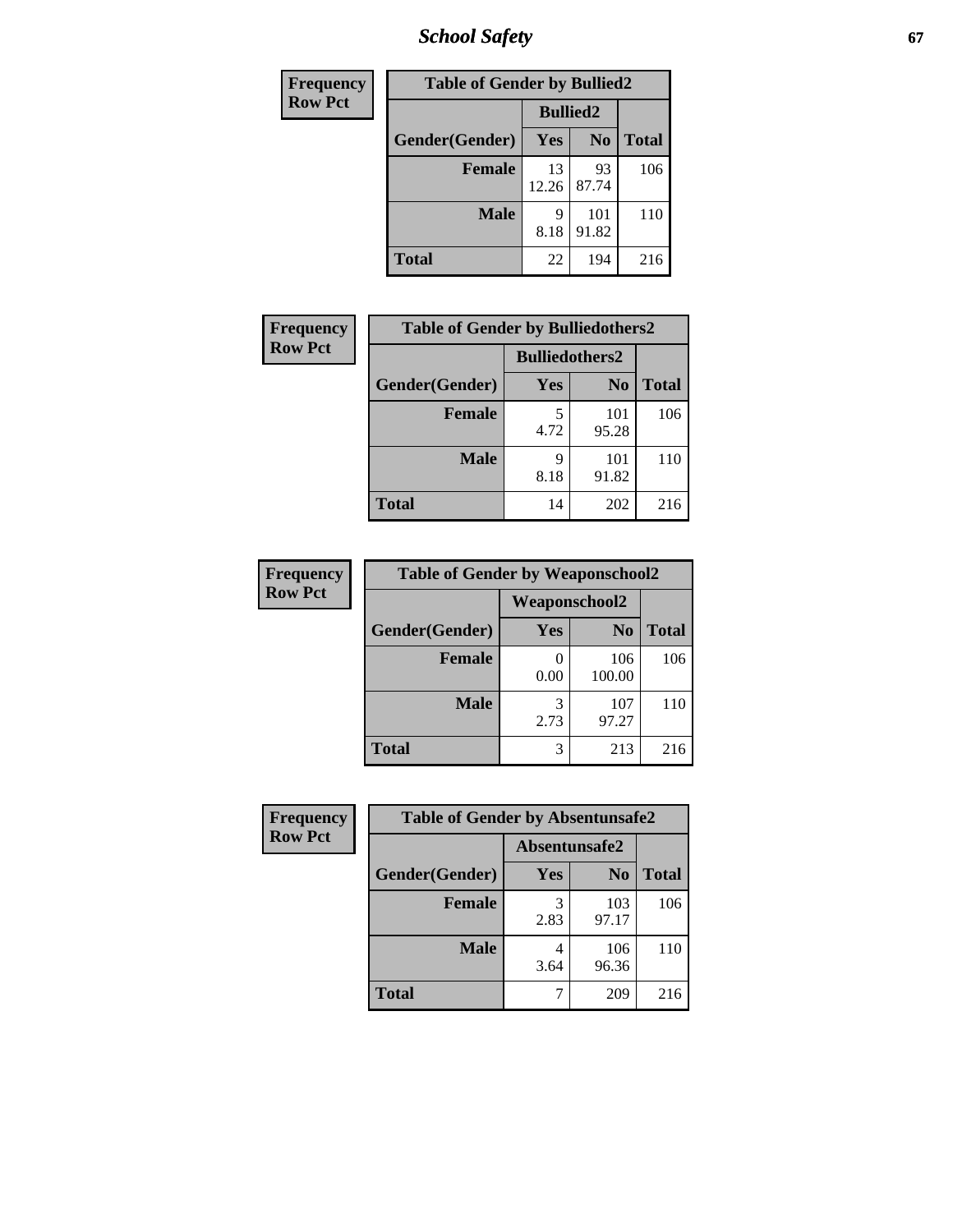*School Safety* **68**

| Frequency      | <b>Table of Gender by Gangself</b> |                                                                                                        |                |              |
|----------------|------------------------------------|--------------------------------------------------------------------------------------------------------|----------------|--------------|
| <b>Row Pct</b> |                                    | <b>Gangself</b> (I<br>have<br>participated<br>in illegal gang<br>activities in<br>the past 30<br>days) |                |              |
|                | Gender(Gender)                     | Yes                                                                                                    | N <sub>0</sub> | <b>Total</b> |
|                | <b>Female</b>                      | 0<br>0.00                                                                                              | 106<br>100.00  | 106          |
|                | <b>Male</b>                        | 9<br>8.18                                                                                              | 101<br>91.82   | 110          |
|                | <b>Total</b>                       | 9                                                                                                      | 207            | 216          |

| Frequency      | <b>Table of Gender by Gangpeers</b> |                                                                                                                             |                |              |  |
|----------------|-------------------------------------|-----------------------------------------------------------------------------------------------------------------------------|----------------|--------------|--|
| <b>Row Pct</b> |                                     | <b>Gangpeers</b> (I<br>have friends<br>who have<br>participated<br>in illegal gang<br>activities in<br>the past 30<br>days) |                |              |  |
|                | Gender(Gender)                      | <b>Yes</b>                                                                                                                  | N <sub>0</sub> | <b>Total</b> |  |
|                | <b>Female</b>                       | 14<br>13.21                                                                                                                 | 92<br>86.79    | 106          |  |
|                | <b>Male</b>                         | 19<br>17.27                                                                                                                 | 91<br>82.73    | 110          |  |
|                | <b>Total</b>                        | 33                                                                                                                          | 183            | 216          |  |

| Frequency      | <b>Table of Gender by Pickedon2</b> |             |                |              |
|----------------|-------------------------------------|-------------|----------------|--------------|
| <b>Row Pct</b> |                                     | Pickedon2   |                |              |
|                | Gender(Gender)                      | <b>Yes</b>  | N <sub>0</sub> | <b>Total</b> |
|                | <b>Female</b>                       | 34<br>32.08 | 72<br>67.92    | 106          |
|                | <b>Male</b>                         | 26<br>23.64 | 84<br>76.36    | 110          |
|                | <b>Total</b>                        | 60          | 156            | 216          |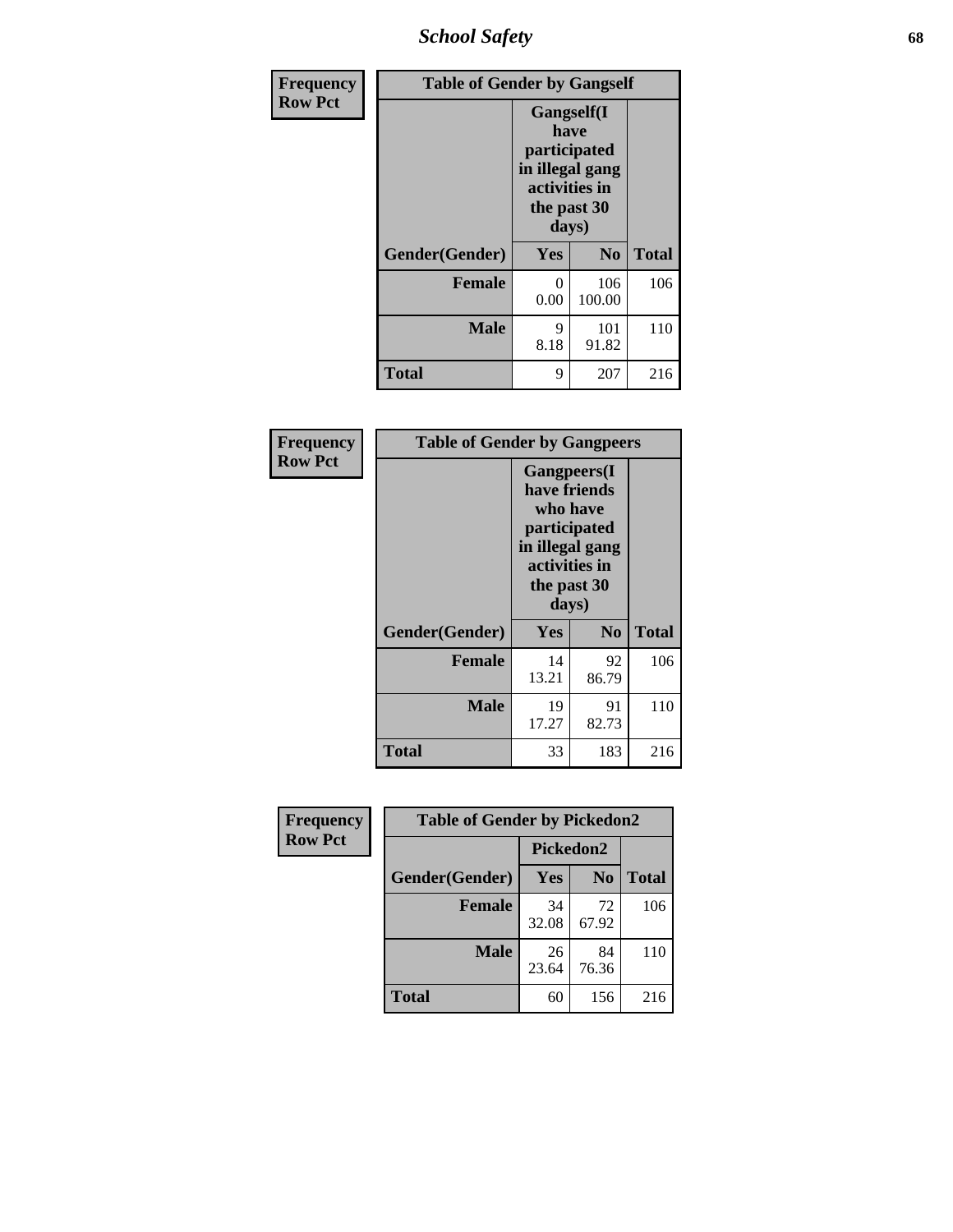*School Safety* **69**

| Frequency      | <b>Table of Gender by Safeschool2</b> |             |                |              |  |
|----------------|---------------------------------------|-------------|----------------|--------------|--|
| <b>Row Pct</b> |                                       | Safeschool2 |                |              |  |
|                | Gender(Gender)                        | Yes         | N <sub>0</sub> | <b>Total</b> |  |
|                | <b>Female</b>                         | 85<br>80.19 | 21<br>19.81    | 106          |  |
|                | <b>Male</b>                           | 72<br>65.45 | 38<br>34.55    | 110          |  |
|                | <b>Total</b>                          | 157         | 59             | 216          |  |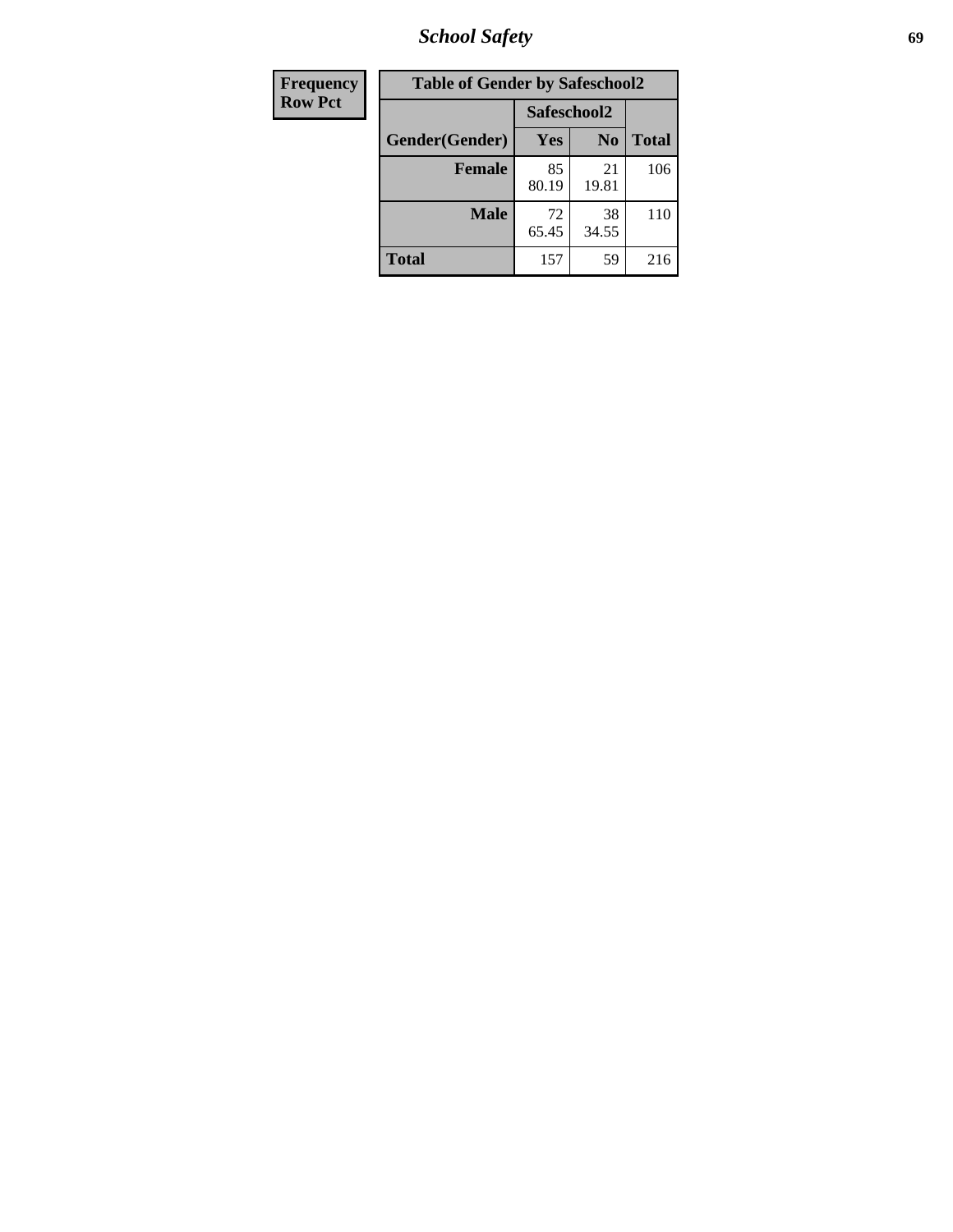# *Incidence of Drug Use* **70**

| <b>Frequency</b> | <b>Table of Gender by AlcoholAlt</b> |                                          |                |              |
|------------------|--------------------------------------|------------------------------------------|----------------|--------------|
| <b>Row Pct</b>   |                                      | AlcoholAlt(Alcohol<br>use, past 30 days) |                |              |
|                  | Gender(Gender)                       | <b>Yes</b>                               | N <sub>0</sub> | <b>Total</b> |
|                  | <b>Female</b>                        | 22<br>20.75                              | 84<br>79.25    | 106          |
|                  | <b>Male</b>                          | 32<br>29.09                              | 78<br>70.91    | 110          |
|                  | <b>Total</b>                         | 54                                       | 162            | 216          |

| <b>Frequency</b> |                | <b>Table of Gender by TobaccoAny</b> |                    |              |  |
|------------------|----------------|--------------------------------------|--------------------|--------------|--|
| <b>Row Pct</b>   |                | use, past 30 days)                   | TobaccoAny(Tobacco |              |  |
|                  | Gender(Gender) | Yes                                  | N <sub>0</sub>     | <b>Total</b> |  |
|                  | <b>Female</b>  | 20<br>18.87                          | 86<br>81.13        | 106          |  |
|                  | <b>Male</b>    | 29<br>26.36                          | 81<br>73.64        | 110          |  |
|                  | <b>Total</b>   | 49                                   | 167                | 216          |  |

| <b>Frequency</b> |                | <b>Table of Gender by MarijuanaAlt</b> |                                              |              |  |
|------------------|----------------|----------------------------------------|----------------------------------------------|--------------|--|
| <b>Row Pct</b>   |                |                                        | MarijuanaAlt(Marijuana<br>use, past 30 days) |              |  |
|                  | Gender(Gender) | <b>Yes</b>                             | N <sub>0</sub>                               | <b>Total</b> |  |
|                  | <b>Female</b>  | 11<br>10.38                            | 95<br>89.62                                  | 106          |  |
|                  | <b>Male</b>    | 16<br>14.55                            | 94<br>85.45                                  | 110          |  |
|                  | <b>Total</b>   | 27                                     | 189                                          | 216          |  |

| <b>Frequency</b> | <b>Table of Gender by OtherDrugAny</b> |                         |                           |              |  |
|------------------|----------------------------------------|-------------------------|---------------------------|--------------|--|
| <b>Row Pct</b>   |                                        | drug use, past 30 days) | <b>OtherDrugAny(Other</b> |              |  |
|                  | Gender(Gender)                         | <b>Yes</b>              | N <sub>0</sub>            | <b>Total</b> |  |
|                  | <b>Female</b>                          | 6<br>5.66               | 100<br>94.34              | 106          |  |
|                  | <b>Male</b>                            | 17<br>15.45             | 93<br>84.55               | 110          |  |
|                  | <b>Total</b>                           | 23                      | 193                       | 216          |  |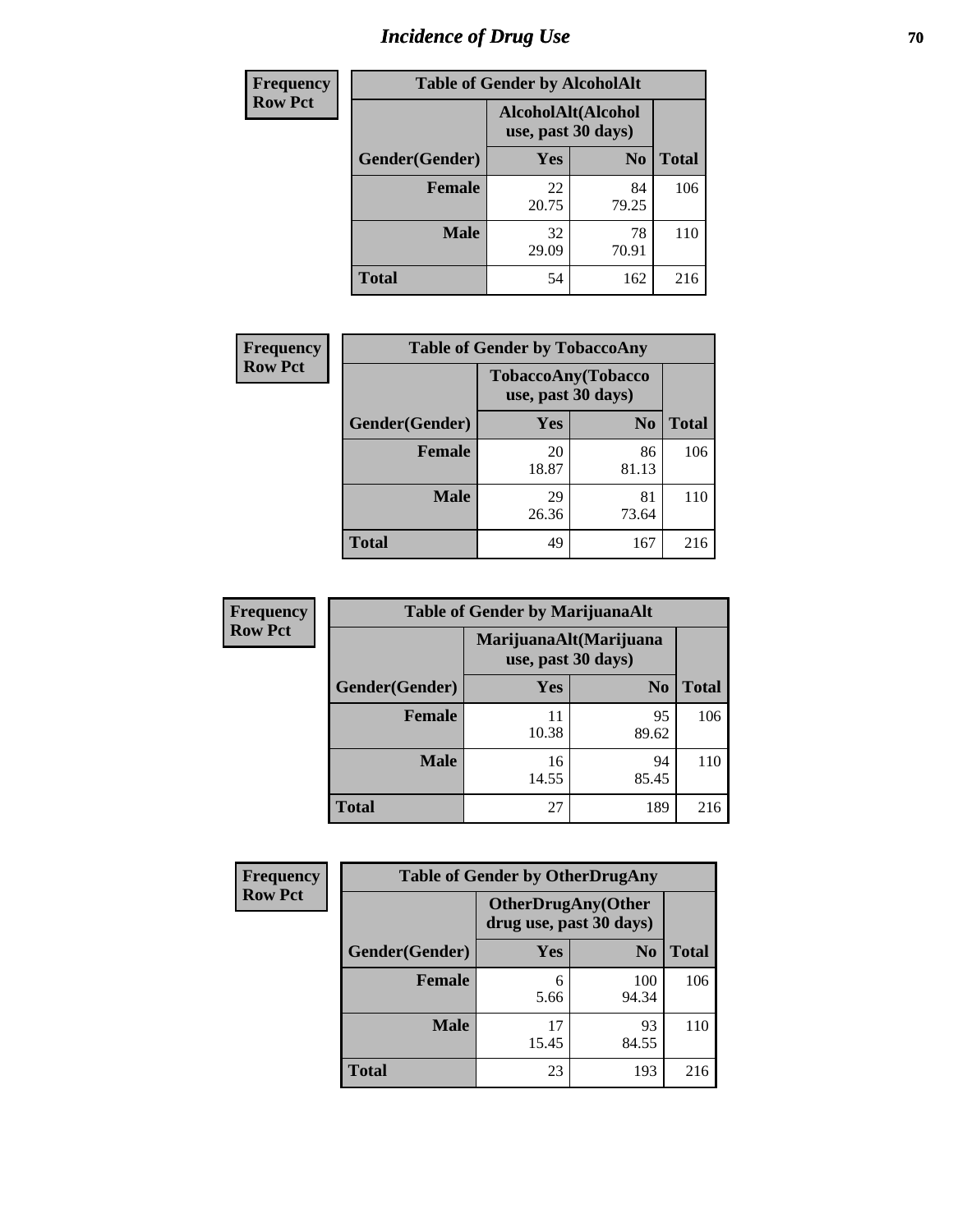#### *Average Age at Onset of Use* **71** *Results for "Average Age at Onset of Use" questions exclude students who said they did not use that substance*

#### **Gender=Female**

| <b>Mean</b> |
|-------------|
| 14.12       |
| 14.04       |
| 13.33       |
| 14.30       |
| 16.00       |
| 13.00       |
|             |
| 16.00       |
| 14.00       |
|             |
| 10.83       |
|             |

#### **Gender=Male**

| <b>Variable</b>    | Label                                                              | <b>Mean</b> |
|--------------------|--------------------------------------------------------------------|-------------|
| Alcoholinit2       | I started using alcohol when I was                                 | 13.68       |
| Cigarettesinit2    | I started smoking tobacco when I was                               | 13.53       |
| Smokelessinit2     | I started chewing tobacco when I was                               | 14.37       |
| Marijuanainit2     | I started using marijuana when I was                               | 13.46       |
| Cocaineinit2       | I started using cocaine when I was                                 | 13.57       |
| Inhalantsinit2     | I started using inhalants when I was                               | 13.43       |
| Steroidsinit2      | I started using steroids when I was                                | 13.00       |
| Ecstasyinit2       | I started using ecstasy when I was                                 | 14.43       |
| Methinit2          | I started using methamphetamines when I was                        | 11.33       |
| Hallucinogensinit2 | I started using hallucinogens when I was                           | 12.25       |
| Prescription in t2 | I started using prescription drugs not prescribed to me when I was | 13.89       |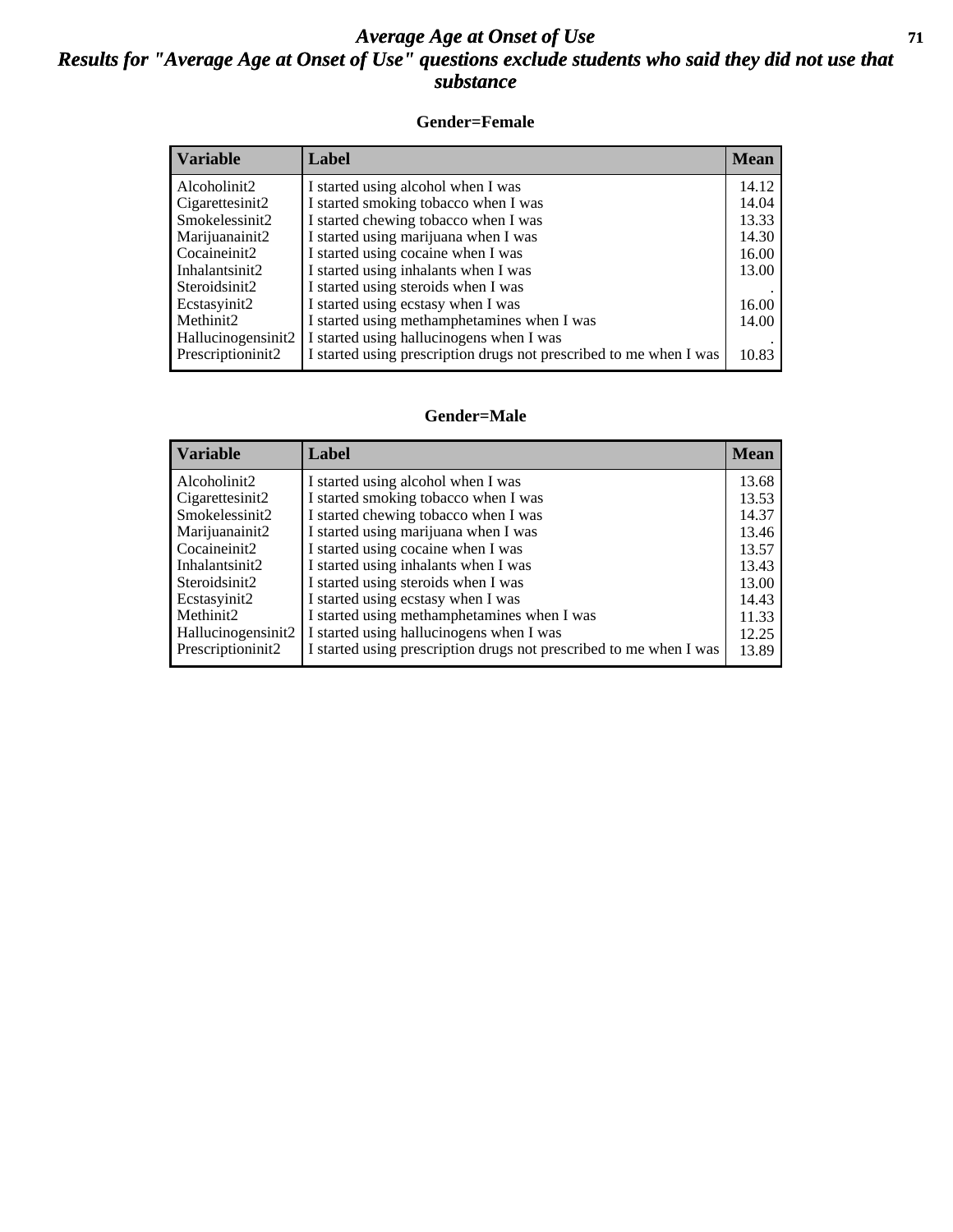# *I Think These Drugs are Harmful* **72**

| Frequency      | <b>Table of Gender by Alcoholharmdich</b> |                  |                               |              |  |
|----------------|-------------------------------------------|------------------|-------------------------------|--------------|--|
| <b>Row Pct</b> |                                           | think alcohol is | Alcoholharmdich(I<br>harmful) |              |  |
|                | Gender(Gender)                            | <b>Yes</b>       | N <sub>0</sub>                | <b>Total</b> |  |
|                | <b>Female</b>                             | 90<br>84.91      | 16<br>15.09                   | 106          |  |
|                | <b>Male</b>                               | 81<br>73.64      | 29<br>26.36                   | 110          |  |
|                | <b>Total</b>                              | 171              | 45                            | 216          |  |

| Frequency      | <b>Table of Gender by Tobaccoharmdich</b> |                  |                               |              |
|----------------|-------------------------------------------|------------------|-------------------------------|--------------|
| <b>Row Pct</b> |                                           | think tobacco is | Tobaccoharmdich(I<br>harmful) |              |
|                | Gender(Gender)                            | Yes              | N <sub>0</sub>                | <b>Total</b> |
|                | <b>Female</b>                             | 99<br>93.40      | 7<br>6.60                     | 106          |
|                | <b>Male</b>                               | 101<br>91.82     | 9<br>8.18                     | 110          |
|                | <b>Total</b>                              | 200              | 16                            | 216          |

| Frequency      | <b>Table of Gender by Marijuanaharmdich</b> |                                |                     |              |  |  |
|----------------|---------------------------------------------|--------------------------------|---------------------|--------------|--|--|
| <b>Row Pct</b> |                                             | think marijuana is<br>harmful) | Marijuanaharmdich(I |              |  |  |
|                | Gender(Gender)                              | <b>Yes</b>                     | N <sub>0</sub>      | <b>Total</b> |  |  |
|                | <b>Female</b>                               | 90<br>84.91                    | 16<br>15.09         | 106          |  |  |
|                | <b>Male</b>                                 | 75<br>68.18                    | 35<br>31.82         | 110          |  |  |
|                | <b>Total</b>                                | 165                            | 51                  | 216          |  |  |

| <b>Frequency</b> | <b>Table of Gender by Otherdrugharmdich</b> |              |                                              |              |  |
|------------------|---------------------------------------------|--------------|----------------------------------------------|--------------|--|
| <b>Row Pct</b>   |                                             | harmful)     | Otherdrugharmdich(I<br>think other drugs are |              |  |
|                  | Gender(Gender)                              | <b>Yes</b>   | N <sub>0</sub>                               | <b>Total</b> |  |
|                  | <b>Female</b>                               | 100<br>94.34 | 6<br>5.66                                    | 106          |  |
|                  | <b>Male</b>                                 | 103<br>93.64 | 6.36                                         | 110          |  |
|                  | <b>Total</b>                                | 203          | 13                                           | 216          |  |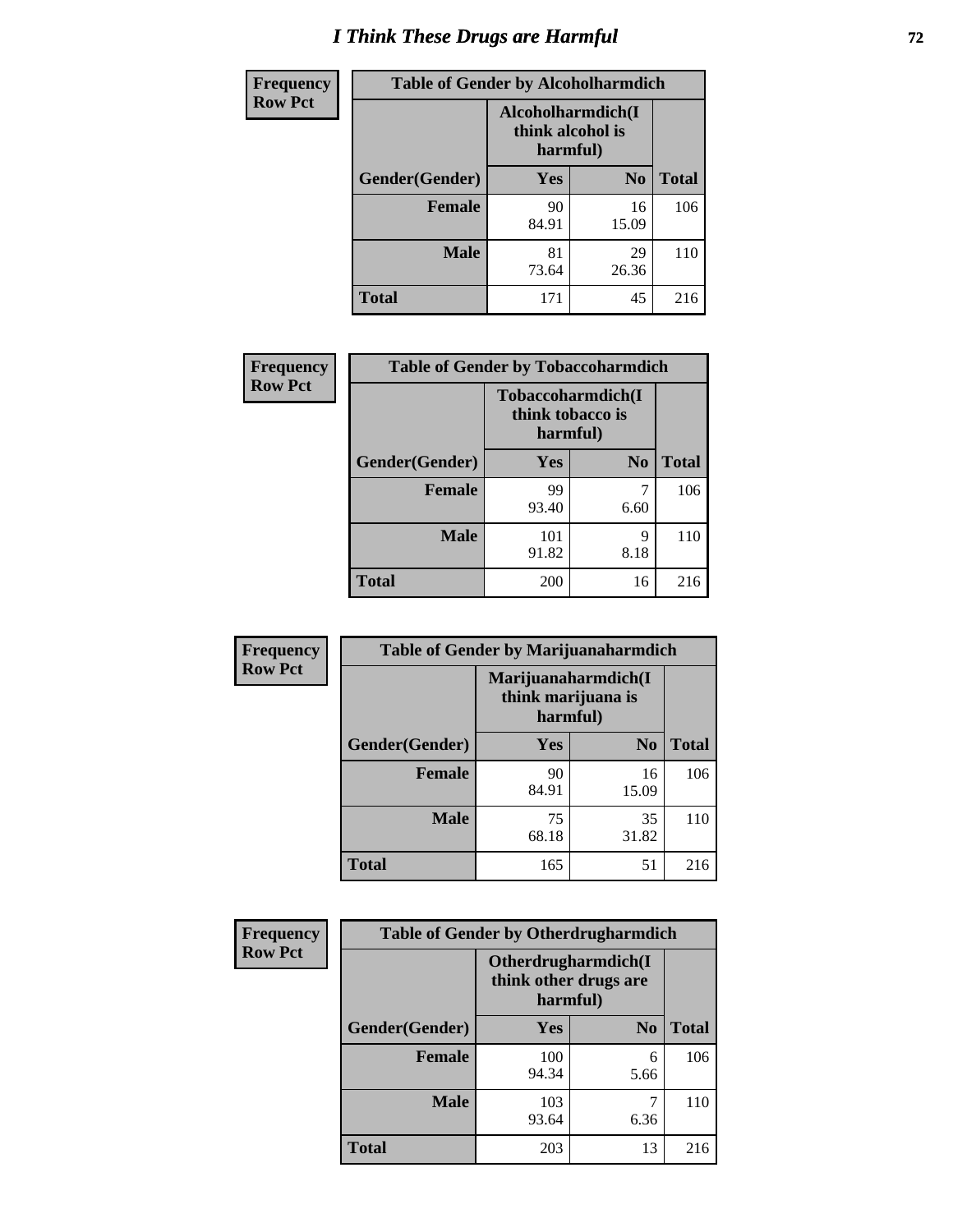| <b>Frequency</b> | <b>Table of Gender by Alcohollocation1</b> |             |                                                               |              |
|------------------|--------------------------------------------|-------------|---------------------------------------------------------------|--------------|
| <b>Row Pct</b>   |                                            |             | <b>Alcohollocation1(Places</b><br><b>Friends Use Alcohol)</b> |              |
|                  | Gender(Gender)                             |             | Do Not Use                                                    | <b>Total</b> |
|                  | <b>Female</b>                              | 68<br>64.15 | 38<br>35.85                                                   | 106          |
|                  | <b>Male</b>                                | 80<br>72.73 | 30<br>27.27                                                   | 110          |
|                  | <b>Total</b>                               | 148         | 68                                                            | 216          |

| <b>Frequency</b> | <b>Table of Gender by Alcohollocation2</b> |                                                               |             |              |
|------------------|--------------------------------------------|---------------------------------------------------------------|-------------|--------------|
| <b>Row Pct</b>   |                                            | <b>Alcohollocation2(Places</b><br><b>Friends Use Alcohol)</b> |             |              |
|                  | Gender(Gender)                             |                                                               | Home        | <b>Total</b> |
|                  | Female                                     | 55<br>51.89                                                   | 51<br>48.11 | 106          |
|                  | <b>Male</b>                                | 56<br>50.91                                                   | 54<br>49.09 | 110          |
|                  | <b>Total</b>                               | 111                                                           | 105         | 216          |

| Frequency      | <b>Table of Gender by Alcohollocation3</b> |                                                               |                        |              |
|----------------|--------------------------------------------|---------------------------------------------------------------|------------------------|--------------|
| <b>Row Pct</b> |                                            | <b>Alcohollocation3(Places</b><br><b>Friends Use Alcohol)</b> |                        |              |
|                | Gender(Gender)                             |                                                               | <b>School</b>          | <b>Total</b> |
|                | <b>Female</b>                              | 104<br>98.11                                                  | $\mathfrak{D}$<br>1.89 | 106          |
|                | <b>Male</b>                                | 105<br>95.45                                                  | 4.55                   | 110          |
|                | <b>Total</b>                               | 209                                                           |                        | 216          |

| <b>Frequency</b> | <b>Table of Gender by Alcohollocation4</b> |                                                               |             |              |
|------------------|--------------------------------------------|---------------------------------------------------------------|-------------|--------------|
| <b>Row Pct</b>   |                                            | <b>Alcohollocation4(Places</b><br><b>Friends Use Alcohol)</b> |             |              |
|                  | <b>Gender</b> (Gender)                     |                                                               | Car         | <b>Total</b> |
|                  | <b>Female</b>                              | 96<br>90.57                                                   | 10<br>9.43  | 106          |
|                  | <b>Male</b>                                | 98<br>89.09                                                   | 12<br>10.91 | 110          |
|                  | <b>Total</b>                               | 194                                                           | 22          | 216          |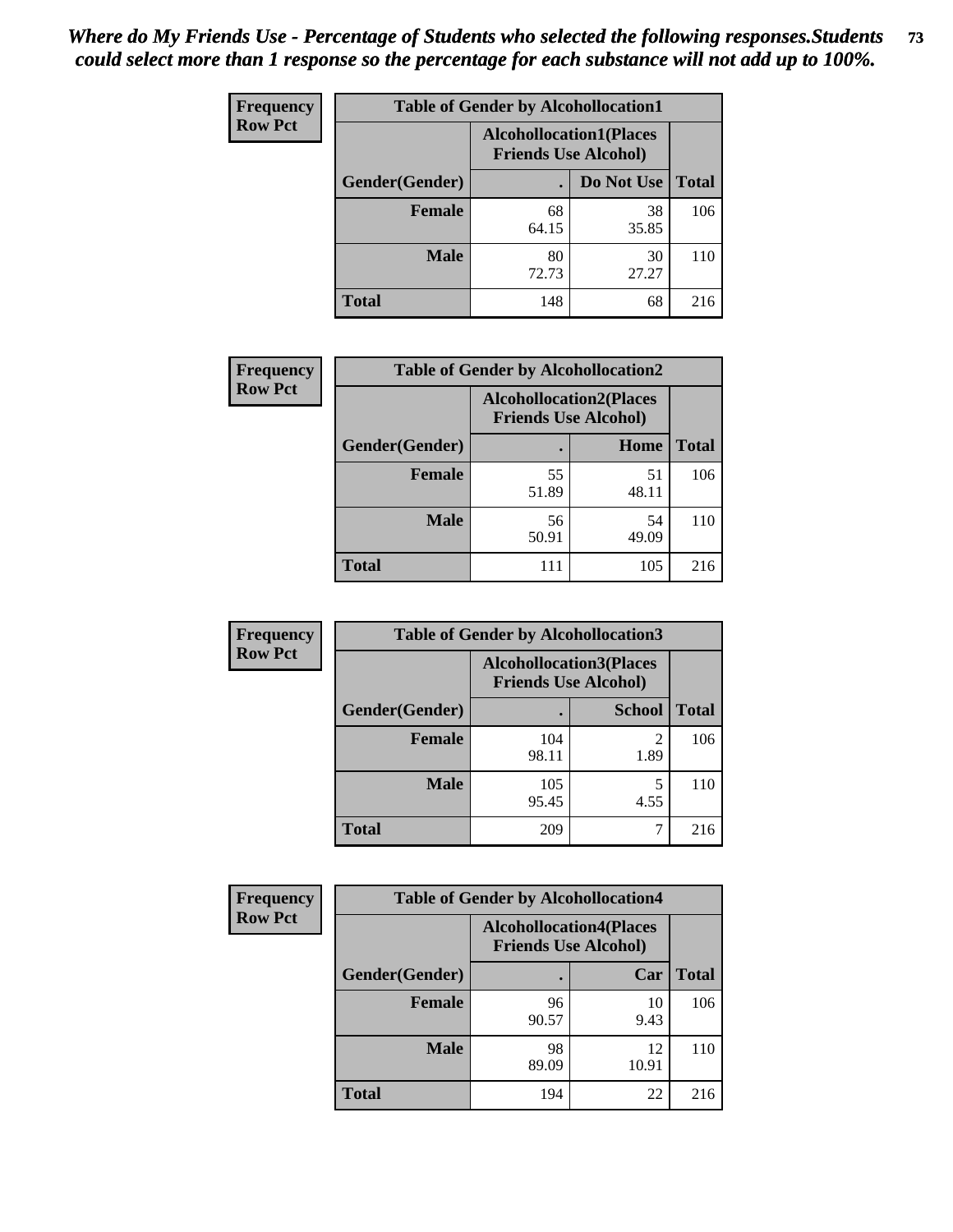| <b>Frequency</b> |                | <b>Table of Gender by Alcohollocation5</b>                    |                                 |              |
|------------------|----------------|---------------------------------------------------------------|---------------------------------|--------------|
| <b>Row Pct</b>   |                | <b>Alcohollocation5(Places</b><br><b>Friends Use Alcohol)</b> |                                 |              |
|                  | Gender(Gender) | $\bullet$                                                     | <b>Friend's</b><br><b>House</b> | <b>Total</b> |
|                  | <b>Female</b>  | 49<br>46.23                                                   | 57<br>53.77                     | 106          |
|                  | <b>Male</b>    | 56<br>50.91                                                   | 54<br>49.09                     | 110          |
|                  | <b>Total</b>   | 105                                                           | 111                             | 216          |

| Frequency      | <b>Table of Gender by Alcohollocation6</b> |                                                               |              |              |  |
|----------------|--------------------------------------------|---------------------------------------------------------------|--------------|--------------|--|
| <b>Row Pct</b> |                                            | <b>Alcohollocation6(Places</b><br><b>Friends Use Alcohol)</b> |              |              |  |
|                | <b>Gender</b> (Gender)                     |                                                               | <b>Other</b> | <b>Total</b> |  |
|                | <b>Female</b>                              | 75<br>70.75                                                   | 31<br>29.25  | 106          |  |
|                | <b>Male</b>                                | 80<br>72.73                                                   | 30<br>27.27  | 110          |  |
|                | <b>Total</b>                               | 155                                                           | 61           | 216          |  |

| Frequency      | <b>Table of Gender by Tobaccolocation1</b> |                                                               |             |              |  |
|----------------|--------------------------------------------|---------------------------------------------------------------|-------------|--------------|--|
| <b>Row Pct</b> |                                            | <b>Tobaccolocation1(Places</b><br><b>Friends Use Tobacco)</b> |             |              |  |
|                | Gender(Gender)                             |                                                               | Do Not Use  | <b>Total</b> |  |
|                | Female                                     | 58<br>54.72                                                   | 48<br>45.28 | 106          |  |
|                | <b>Male</b>                                | 68<br>61.82                                                   | 42<br>38.18 | 110          |  |
|                | <b>Total</b>                               | 126                                                           | 90          | 216          |  |

| <b>Frequency</b> | <b>Table of Gender by Tobaccolocation2</b> |                                                               |             |              |
|------------------|--------------------------------------------|---------------------------------------------------------------|-------------|--------------|
| <b>Row Pct</b>   |                                            | <b>Tobaccolocation2(Places</b><br><b>Friends Use Tobacco)</b> |             |              |
|                  | Gender(Gender)                             |                                                               | Home        | <b>Total</b> |
|                  | Female                                     | 58<br>54.72                                                   | 48<br>45.28 | 106          |
|                  | <b>Male</b>                                | 63<br>57.27                                                   | 47<br>42.73 | 110          |
|                  | <b>Total</b>                               | 121                                                           | 95          | 216          |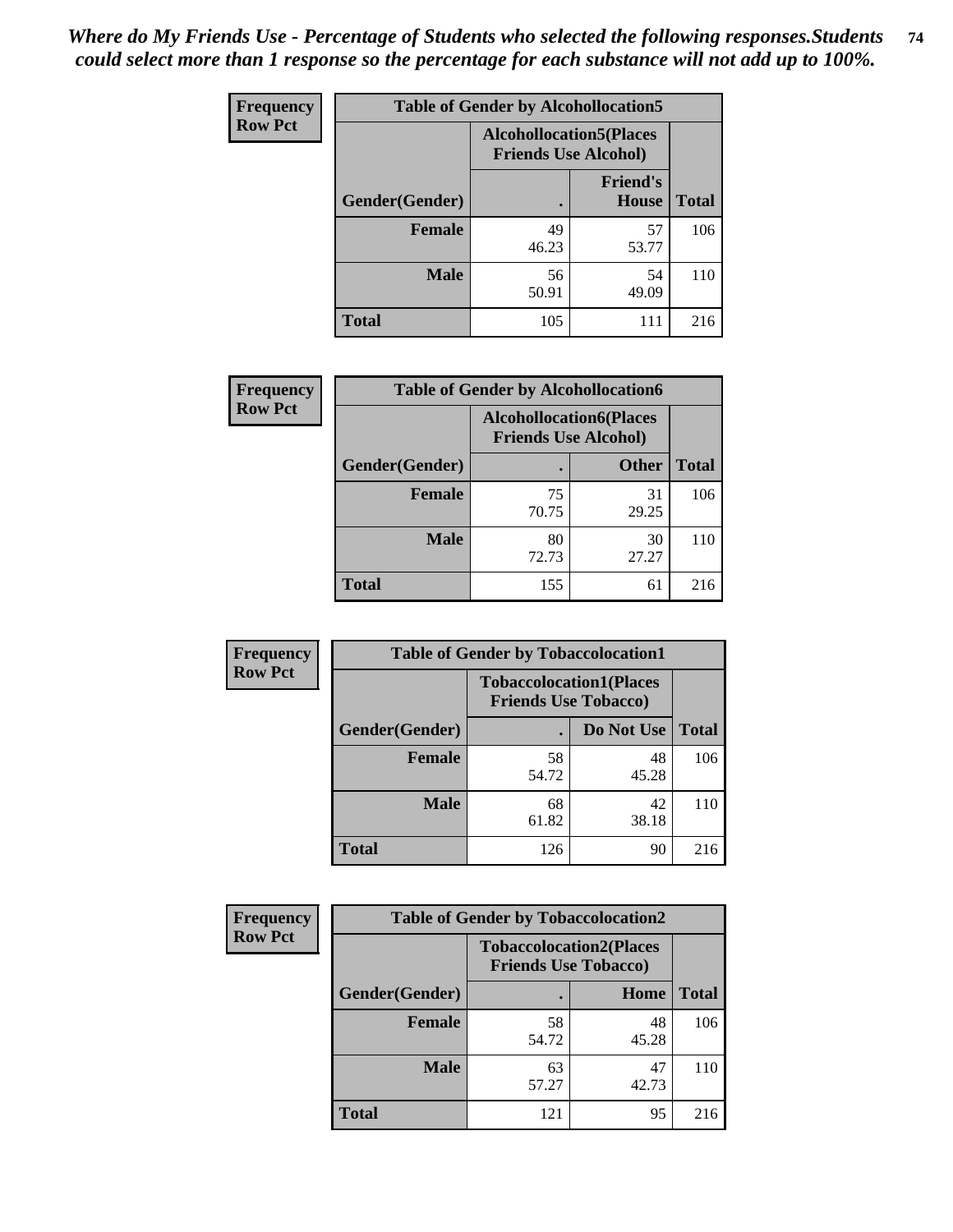| <b>Frequency</b> | <b>Table of Gender by Tobaccolocation3</b> |             |                                                               |              |
|------------------|--------------------------------------------|-------------|---------------------------------------------------------------|--------------|
| <b>Row Pct</b>   |                                            |             | <b>Tobaccolocation3(Places</b><br><b>Friends Use Tobacco)</b> |              |
|                  | Gender(Gender)                             |             | <b>School</b>                                                 | <b>Total</b> |
|                  | <b>Female</b>                              | 94<br>88.68 | 12<br>11.32                                                   | 106          |
|                  | <b>Male</b>                                | 86<br>78.18 | 24<br>21.82                                                   | 110          |
|                  | Total                                      | 180         | 36                                                            | 216          |

| <b>Frequency</b> | <b>Table of Gender by Tobaccolocation4</b> |                                                               |             |              |  |
|------------------|--------------------------------------------|---------------------------------------------------------------|-------------|--------------|--|
| <b>Row Pct</b>   |                                            | <b>Tobaccolocation4(Places</b><br><b>Friends Use Tobacco)</b> |             |              |  |
|                  | Gender(Gender)                             |                                                               | Car         | <b>Total</b> |  |
|                  | Female                                     | 66<br>62.26                                                   | 40<br>37.74 | 106          |  |
|                  | <b>Male</b>                                | 70<br>63.64                                                   | 40<br>36.36 | 110          |  |
|                  | <b>Total</b>                               | 136                                                           | 80          | 216          |  |

| <b>Frequency</b> | <b>Table of Gender by Tobaccolocation5</b> |                                                               |                                 |              |
|------------------|--------------------------------------------|---------------------------------------------------------------|---------------------------------|--------------|
| <b>Row Pct</b>   |                                            | <b>Tobaccolocation5(Places</b><br><b>Friends Use Tobacco)</b> |                                 |              |
|                  | Gender(Gender)                             |                                                               | <b>Friend's</b><br><b>House</b> | <b>Total</b> |
|                  | <b>Female</b>                              | 61<br>57.55                                                   | 45<br>42.45                     | 106          |
|                  | <b>Male</b>                                | 62<br>56.36                                                   | 48<br>43.64                     | 110          |
|                  | <b>Total</b>                               | 123                                                           | 93                              | 216          |

| Frequency      | <b>Table of Gender by Tobaccolocation6</b> |                                                               |              |              |
|----------------|--------------------------------------------|---------------------------------------------------------------|--------------|--------------|
| <b>Row Pct</b> |                                            | <b>Tobaccolocation6(Places</b><br><b>Friends Use Tobacco)</b> |              |              |
|                | <b>Gender</b> (Gender)                     |                                                               | <b>Other</b> | <b>Total</b> |
|                | Female                                     | 78<br>73.58                                                   | 28<br>26.42  | 106          |
|                | <b>Male</b>                                | 71<br>64.55                                                   | 39<br>35.45  | 110          |
|                | <b>Total</b>                               | 149                                                           | 67           | 216          |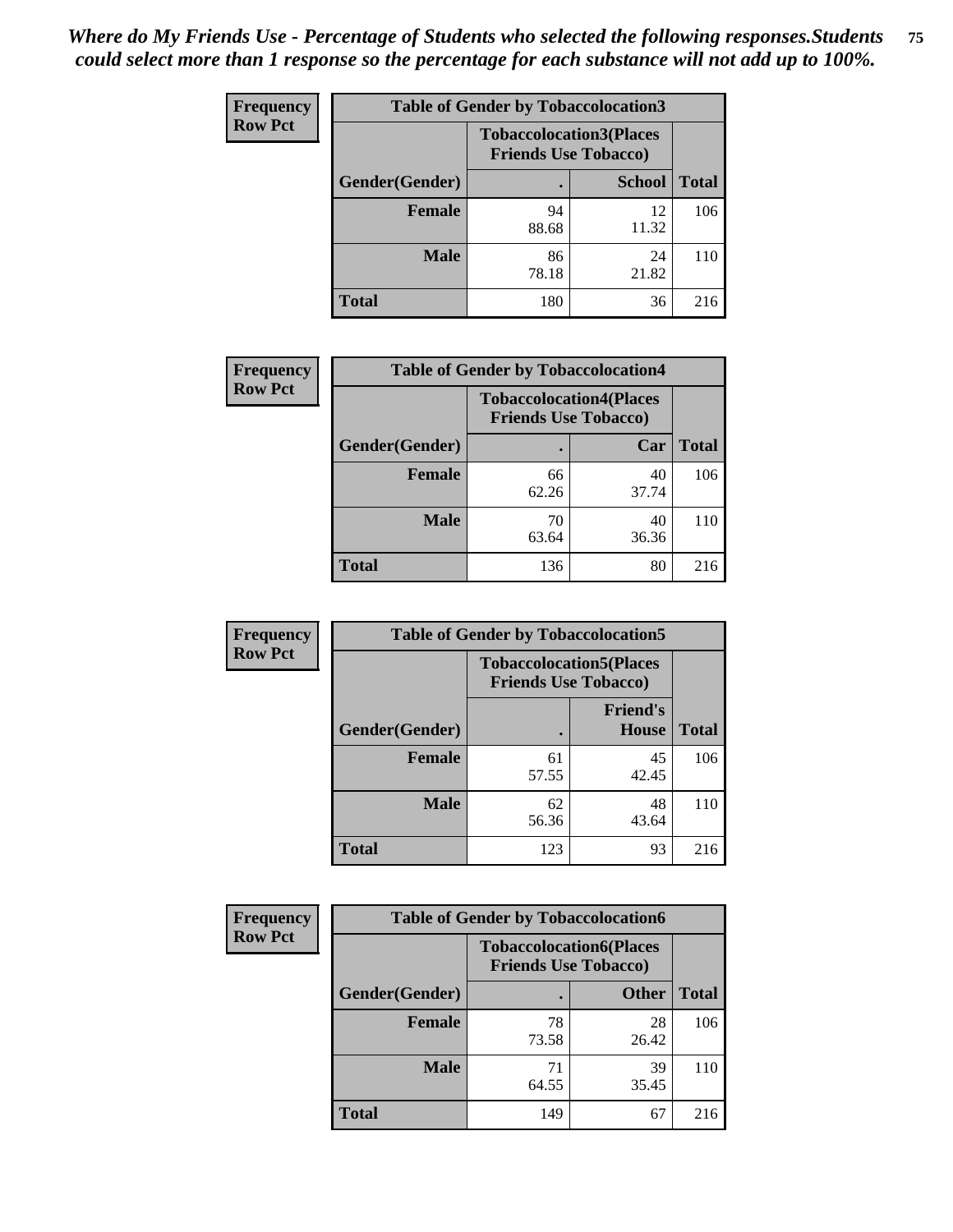| <b>Frequency</b> | <b>Table of Gender by Marijuanalocation1</b> |                                |                                  |              |
|------------------|----------------------------------------------|--------------------------------|----------------------------------|--------------|
| <b>Row Pct</b>   |                                              | <b>Friends Use Marijuana</b> ) | <b>Marijuanalocation1(Places</b> |              |
|                  | Gender(Gender)                               |                                | Do Not Use                       | <b>Total</b> |
|                  | <b>Female</b>                                | 52<br>49.06                    | 54<br>50.94                      | 106          |
|                  | <b>Male</b>                                  | 46<br>41.82                    | 64<br>58.18                      | 110          |
|                  | <b>Total</b>                                 | 98                             | 118                              | 216          |

| <b>Frequency</b> | <b>Table of Gender by Marijuanalocation2</b> |                                                                    |             |              |
|------------------|----------------------------------------------|--------------------------------------------------------------------|-------------|--------------|
| <b>Row Pct</b>   |                                              | <b>Marijuanalocation2(Places</b><br><b>Friends Use Marijuana</b> ) |             |              |
|                  | <b>Gender</b> (Gender)                       |                                                                    | Home        | <b>Total</b> |
|                  | <b>Female</b>                                | 67<br>63.21                                                        | 39<br>36.79 | 106          |
|                  | <b>Male</b>                                  | 78<br>70.91                                                        | 32<br>29.09 | 110          |
|                  | <b>Total</b>                                 | 145                                                                | 71          | 216          |

| <b>Frequency</b> |                | <b>Table of Gender by Marijuanalocation3</b> |                                  |              |
|------------------|----------------|----------------------------------------------|----------------------------------|--------------|
| <b>Row Pct</b>   |                | <b>Friends Use Marijuana</b> )               | <b>Marijuanalocation3(Places</b> |              |
|                  | Gender(Gender) |                                              | <b>School</b>                    | <b>Total</b> |
|                  | <b>Female</b>  | 101<br>95.28                                 | 5<br>4.72                        | 106          |
|                  | <b>Male</b>    | 101<br>91.82                                 | 9<br>8.18                        | 110          |
|                  | <b>Total</b>   | 202                                          | 14                               | 216          |

| <b>Frequency</b> | <b>Table of Gender by Marijuanalocation4</b> |             |                                                                    |              |  |
|------------------|----------------------------------------------|-------------|--------------------------------------------------------------------|--------------|--|
| <b>Row Pct</b>   |                                              |             | <b>Marijuanalocation4(Places</b><br><b>Friends Use Marijuana</b> ) |              |  |
|                  | Gender(Gender)                               |             | Car                                                                | <b>Total</b> |  |
|                  | <b>Female</b>                                | 73<br>68.87 | 33<br>31.13                                                        | 106          |  |
|                  | <b>Male</b>                                  | 86<br>78.18 | 24<br>21.82                                                        | 110          |  |
|                  | <b>Total</b>                                 | 159         | 57                                                                 | 216          |  |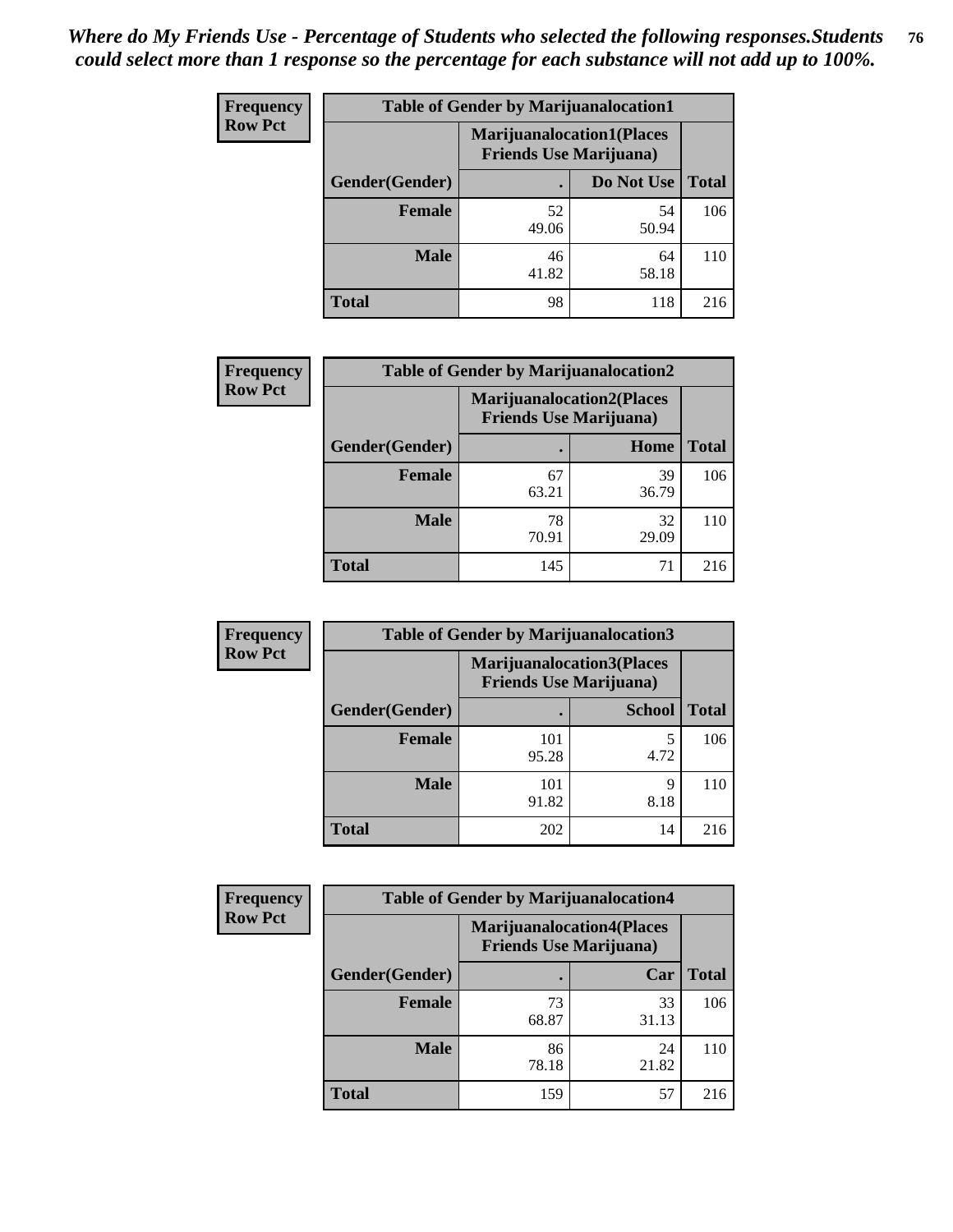| <b>Frequency</b> | <b>Table of Gender by Marijuanalocation5</b> |                                                                     |                                 |              |
|------------------|----------------------------------------------|---------------------------------------------------------------------|---------------------------------|--------------|
| <b>Row Pct</b>   |                                              | <b>Marijuanalocation5</b> (Places<br><b>Friends Use Marijuana</b> ) |                                 |              |
|                  | Gender(Gender)                               |                                                                     | <b>Friend's</b><br><b>House</b> | <b>Total</b> |
|                  | <b>Female</b>                                | 60<br>56.60                                                         | 46<br>43.40                     | 106          |
|                  | <b>Male</b>                                  | 73<br>66.36                                                         | 37<br>33.64                     | 110          |
|                  | <b>Total</b>                                 | 133                                                                 | 83                              | 216          |

| <b>Frequency</b> | <b>Table of Gender by Marijuanalocation6</b> |                                |                                  |              |
|------------------|----------------------------------------------|--------------------------------|----------------------------------|--------------|
| <b>Row Pct</b>   |                                              | <b>Friends Use Marijuana</b> ) | <b>Marijuanalocation6(Places</b> |              |
|                  | Gender(Gender)                               |                                | <b>Other</b>                     | <b>Total</b> |
|                  | Female                                       | 78<br>73.58                    | 28<br>26.42                      | 106          |
|                  | <b>Male</b>                                  | 84<br>76.36                    | 26<br>23.64                      | 110          |
|                  | Total                                        | 162                            | 54                               | 216          |

| <b>Frequency</b> | <b>Table of Gender by Otherdruglocation1</b> |                                                                                |             |              |
|------------------|----------------------------------------------|--------------------------------------------------------------------------------|-------------|--------------|
| <b>Row Pct</b>   |                                              | <b>Otherdruglocation1(Places</b><br><b>Friends Use Other Illegal</b><br>Drugs) |             |              |
|                  | Gender(Gender)                               |                                                                                | Do Not Use  | <b>Total</b> |
|                  | Female                                       | 30<br>28.30                                                                    | 76<br>71.70 | 106          |
|                  | <b>Male</b>                                  | 27<br>24.55                                                                    | 83<br>75.45 | 110          |
|                  | <b>Total</b>                                 | 57                                                                             | 159         | 216          |

| <b>Frequency</b> | <b>Table of Gender by Otherdruglocation2</b> |                                            |                                  |              |
|------------------|----------------------------------------------|--------------------------------------------|----------------------------------|--------------|
| <b>Row Pct</b>   |                                              | <b>Friends Use Other Illegal</b><br>Drugs) | <b>Otherdruglocation2(Places</b> |              |
|                  | Gender(Gender)                               |                                            | Home                             | <b>Total</b> |
|                  | Female                                       | 86<br>81.13                                | 20<br>18.87                      | 106          |
|                  | <b>Male</b>                                  | 91<br>82.73                                | 19<br>17.27                      | 110          |
|                  | <b>Total</b>                                 | 177                                        | 39                               | 216          |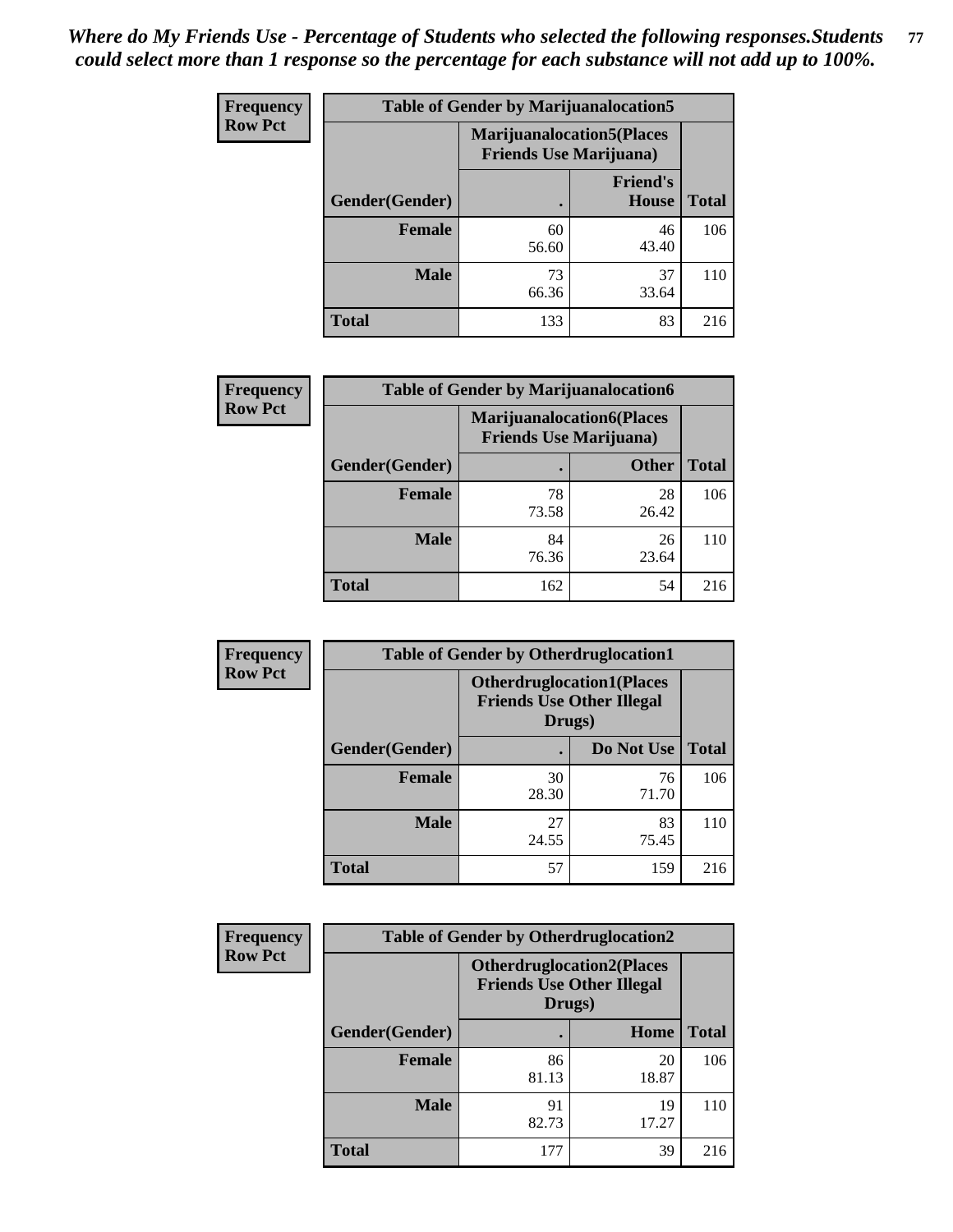| Frequency      | <b>Table of Gender by Otherdruglocation3</b> |                                                                                |               |              |
|----------------|----------------------------------------------|--------------------------------------------------------------------------------|---------------|--------------|
| <b>Row Pct</b> |                                              | <b>Otherdruglocation3(Places</b><br><b>Friends Use Other Illegal</b><br>Drugs) |               |              |
|                | Gender(Gender)                               |                                                                                | <b>School</b> | <b>Total</b> |
|                | <b>Female</b>                                | 103<br>97.17                                                                   | 3<br>2.83     | 106          |
|                | <b>Male</b>                                  | 103<br>93.64                                                                   | 6.36          | 110          |
|                | <b>Total</b>                                 | 206                                                                            | 10            | 216          |

| <b>Frequency</b> | <b>Table of Gender by Otherdruglocation4</b> |                                            |                                  |              |
|------------------|----------------------------------------------|--------------------------------------------|----------------------------------|--------------|
| <b>Row Pct</b>   |                                              | <b>Friends Use Other Illegal</b><br>Drugs) | <b>Otherdruglocation4(Places</b> |              |
|                  | Gender(Gender)                               |                                            | Car                              | <b>Total</b> |
|                  | Female                                       | 90<br>84.91                                | 16<br>15.09                      | 106          |
|                  | <b>Male</b>                                  | 100<br>90.91                               | 10<br>9.09                       | 110          |
|                  | <b>Total</b>                                 | 190                                        | 26                               | 216          |

| Frequency      | <b>Table of Gender by Otherdruglocation5</b> |                                                                                |                                 |              |
|----------------|----------------------------------------------|--------------------------------------------------------------------------------|---------------------------------|--------------|
| <b>Row Pct</b> |                                              | <b>Otherdruglocation5(Places</b><br><b>Friends Use Other Illegal</b><br>Drugs) |                                 |              |
|                | Gender(Gender)                               |                                                                                | <b>Friend's</b><br><b>House</b> | <b>Total</b> |
|                | <b>Female</b>                                | 82<br>77.36                                                                    | 24<br>22.64                     | 106          |
|                | <b>Male</b>                                  | 92<br>83.64                                                                    | 18<br>16.36                     | 110          |
|                | <b>Total</b>                                 | 174                                                                            | 42                              | 216          |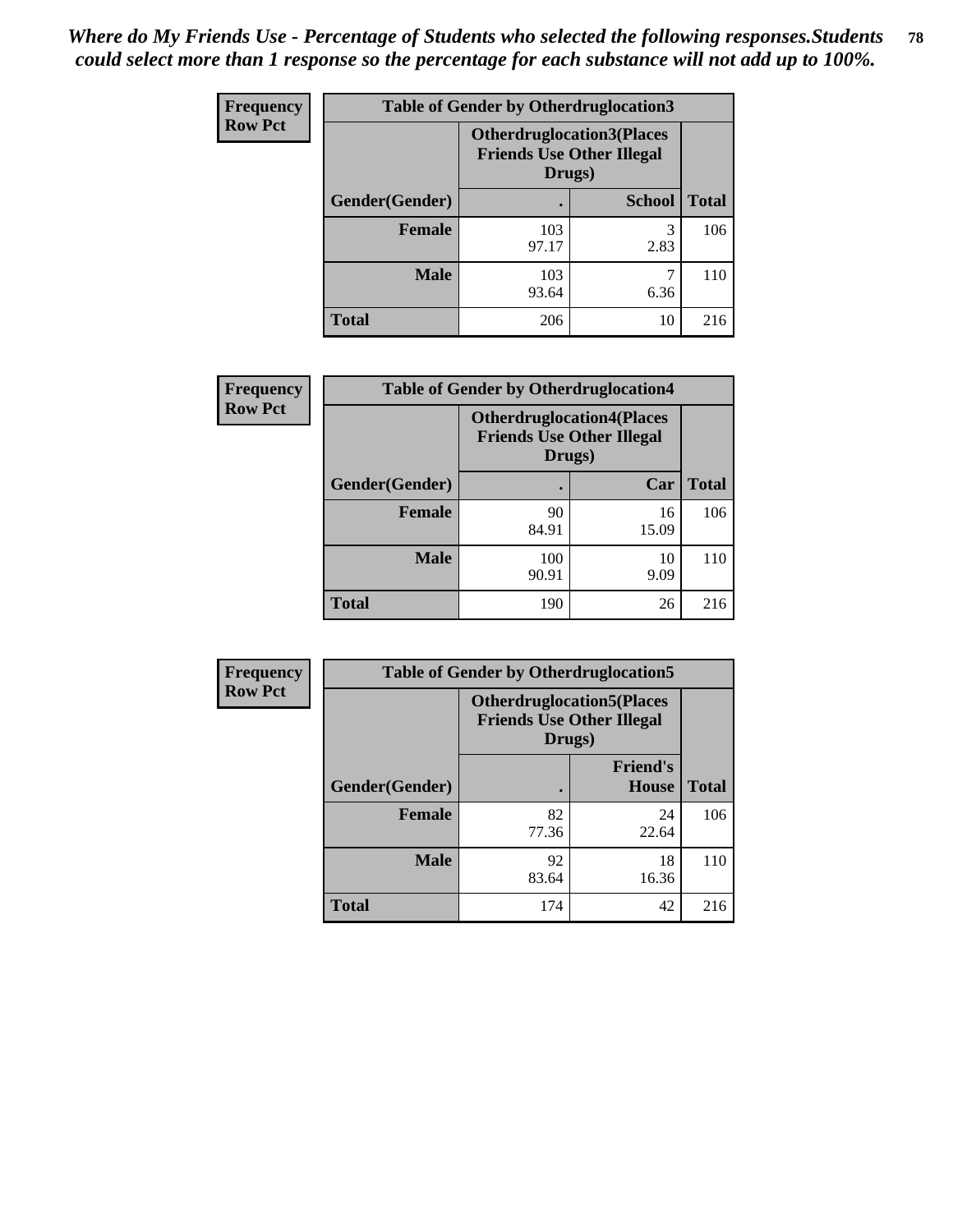| Frequency      | <b>Table of Gender by Otherdruglocation6</b> |                                            |                                  |              |
|----------------|----------------------------------------------|--------------------------------------------|----------------------------------|--------------|
| <b>Row Pct</b> |                                              | <b>Friends Use Other Illegal</b><br>Drugs) | <b>Otherdruglocation6(Places</b> |              |
|                | Gender(Gender)                               |                                            | <b>Other</b>                     | <b>Total</b> |
|                | <b>Female</b>                                | 88<br>83.02                                | 18<br>16.98                      | 106          |
|                | <b>Male</b>                                  | 90<br>81.82                                | 20<br>18.18                      | 110          |
|                | <b>Total</b>                                 | 178                                        | 38                               | 216          |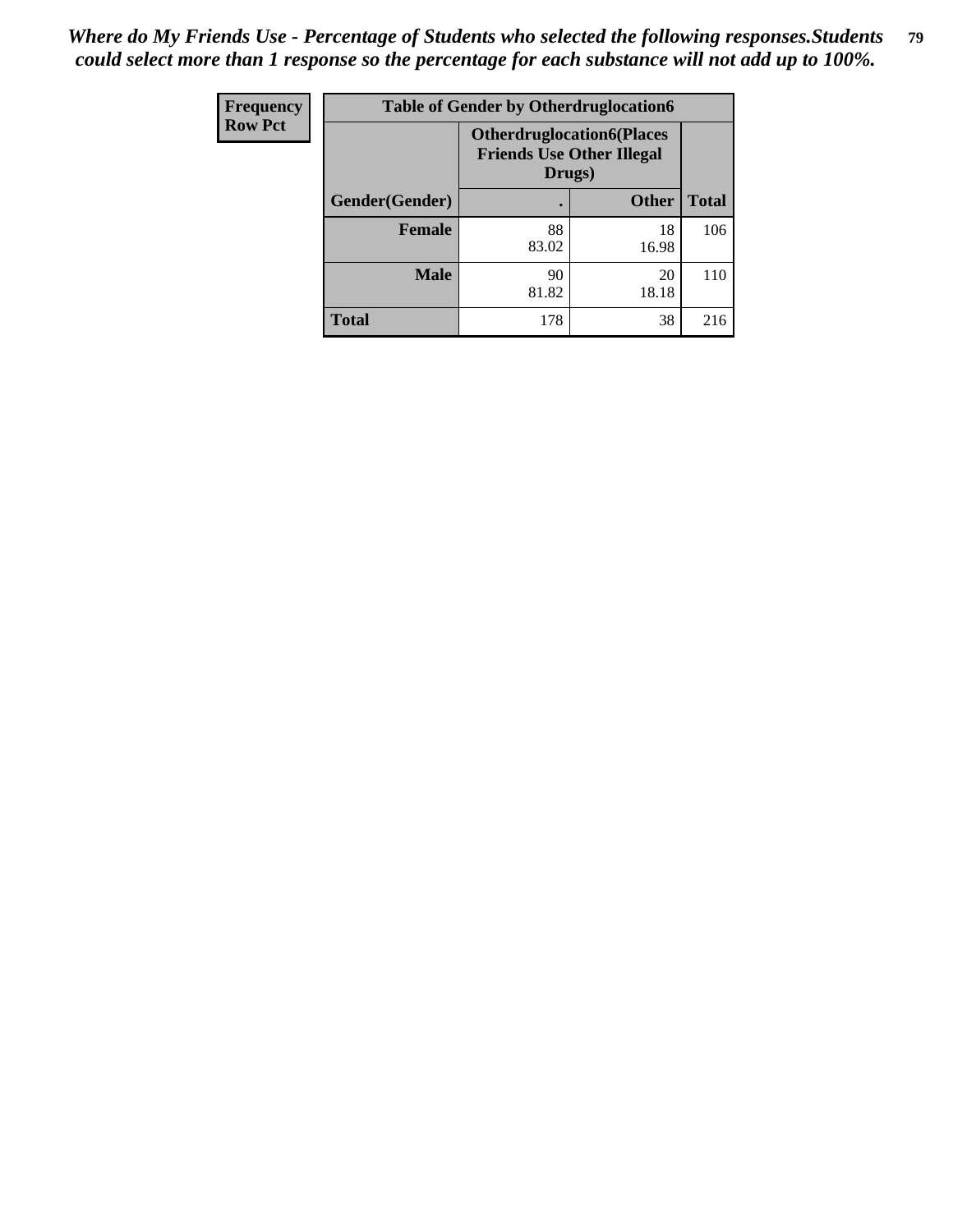| <b>Frequency</b> | <b>Table of Gender by Alcoholtime1</b> |                                                          |                      |              |
|------------------|----------------------------------------|----------------------------------------------------------|----------------------|--------------|
| <b>Row Pct</b>   |                                        | <b>Alcoholtime1(Times</b><br><b>Friends Use Alcohol)</b> |                      |              |
|                  | Gender(Gender)                         | $\bullet$                                                | Do Not<br><b>Use</b> | <b>Total</b> |
|                  | <b>Female</b>                          | 72<br>67.92                                              | 34<br>32.08          | 106          |
|                  | <b>Male</b>                            | 79<br>71.82                                              | 31<br>28.18          | 110          |
|                  | <b>Total</b>                           | 151                                                      | 65                   | 216          |

| <b>Frequency</b> | <b>Table of Gender by Alcoholtime2</b> |                                                          |                            |              |
|------------------|----------------------------------------|----------------------------------------------------------|----------------------------|--------------|
| <b>Row Pct</b>   |                                        | <b>Alcoholtime2(Times</b><br><b>Friends Use Alcohol)</b> |                            |              |
|                  | Gender(Gender)                         |                                                          | <b>On Way</b><br>to School | <b>Total</b> |
|                  | <b>Female</b>                          | 104<br>98.11                                             | 2<br>1.89                  | 106          |
|                  | <b>Male</b>                            | 106<br>96.36                                             | 4<br>3.64                  | 110          |
|                  | <b>Total</b>                           | 210                                                      | 6                          | 216          |

| <b>Frequency</b> | <b>Table of Gender by Alcoholtime3</b> |                                                   |                                |              |
|------------------|----------------------------------------|---------------------------------------------------|--------------------------------|--------------|
| <b>Row Pct</b>   |                                        | Alcoholtime3(Times<br><b>Friends Use Alcohol)</b> |                                |              |
|                  | Gender(Gender)                         |                                                   | <b>During</b><br><b>School</b> | <b>Total</b> |
|                  | <b>Female</b>                          | 105<br>99.06                                      | 0.94                           | 106          |
|                  | <b>Male</b>                            | 107<br>97.27                                      | 3<br>2.73                      | 110          |
|                  | <b>Total</b>                           | 212                                               | 4                              | 216          |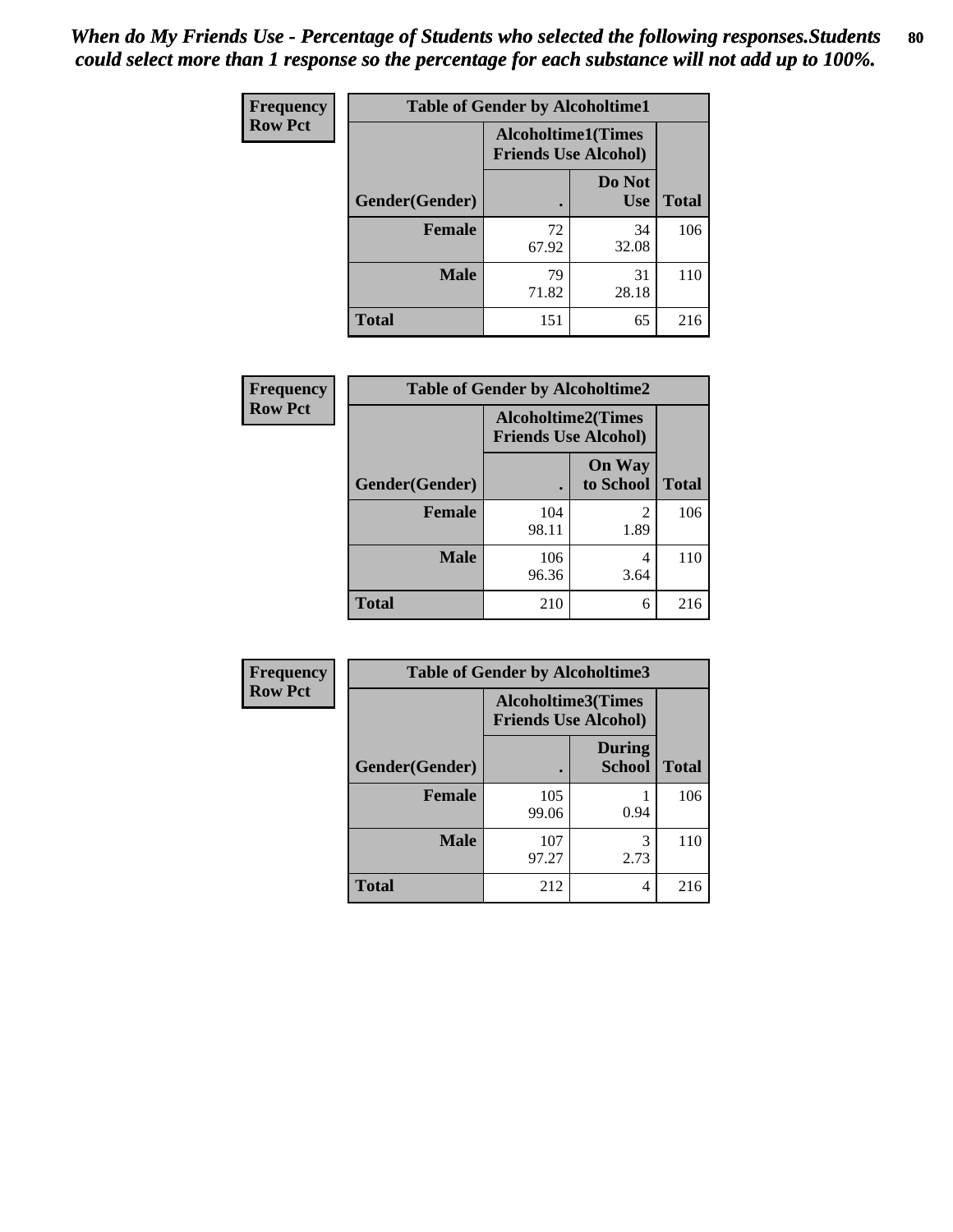*When do My Friends Use - Percentage of Students who selected the following responses.Students could select more than 1 response so the percentage for each substance will not add up to 100%.* **81**

| <b>Frequency</b> | <b>Table of Gender by Alcoholtime4</b> |                                                          |                                                |              |
|------------------|----------------------------------------|----------------------------------------------------------|------------------------------------------------|--------------|
| <b>Row Pct</b>   |                                        | <b>Alcoholtime4(Times</b><br><b>Friends Use Alcohol)</b> |                                                |              |
|                  | Gender(Gender)                         |                                                          | <b>On Way</b><br>Home<br>From<br><b>School</b> | <b>Total</b> |
|                  | <b>Female</b>                          | 101<br>95.28                                             | 5<br>4.72                                      | 106          |
|                  | <b>Male</b>                            | 105<br>95.45                                             | 5<br>4.55                                      | 110          |
|                  | <b>Total</b>                           | 206                                                      | 10                                             | 216          |

| <b>Frequency</b> | <b>Table of Gender by Alcoholtime5</b> |             |                                                           |              |
|------------------|----------------------------------------|-------------|-----------------------------------------------------------|--------------|
| <b>Row Pct</b>   |                                        |             | <b>Alcoholtime5</b> (Times<br><b>Friends Use Alcohol)</b> |              |
|                  | Gender(Gender)                         |             | Weeknights                                                | <b>Total</b> |
|                  | <b>Female</b>                          | 83<br>78.30 | 23<br>21.70                                               | 106          |
|                  | <b>Male</b>                            | 86<br>78.18 | 24<br>21.82                                               | 110          |
|                  | <b>Total</b>                           | 169         | 47                                                        | 216          |

| <b>Frequency</b> | <b>Table of Gender by Alcoholtime6</b> |                                                           |                 |              |
|------------------|----------------------------------------|-----------------------------------------------------------|-----------------|--------------|
| <b>Row Pct</b>   |                                        | <b>Alcoholtime6</b> (Times<br><b>Friends Use Alcohol)</b> |                 |              |
|                  | Gender(Gender)                         |                                                           | <b>Weekends</b> | <b>Total</b> |
|                  | Female                                 | 34<br>32.08                                               | 72<br>67.92     | 106          |
|                  | <b>Male</b>                            | 33<br>30.00                                               | 77<br>70.00     | 110          |
|                  | <b>Total</b>                           | 67                                                        | 149             | 216          |

| <b>Frequency</b> | <b>Table of Gender by Tobaccotime1</b> |                                                          |                      |              |
|------------------|----------------------------------------|----------------------------------------------------------|----------------------|--------------|
| <b>Row Pct</b>   |                                        | <b>Tobaccotime1(Times</b><br><b>Friends Use Tobacco)</b> |                      |              |
|                  | Gender(Gender)                         |                                                          | Do Not<br><b>Use</b> | <b>Total</b> |
|                  | Female                                 | 55<br>51.89                                              | 51<br>48.11          | 106          |
|                  | <b>Male</b>                            | 65<br>59.09                                              | 45<br>40.91          | 110          |
|                  | <b>Total</b>                           | 120                                                      | 96                   | 216          |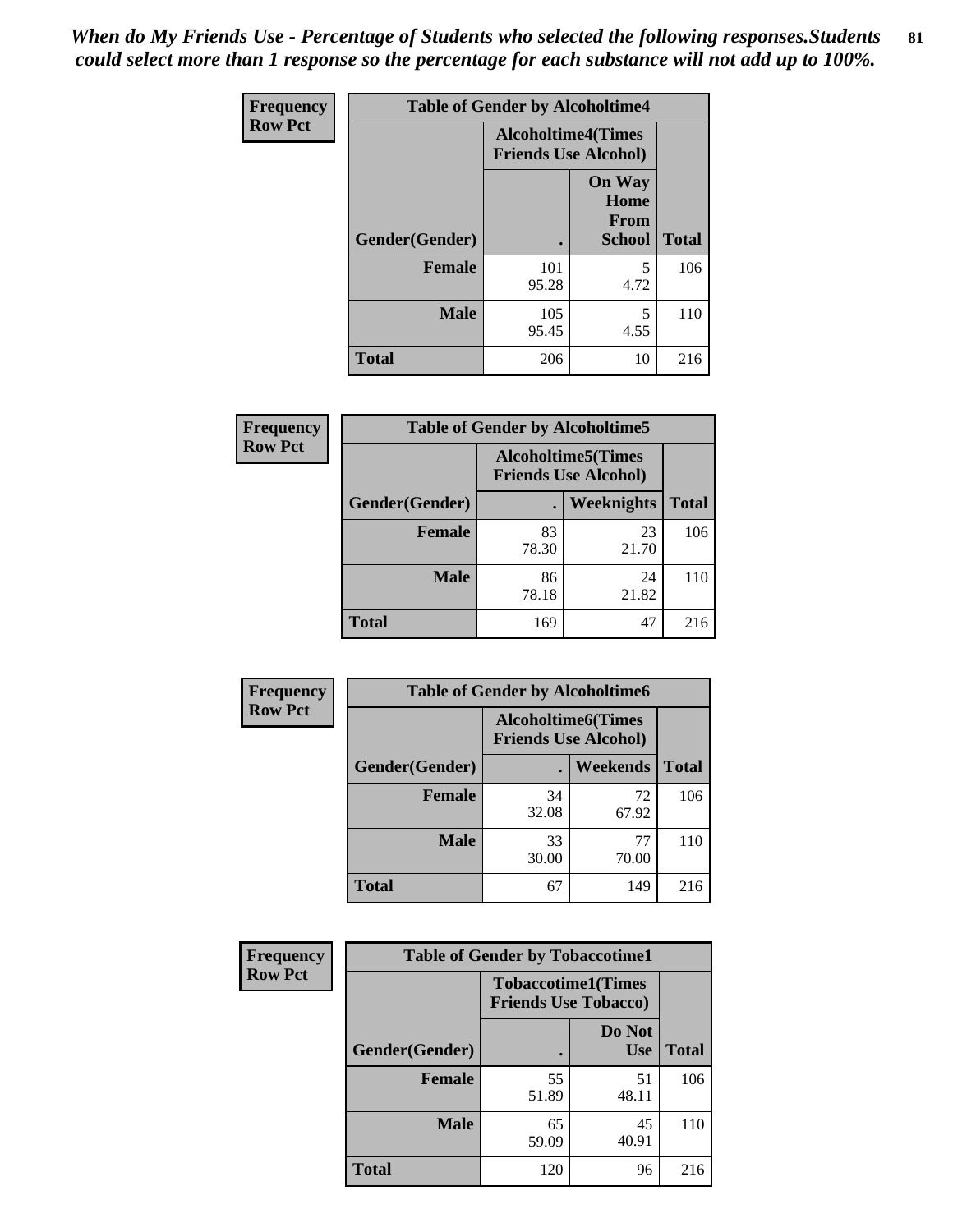| <b>Frequency</b> | <b>Table of Gender by Tobaccotime2</b> |                                                          |                            |              |
|------------------|----------------------------------------|----------------------------------------------------------|----------------------------|--------------|
| <b>Row Pct</b>   |                                        | <b>Tobaccotime2(Times</b><br><b>Friends Use Tobacco)</b> |                            |              |
|                  | Gender(Gender)                         |                                                          | <b>On Way</b><br>to School | <b>Total</b> |
|                  | <b>Female</b>                          | 71<br>66.98                                              | 35<br>33.02                | 106          |
|                  | <b>Male</b>                            | 81<br>73.64                                              | 29<br>26.36                | 110          |
|                  | <b>Total</b>                           | 152                                                      | 64                         | 216          |

| <b>Frequency</b> | <b>Table of Gender by Tobaccotime3</b> |                                                          |                                |              |
|------------------|----------------------------------------|----------------------------------------------------------|--------------------------------|--------------|
| <b>Row Pct</b>   |                                        | <b>Tobaccotime3(Times</b><br><b>Friends Use Tobacco)</b> |                                |              |
|                  | Gender(Gender)                         |                                                          | <b>During</b><br><b>School</b> | <b>Total</b> |
|                  | <b>Female</b>                          | 98<br>92.45                                              | 8<br>7.55                      | 106          |
|                  | <b>Male</b>                            | 92<br>83.64                                              | 18<br>16.36                    | 110          |
|                  | <b>Total</b>                           | 190                                                      | 26                             | 216          |

| Frequency      | <b>Table of Gender by Tobaccotime4</b> |                                                          |                                                       |              |
|----------------|----------------------------------------|----------------------------------------------------------|-------------------------------------------------------|--------------|
| <b>Row Pct</b> |                                        | <b>Tobaccotime4(Times</b><br><b>Friends Use Tobacco)</b> |                                                       |              |
|                | Gender(Gender)                         |                                                          | <b>On Way</b><br>Home<br><b>From</b><br><b>School</b> | <b>Total</b> |
|                | <b>Female</b>                          | 101<br>95.28                                             | 5<br>4.72                                             | 106          |
|                | <b>Male</b>                            | 105<br>95.45                                             | 5<br>4.55                                             | 110          |
|                | <b>Total</b>                           | 206                                                      | 10                                                    | 216          |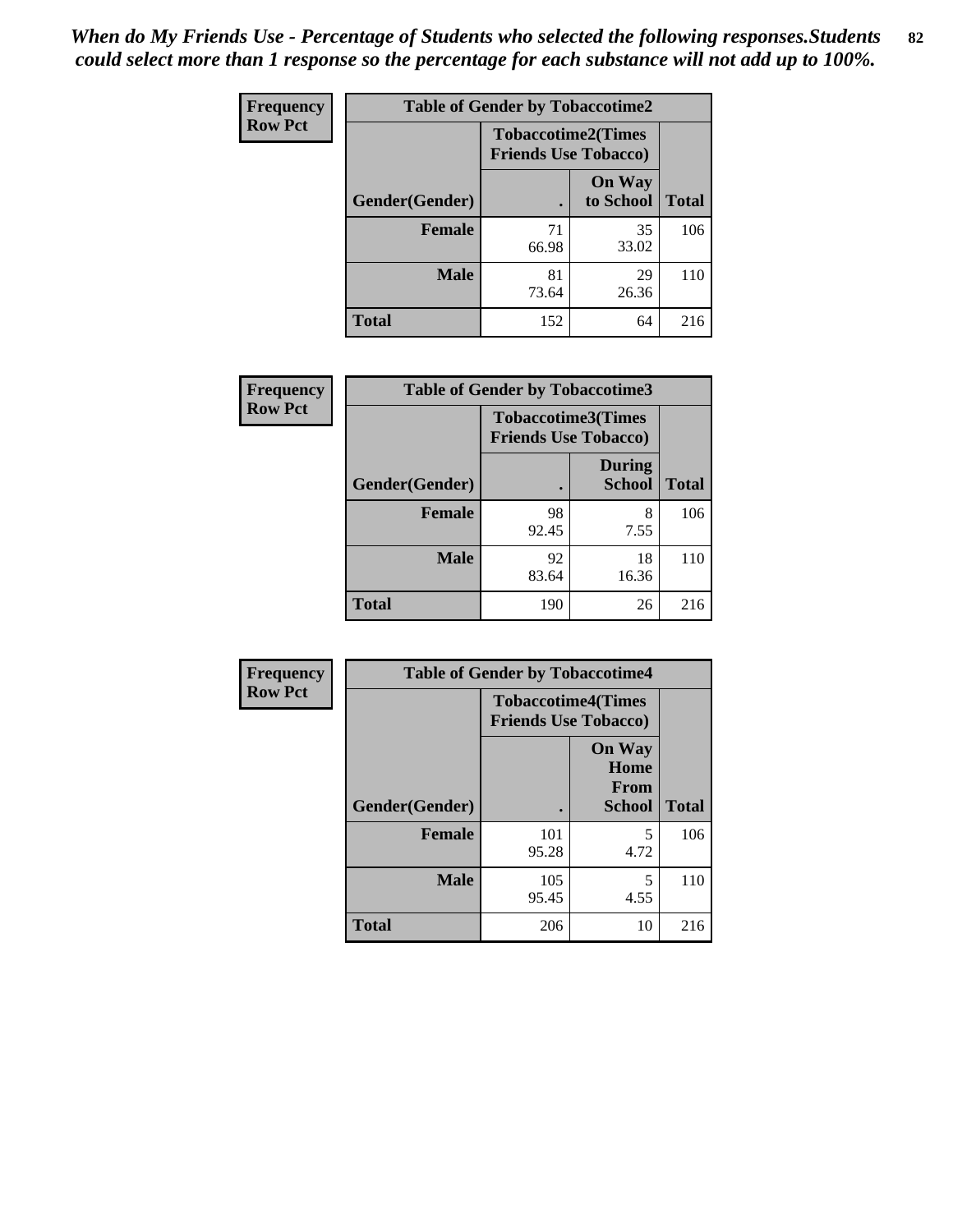| <b>Frequency</b> | <b>Table of Gender by Tobaccotime5</b> |                                                           |             |              |  |
|------------------|----------------------------------------|-----------------------------------------------------------|-------------|--------------|--|
| <b>Row Pct</b>   |                                        | <b>Tobaccotime5</b> (Times<br><b>Friends Use Tobacco)</b> |             |              |  |
|                  | Gender(Gender)                         |                                                           | Weeknights  | <b>Total</b> |  |
|                  | <b>Female</b>                          | 59<br>55.66                                               | 47<br>44.34 | 106          |  |
|                  | <b>Male</b>                            | 65<br>59.09                                               | 45<br>40.91 | 110          |  |
|                  | <b>Total</b>                           | 124                                                       | 92          | 216          |  |

| Frequency      | <b>Table of Gender by Tobaccotime6</b> |                                                          |                 |              |
|----------------|----------------------------------------|----------------------------------------------------------|-----------------|--------------|
| <b>Row Pct</b> |                                        | <b>Tobaccotime6(Times</b><br><b>Friends Use Tobacco)</b> |                 |              |
|                | Gender(Gender)                         |                                                          | <b>Weekends</b> | <b>Total</b> |
|                | Female                                 | 57<br>53.77                                              | 49<br>46.23     | 106          |
|                | <b>Male</b>                            | 56<br>50.91                                              | 54<br>49.09     | 110          |
|                | <b>Total</b>                           | 113                                                      | 103             | 216          |

| <b>Frequency</b> | <b>Table of Gender by Marijuanatime1</b> |                                                               |             |              |  |
|------------------|------------------------------------------|---------------------------------------------------------------|-------------|--------------|--|
| <b>Row Pct</b>   |                                          | <b>Marijuanatime1(Times</b><br><b>Friends Use Marijuana</b> ) |             |              |  |
|                  | Gender(Gender)                           |                                                               | Do Not Use  | <b>Total</b> |  |
|                  | <b>Female</b>                            | 48<br>45.28                                                   | 58<br>54.72 | 106          |  |
|                  | <b>Male</b>                              | 42<br>38.18                                                   | 68<br>61.82 | 110          |  |
|                  | <b>Total</b>                             | 90                                                            | 126         | 216          |  |

| <b>Frequency</b> | <b>Table of Gender by Marijuanatime2</b> |                                |                             |              |
|------------------|------------------------------------------|--------------------------------|-----------------------------|--------------|
| <b>Row Pct</b>   |                                          | <b>Friends Use Marijuana</b> ) | <b>Marijuanatime2(Times</b> |              |
|                  | Gender(Gender)                           |                                | On Way to<br><b>School</b>  | <b>Total</b> |
|                  | <b>Female</b>                            | 90<br>84.91                    | 16<br>15.09                 | 106          |
|                  | <b>Male</b>                              | 92<br>83.64                    | 18<br>16.36                 | 110          |
|                  | <b>Total</b>                             | 182                            | 34                          | 216          |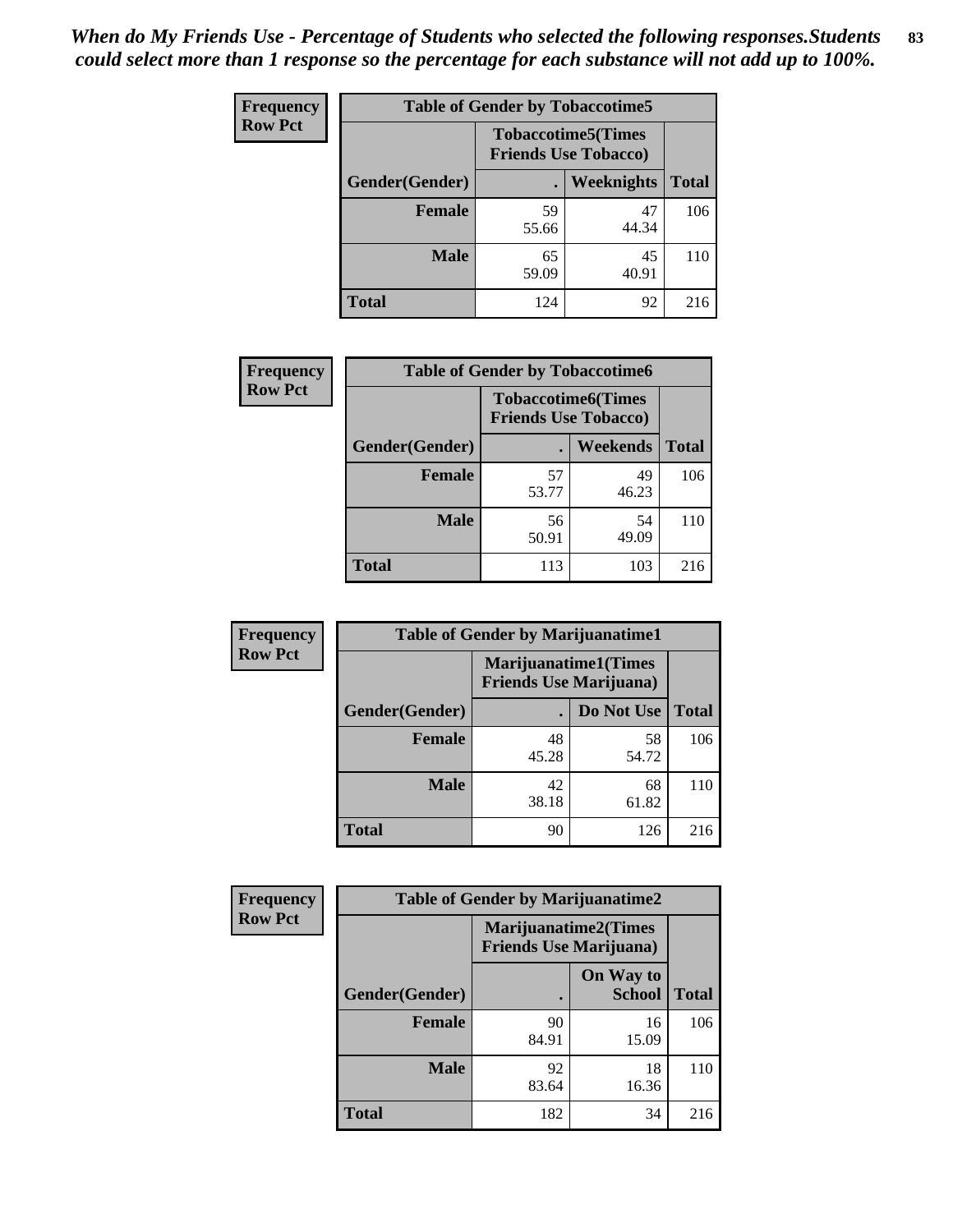| Frequency      | Table of Gender by Marijuanatime3 |                                |                                |              |
|----------------|-----------------------------------|--------------------------------|--------------------------------|--------------|
| <b>Row Pct</b> |                                   | <b>Friends Use Marijuana</b> ) | Marijuanatime3(Times           |              |
|                | <b>Gender</b> (Gender)            |                                | <b>During</b><br><b>School</b> | <b>Total</b> |
|                | Female                            | 102<br>96.23                   | 4<br>3.77                      | 106          |
|                | <b>Male</b>                       | 102<br>92.73                   | 8<br>7.27                      | 110          |
|                | <b>Total</b>                      | 204                            | 12                             | 216          |

| Frequency      | <b>Table of Gender by Marijuanatime4</b> |                                                               |                                                |              |
|----------------|------------------------------------------|---------------------------------------------------------------|------------------------------------------------|--------------|
| <b>Row Pct</b> |                                          | <b>Marijuanatime4(Times</b><br><b>Friends Use Marijuana</b> ) |                                                |              |
|                | Gender(Gender)                           |                                                               | <b>On Way</b><br>Home<br>From<br><b>School</b> | <b>Total</b> |
|                | <b>Female</b>                            | 87<br>82.08                                                   | 19<br>17.92                                    | 106          |
|                | <b>Male</b>                              | 94<br>85.45                                                   | 16<br>14.55                                    | 110          |
|                | <b>Total</b>                             | 181                                                           | 35                                             | 216          |

| <b>Frequency</b> | <b>Table of Gender by Marijuanatime5</b> |             |                                                                |              |
|------------------|------------------------------------------|-------------|----------------------------------------------------------------|--------------|
| <b>Row Pct</b>   |                                          |             | <b>Marijuanatime5</b> (Times<br><b>Friends Use Marijuana</b> ) |              |
|                  | Gender(Gender)                           | ٠           | Weeknights                                                     | <b>Total</b> |
|                  | <b>Female</b>                            | 70<br>66.04 | 36<br>33.96                                                    | 106          |
|                  | <b>Male</b>                              | 81<br>73.64 | 29<br>26.36                                                    | 110          |
|                  | <b>Total</b>                             | 151         | 65                                                             | 216          |

| <b>Frequency</b> | <b>Table of Gender by Marijuanatime6</b> |                                                               |             |              |
|------------------|------------------------------------------|---------------------------------------------------------------|-------------|--------------|
| <b>Row Pct</b>   |                                          | <b>Marijuanatime6(Times</b><br><b>Friends Use Marijuana</b> ) |             |              |
|                  | Gender(Gender)                           |                                                               | Weekends    | <b>Total</b> |
|                  | Female                                   | 57<br>53.77                                                   | 49<br>46.23 | 106          |
|                  | <b>Male</b>                              | 69<br>62.73                                                   | 41<br>37.27 | 110          |
|                  | <b>Total</b>                             | 126                                                           | 90          | 216          |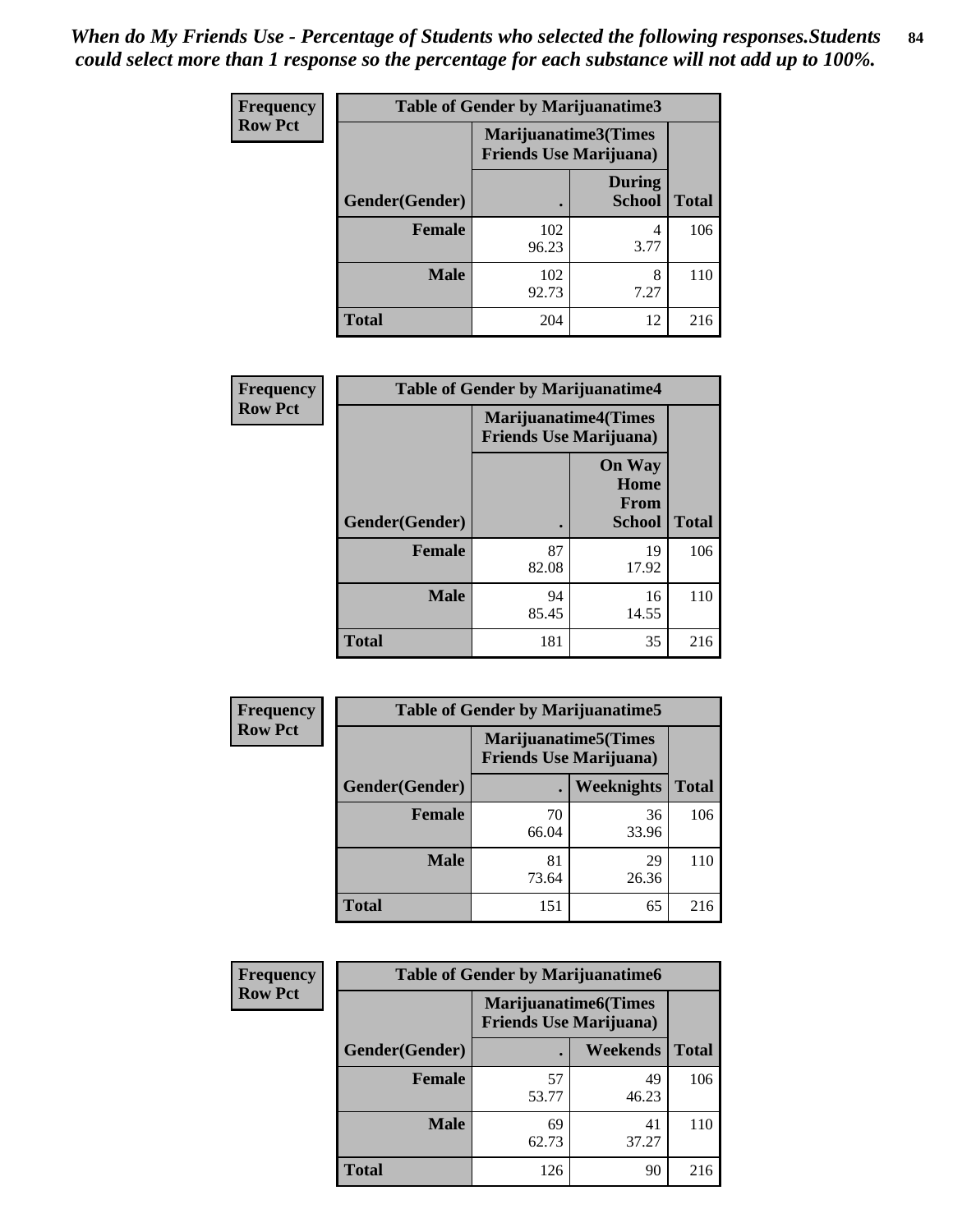*When do My Friends Use - Percentage of Students who selected the following responses.Students could select more than 1 response so the percentage for each substance will not add up to 100%.* **85**

| <b>Frequency</b> | <b>Table of Gender by Otherdrugtime1</b> |                                                                                    |             |              |
|------------------|------------------------------------------|------------------------------------------------------------------------------------|-------------|--------------|
| <b>Row Pct</b>   |                                          | <b>Otherdrugtime1</b> (Times<br><b>Friends Use Other</b><br><b>Illegal Drugs</b> ) |             |              |
|                  | Gender(Gender)                           |                                                                                    | Do Not Use  | <b>Total</b> |
|                  | <b>Female</b>                            | 26<br>24.53                                                                        | 80<br>75.47 | 106          |
|                  | <b>Male</b>                              | 26<br>23.64                                                                        | 84<br>76.36 | 110          |
|                  | <b>Total</b>                             | 52                                                                                 | 164         | 216          |

| Frequency      | <b>Table of Gender by Otherdrugtime2</b> |                                                                                   |                            |              |
|----------------|------------------------------------------|-----------------------------------------------------------------------------------|----------------------------|--------------|
| <b>Row Pct</b> |                                          | <b>Otherdrugtime2(Times</b><br><b>Friends Use Other</b><br><b>Illegal Drugs</b> ) |                            |              |
|                | Gender(Gender)                           |                                                                                   | On Way to<br><b>School</b> | <b>Total</b> |
|                | <b>Female</b>                            | 97<br>91.51                                                                       | 9<br>8.49                  | 106          |
|                | <b>Male</b>                              | 101<br>91.82                                                                      | 9<br>8.18                  | 110          |
|                | <b>Total</b>                             | 198                                                                               | 18                         | 216          |

| <b>Frequency</b> | <b>Table of Gender by Otherdrugtime3</b> |                                                    |                                |              |
|------------------|------------------------------------------|----------------------------------------------------|--------------------------------|--------------|
| <b>Row Pct</b>   |                                          | <b>Friends Use Other</b><br><b>Illegal Drugs</b> ) | Otherdrugtime3(Times           |              |
|                  | Gender(Gender)                           |                                                    | <b>During</b><br><b>School</b> | <b>Total</b> |
|                  | <b>Female</b>                            | 96<br>90.57                                        | 10<br>9.43                     | 106          |
|                  | <b>Male</b>                              | 101<br>91.82                                       | 9<br>8.18                      | 110          |
|                  | <b>Total</b>                             | 197                                                | 19                             | 216          |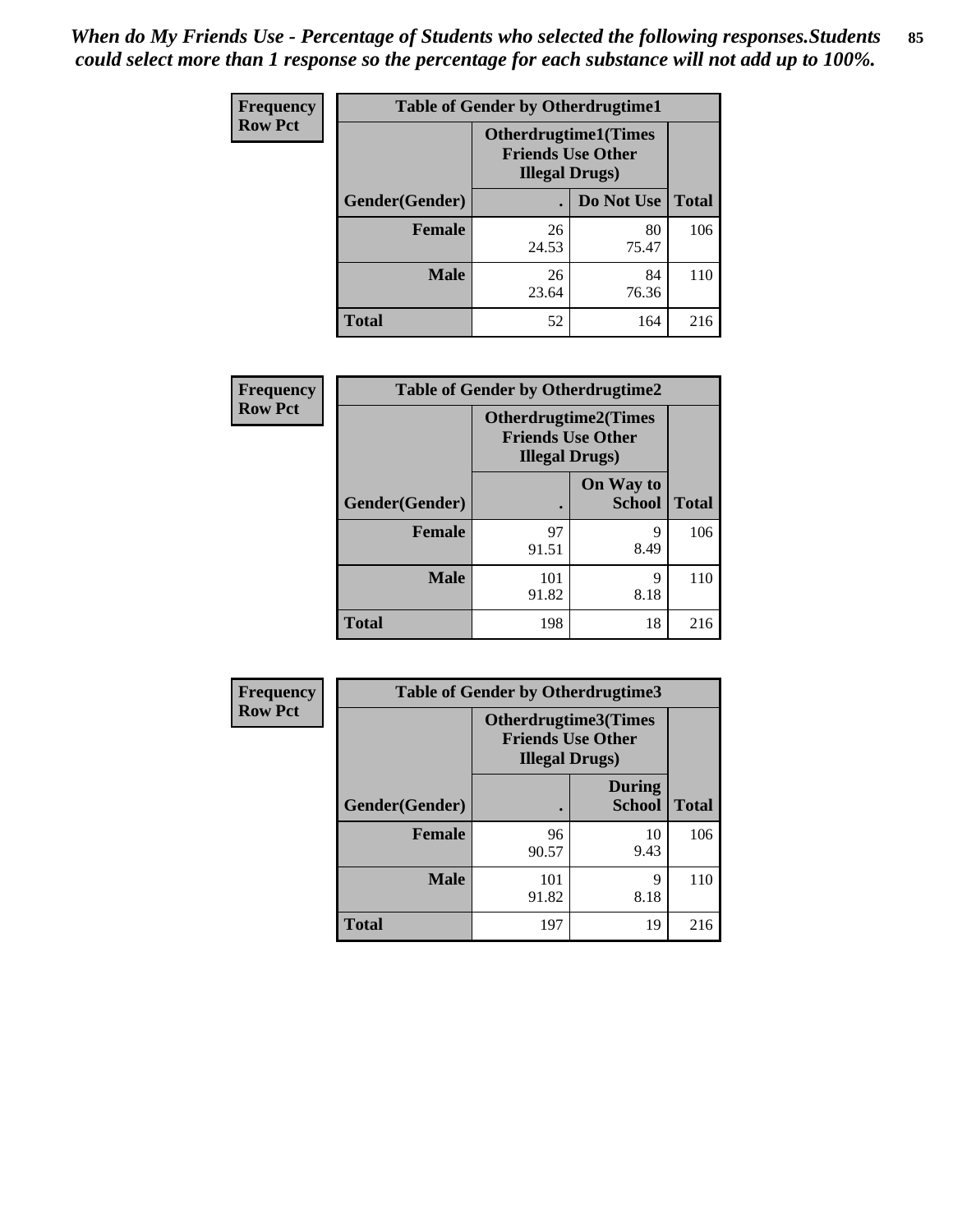*When do My Friends Use - Percentage of Students who selected the following responses.Students could select more than 1 response so the percentage for each substance will not add up to 100%.* **86**

| <b>Frequency</b> | <b>Table of Gender by Otherdrugtime4</b> |                                                    |                                                       |              |
|------------------|------------------------------------------|----------------------------------------------------|-------------------------------------------------------|--------------|
| <b>Row Pct</b>   |                                          | <b>Friends Use Other</b><br><b>Illegal Drugs</b> ) | <b>Otherdrugtime4(Times</b>                           |              |
|                  | Gender(Gender)                           |                                                    | <b>On Way</b><br>Home<br><b>From</b><br><b>School</b> | <b>Total</b> |
|                  | <b>Female</b>                            | 97<br>91.51                                        | 9<br>8.49                                             | 106          |
|                  | <b>Male</b>                              | 99<br>90.00                                        | 11<br>10.00                                           | 110          |
|                  | <b>Total</b>                             | 196                                                | 20                                                    | 216          |

| Frequency      | <b>Table of Gender by Otherdrugtime5</b> |                                                                                    |                   |              |
|----------------|------------------------------------------|------------------------------------------------------------------------------------|-------------------|--------------|
| <b>Row Pct</b> |                                          | <b>Otherdrugtime5</b> (Times<br><b>Friends Use Other</b><br><b>Illegal Drugs</b> ) |                   |              |
|                | Gender(Gender)                           |                                                                                    | <b>Weeknights</b> | <b>Total</b> |
|                | <b>Female</b>                            | 87<br>82.08                                                                        | 19<br>17.92       | 106          |
|                | <b>Male</b>                              | 96<br>87.27                                                                        | 14<br>12.73       | 110          |
|                | <b>Total</b>                             | 183                                                                                | 33                | 216          |

| <b>Frequency</b> | <b>Table of Gender by Otherdrugtime6</b> |                                                                                   |             |              |
|------------------|------------------------------------------|-----------------------------------------------------------------------------------|-------------|--------------|
| <b>Row Pct</b>   |                                          | <b>Otherdrugtime6(Times</b><br><b>Friends Use Other</b><br><b>Illegal Drugs</b> ) |             |              |
|                  | Gender(Gender)                           |                                                                                   | Weekends    | <b>Total</b> |
|                  | <b>Female</b>                            | 80<br>75.47                                                                       | 26<br>24.53 | 106          |
|                  | <b>Male</b>                              | 85<br>77.27                                                                       | 25<br>22.73 | 110          |
|                  | <b>Total</b>                             | 165                                                                               | 51          | 216          |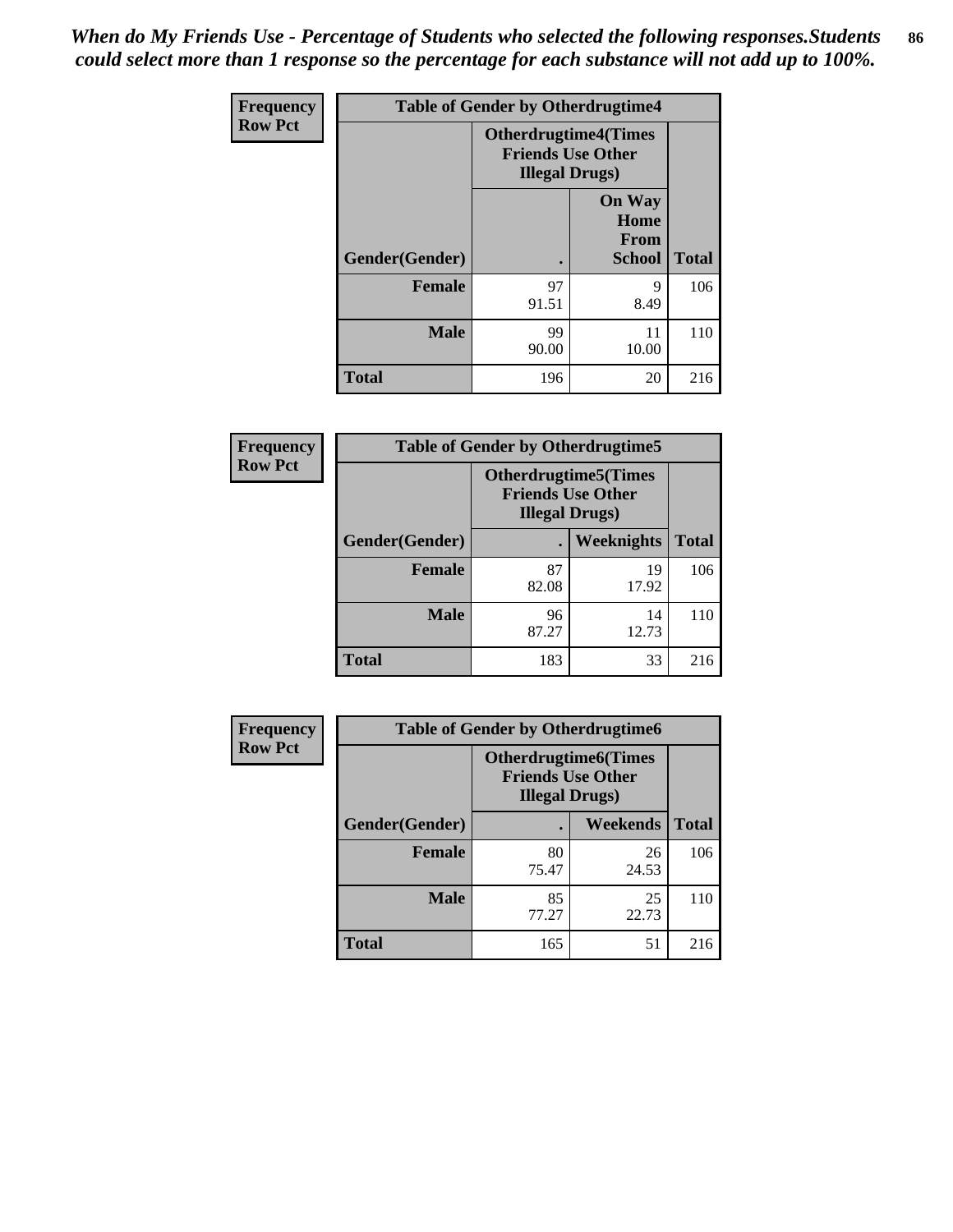## *Other Questions* **87**

| <b>Frequency</b> | <b>Table of Gender by Educationalcohol</b> |                                                                                                                                       |                |              |
|------------------|--------------------------------------------|---------------------------------------------------------------------------------------------------------------------------------------|----------------|--------------|
| <b>Row Pct</b>   |                                            | <b>Educationalcohol</b> (I<br>have been taught<br>about alcohol,<br>tobacco,<br>and other drugs<br>within the last year<br>at school) |                |              |
|                  | Gender(Gender)                             | Yes                                                                                                                                   | N <sub>0</sub> | <b>Total</b> |
|                  | <b>Female</b>                              | 75<br>70.75                                                                                                                           | 31<br>29.25    | 106          |
|                  | <b>Male</b>                                | 72<br>65.45                                                                                                                           | 38<br>34.55    | 110          |
|                  | <b>Total</b>                               | 147                                                                                                                                   | 69             | 216          |

| Frequency      | <b>Table of Gender by Rodedrinking</b> |                                                                                                                     |             |              |
|----------------|----------------------------------------|---------------------------------------------------------------------------------------------------------------------|-------------|--------------|
| <b>Row Pct</b> |                                        | Rodedrinking(In<br>the past 30 days I<br>have ridden in a<br>car with a driver<br>who had been<br>drinking alcohol) |             |              |
|                | Gender(Gender)                         | Yes                                                                                                                 | $\bf No$    | <b>Total</b> |
|                | <b>Female</b>                          | 11<br>10.38                                                                                                         | 95<br>89.62 | 106          |
|                | <b>Male</b>                            | 16<br>14.55                                                                                                         | 94<br>85.45 | 110          |
|                | <b>Total</b>                           | 27                                                                                                                  | 189         | 216          |

| Frequency      | <b>Table of Gender by Drugsschool</b> |                                                                                                                                     |                |              |
|----------------|---------------------------------------|-------------------------------------------------------------------------------------------------------------------------------------|----------------|--------------|
| <b>Row Pct</b> |                                       | <b>Drugsschool</b> (During<br>the past 12 months,<br>I have been offered,<br>sold,<br>or given illegal drugs<br>on school property) |                |              |
|                | Gender(Gender)                        | <b>Yes</b>                                                                                                                          | N <sub>0</sub> | <b>Total</b> |
|                | <b>Female</b>                         | 15<br>14.15                                                                                                                         | 91<br>85.85    | 106          |
|                | <b>Male</b>                           | 22<br>20.00                                                                                                                         | 88<br>80.00    | 110          |
|                | <b>Total</b>                          | 37                                                                                                                                  | 179            | 216          |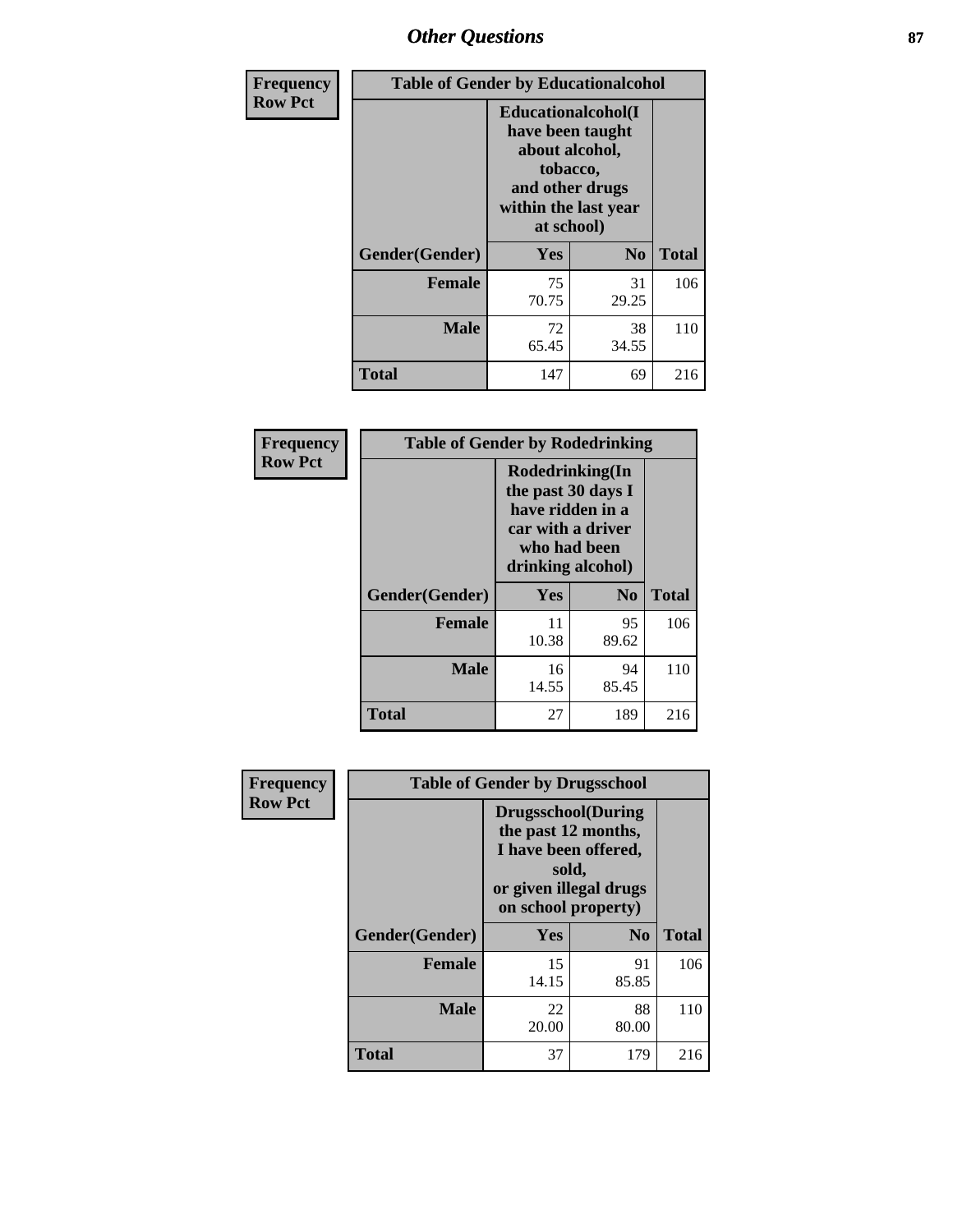*Other Questions* **88**

**Frequency Row Pct**

| <b>Table of Gender by Bingedrinking</b> |                         |                                                                                                         |                   |                        |                           |                       |              |
|-----------------------------------------|-------------------------|---------------------------------------------------------------------------------------------------------|-------------------|------------------------|---------------------------|-----------------------|--------------|
|                                         |                         | Bingedrinking(I have drunk five or<br>more drinks of alcohol at one sitting<br>during the last 30 days) |                   |                        |                           |                       |              |
| Gender(Gender)                          | $\bf{0}$<br><b>Days</b> | 1 or<br>2<br>days                                                                                       | 3 to<br>5<br>days | 10<br>to<br>19<br>days | 20<br>to<br>29<br>days    | All<br>30<br>days     | <b>Total</b> |
|                                         |                         |                                                                                                         |                   |                        |                           |                       |              |
| Female                                  | 96<br>90.57             | 4<br>3.77                                                                                               | 0<br>0.00         | 6<br>5.66              | $\mathbf{\Omega}$<br>0.00 | 0<br>0.00             | 106          |
| <b>Male</b>                             | 84<br>76.36             | 7<br>6.36                                                                                               | 6.36              | 5<br>4.55              | 4<br>3.64                 | $\mathcal{R}$<br>2.73 | 110          |

| Frequency      | <b>Table of Gender by Educationaids</b> |                                                                                                 |             |              |
|----------------|-----------------------------------------|-------------------------------------------------------------------------------------------------|-------------|--------------|
| <b>Row Pct</b> |                                         | <b>Educationaids</b> (I<br>have been taught<br>about HIV/AIDS<br>at school in the<br>past year) |             |              |
|                | Gender(Gender)                          | <b>Yes</b>                                                                                      | $\bf N_0$   | <b>Total</b> |
|                | <b>Female</b>                           | 60<br>56.60                                                                                     | 46<br>43.40 | 106          |
|                | <b>Male</b>                             | 64<br>58.18                                                                                     | 46<br>41.82 | 110          |
|                | <b>Total</b>                            | 124                                                                                             | 92          | 216          |

| <b>Frequency</b> | <b>Table of Gender by Suicideconsider</b> |                 |                |              |
|------------------|-------------------------------------------|-----------------|----------------|--------------|
| <b>Row Pct</b>   |                                           | Suicideconsider |                |              |
|                  | Gender(Gender)                            | <b>Yes</b>      | N <sub>0</sub> | <b>Total</b> |
|                  | Female                                    | 7.55            | 98<br>92.45    | 106          |
|                  | <b>Male</b>                               | 10<br>9.09      | 100<br>90.91   | 110          |
|                  | <b>Total</b>                              | 18              | 198            | 216          |